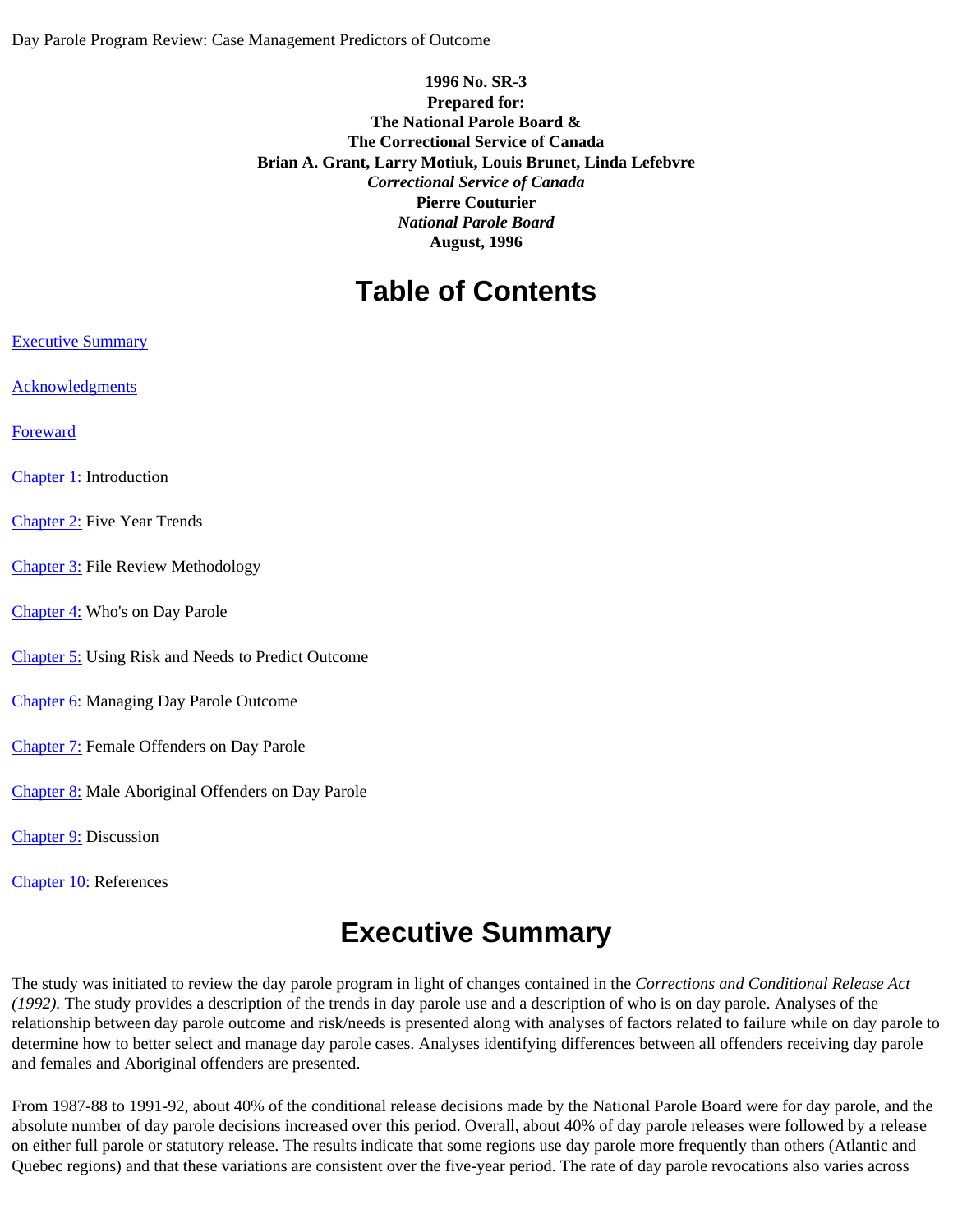regions, with the Ontario region showing a large decline in the later years.

Offenders released on day parole have committed less serious offences than offenders in the inmate population. For 97% of the cases, day parole was the first conditional release *(excluding temporary absences)*, and 87% of the releases were for ordinary day parole with a residency requirement. While other factors in the CCRA may have affected day parole releases the change in eligibility day from one-sixth of the sentence to six months before parole eligibility date had a minimal effect. Only 8% of offenders were released more than six months before their full parole eligibility date. In fact, 55% of the day parole releases occurred after the full parole eligibility date and most occurred at a point where they would have been completed after the full parole eligibility date. This indicates that day parole is being used largely as preparation for full release.

Extensive family background data collected as part of the study indicated that half of the offenders did not live with both biological parents until the age of 16, and that 29% of the families showed evidence of alcohol or drug abuse. Mental health problems were evident in 15% of the cases and juvenile records were present in one-third of the cases. Substance abuse problems were present in two-thirds of the cases and alcohol was a factor in the commission of offences for half of the offenders. The living situation of half of the offenders was unstable, with unemployment and financial difficulties evident prior to the offence.

Risk and needs assessments provide good prediction of day parole outcome. The failure rate (revocation with or without a new offence) for low risk/needs offenders was about 10% while for high risk/needs the failure rate was about 30%. Substance abuse needs were frequently associated with higher failure rates. Risk/needs analyses were not able to discriminate failure with a new offence.

Motivation was shown to be highly correlated with day parole outcome, particularly for offenders in the high risk/needs group. The mere presence of special conditions imposed by the National Parole Board was not associated with day parole outcome, but where imposed conditions matched the identified needs, a reduction in the day parole failure rate was evident. More than 90% of offenders released on day parole attended some type of programming while in the institution and program participation was related to day parole outcome. For example, high risk offenders released early without any programming had a failure rate of 44% while those who had attended programs had a failure rate of 23%. Regional comparisons indicated that different risk/needs standards were being used for day parole and that day parole failure was highly variable across the regions.

Female offenders were more likely to have had serious problems in their family lives than males. For example, substance abuse was more prevalent. While they were less likely to have alcohol problems as adults, they were more likely to have problems with other drugs, than males. Female offenders are also more likely to have had emotional problems and to have required mental health treatment than males. While their level of exposure to the juvenile court system was similar to that of males, female offenders were generally convicted of less serious offences and received shorter sentences. However, they are equally likely to have offended against a person, and the number of victims and the rate of use of a weapon in the commission of an offence is similar to males. Female offenders are rated as being lower risk, but have similar levels of need. Females are equally likely to be successful on day parole as are males.

The results of the study indicate that Aboriginal offenders are less likely to receive day parole than would be expected. Overall, the study shows that they come from more disrupted backgrounds requiring more contact with alternative care agencies and that they have had more experience with the criminal justice system as juveniles. Their crimes are more likely to involve assaults on people and the use of a weapon, and they are more likely to be under the influence of alcohol. Substance abuse, particularly alcohol abuse, is an important contributor to their criminal problems. While they are more likely to be rated as higher risk offenders, their risk/needs ratings are more likely to be moderate rather than high or low. Aboriginal offenders are more likely to fail while on day parole, and to fail with a new offence.

<span id="page-1-0"></span>The results of the study indicate that day parole is an effective program for permitting the early release of low risk offenders, and for providing a controlled release for offenders who are at a slightly higher risk. Day parole, with the higher level of supervision provided with residency conditions, helps to prepare the offender for release and creates an opportunity to determine if an offender is ready to be released into the community prior to release on full parole or statutory release.

# **Acknowledgments**

The authors would like to thank the members of the Steering Committee for their guidance in establishing the terms of reference for this study. They also assisted by providing support and comment throughout the project. The Steering Committee included:

For the Correctional Service of Canada: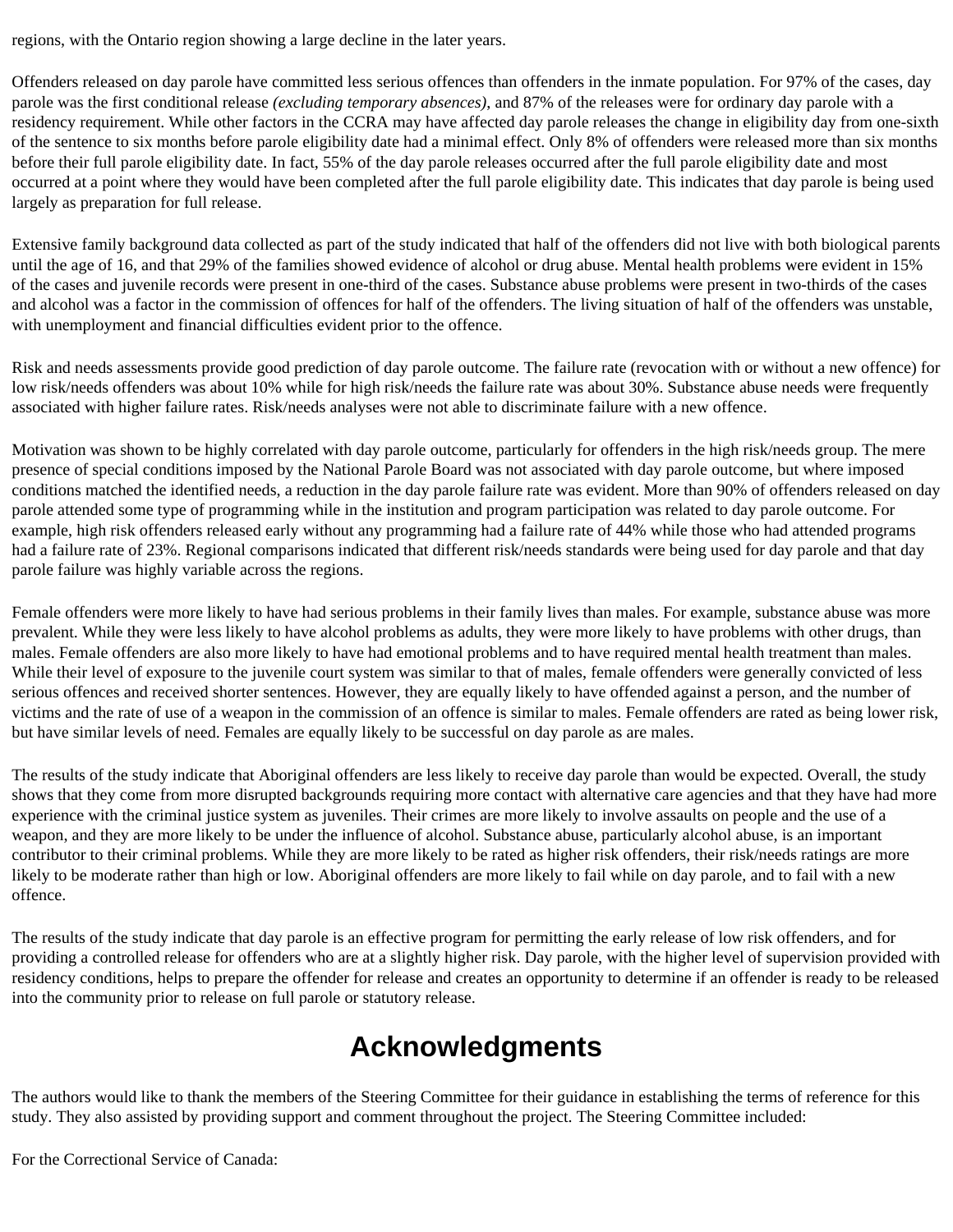- L. Baylis
- N. Granger
- B. Lang
- L. Motiuk
- J. Sibbery
- For the National Parole Board:
- P. Couturier
- J.-M. Trudeau
- J. Wilson
- For the Solicitor General's Secretariat
- I. Blackie

<span id="page-2-0"></span>Nine university students worked on coding the more than 1,000 files reviewed as part of this study. Without their patience and dedication to accurately recording the information from the files, this study would not have been possible.

# **Foreward**

Since this study was initiated changes to day parole have occurred as a result of the introduction of the *Corrections and Conditional Release Act* in late 1992. The main changes from this act for day parole include:

- changing the eligibility date for day parole from one-sixth of the sentence to six months before the full parole eligibility date;
- eliminating automatic review for day parole prior to one-sixth of the sentence;
- replacing special program day paroles with work releases; and

• requiring, through legislation, that day parole be used to prepare the offender for full parole or statutory release, thus limiting the flexibility formerly afforded to day parole.

Given that the purpose of this study is to determine factors associated with success and failure on day parole, it is presumed that these changes will not impact on day parole sufficiently to change the results of the study. However, it is likely that the number of people released on day parole will be reduced because of the elimination of automatic review and changes to the eligibility date. While these changes may reduce the number of people on day parole, they will not change the type of people released. Therefore, the results of this study are applicable to current day parole releases.

However, declining use of day parole, as other options have become available, will make the trend data presented in Chapter 2 less applicable. An updated look at changes in day parole grant rates and day parole releases will be prepared as part of the evualation of the Corrections and Conditional Release Act to be completed in 1997.

<span id="page-2-1"></span>All results presented in the study are for federal offenders released on day parole.

# **Chapter 1**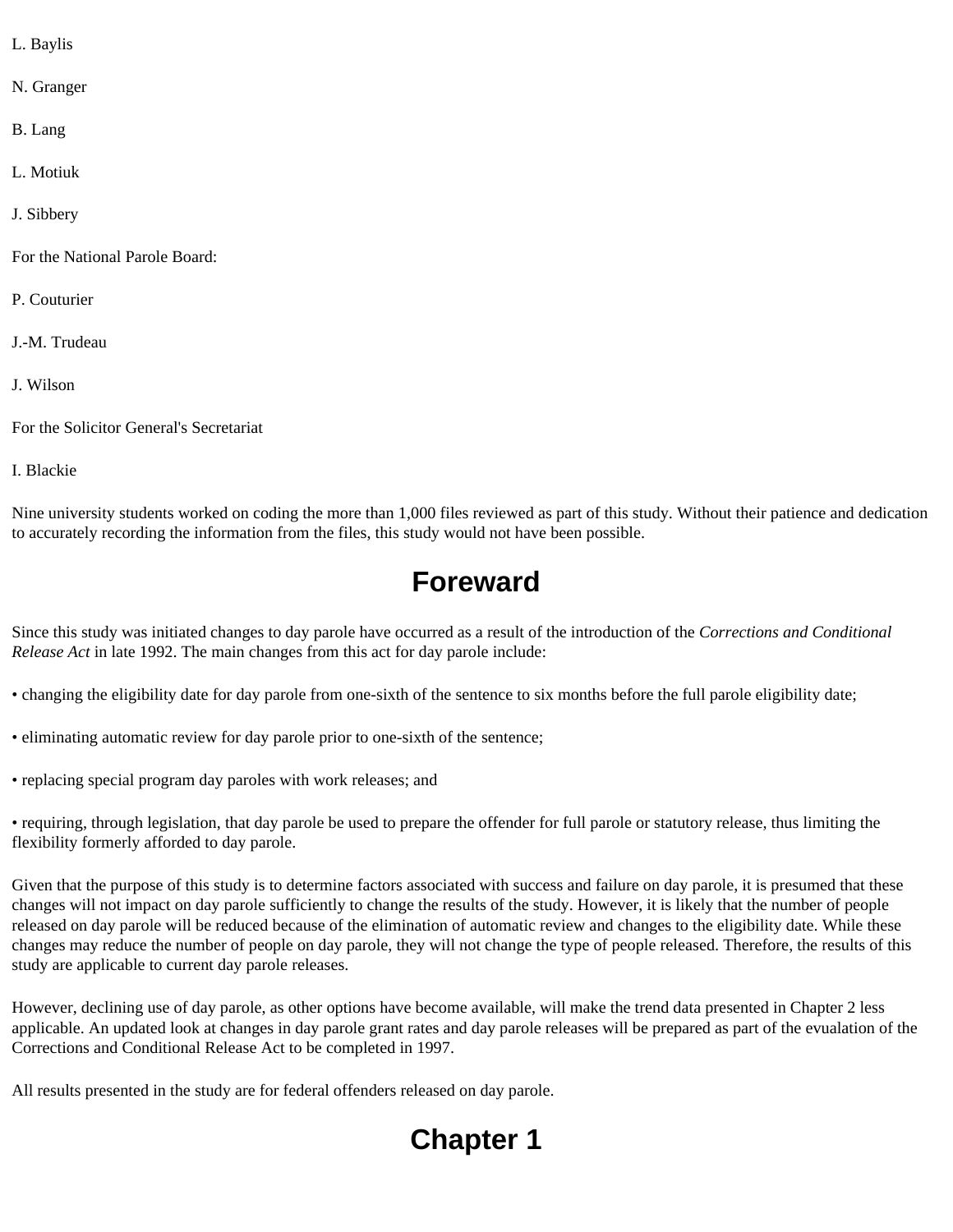#### **Introduction**

#### **General**

Conditional release programs (temporary absence, day parole, full parole, statutory release [Statutory release replaced mandatory supervision in the Corrections and Conditional Release Act which came into effect on November 1, 1992. Statutory release allows an offender to be released to the community after serving two-thirds of a fixed term sentence (life sentences for first and second degree murder, and other crimes are not of a fixed length).] ) make it possible for offenders to be released from prison to serve a portion of their sentence in the community. During the conditional release period, legally binding conditions on residency and behaviour are imposed. These conditions, and the general condition of remaining law abiding, permit the correctional system to monitor and respond quickly to the offender's behaviour should it appear that conditions are not being adhered to. Throughout the period of conditional release, the offender may be returned to prison if there is a failure to meet conditions. Although every effort is made to ensure legal fairness and due process, an offender on conditional release can be returned to prison relatively quickly on the basis of suspicion or failure to meet release conditions. It is not necessary to wait until after a crime has been committed.

When full parole is granted, or the statutory release date is reached, offenders are released to the community until their sentence has expired. Day parole is unique in that it is granted for a relatively short period of time (generally six months) and its completion does not coincide with the expiry of the prison sentence. Day parole is also unique in that the offender must reside in a correctional facility (prison or halfway house), or must report to such a facility at regular intervals. These requirements further restrict the activities of the offenders in the community and ensure tighter control of their activities by the correctional system.

Day parole has been a release option for more than 25 years and there have been a number of changes in its use over that period. These changes are outlined in a later section of this chapter. With the exceptions of *The Solicitor General's study on conditional release* (1981) and the *Evaluation of the automatic review provisions of Bill C-67* (1989), there have been few reviews of day parole. Given that there had not been a study of day parole designed specifically to meet ongoing program needs, it was decided to initiate a review which would address these issues.

A steering committee and working group were established to conduct the review of day parole and four objectives were established:

- 1. to produce an accurate profile and description of the current program;
- 2. to collect information on and document regional perceptions of the program and its operations;
- 3. to identify potential implications of proposed legislative changes on the program; and

4. to specify proposals for policy development and program improvement in response to new legislation, NPB needs and CSC needs as identified in the Corporate Operational Plan.

Results for Objective 2 were to be included in a separate report, but work on the report was discontinued by those responsible for its production.

#### **Structure of the Report**

The remainder of this chapter provides a description of the sources of information used for the review and an historical review of day parole in federal corrections. The remainder of the report is broadly organized into four sections based on the type of information presented. Chapter 2 presents the full parole and day parole grant and release data for a five-year period, as well as regional comparisons. Chapter 3 provides a description of the methodology used for the file review. Chapter 4 presents a detailed description of offenders who receive day parole. The fifth and sixth chapters present analyses that address operational issues related to day parole including factors associated with success and failure on day parole, relationships between risk and criminogenic needs and day parole outcome, effects of institutional and community based programming on outcome etc. Chapters 7 and 8 present analyses for female and native offenders, respectively. The final chapter presents a summary of the results and conclusions.

#### **Sources of Information**

The review uses data from two main sources: electronic administrative records and case files. The administrative records provide a national data base of all day parole grants for the fiscal years 1987-88 through to 1991-92. These data provide a numerical overview of the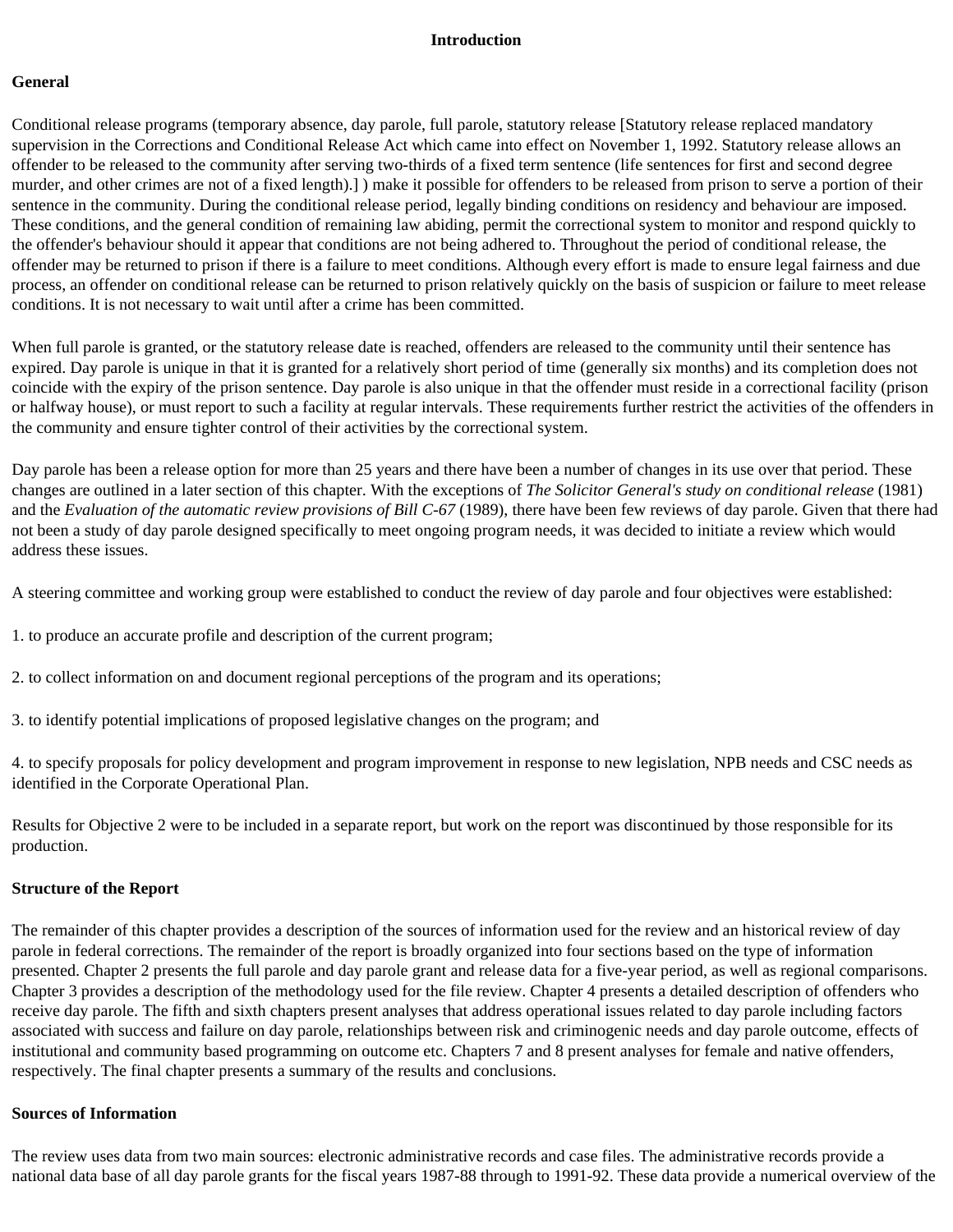National Parole Board (NPB) day parole activity and include the number of day parole grants, type of completion and related information. They provide a background for the more detailed data which form the second source of information.

The case file data are from a sample of 1,000 day parole cases from 1990-91. These cases were selected on a random basis from all cases for that year and provide a sample of sufficient size to allow regional comparisons for some factors. The case files provided data on offender criminal and social history, institutional behaviour and programming, as well as release outcome.

The main issues addressed by the case file review are:

a) when in their sentence are offenders released on day parole and how does this affect outcome;

b) who is successful on day parole and can we better identify who will be successful;

c) how does the outcome of day parole relate to risk and need factors as well as institutional activities; and

d) what special conditions are used with day parole and do these relate to the needs of the offender as identified in the needs analyses conducted as part of the case management process.

# **History of Day Parole in Canada**

Day Parole was 25 years old on June 27, 1994. It was legislated in Bill C-150 and which, when proclaimed in 1969, provided the first legal definition of day parole:

"Day Parole" means the terms and conditions of which require the inmate to whom it is granted to return to prison from time to time during the duration of such parole or to return to prison after a specified period (Parole Act).

Day parole has increased in use over the years, accounting for one in six parole grants by the NPB in the early years to more than half of the parole grants provided by the NPB in 1992-93. The legal definition of day parole remained unchanged until November 1992 when the *Correctional and Conditional Release Act* came into force. The definition now reads:

"Day Parole" means the authority granted to an offender by the board or a provincial parole board to be at large during the offender's term of imprisonment in order to prepare the offender for a full parole or statutory release, the conditions of which require the offender to return to a penitentiary, a community-based residential facility or a provincial correctional facility each night, unless otherwise authorized in writing.

The new definition is clearly more restrictive than the original one. To understand the changes which have occurred, it is worthwhile to review the evolution of day parole through four distinct periods: (1) its beginning, (2) the middle years, (3) the last decade and (4) the present.

### **In the Beginning**

The *Parole Act*, enacted in 1959, provided the Parole Board with the authority to grant full parole and various forms of gradual releases including Short Parole, Gradual Parole, Temporary Parole and Minimum Parole.

Short Parole allowed inmates to be released up to thirty days early for rehabilitation purposes or to look for work. There was no supervision. Gradual parole allowed inmates who were granted full parole to leave the institution for short periods before their final release date to help them readjust to society. Temporary parole, the predecessor of day parole, was defined in the Annual Reports as the same as gradual parole except that it was for inmates not granted full parole. Minimum Parole allowed the release of an inmate up to six months (one month per year served) before his possible release date as a result of remission. The various forms of gradual release disappeared with the introduction of mandatory supervision and day parole in 1969.

The 1970-71 Annual Report describes day parole as follows:

Day parole is granted by the Board and involves the offender in the community for longer than 15 days. The offender is required to return to the institution, though not necessarily on a daily basis. Day parole is granted to allow an inmate to attend school, to take training not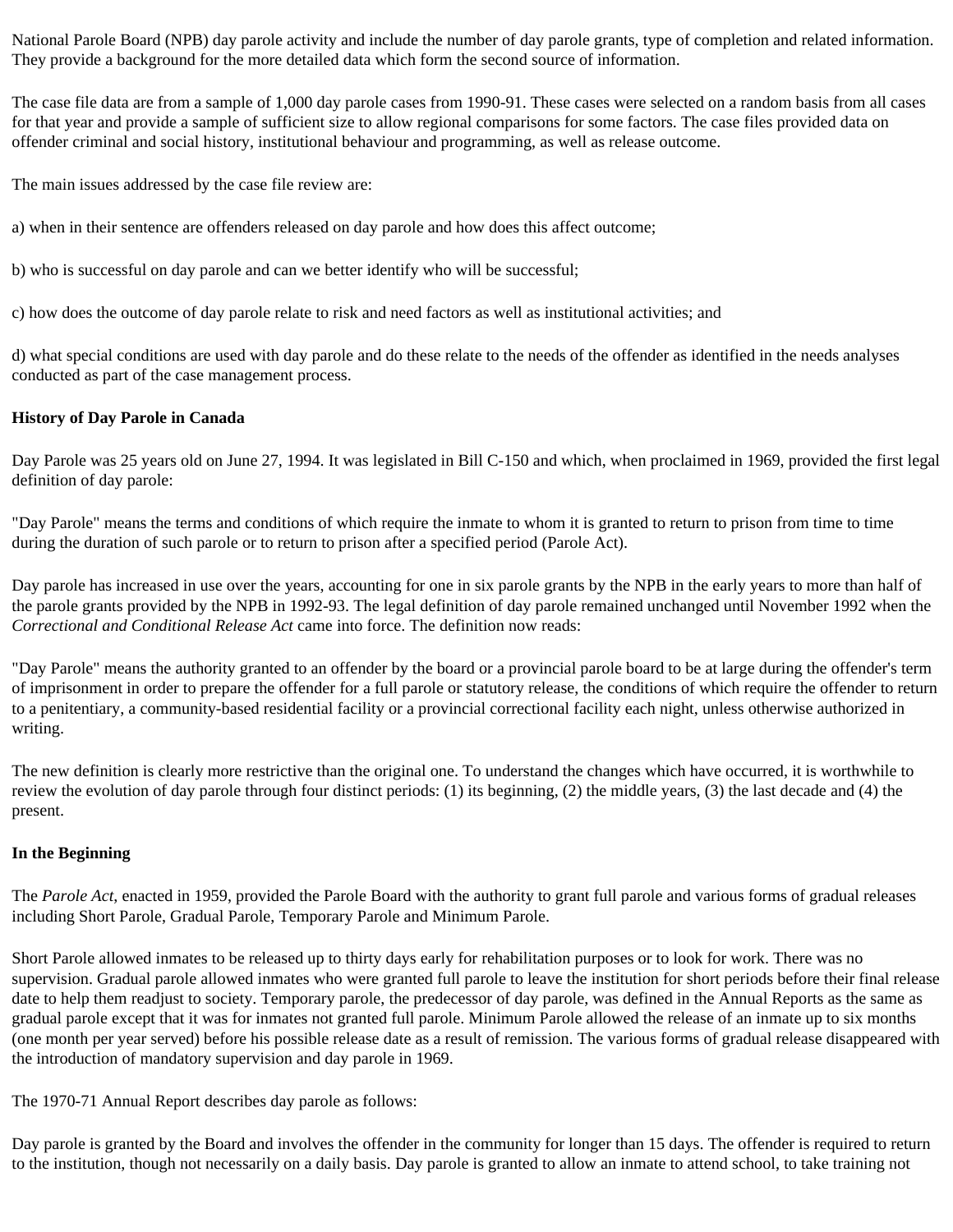available in the institution, or to continue employment where this is beneficial to his career and his dependents.

It was soon established that Temporary Absences were to be shorter than 15 days and day paroles were to be longer. Eligibility was defined at one year before full parole eligibility date (FPED), but this was reduced to one-sixth of the sentence or six months before FPED. The 1973-74 Annual Report shows the evolution in the purpose of day parole: "The Board has found that granting an inmate day parole before a full release is an effective way to find out how he may act on an ordinary parole." Community resources for day parole were a problem in the early years and it was not until the 1980s that a network of community based residential centers were established.

In the first decade of day parole, grants increased from 487 to 3109 and accounted for more than 50% of the paroles granted by the NPB.

### **The Middle Years**

In 1981 a working group produced the *Solicitor General's Study on Conditional Release* which recognized the growth of day parole as an important form of release. The tone of their comments are at times harsh:

Day Parole is an extremely flexible power and an extremely fluid concept. To the extent that a day parole program may resemble full parole, day parole is a program where offenders are largely "out." To the extent that it encompasses temporary or irregular absences, day parole is also a program where offenders are almost entirely still "in" penitentiary. Unfortunately, less is known about day parole than any other release program other than remission...

The study identified seven "functions" of day parole:

- (1) a form of gradual release and testing;
- (2) a form of mitigation of punishment;
- (3) a method to employ inmates on special projects in the community;
- (4) an aid to the community adjustment of resourceless offenders;
- (5) a way to provide access to community resources or programs;
- (6) a way to ease socialization; and
- (7) a cost-effective method of sentence management.

The authors of the report identify the important issues for day parole in their concluding remarks:

The Working Group shares the view that the objectives of day parole need to be more precisely articulated, as do the criteria for granting. NPB also needs to come to grips with those regional disparities in the approach to and use of day parole which are not (as many are) a product of differences in available resources. In particular, a policy is needed as to whether day parole should be used in cases of relatively good risks or should be oriented more towards risky cases, and whether day parole prior to the expiration of one-third of the sentence is appropriate on grounds of justice and humanness. Our overall view is that day parole with CCC or CRC residence should be used more where there is a real need for resources or a perceived need for short-term extra structure or surveillance before full parole or MS. It is not necessary that day parole be used as a prerequisite for full parole, nor should it be permitted to delay full parole in large number of cases...

### **The Last Decade**

The use of day parole increased as a result of the modifications to the Parole Act included in Bill C-67 which was enacted in July 1986. The new legislation required the Board to automatically review the case of every offender serving a sentence of two years or more, at the eligibility date for day parole (at one-sixth of the sentence for most inmates). This was done to decide whether to grant day parole, and to consider a release on full parole to be effective on the inmate's eligibility date in cases where the offender is serving a sentence of three years or less. Previously, all inmates had to apply for day parole. Automatic review led to an increase in day parole releases.

The *Evaluation of the Automatic Day Parole Review Provisions of Bill C-67*, completed in March 1989, states that: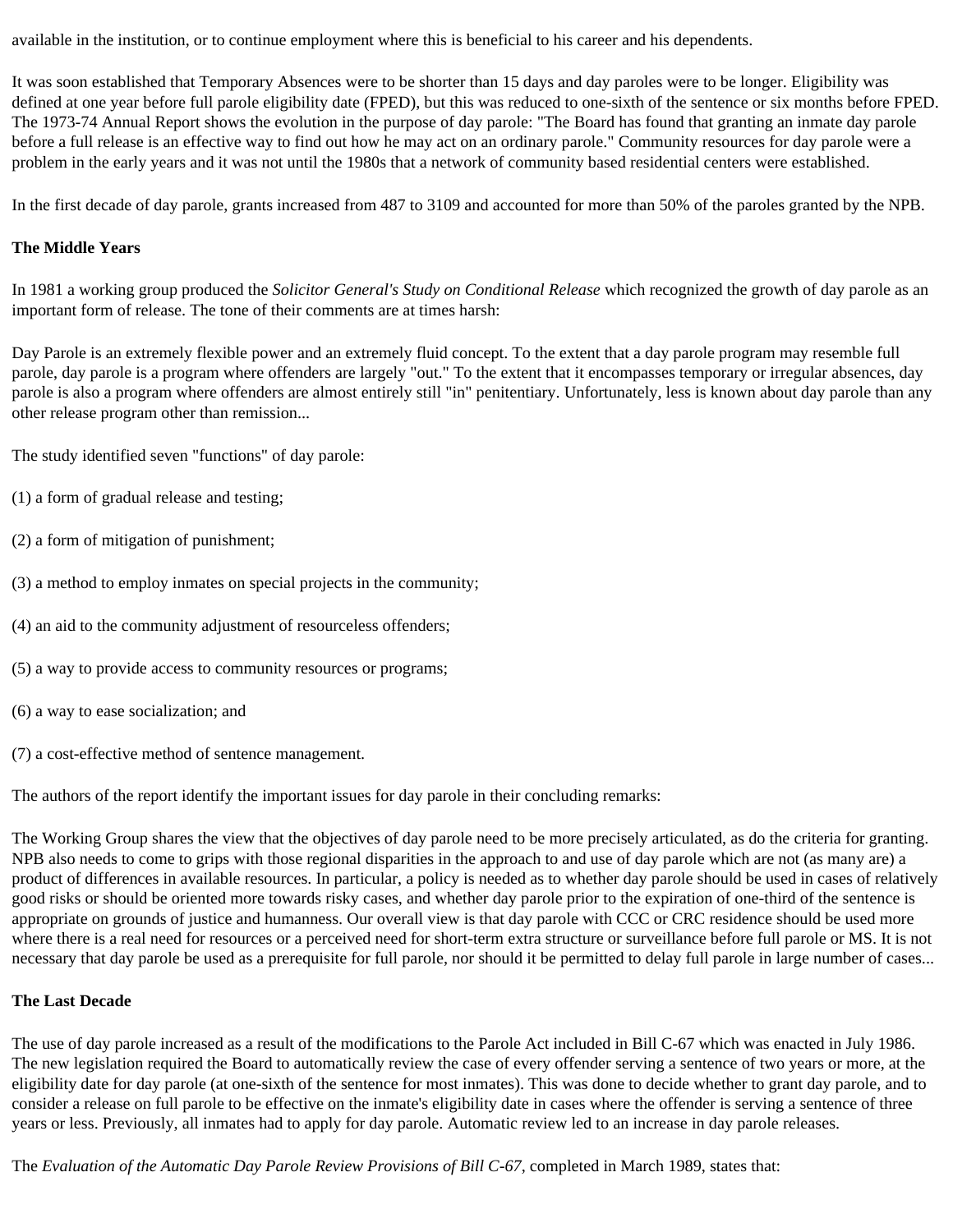the rationale for instituting automatic review at the first eligibility [was]:

a) to provide equal opportunity to all inmates...;

b) to provide for early National Parole Board involvement in the case to help in the overall program planning;

c) to enhance overall program planning so that there is improved coordination and use of the various release options...;

d) to identify early in the sentence inmates who could be paroled so that they could take advantage of suitable release options at an earlier opportunity; and

e) to remove the confusion and disparity between inmates and Correctional Service Canada case preparation staff as to when to apply for releases..."

#### **The Present**

Before the most recent legislation in 1992, the purpose or "functions" of day parole were widened and its use was significantly increased. During an interview conducted for the review, one senior manager summarized the evolution of day parole as follows:

Initially, day parole was granted for special cases under limited circumstances; it was seen as an extraordinary measure to deal with highly deserving cases. Now, day parole is used for highly deserving cases, very difficult cases and cases that are somewhere in the middle of these two parameters. Day parole is now used indiscriminately for a variety of reasons.

The *Correctional and Conditional Release Act* (1992) stops the trend of broadening the definition and use of day parole and provides a more precise definition as shown at the beginning of this section. Important changes to day parole use can be summarized as follows:

**Purpose** to prepare the offender for full parole or statutory release **Mobility** "to return to a penitentiary, a community-based residential facility or a provincial correctional facility each night, unless otherwise authorized in writing" **Eligibility** six months before full parole eligibility date **Automatic review** discontinued

The automatic review provision was not maintained because the 1989 evaluation had shown that the spirit and the letter of C-67 could not be met.

The redefinition of these four parameters will influence the use of day parole and the ratio between it and full parole. Evaluations in the future will provide an indication of how seriously this will affect the use of day parole.

<span id="page-6-0"></span>The eligibility criteria which was changed from one-sixth of the sentence to six months before full parole eligibility will not dramatically change the use of day parole. Data presented later in the report indicate that only 8% of those released on day parole were released prior to six months before their full parole eligibility date.

# **Chapter 2**

### **Five Year Trends Introduction**

The purpose of this chapter is to provide an overview of the size and complexity of the day parole program. The file review, to be presented in the following chapters, only covers the fiscal year 1990-91. Without the historical overview presented in this chapter it would be difficult to know whether the results for 1990-91 are unique to that year or are relevant to other years as well. In addition, if changes have been occurring in the use of day parole, these will be evident in the trend data over the five-year period. Failure to find changes will indicate that the day parole program has been stable and not subject to changes which could reduce our ability to generalize the results of the file review.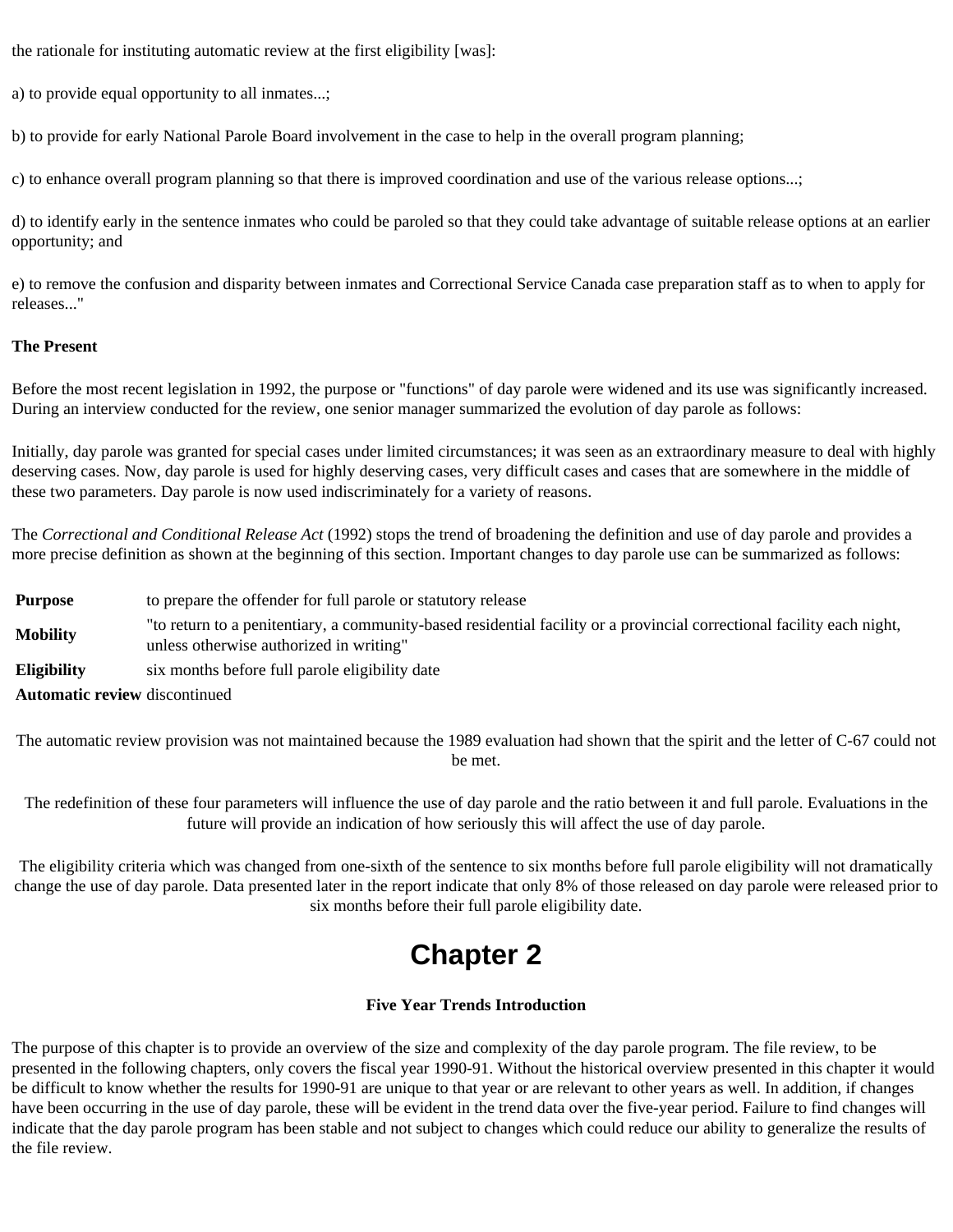The information in the chapter provides:

- a description of the size of the day parole program and how this changed over five years;
- an indication of the decision workload that day parole imposes on the National Parole Board (NPB);
- a summary of changes in day parole use over five years;
- a description of the types of day parole and frequency of use of each type;
- outcomes (successful completion etc.) from day parole releases; and
- regional differences in day parole use.

#### **Data Source**

Data on full parole and day parole decisions and grants were obtained from the National Parole Board (NPB) decision data base. Data on releases and outcomes were obtained from Correctional Service of Canada (CSC) administrative data bases. The two data sets were combined for the analyses.

#### **National Grant Rates**

Decisions by the National Parole Board on federal parole [ The National Parole Board also grants parole to offenders in provincial institutions in provinces which do not have a parole board.] have increased by 18% in the five-year period from fiscal year 1987-88 to 1991-92, from approximately 26,500 to 31,000. Decisions related to day parole have increased by 15%, from 10,500 to 12,000 over the same period. The changes in these numbers are shown in Figure 2-1 and in Table 2-1. These increases are higher than the 11% change observed in the average on-register population over the same time period. The difference between the increase in the on-register population and the increase in decisions made is most likely not significant. This is because the on-register population is the inmate population on any one given day and does not take into account the inmates moving in and out of the prison system whereas the decision data base includes all cases during the year.

Day parole has been granted to about 40% of those who have had their cases reviewed, as indicated in Table 2-1. The percentage of day parole grants has been relatively constant over the five-year period although there was a slight decline in the granting rate during the twoyear period 1988-89 to 1989-90.

|                    | Table 2-1: Federal Day Parole Decisions, Grants and Releases: |  |
|--------------------|---------------------------------------------------------------|--|
| 1987-88 to 1991-92 |                                                               |  |

| Year                                                  |        |        |        |        | 1987-88 1988-89 1989-90 1990-91 1991-92 |
|-------------------------------------------------------|--------|--------|--------|--------|-----------------------------------------|
| Number of decisions                                   | 26,338 | 26,055 | 27,401 | 29,767 | 30,979                                  |
| Number of day parole decisions                        | 10,637 | 10,419 | 10,535 | 12,020 | 12,230                                  |
| Day parole decisions as a percentage of all decisions | 40%    | 40%    | 38%    | 40%    | 39%                                     |
| Number of grants                                      | 4,454  | 4,128  | 4,113  | 4,795  | 5,099                                   |
| Grants as a percentage of decisions                   | 42%    | 40%    | 39%    | 40%    | 42%                                     |
| Day parole releases                                   | 4,218  | 3,787  | 3,892  | 4,579  | 5,114                                   |
| Releases as a percentage of grants                    | 95%    | 92%    | 95%    | 95%    | 100%                                    |
| Day parole completions                                | 4,208  | 3,776  | 3,749  | 3,846  | 3,595                                   |
| Average on-register population                        | 11,969 | 12,291 | 12,642 | 12,864 | 13,248                                  |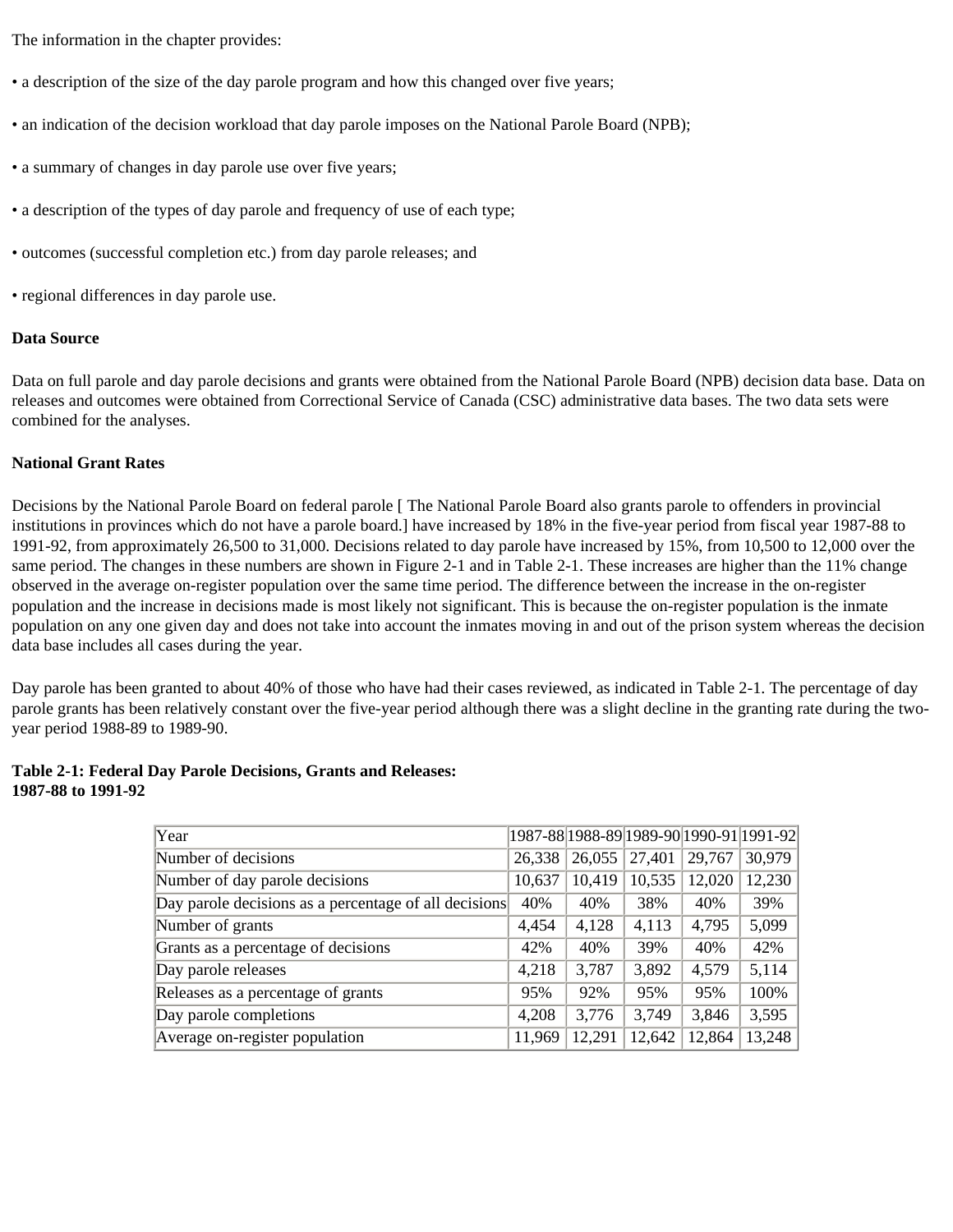

**Figure 2-1: Total Decisions and Day Parole Decisions by NPB: 1987-88 to 1991-92**

Day parole decisions account for about 40% of the decisions made by the NPB. Figure 2-1 shows that this percentage has been relatively constant over the five-year period. In absolute numbers, day parole decisions accounted for about 12,000 of the 31,000 decisions made by the NPB in 1991-92.



#### **Figure 2-2: Day Parole Grants and Releases: 1987-88 to 1991-92**

Figure 2-2 presents the number of day parole grants and releases for the five-year period. Day parole grants declined from almost 4,500 in 1987-88 to approximately 4,100 in the following two years. Grants then increased in each of the following two years, reaching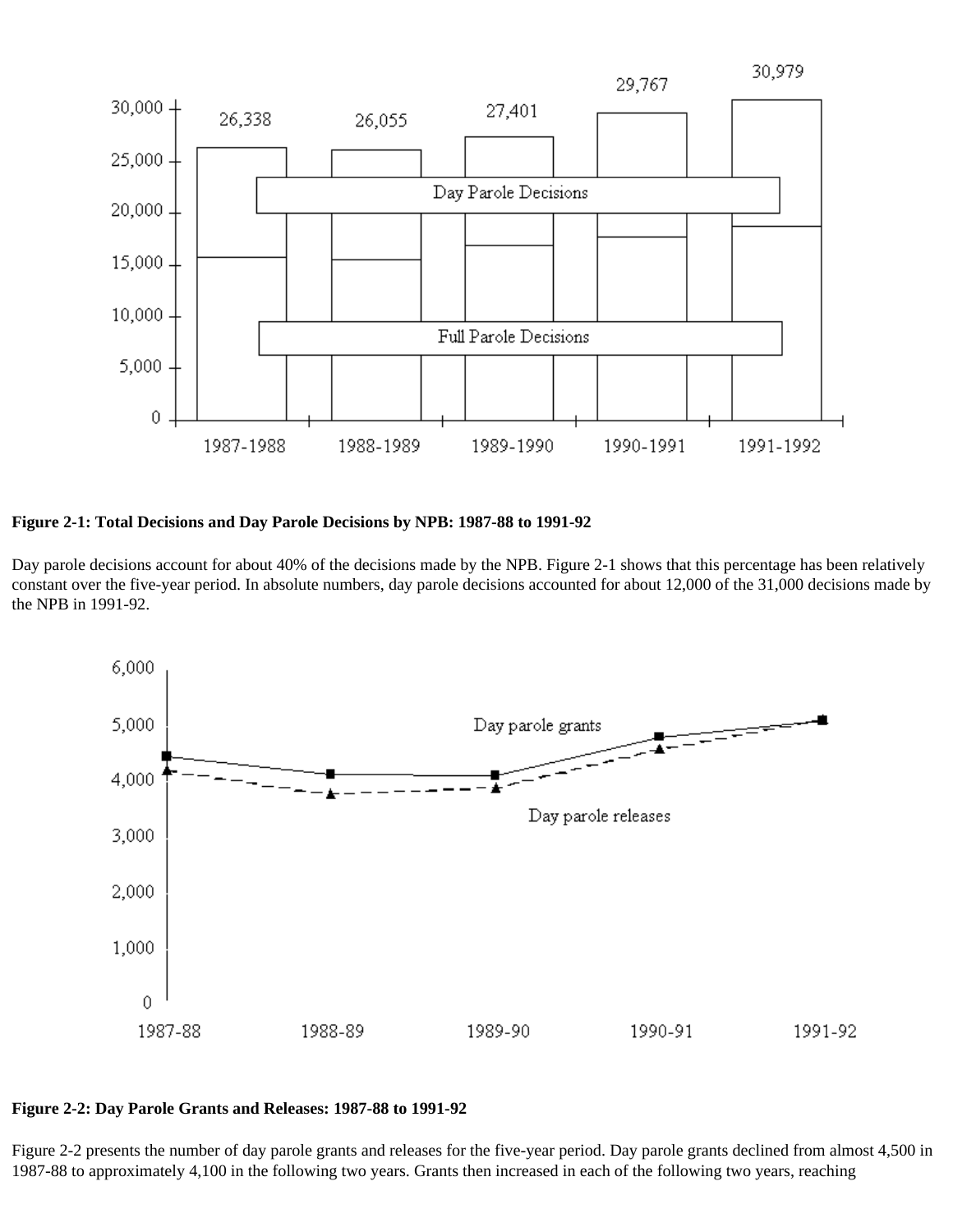approximately 5,100 in 1991-92, a 14% increase over 1986-88. Day parole releases increased by 21% over the five-year period. Ideally the number of grants and releases would be the same, but a release on day parole may be delayed until a placement is found in a halfway house (Community Correctional Center or Community Residential Center), or other program. The data in the graph also indicate that the number of releases more closely matches the number of grants in 1991-92 than in previous years.

# **Types of Day Parole**

There are four basic types of day parole which are defined in terms of the residency requirement imposed:

· **Ordinary**: defined as requiring the offender to return each evening to an institution, Community Correctional Center (CCC) or Community Residential Center (CRC). CCCs are operated by the Correctional Service of Canada (CSC). CRCs are operated by nongovernment agencies and bed spaces are contracted for by CSC.

· **Partial residence**: defined as requiring the offender to return to an institution, CRC or CCC for some number of days in a period, but being unsupervised during the remainder of the time. These range from four days out and three days in to 30 days out and one day in. The latter is used very infrequently.

· **Special projects**: these are releases from the institution for work on special community projects. The work may or may not be supervised by CSC personnel. Time away may extend beyond 16 hours. This is a relatively new use of day parole and was first reported in 1990-91.

#### · **Other**

The number and percentage of each type of day parole are presented in Table 2-2. Ordinary day parole was granted in about 85% of all day parole releases. Partial residency, using five days in and two days out, was used in 2% to 4% of releases, while other combinations were used less frequently. Special projects accounted for 6% of all day parole releases in 1991-92, the first year in which this type of release was used. Overall there was minimal variation in the types of day parole used over the five-year period, except for special projects.

|                  | <b>Fiscal Year</b> |         |         |         |                                         |  |
|------------------|--------------------|---------|---------|---------|-----------------------------------------|--|
| Type             |                    |         |         |         | 1987-88 1988-89 1989-90 1990-91 1991-92 |  |
|                  | 85.2%              | 85.0%   | 85.1%   | 83.9%   | 83.2%                                   |  |
| Ordinary         |                    |         |         |         |                                         |  |
|                  | (3,593)            | (3,219) | (3,311) | (3,843) | (4,256)                                 |  |
| Partial          | 3.3%               | 3.3%    | 4.6%    | 4.7%    | 3.3%                                    |  |
| Residence        | (139)              | (125)   | (180)   | (211)   | (159)                                   |  |
|                  | 0.0%               | 0.0%    | $0.0\%$ | 0.3%    | 6.4%                                    |  |
| Special Projects |                    |         |         |         |                                         |  |
|                  | (0)                | (0)     | (0)     | (14)    | (325)                                   |  |
|                  | 11.5%              | 11.7%   | 10.3%   | 11.2%   | 7.3%                                    |  |
| Other            |                    |         |         |         |                                         |  |
|                  | (486)              | (443)   | (401)   | (511)   | (374)                                   |  |
| Total            | 4,218              | 3,787   | 3,892   | 4,579   | 5,114                                   |  |

### **Table 2-2: Type of day parole release for 1987-88 to 1991-92**

#### **Completion**

Day paroles may end in a number of different ways including:

1. transfer to full parole (FP) or statutory release (SR) [Prior to the Corrections and Conditional Release Act (1992) Statutory Release was known as Mandatory Supervision.] ;

2. expiry with return to an institution or a new day parole grant;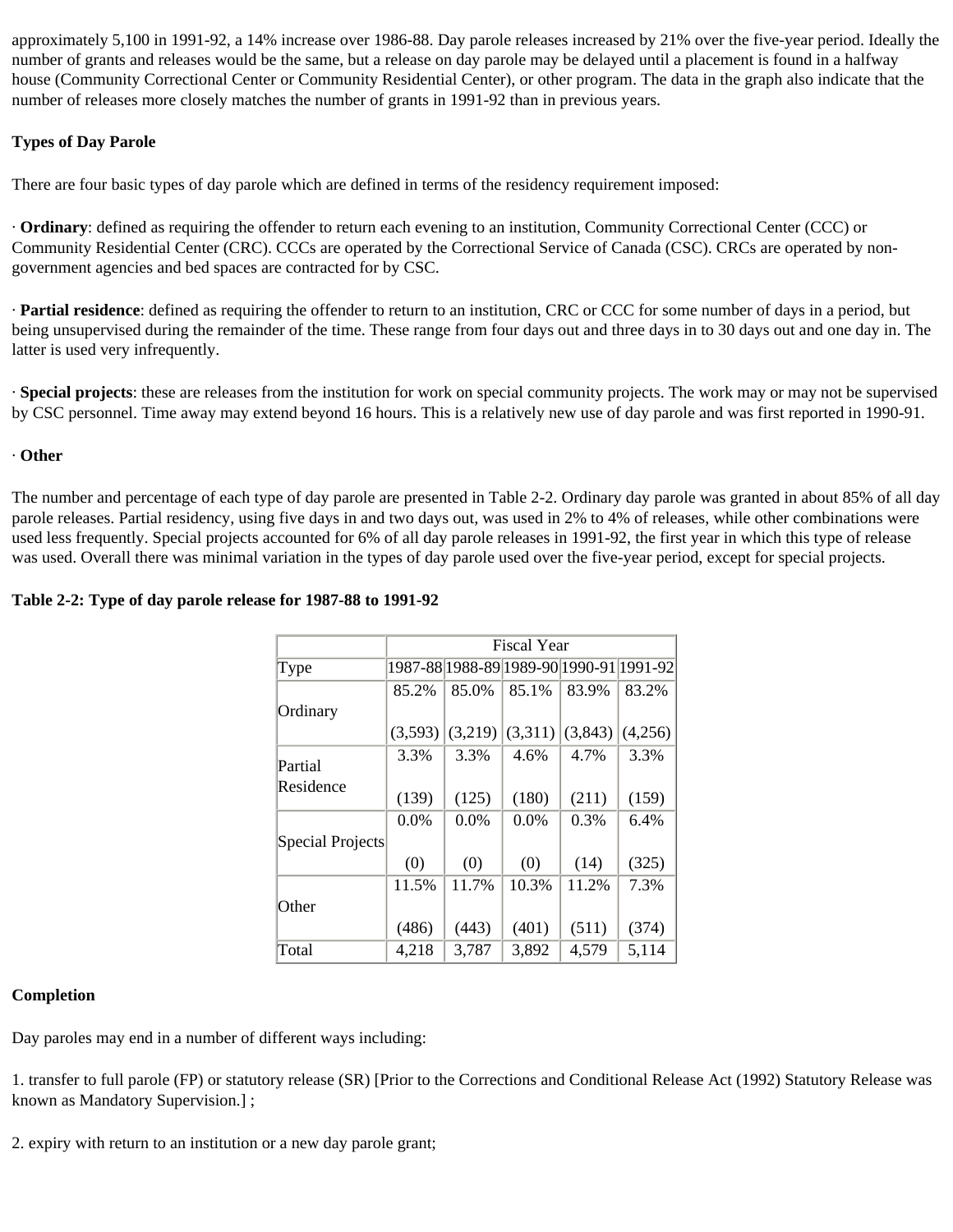3. termination, which is used when a program ends prematurely, the inmate is, or becomes unsuitable for the program, the inmate requests a return to the institution etc. Termination does not necessarily reflect negatively on the offender; or

4. revocation following failure to meet conditions or the commission of a new offence.

Day parole releases ending in transfers to other forms of release and regular expiry are considered successful completions. Terminations occur for reasons outside the offenders control and are not failures. Revocations are true failures on the part of the offender. Revocations may occur because of a new offence or because parole supervisors feel that the offender is a risk to himself or to society. Revocations are reviewed and approved by the NPB. The historical data do not distinguish between the two types of revocations but data presented later for 1990-91 day parole releases do provide this information.

Table 2-3 presents the frequency of each type of day parole completion for the years 1987-88 to 1991-92. About 44%, or 1,500, of all day paroles cases are transferred to full parole or mandatory supervision. An additional 25% expire without incident and the offender is either returned to an institution, or granted another day parole. Terminations account for about 16% of day parole completions. Failures, through revocation, account for approximately 15% of completions, but it is not possible to distinguish between revocations with and without an offence. The most striking feature of these data is the consistency of the results from year to year.

### **Table 2-3: Day Parole Completion Types for 1987-88 to 1991-92**

|                                                      |        | <b>Fiscal Year</b> |                                         |       |       |       |
|------------------------------------------------------|--------|--------------------|-----------------------------------------|-------|-------|-------|
| Type of completion                                   |        |                    | 1987-88 1988-89 1989-90 1990-91 1991-92 |       |       |       |
| $\%$<br>To full parole or mandatory supervision<br>n |        | 45.3               | 44.6                                    | 44.1  | 43.3  | 42.4  |
|                                                      |        | 1,750              | 1,556                                   | 1,540 | 1,533 | 1,417 |
| $\frac{9}{6}$<br>Expiry                              |        | 23.7               | 24.6                                    | 24.1  | 24.5  | 25.7  |
|                                                      |        | 915                | 858                                     | 839   | 871   | 858   |
| Termination                                          | $\%$   | 15.8               | 15.6                                    | 16.3  | 18.3  | 18.1  |
|                                                      | n      | 611                | 543                                     | 570   | 647   | 603   |
| Revocation                                           | $\%$   | 15.2               | 15.2                                    | 15.5  | 13.9  | 13.8  |
|                                                      | n      | 585                | 531                                     | 539   | 492   | 460   |
|                                                      | $\%$   | 100                | 100                                     | 100   | 100   | 100   |
| Subtotal                                             | n      | 3,861              | 3,488                                   | 3,488 | 3,543 | 3,338 |
|                                                      |        |                    |                                         |       |       |       |
|                                                      | $ \% $ | 9.0                | 8.2                                     | 7.5   | 8.5   | 7.7   |
| Other and not known (as a percentage of total cases) | n      | 347                | 288                                     | 261   | 303   | 257   |
| Total                                                |        | 4,208              | 3,776                                   | 3,749 | 3,846 | 3,595 |

Source: Correctional Service Canada

Note: The percentage of completion type is expressed as a function of cases known.

# **Regional Differences**

# **Grant Rate***s*

The percentage of day parole grants by region for the years 1987-88 to 1991-92 are presented in Figure 2-3. Included in the figure is the distribution of inmates by region [The number of day parole grants and the number of inmates in the institutions are not directly comparable because the inmate count measures individuals on a specific day and the day parole numbers represent day parole grants, of which a person may have more than one in a year, and is also cumulative over the year. However, the number of inmates does provide a measure of the relative size of the inmate population in a region.] (averaged over the five years and as of March 31 of each year), which allows for comparisons of the relative percentage of the day parole grants and the relative percentage of inmates in each region.

Four of the five regions showed a decline in day parole use from 1987-88 to 1989-90; Quebec region did not and has continued to increase the number of offenders on day parole. Three of the regions (Atlantic, Ontario and Prairie) started to increase their day parole use after 1989-90, but day parole use in the Pacific region continued to decline. In the Pacific region day parole grants dropped from 614 to 506 over the five-year period.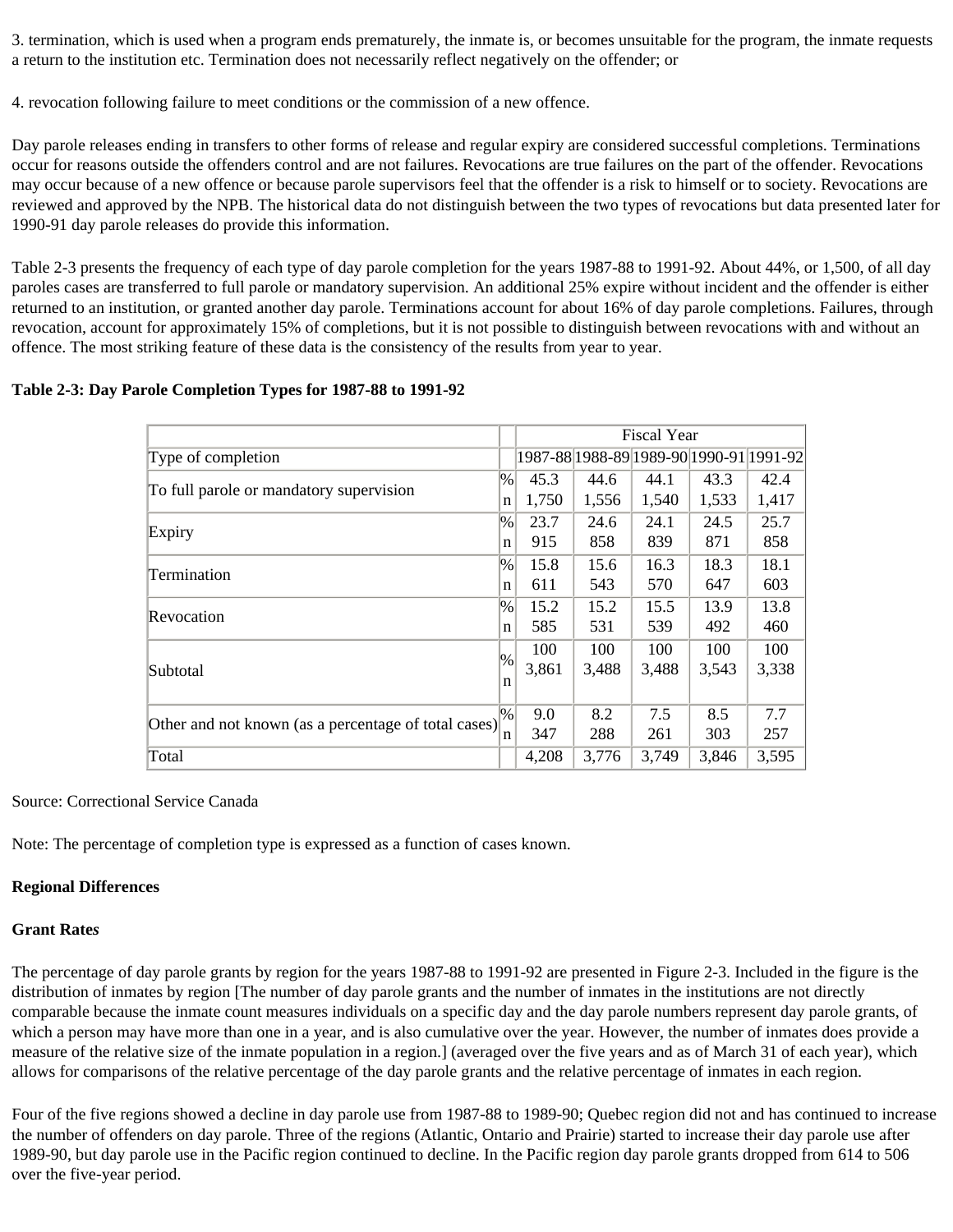The data in the figure indicate that Quebec has the highest percentage of day parole grants, and that day parole grants in Quebec have been increasing, from 33% of all grants in 1987-88 to 41% in 1991-92. In terms of numbers, day parole grants in Quebec have increased from 1,453 to 2,090, an increase of over 40%. The Quebec region accounts for only about 28% of all federal inmates.

Although the number of grants in the Atlantic region is small (approximately 600), they account for about 11% of all grants, which is high given that only about 8% of the inmate population is in the Atlantic region. Following the decline in day parole use during 1988-89 and 1989-90, it has increased significantly in the last two years.



# **Figure 2-3: Regional Distribution of Day Parole Grants**

# **Types**

A preceding section defined four major types of day parole: ordinary, partial residence, special projects and other. Ordinary day parole (requiring residency at a CCC, CRC, or institution) is the most common, however, regional differences in the types of day parole used are evident. Figure 2-4 presents the percentage of ordinary day parole releases (percentage of all day paroles) in each region.

Quebec and Atlantic regions are most likely to use a variety of different types of day parole releases while the Prairie region uses ordinary day parole almost exclusively. Of the types of partial residence day paroles that can be identified, five days out and two days in is the most common, accounting for 4% or more in some years in Quebec, Ontario and Pacific regions.

The second most common day parole type in all regions is the "other" category, but details on these types of day paroles are not available. In some cases, it is likely that other types of day parole include short term work release projects which in 1990 became known as special projects. The data for Atlantic, Quebec and Ontario regions indicate that special projects accounted for between 4% and 11% of day parole releases in 1991-92.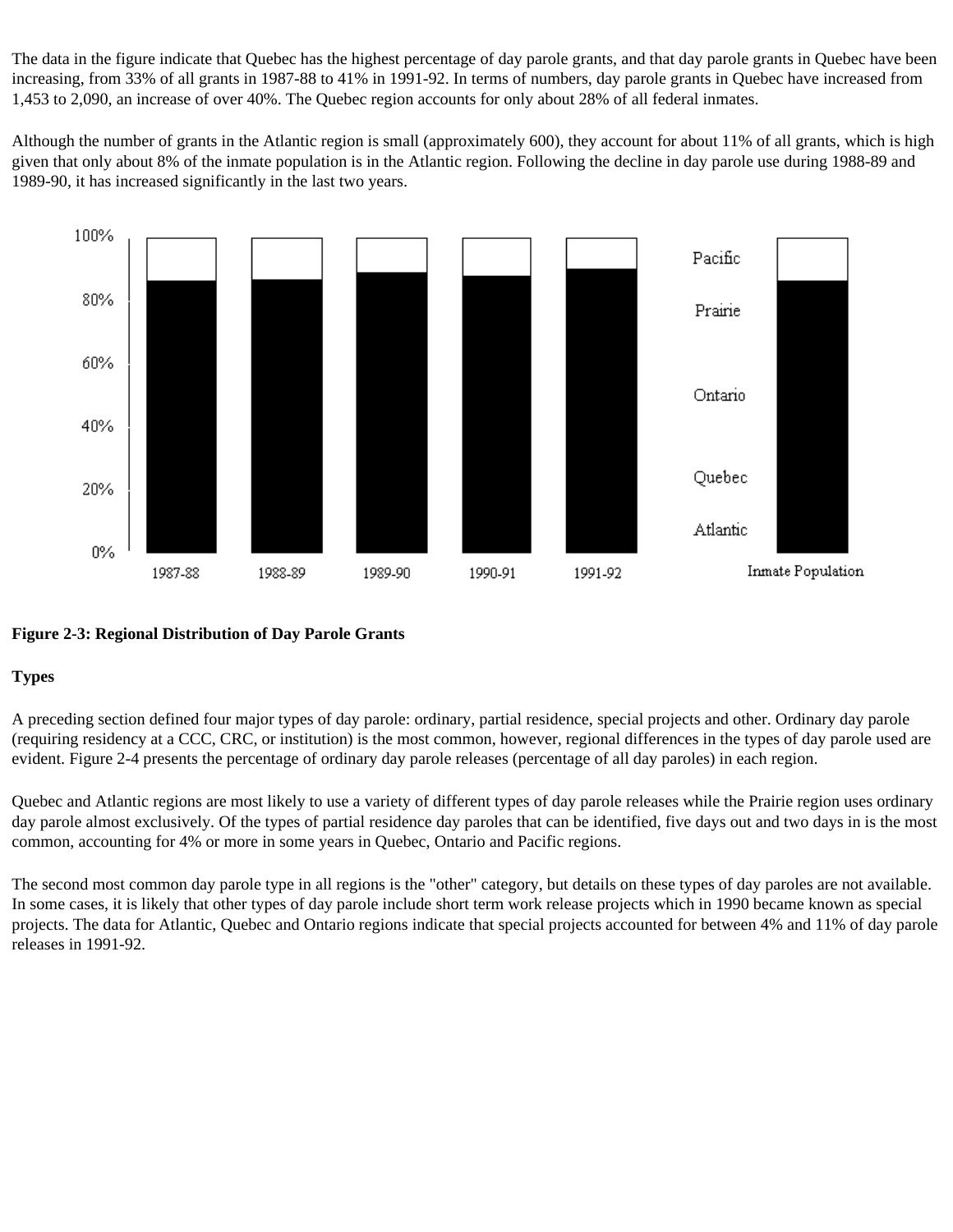

#### **Figure 2-4: Ordinary Day Parole Releases as a Percentage of All Day Parole Release for Each Region by Year: 1987-88 to 1991-92**

#### **Completion**

Completion of day parole by transfer to full parole or mandatory supervision has been relatively constant over the five-year period in most regions. However, as can be seen in Figure 2-5, there are large regional differences in this type of completion. Day paroles in Ontario, the Prairies and the Pacific regions are completed with a transfer to full parole or mandatory supervision in about 50% of cases. Approximately 40% of day parole releases in the Atlantic region result in transfer to full parole and mandatory supervision, and in Quebec, about 30% of day paroles are completed this way.

The difference between the regions is largely due to a higher percentage of expiry cases. That is, 27% of cases in Atlantic and 35% in Quebec end in expiry, whereas only about 10% of cases in the other regions end this way. Expiry occurs when the day parole period is completed without incident and the offender is either transferred back to the institution or granted new day parole. These results may indicate that some regions are more likely to grant day parole to the offender to determine if he is suitable for release on other forms of conditional release.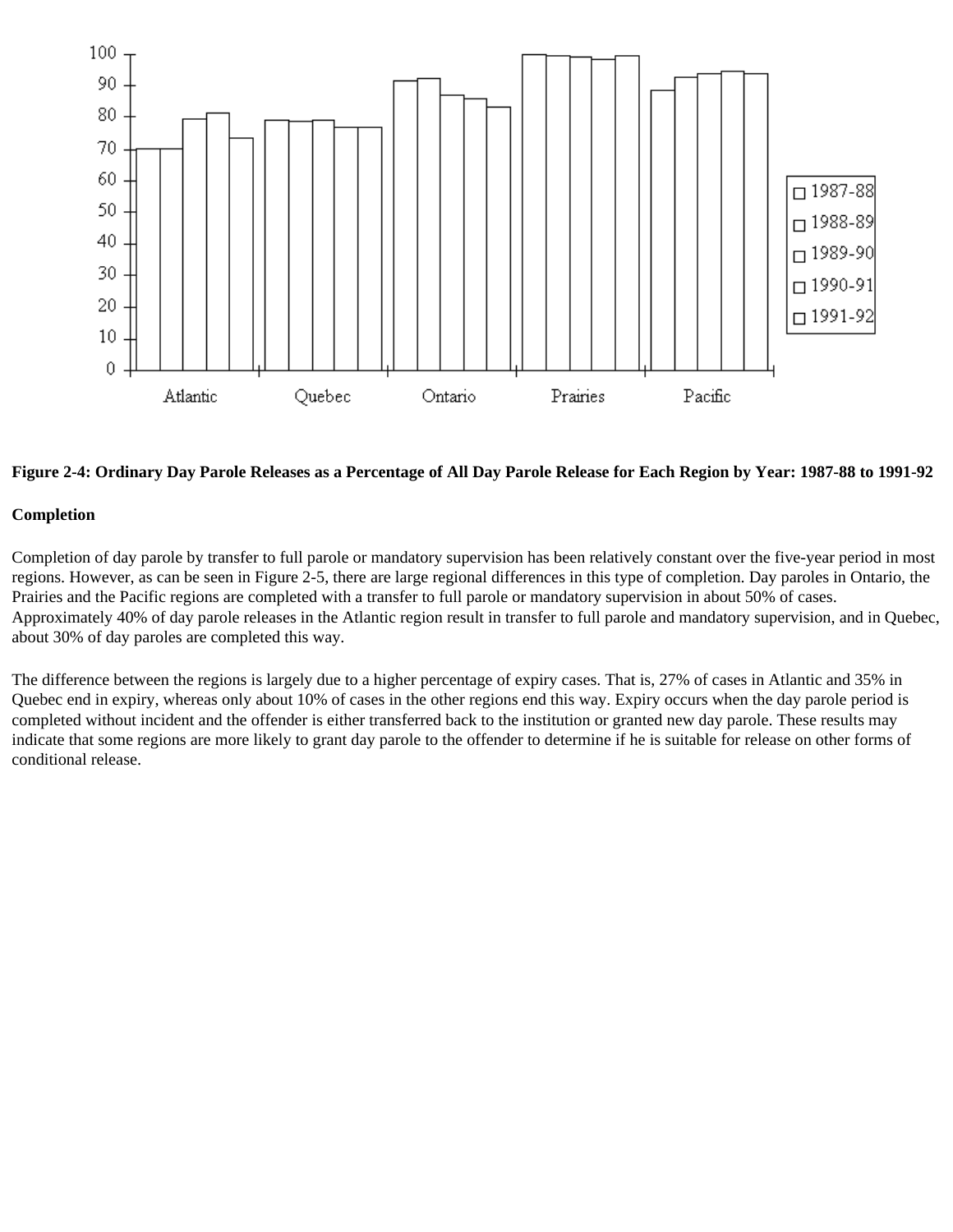

**Figure 2-5: Percentage of Day Paroles Ending in Release on Full Parole and Mandatory Supervision**

Revocations occur because the offender has violated one of the conditions of the conditional release, committed another offence or because the supervising officer believes the offender poses a risk to the community. Detailed data presented later in this report divide revocations into two groups, those with a new offence and those without. However, this detail is not available in the historical data. Figure 2-6 presents the percentage of day parole releases ending in revocation by region and fiscal year for the period 1987-88 to 1991-92.



#### **Figure 2-6: Percentage of Day Paroles Ending in Revocaiton**

The highest percentage of day paroles ending in revocation was in the Prairie region where between 17% and 20% of releases ended in a revocation. The Pacific region has seen a steady increase in the revocation rate, from 10% to 18%, over the five-year period. Quebec's revocation rate has been consistent at about 14% of day paroles and the Atlantic region has had a rate of about 10%. Ontario's revocation rate has declined from about 12% to 6% in the last two years, a rather dramatic drop.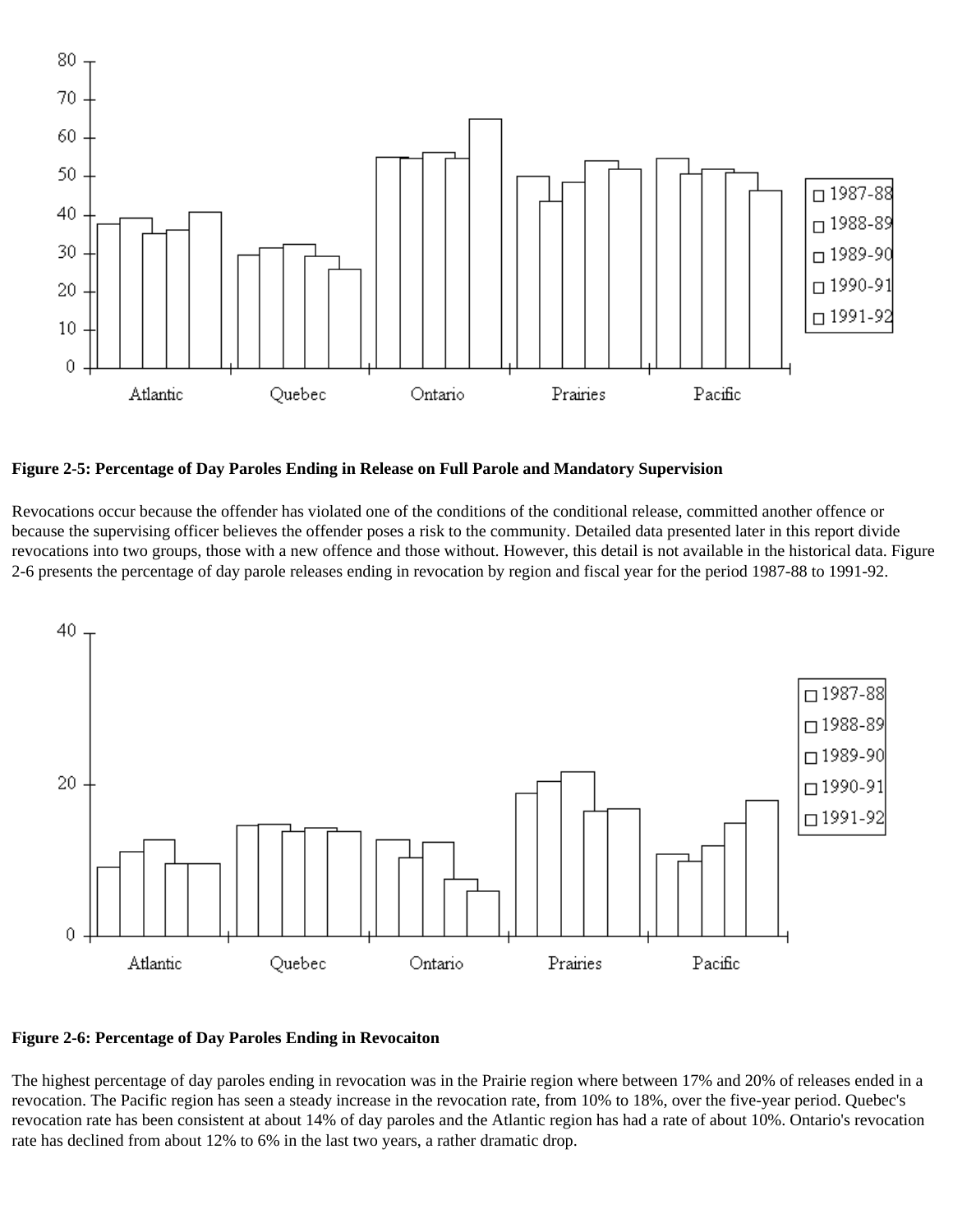#### **Summary and Discussion**

Day parole accounts for about 40% of the decisions made by the National Parole Board. The absolute number of day paroles increased throughout the period from 1987-88 to 1991-92, and this increase is slightly higher than the increase in the inmate population. Most day paroles, 85%, are of the ordinary type, but recently there have been increases in the number of day paroles for special projects. Approximately 40% of day paroles end in transfer to another form of conditional release (full parole or mandatory supervision), while about 13% of day paroles are revoked.

The Quebec and the Atlantic regions tend to use day parole more than the other regions, but relative usage is fairly constant over the fiveyear period. The Prairie and Pacific regions are more likely to use ordinary day parole whereas the use of alternative release options are more frequent in other regions. Regional differences in the types of day parole releases are consistent from year to year. The Ontario, Prairie and Pacific regions are more likely to move offenders from day parole to other forms of conditional release than are the Atlantic and Quebec regions. Revocations of day parole are highest in the Prairie region, but have increased recently in the Pacific region. Ontario has seen a dramatic decline in the percentage of day paroles that end in revocation, down to 6% in fiscal year 1991-92. For both types of day paroles and completions, regional differences have remained relatively constant over the five-years of data reviewed.

<span id="page-14-0"></span>Regional comparisons suggest that differences are consistent from year to year and therefore may reflect differences in the offender population, the policies of the regions or resources available to those seeking release on day parole. In the analyses which follow, particular attention will be directed at determining the reasons for the observed differences.

# **Chapter 3**

# **File Review Methodology**

#### **Introduction**

Basic demographic and criminal offence history data available through electronic data systems were not sufficient for a detailed review of the day parole program. The much richer narrative information in case files contains descriptions of the offender's previous criminal and social history, offence details, institutional behaviour and program participation. However, this type of information is not in a form that can be easily analysed. To make the file information available for analysis, it must be reviewed and then coded in a systematic manner.

Chapter 3 describes the coding process used in this study as well as the methods used to select a sample. File review and coding requires considerable resources so a sample, basically a subset of cases, was selected rather than using all cases. The sample is representative of the national and regional day parole populations.

### **Methodology**

#### **Sampling and Samples**

Data in the preceding chapter indicated that there were about 4,600 day parole releases in 1990-91 and about 3,800 day parole completions. The completed day paroles were taken by approximately 3300 offenders; many offenders receive more than one day parole in a year. From this population of offenders completing day parole, a one-third sample of 1100 cases was randomly [The sample was selected by randomly determining a start point within a list of the population and then taking every third case. When the end of the list was reached selection continued from the beginning until the required sample was obtained. ] selected. The full sample was used to create four analysis samples as described below.

**Day parole sample**. Female offenders were removed from this sample, leaving 1087 cases. These cases represent the male offender population who completed day parole in 1990-91. File reviews were then completed on 937 of these offenders, or 86% of the selected sample. In general, when file reviews could not be completed it was because files were unavailable during the visit of the coders to the site offices. The day parole sample is representative of males, both Aborignal and non-Aborignal, who completed day parole in 1990-91. All types of day parole are included in this sample, and it is from this sample that the descriptive statistics which follow in this chapter are based.

**Ordinary day parole sample**. The ordinary day parole sample is a subset of the day parole sample and is used for most of the analyses presented in the following chapter. Cases in this sample were on ordinary day parole where the offender must remain in residence at a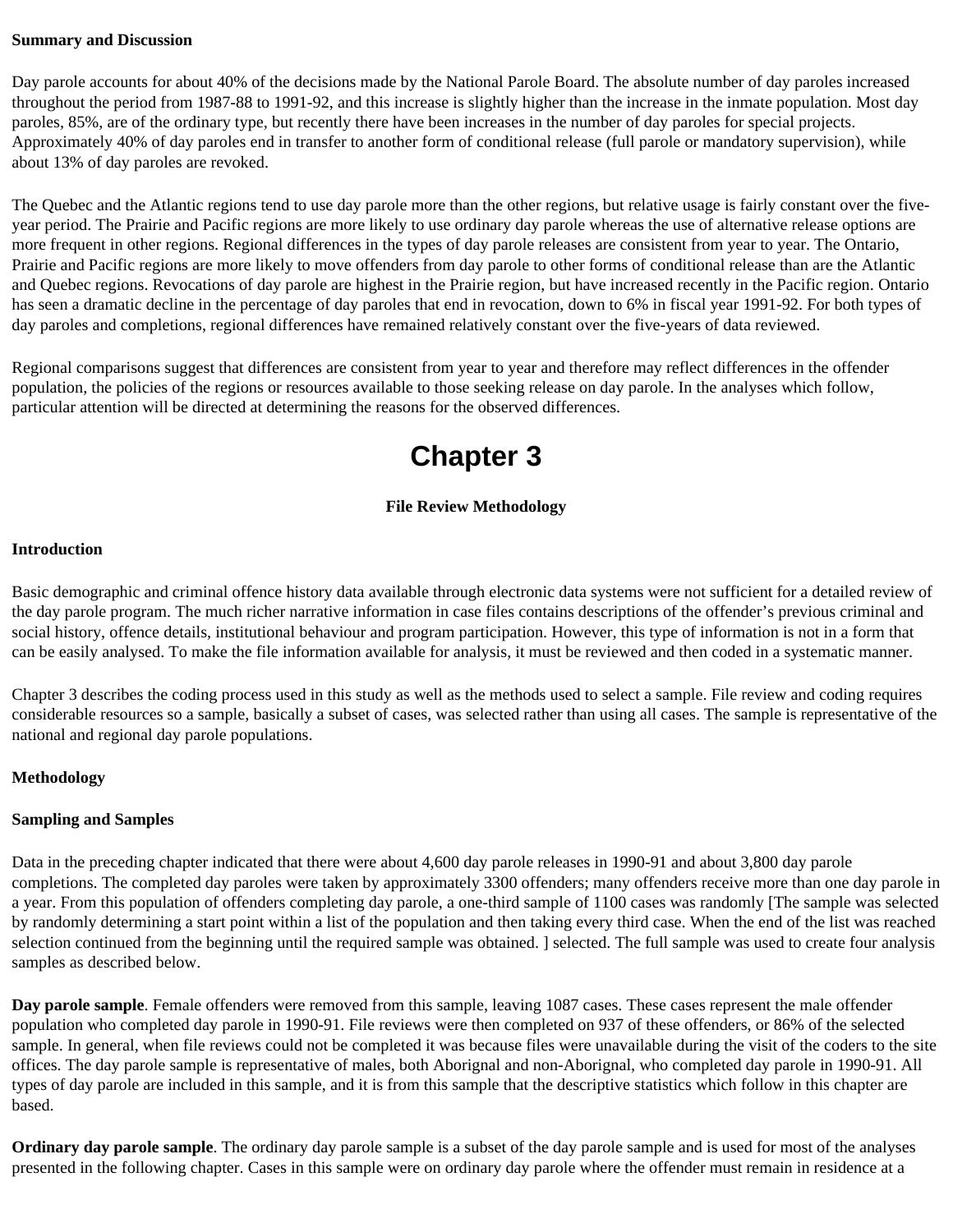CCC, CRC, or a prison. This sample consists of 747 cases. The frequency of other forms of day parole in the day parole sample is too low to allow valid analyses of success rates.

**Aborignal offenders**. Aborignal offenders account for between 11% and 12% of the inmate population. This percentage would produce a sample of about 100 offenders if they were equally represented amongst those receiving day parole. In fact, only about 6% of those receiving day parole were Aborignal offenders, reducing the sample to about 50 cases. It was decided that if a meaningful description of Aborignal offenders was to be obtained, it would be necessary to analyze the results for the entire population of Aborignal offenders. There were 98 Aborignal offenders (male and female), who completed day parole in 1990-91, and of these, 83 files were reviewed and coded.

**Females**. Females account for only 2% of the offender population, and therefore it was necessary to use the entire population of females who completed day parole in 1990-91 for the study. Of the 42 females who completed day parole, 39 files were reviewed. The female group includes Aborignal and non-Aborignal offenders.

#### **File Review**

A file review coding manual was developed in consultation with both NPB and CSC officials experienced in case management and community supervision. The file review was divided into three sections: background, NPB history, and CSC case management history. The contents of each of these areas are described below.

- Background information
- demographics (age, sex, etc.)
- case management information (eligibility dates, institutional security, etc.)
- education and employment history
- marital and family history
- mental health history
- substance abuse history
- young offender history
- current offence history
- institutional history
- NPB decision history
- pre-program (type and conditions of release, previous NPB decisions)
- in-program (conditions, status changes etc.)
- post-program (status changes, program changes etc.)
- CSC case management history
- pre-program (institutional rating, needs assessment, institutional program activity etc.)
- in-program (risk/needs level, program activity, suspension information etc.)
- post-program activity (program activity, suspension information etc.)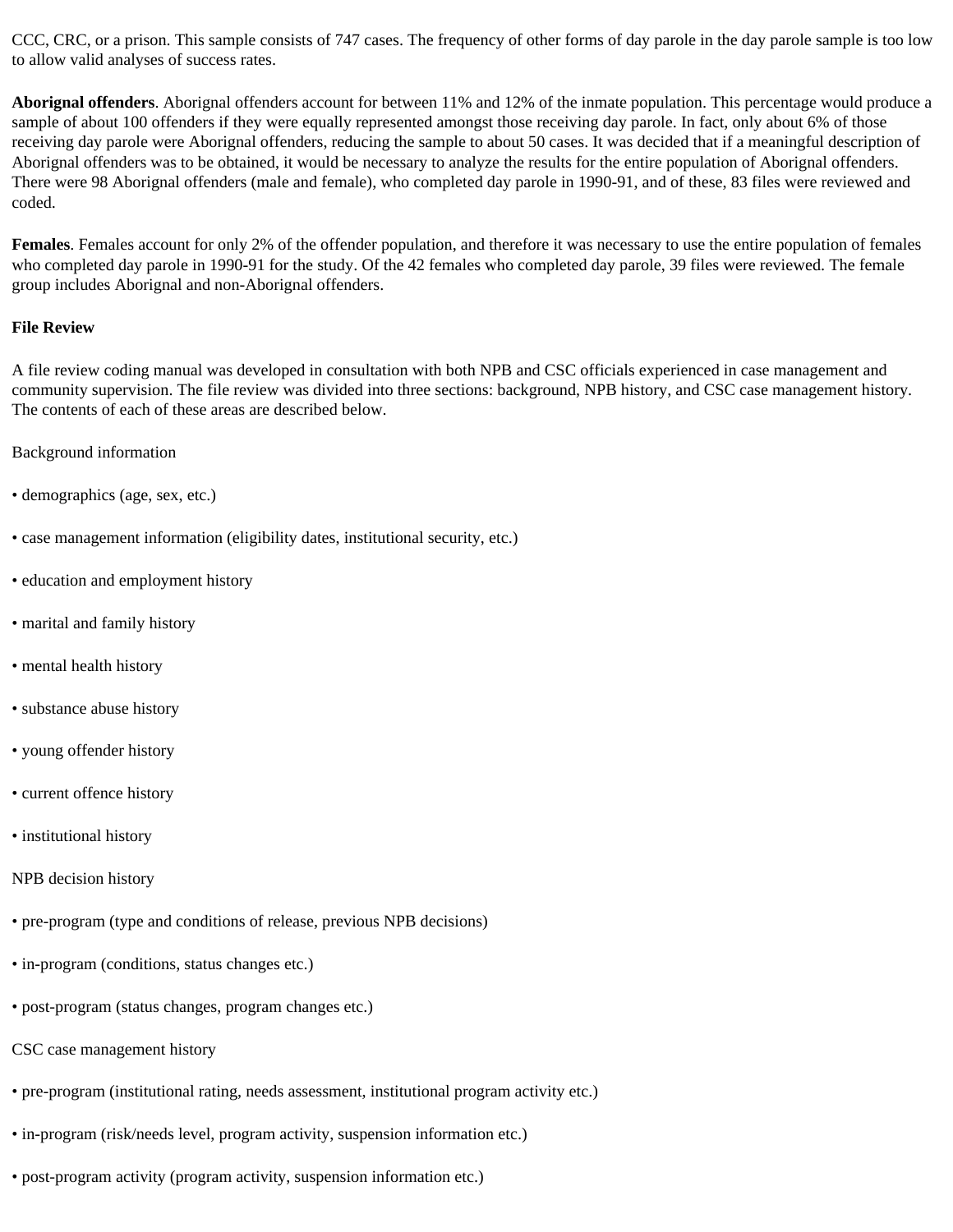### **Coding**

**Coders**. Nine Masters level university students were hired to code the files. One coder worked in the Atlantic region, three in the Quebec region, two in each of the Ontario and Prairie regions and one in the Pacific region.

Coders were trained on the use of the coding manual [A limited number of copies of the manual are available from the authors.] and on how to read both NPB decision files and CSC offender files. Practice coding was included in the training. The training took place over two days and then the coders were sent to the field to begin their work. During the first few weeks, adjustments were made to the coding manual as problems with its use were identified and corrected. A revised coding manual was produced in mid-June.

**Timing**. Coding began in late May 1992 and continued until the beginning of September.

**File location**. Coders worked from a master list which indicated which files to locate and the last institution or parole office where the offender was assigned. Files were sometimes at another location because files move with offenders when they change institutions or reporting locations. If the offender's file was not at the expected location, arrangements were made to review the file at the new location. If the new location had already been visited, or was difficult to visit, the case was dropped from the sample. National Parole Board files are kept at regional offices and were reviewed at those offices.

**Recording the results**. A coding manual provided descriptions and interpretation rules that were used while coding the files. The data were recorded on a coding form as the coders worked through the offenders' files.

**Processing of the data**. Data from the coding forms were entered directly into SAS (a statistical analysis system) using data entry screens created specifically for the study. Some error checking was done automatically during the data entry phase and the data entry was performed by someone familiar with the coding system so inconsistencies could be corrected at this phase. Additional data cleaning was performed using frequency tables which allowed for screening of incorrect codes. Finally, offender identification numbers (FPS) and critical dates were checked for accuracy.

<span id="page-16-0"></span>**Consistency**. Coders in different regions worked independently, so it is possible that unique coding strategies were developed that were not consistent. The centralized training reduced this to some extent, and problems were reported to a central point where they were resolved by the senior researcher. Results of problem resolutions were communicated back to all coders to ensure consistency.

# **Chapter 4**

### **Who's on Day Parole**

The purpose of this chapter is to provide a description of the characteristics of male offenders who completed, successfully or unsuccessfully, a day parole release in 1990-91. Factors presented include demographic characteristics, social, economic and educational background factors, and offence types and characteristics. Descriptions of female and aboriginal offenders released on day parole are presented in later chapters.

These analyses are also designed to determine if the day parole sample is similar to the day parole population, thereby demonstrating that the sampling process selected a representative sample. This provides confidence in generalizations made about the overall day parole population on the basis of the sample. Differences between offenders released on day parole and those in the general inmate population are also presented.

#### **Offender Background**

**Age**. The age distribution of offenders in the day parole sample is presented in Table 4-1 along with the distributions for the male day parole population in 1990-91 and for the male institutional population as of March 31, 1991. The data in the table indicate that about 25% of the sample are under 26 years of age, about 60% of the sample are between 26 and 40 years of age and about 20% of the sample are over 40 years old. These percentages are consistent with those for the day parole population and the institutional population suggesting that in terms of age, the day parole sample is representative of the day parole population. In addition, it would appear that in terms of age, there is no bias in the selection of day parole candidates.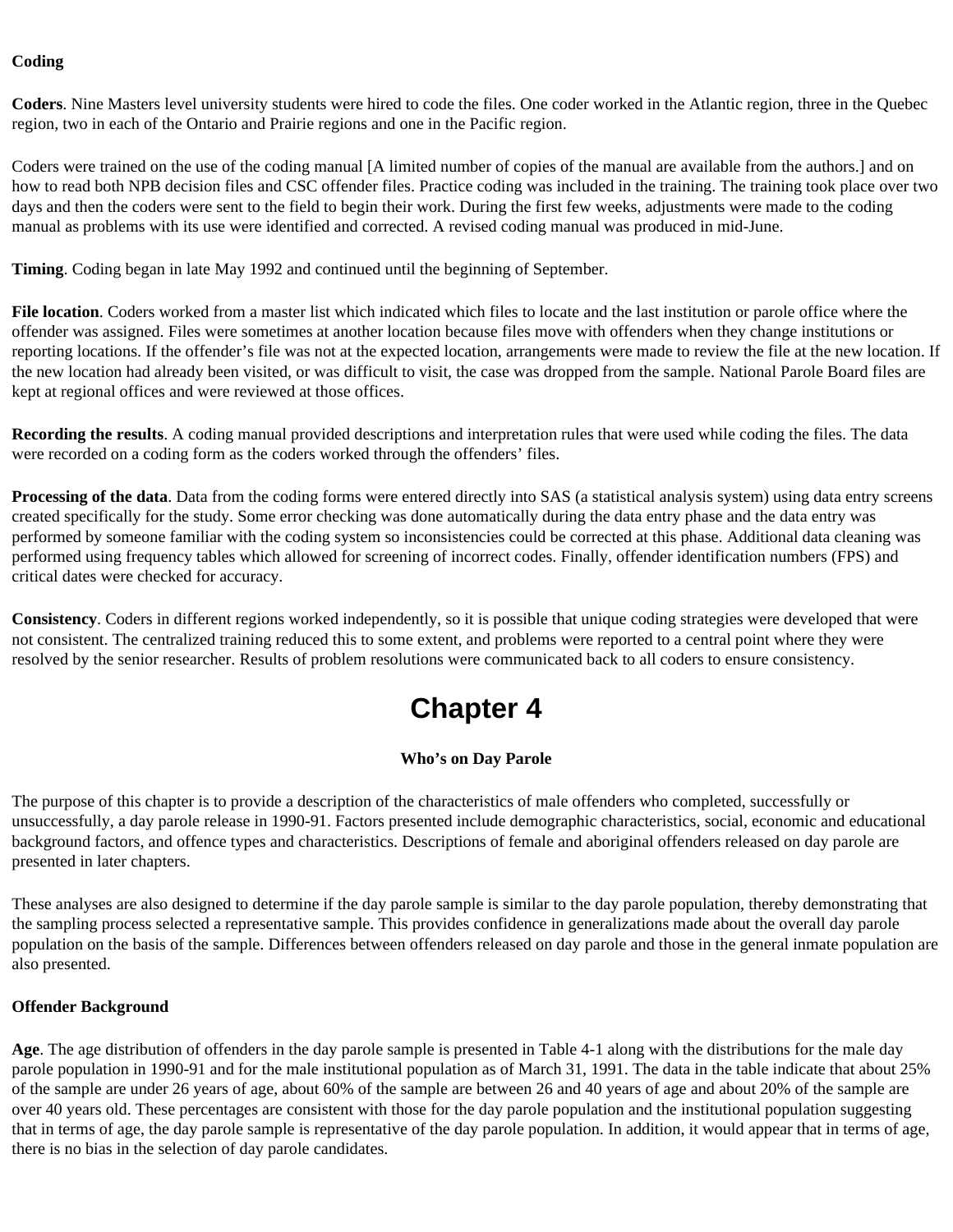### **Table 4-1: Age distribution in the day parole sample, 1990-91 day parole population and the institutional population on March 31, 1991**

| $ Age\,$ group                      | Sample | 1990-91 | Day Parole Day parole population Institutional population<br>March 31, 1991 |
|-------------------------------------|--------|---------|-----------------------------------------------------------------------------|
| $ 17 \text{ to } 25 \text{ years} $ | 23.1   | 22.6    | 21.4                                                                        |
| $\vert$ 26 to 40 years              | 58.6   | 60.7    | 58.0                                                                        |
| More than 40 years                  | 18.3   | 16.7    | 20.6                                                                        |
| Number of cases                     | 934    | 3,671   | 13,493                                                                      |

**Race**. The racial distribution of the sample cases is presented in Table 4-2 along with the racial distribution of the 1991-92 male day parole population and the male institutional population. The results in the table indicate that 88% of those receiving day parole are Caucasian, 7% are aboriginal peoples, and 2% are from other racial groups. Differences between the day parole sample and the day parole population are minimal which indicates that the sample is representative of the population in terms of race.

# **Table 4-2: Racial distribution in the day parole sample, the 1990-91 day population and the institutional population on March 31, 1991**

| Race            |      |       | Day parole sample Day parole population Institutional population |
|-----------------|------|-------|------------------------------------------------------------------|
| Caucasian       | 87.8 | 87.8  | 82.3                                                             |
| Aboriginal      | 6.2  | 7.4   | 11.2                                                             |
| Black           | 3.4  | 2.8   | 3.7                                                              |
| Asian           | 1.1  | 0.4   | 0.8                                                              |
| Other           | 1.5  | 1.6   | 1.9                                                              |
| Number of cases | 936  | 3,666 | 13,468                                                           |

Non-Caucasian racial groups, other than aboriginal peoples, receive day parole as frequently as would be expected given their representation in the institutional population. However, aboriginal peoples, who account for 11% of the institutional population, only account for 7% of the day parole population.

**Education, employment, and financial status**. Eighty-three percent of the sample completed at least some secondary school education and 17% had only elementary education. Approximately 6% of the sample were defined as being illiterate.

At the time of the current offence, 50% of offenders were unemployed and 45% were employed; others were students, retired, or incarcerated. Case information indicated that 56% of the sample was frequently unemployed during the year leading up to the offence. Semi-skilled jobs were the most frequent, with 48% listed for offenders. The lack of employment probably contributed to the 43% for whom financial problems were reported and the 39% who had relied on social assistance in the year prior to their current offence.

# **Marital and Family Status**

The file review indicated that half of the day parole sample were married or in a common-law relationship. Another 36% were single and 15% were separated, divorced or widowed. As can be seen in Table 4-3 these percentages are different from the marital status reported in the official records (see column 2 of Table 4-3). The basic difference is that the file review indicates a higher percentage of married/common law and a lower percentage of single offenders. These differences are probably due to differences in definition used by offenders in reporting their marital status at the time they are admitted to an institution as compared to what was reported in the details of the offender's file.

The data in Table 4-3 also allow for a comparison of the day parole sample (for whom a file review was done), the day parole population and the institutional population. The results indicate that the day parole sample is representative of the day parole population as shown in a comparison of columns 2 and 3. When compared to the institutional population, the day parole population has a slightly higher percentage of offenders who are married or common law and a slightly lower percentage who are single. These results indicate that those who maintain an attachment in the community are more likely to receive day parole than those who are single.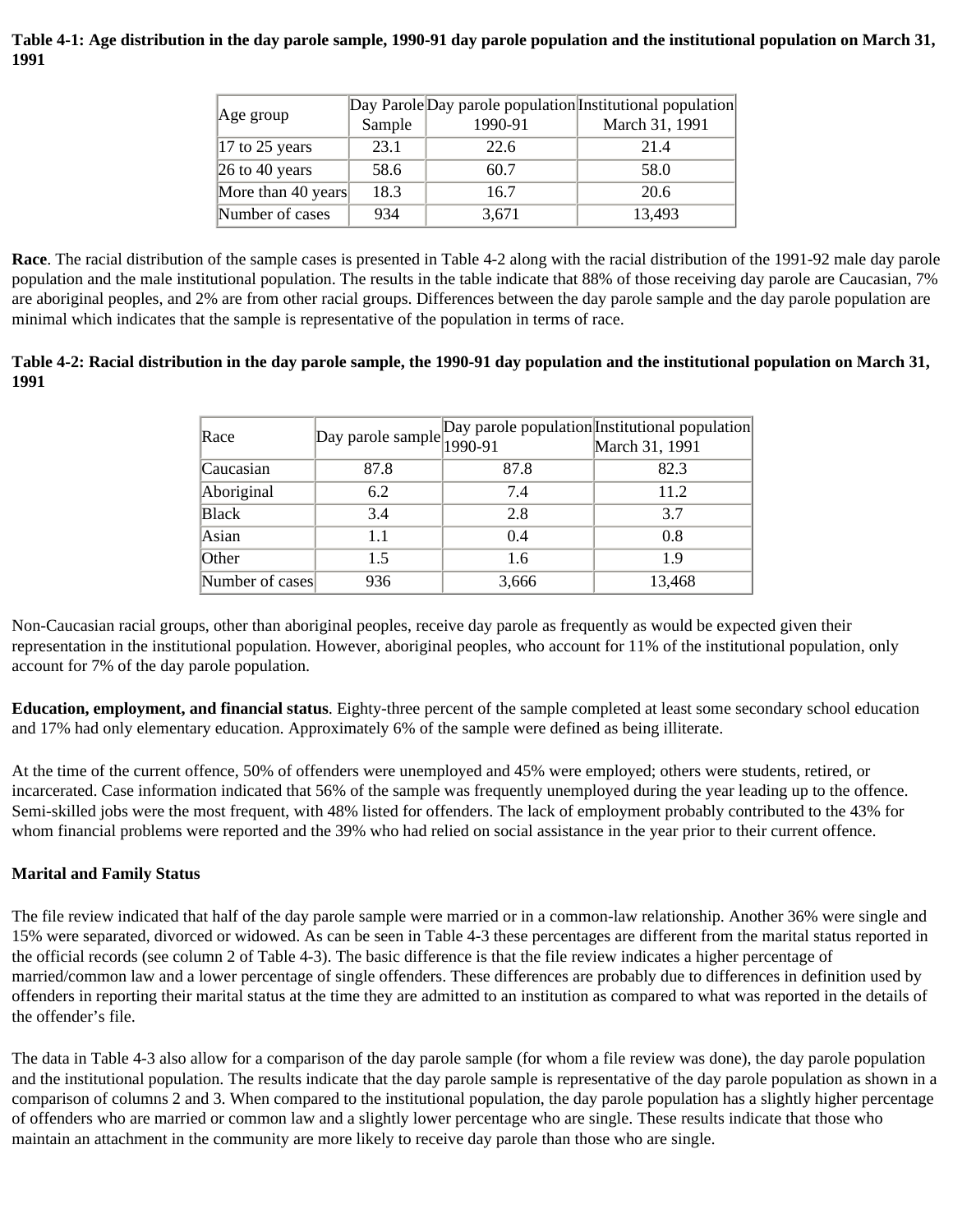# **Table 4-3: Marital status in the day parole sample, the 1990-91 day parole population and the institutional population on March 31, 1991**

|                                        | File review data | Data from official records |         |                                                                            |  |
|----------------------------------------|------------------|----------------------------|---------|----------------------------------------------------------------------------|--|
|                                        | Day parole       |                            |         | $\log_{10}$ parole sample a Day parole population Institutional population |  |
| Marital status                         | sample           |                            | 1990-91 | March 31, 1991                                                             |  |
| Single                                 | 35.7             | 42.6                       | 45.2    | 48.7                                                                       |  |
| Married or common-law                  | 49.5             | 45.3                       | 43.7    | 39.0                                                                       |  |
| Other (separated, divorced or widowed) | 14.8             | 12.2                       | 11.1    | 11.8                                                                       |  |
| Number of cases                        | 910              | 910                        | 3,667   | 13,463                                                                     |  |

### **a Marital status as contained in official records.**

Half or 49% of the those in the day parole sample were living with a spouse and 13% were living with parents at the time of the offence. The Other group accounted for 25% of offenders and they were living alone or in some other type of shared accommodation. Dissatisfaction with marital arrangements was reported in 13% of the cases.

Many of the offenders, 51%, had not lived with both biological parents during some period up to the age of 16. The most common reason for separation from parents was divorce or separation, accounting for 37% of cases. Death of a parent was reported in 19% of cases. Parental or guardian drug and alcohol abuse was reported in 29% of cases and 6% of cases reported psychiatric problems of primary care givers. Criminal history of a parent or guardian was reported in 4% of cases.

# **Mental Health and Substance Abuse**

Information in the offenders' files indicated that emotional problems interfered with offenders' lives in 14% of cases and in 15% of the cases mental health treatment was required. A requirement for mental health treatment while on bail or remand was identified for 6% of cases. Finally, 7% of cases evidenced the need for hospitalization for psychiatric problems.

The reported incidence of alcohol and drug abuse problems are shown in Table 4-4. Over 10% of cases had an indication in the file that alcohol and drug use had been a serious problem for the offender as a teenager, and just over 35% had serious drug and alcohol problems as an adult.

The data in Table 4-4 indicate that approximately one-third of those who received day parole had no problem with alcohol or drugs, onethird had some problem and another one-third had problems with alcohol or drugs that were serious enough to interfere with their lives.

# **Table 4-4: Percentage of Sample with Alcohol and Drug Problems as Teenagers and Adults.**

|                           |                               | Alcohol problems <sup>a</sup>                  |                    | Drug problems <sup>a</sup>                     |                    |
|---------------------------|-------------------------------|------------------------------------------------|--------------------|------------------------------------------------|--------------------|
|                           | Severity of problem           | Day parole sample Offender sample <sup>b</sup> |                    | Day parole sample Offender Sample <sup>b</sup> |                    |
| As a teenager No problems |                               | 51.6                                           | n/a                | 54.4                                           | n/a                |
|                           | Some problems                 | 35.1                                           | n/a                | 35.3                                           | n/a                |
|                           | Problems interfered with life | 13.3                                           | n/a                | 10.3                                           | n/a                |
|                           | Total                         | 100% N=852                                     |                    | $100\% N=844$                                  |                    |
| As an adult               | No problems                   | 31.6                                           | 48.8               | 34.9                                           | 53.2               |
|                           | Some problems                 | 30.2                                           | 35.5               | 28.6                                           | 19.4               |
|                           | Problems interfered with life | 38.2                                           | 17.7               | 36.6                                           | 27.4               |
|                           |                               | 100% N=919                                     | 102%<br>$N = 7503$ | $100\% N=900$                                  | 100%<br>$N = 7503$ |

aThose reporting they never drink alcohol are excluded.

**b**From a sample of 7,503 offenders who completed the Drug Abuse Screening Test (DAST) and Alcohol Dependence Scale (ADS) from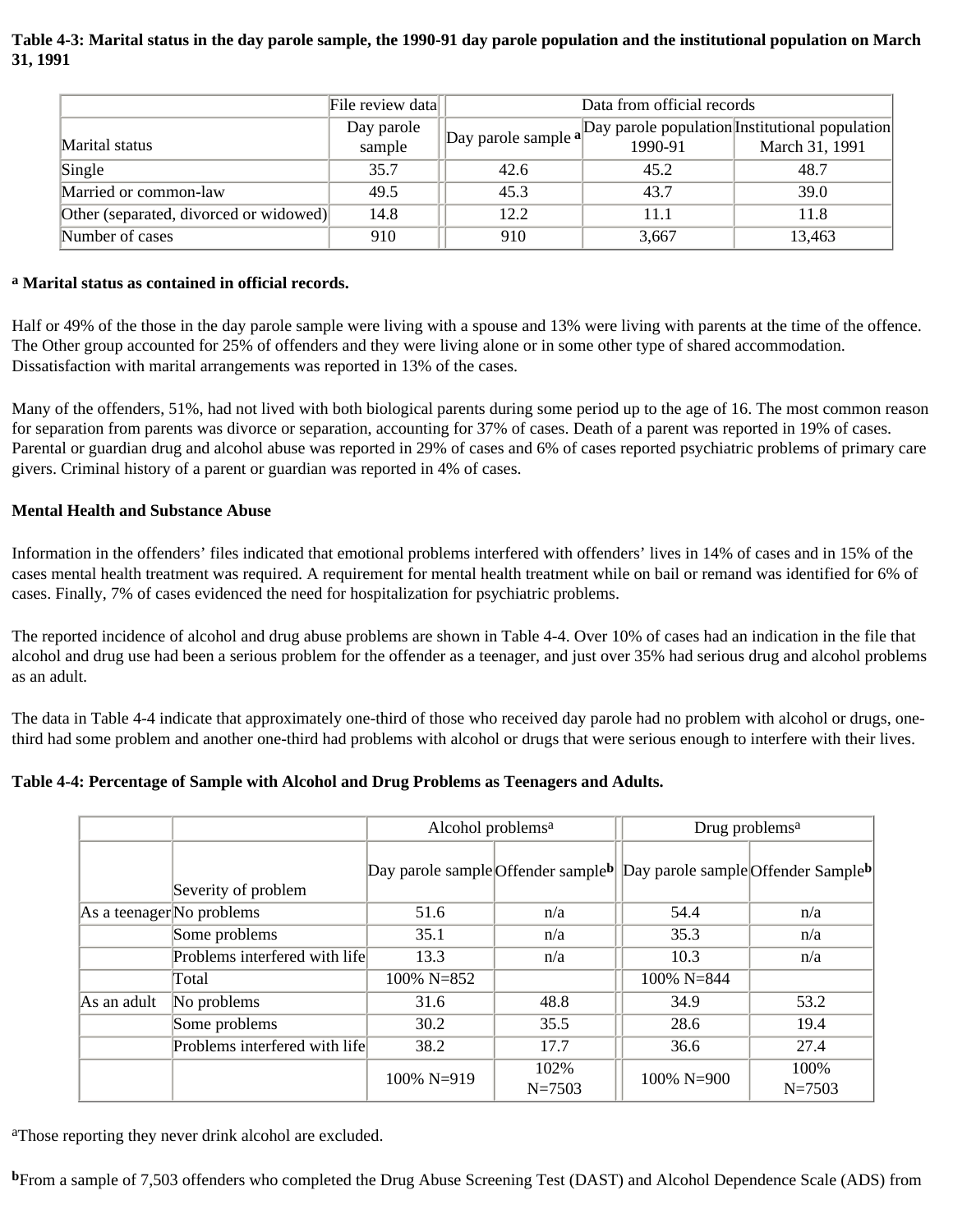the Computerized Lifestyle Assessment Instrument (see Robinson, Porporino & Millson, 1991).

Included in Table 4-4 are the percentages of drug and alcohol problems as determined by the Computerized Lifestyles Assessment Instrument (CLAI) which is routinely administered when offenders are admitted to a federal prison. A comparison of the numbers indicates that the file review identified a lower percentage of offenders with no alcohol or drug problems than was identified by the CLAI. In addition, the file review identified a higher number of offenders as having serious problems with alcohol and drugs.

Differences between the CLAI and the file review data are most likely due to differences in the determination of what constitutes a problem and the time span covered by the assessments. The CLAI is directed at current behaviours and those surrounding the last offence while the file review data covers the period from age 18 up to the current term of incarceration, a much longer period. It is unlikely that the observed differences are due to the day parole sample having more serious drug and alcohol problems than the general offender population.

### **Juvenile Criminal History**

Offences while under the age of 16 were reported in 21% of the cases and 2% involved violent offences. Between the ages 16 to 18, 34% of the sample had an offence and 5% had a violent or sexual offence.

#### **Current Offence**

The types of offences that inmates were convicted of are reported in Table 4-5. The data indicate that 36% of the offenders on day parole had been convicted of robbery and 30% had been convicted of property offences. Twenty-seven percent of those in the sample were convicted of drug offences (as offenders frequently have multiple convictions, the percentages sum to more than 100). Table 4-5 also presents the distribution of most serious offences for the day parole sample and provides a comparison to the day parole population and the institutional population. These results indicate that the day parole sample is representative of the day parole population. Comparing the day parole sample to the institutional population indicates that those receiving day parole over-represent offenders convicted of less violent crimes. The data suggest that those convicted of homicide and sexual offences are much less likely to receive day parole, but this may be due to the longer sentences which result in their numbers accumulating in prison over time.

The file review information also indicated that 36% of the convictions (for the most serious offence) involved the use of a weapon and that some form of injury was inflicted in 54% of these cases. Serious injury and death were the result in 30% of cases. Moderate or serious psychological harm was inflicted in 42% of cases. It should be noted that only those cases in which the file information describing the level of violence and injury was present are included in these data. If the file information did not refer to these factors the cases are not included in the calculation of the percentages.

|                  | File Review <sup>a</sup> |       | Major Admitting Offenceb |                                                                                        |  |  |  |
|------------------|--------------------------|-------|--------------------------|----------------------------------------------------------------------------------------|--|--|--|
| Conviction       |                          |       |                          | Day Parole Sample Day Parole Population 1990-91 Institutional Population March 31 1991 |  |  |  |
| Homicide         | 7.7                      | 6.2   | 8.7                      | 17.7                                                                                   |  |  |  |
| Attempted murder | 2.0                      | 1.3   | 1.1                      | 1.9                                                                                    |  |  |  |
| Sexual offence   | 10.5                     | 8.4   | 6.7                      | 13.4                                                                                   |  |  |  |
| Robbery          | 36.6                     | 21.3  | 23.2                     | 22.8                                                                                   |  |  |  |
| Assault          | 18.3                     | 4.1   | 3.7                      | 5.2                                                                                    |  |  |  |
| Property         | 30.1                     | 24.6  | 26.6                     | 20.0                                                                                   |  |  |  |
| Drug             | 26.9                     | 17.6  | 14.6                     | 8.1                                                                                    |  |  |  |
| Other            | 50.5                     | 16.6  | 15.4                     | 10.9                                                                                   |  |  |  |
| Total %          | n/a                      | 100.1 | 100                      | 100                                                                                    |  |  |  |
| Number of cases  |                          | 930   | 3,222                    | 11,898                                                                                 |  |  |  |

### **Table 4-5: Percentage of cases reporting each type of offencea**

aPercentages exceed 100% because multiple offences were frequently reported.

bIn most cases this is the offence with the longest sentence; only one offence is recorded for each offender.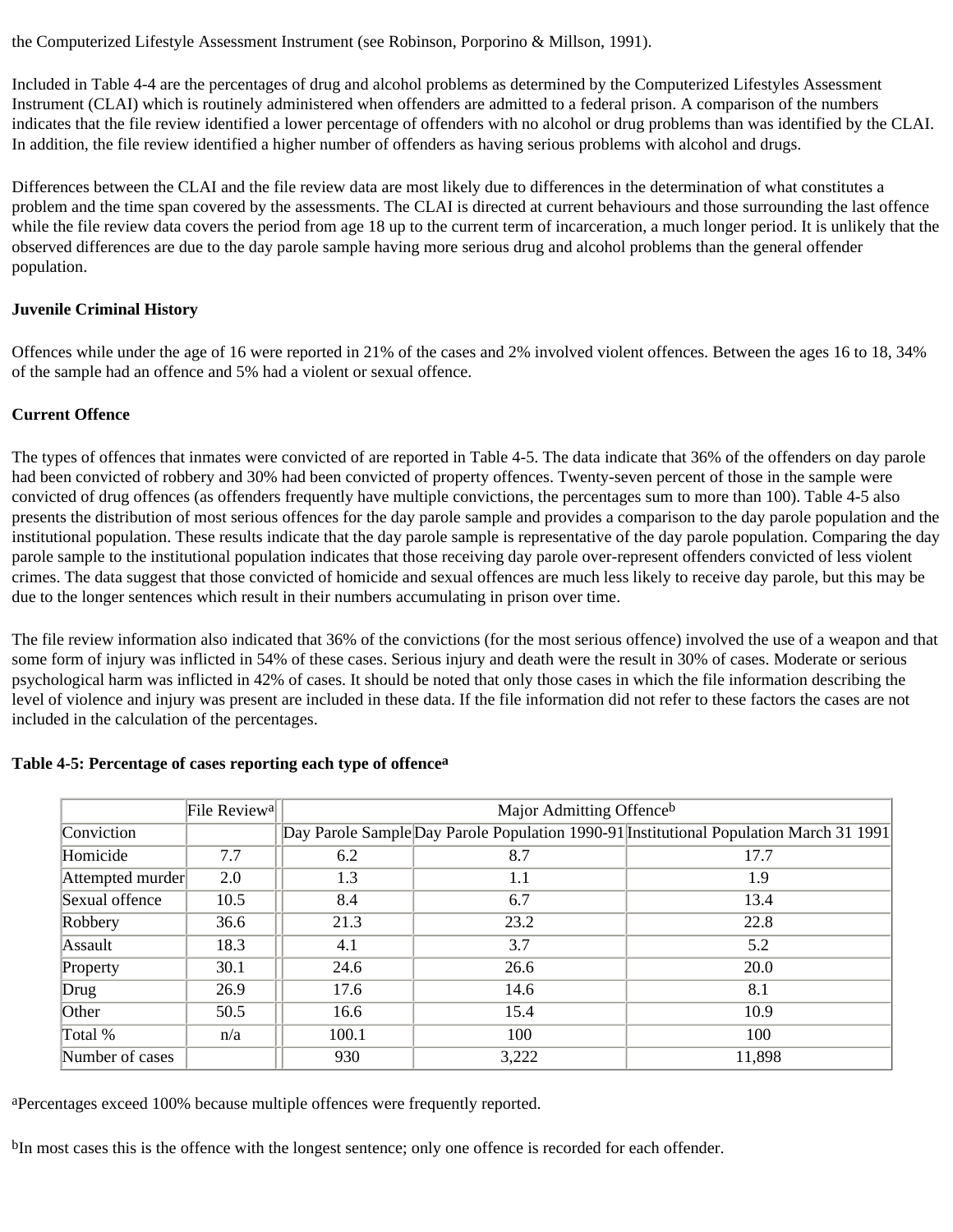cOn-register population as of March 31, 1991.

The information in the files indicated that 68% of the offenders had committed an offence against males and 64% had committed offences against females. Victims of the offences tended to be adults (85% of cases), but 20% of the offenders had committed a crime against children under the age of 18. Offences were committed under the influence of alcohol in 45% of cases and under the influence of drugs in 31% of cases.

**Institutional behaviour**. No changes in institutional security levels were reported for 44% of cases. Downward shifts were reported for 23% of cases, while 4% had their security level upgraded. Almost one-fifth (17%) of cases had their security levels increased and decreased during the period of incarceration. Involvement in misconducts was reported for 7% of cases and 12% had been placed in administrative segregation. About 90% of offenders in the day parole sample participated in some type of institutional program. The association between participation and day parole success is presented in the following chapter.

**Release history**. For almost all those in the sample (97%), the day parole release was the first release on the current term. A small percentage had been released on full parole or mandatory supervision prior to the day parole release. Most day parole releases (87%) were of the ordinary type with other types accounting for 7% of cases and work projects accounting for 6.2%.

**Time of release**. Overall, more than half (55%) of day parole releases occurred after the eligibility date for full parole release, as shown in Table 4-6. One of the purposes of the study was to determine the potential impact of changes in the *Corrections and Conditional Release Act* (CCRA) which changed eligibility from one-sixth of the sentence to six months before full parole eligibility. To study this issue, day parole releases occurring prior to full parole eligibility were divided into three groups, those occurring more than six months before full eligibility, those occurring around the six month period, and those between six months and the full parole eligibility date.

The data presented in Table 4-6 indicate that only 8% of the releases occurred more than six months before the full parole eligibility date. Therefore, the CCRA change in eligibility dates should only affect about 8% of the releases. If these offenders were released on day parole at the new eligibility date, then about 16% of releases would occur at the point six months prior to full parole eligibility. An additional group accounting for 28% of the cases would be released between the six month point and the full parole date.

|                 | Time of Release                                      |                                                                    |                      |                                                                |  |  |
|-----------------|------------------------------------------------------|--------------------------------------------------------------------|----------------------|----------------------------------------------------------------|--|--|
|                 | More than six<br>months prior to full<br>parole date | Approximately six months prior to full<br>parole date <sup>a</sup> | and full parole date | Between six months prior After full parole eligibility<br>date |  |  |
| Number of cases |                                                      |                                                                    | 264                  | 514                                                            |  |  |
| Percentage      | 8.1                                                  |                                                                    | 28.4                 | 55.3                                                           |  |  |

# **Table 4-6: Time of day parole releases**

aTo account for possible inconsistencies in the dates, more than six months was actually defined as more than seven months and approximately six months was defined as between five and seven months.

**Residence**. Offenders released on day parole must reside at a location approved by the National Parole Board. The majority of offenders on day parole (65%) live in a community residential center (CRC) which is a privately run halfway house. One-quarter of those released on day parole live at a community correctional center (CCC) which is a residential facility operated by the Correctional Service. Some offenders must reside at a prison during their day parole, accounting for 8% of the cases.

### **Summary and Discussion**

Comparisons between the day parole sample (a subset of cases) and the population (all cases) indicate that the sampling procedure was successful in selecting a representative sample of cases. Therefore, conclusions in the report, which are based on the sample data, may be generalized to all day parole releases completed in 1990-91.

Comparisons between the day parole group and all offenders were performed to determine if those offenders released on day parole are different from the general inmate population. These analyses indicate that aboriginal offenders are under-represented in the day parole population, that single offenders are less likely to receive day parole than are attached offenders (married or common law) and that offenders convicted of less violent crimes are more likely to be granted day parole.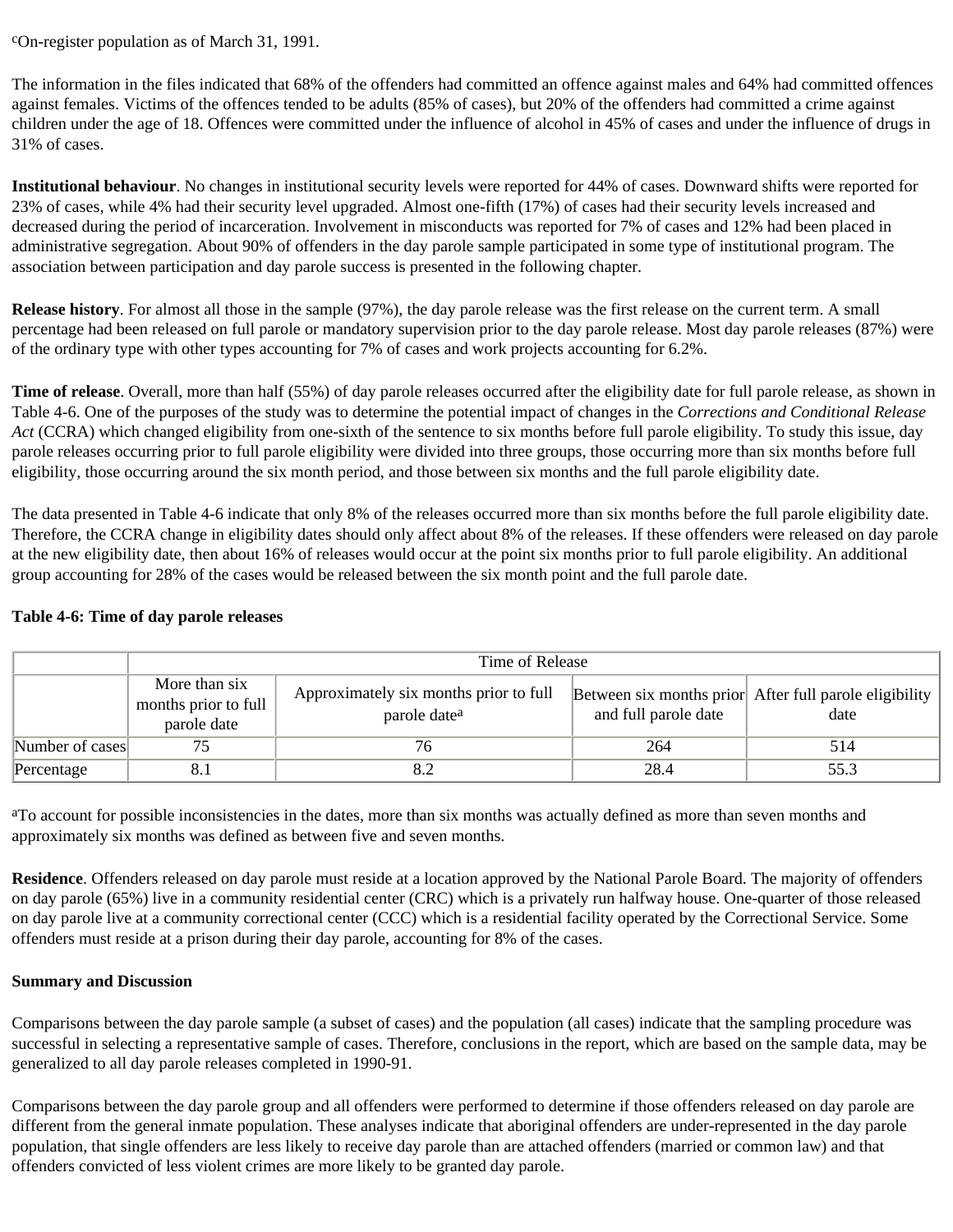Ninety-seven percent of those released on day parole were receiving their first release within the current sentence; others had previously been released on full parole or statutory release. While day parole releases can take a variety of forms, the majority of releases (87%) were for ordinary day parole which requires the offender to reside at a Community Residential Centre, Community Correctional Centre or correctional institution. They are permitted to attend work or school activities during the day, but must return to the residential facility in the evening.

An analysis of the point in the sentence when the day parole occurred indicates that the change in the *Corrections and Conditional Release Act* (1992) to day parole eligibility at six months before full parole eligibility would affect about 8% of those released. The majority of offenders (55%) were actually released after their full parole eligibility date. In addition, given that most day paroles last for six months, less than 20% of releases occured at a point in the sentence that would result in their completion before the parole eligibility date. These results suggest that day parole was generally not used to release inmates in advance of full parole, except in a limited number of cases. Rather, it was used to test or prepare the offender for release on full parole or statutory release as is required by the CCRA which was implemented after these offenders had completed their day paroles.

The data indicate that offenders released on day parole (and these results are probably applicable to all offenders) have very poor work records, with half unemployed at the time of their offence and more than half experiencing employment problems in the year preceding their offences. The poor work experience would have contributed to financial problems experienced by two-fifths of offenders, with twofifths relying on social assistance in the year before their offence.

Family life was difficult for these offenders, with half of them being separated from parents prior to the age of 16, and 29% having parents or guardians who abused alcohol or drugs. In addition, 15% of the sample required some form of mental health intervention in the past and over one-third of the sample had a juvenile record.

Substance abuse was reported as a serious problem for 10% of the cases when they were teenagers, and over one-third had serious drug and alcohol problems as adults. Only one-third reported no problems with drugs and alcohol. In addition, almost one-half of the offenders reported being under the influence of either drugs or alcohol at the time of their offence.

Day parole was more likely to be granted to offenders who had committed property related offences and drug offences. Those who had committed more violent crimes, such as homicide and sexual offences, were less likely to have received day parole.

<span id="page-21-0"></span>The overall picture that emerges from these results is a group of people with troubled backgrounds who became involved in criminal and substance abuse activities at an early age. Substance abuse appears to be strongly related to the criminal activity. These offenders have a large number of needs that should be addressed, but the less serious crimes they have committed suggest they may be a lower risk to the community than the general population of federal inmates.

# **Chapter 5**

### **Using Risk and Needs to Predict Outcome**

### **General**

One of the goals of the Day Parole Review Project was to determine if it is possible to better predict the outcome of day parole releases. The release of offenders into the community represents a risk to that community. This risk must be as low as possible while at the same time allowing offenders the opportunity to move gradually back into the community. One method of minimizing the risk that offenders pose to the community is to ensure that the offenders selected for release are the ones most likely to complete their day parole without incident. While the previous chapters described who was on day parole, this chapter and the next are concerned with the outcome of day parole. That is, the purpose of these next two chapters is to identify those variables which are the best predictors of success on day parole.

The results presented in the following sections are univariate, that is, only one variable is studied at a time. Although multivariate analyses, the use of multiple variables to predict outcome, are also appropriate for this type of work, these analyses are not included in this report. Mulivariate analyses are presented in a separate report to allow for disucssion of methodolgical issues surrounding their use.

There are various types of day parole, but the most common type, referred to as ordinary day parole, requires the offender to reside at a Community Correctional Center, a Community Residential Center or a correctional institution. The analyses presented in this chapter apply to ordinary day parole which accounts for almost 90% of all day parole releases.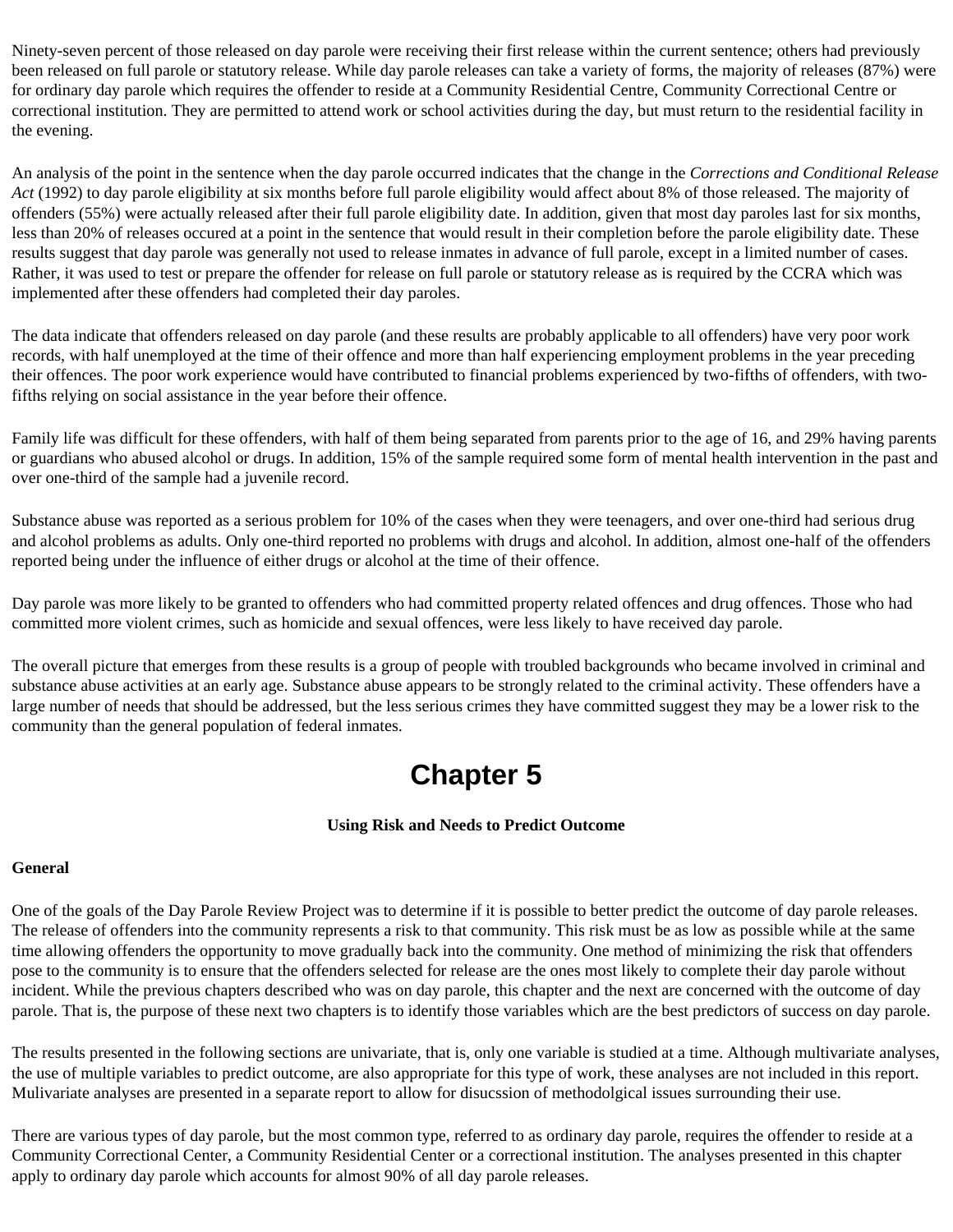The chapter presents results in six main areas, including improving selection using risk needs assessments, timeliness of release, effectiveness of programming, special conditions, regional comparisons, and other factors. A summary and discussion follow the presentation of the results.

# **Improving Selection**

As part of their job, case management officers must evaluate offenders to determine if they present a low enough risk to be released on day parole. For this evaluation, the case management officer takes into account a large number of factors including previous criminal history, current offence, institutional behaviour and program participation, and evidence of adjustment that would indicate a more pro-social orientation. A recommendation for day parole is made at a case conference and then sent to the National Parole Board where the final decision is made.

The case management officer and the NPB must take into account the risk the offender presents to society, the risk of reoffending and the need to provide opportunities for the offender to start the adjustment back to non-institutional life on the street. Predicting which offenders will reoffend or will be unsuccessful while on day parole is an inexact exercise at best. Case management officers must make decisions based on their personal evaluation of the offender, in addition to objective criteria. With experience, case management officers develop strategies for determining which offenders should be released and, in general, these strategies seem to be successful, given the relatively low incidence of failure of day parole. However, it may be possible to improve these predictions if case management officers have access to information that shows which types of offenders are most likely to fail while on day parole. The purpose of this part of the chapter is to review some of the factors which are most likely to be considered by case management officers in order to determine how these factors relate to day parole outcome.

Two levels of failure can be defined for day parole: when the day parole is revoked for any reason and when the day parole is revoked because the offender committed a new offence. When day parole is revoked for a technical violation it means that the offender has failed to live up to the conditions imposed, but it also means that the conditional release process is working as it should. That is, the offender was viewed as a reasonable risk and was released partly to confirm his ability to live within the conditions set by the parole board. A technical violation indicates that the day parole program has detected a problem with the offender's ability to live within established conditions and therefore had to be returned to the institution until ready to abide by conditions set by the National Parole Board. In the case of a technical violation, the offender has not increased the risk to society, only the potential for a problem. By early intervention, through revocation of the day parole, it is hoped that the commission of a new criminal offence has been avoided and the offender's ability to live within a set of conditions has shown to be lacking.

The second type of failure is when the offender commits another crime. In this case, the system has failed by releasing an offender who reoffends and by not detecting the offender's potential for reoffending while in the community. This latter type of failure is more serious for both the Correctional Service and the National Parole Board. However, data presented in the report suggest that it may be impossible to predict this type of failure.

For the purposes of the study two failure groups were created. The first combined all failures into one group, both those with and without new offences. These are referred to as general failures and account for 25% of day parole releases. Within this group are 17% (155) of releases who were revoked for a technical violation and 8% (79) who were revoked for a new offence. The second failure group includes only failures with new offence and these are analyzed separately.

### **Risk and Needs Assessments**

The following section presents analyses using the risk and needs assessments from the Community Risk/Needs Management Scale and the Forcefield analysis. Risk and needs are first considered independently and are then combined to form a risk/needs measure. Results using the Forcefield analysis of needs are presented after those for the Community Risk/Needs Management Scale.

Shortly after an offender is admitted to an institution, a case management officer completes a Forcefield analysis. The Forcefield analysis identifies the offender's most important needs and these are then used to determine the types of programming in which offenders should participate. Since the Forcefield analysis is completed early in the sentence, and before any treatment programs have been completed, needs identified may have changed by the time of release.The Forcefield analysis does not provide an overall needs score nor does it provide a risk estimate.

In 1990, community supervision case preparation introduced the Community Risk /Needs Management Scale (CRNMS), a structured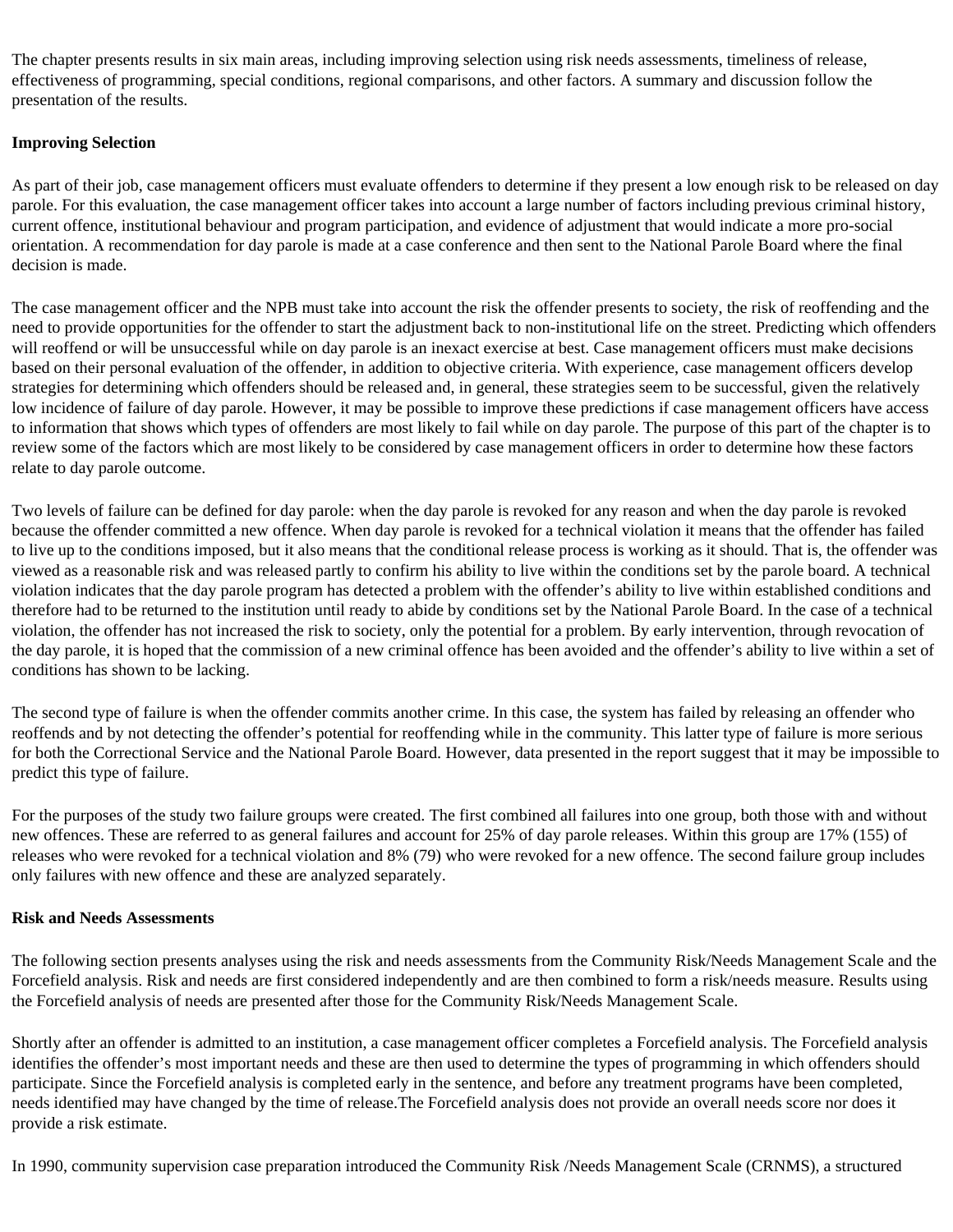risk/needs assessment instrument. Both the Forcefield analysis and CRNMS were available for the study and are presented in the following analyses. However, since the CRNMS is completed shortly after the offender enters the community, it best reflects the offender's risk and needs at the time of the day parole release. Therefore, the analyses for this scale are presented first.

#### **Community Risk/Needs Management Scale**

Completion of the Community Risk/Needs Management Scale was lower than had been anticipated. Overall, there were 698 offenders released on ordinary day parole in the sample, but only 63% of the files included a completed Community Risk Needs/Management Scale. Completion of the scale was required after April 1, 1990, coinciding with the start date for the sample used in the day parole project. A month-by-month analysis of completions shown in Figure 5-1 indicates that the rate of completion increased from a low of 31% in April 1990 to a high of over 80% for the months of November and December 1990, and January 1991. The completion rate declined to just over 60% in the last two months of the fiscal year.

If the failure rate on day parole was not associated with the completion of the CRNMS, it would be possible to conclude that the sample where a CRNMS was completed is not all that different from the total sample, however, this was not the case. While 25% of those who received ordinary day parole were unable to complete their day parole successfully, the failure rate was 40% for offenders who were not assessed with the CRNMS and only 17% for those who had had the CRNMS completed. Offenders who were on day parole for less than 30 days were slightly less likely to have the CRNMS completed, suggesting that in some cases, failure occurred so quickly that there was not time to complete the scale. When failure with a new offence is used as the criterion, the difference in failure rates decreases, with a 12% failure rate for those without the CRNMS completed and 7% for those with the scale completed. Figure 5-1 results, based on the CRNMS must be viewed with some caution since they are representative of a less problematic group of day parole cases. However, results using the Forcefield analysis are presented later and they basically confirm the CRNMS analyses.



**Figure 5-1 : Frequency of day parole releases and CRNMSs completed each month, 1990-91**

*Risk Assessment*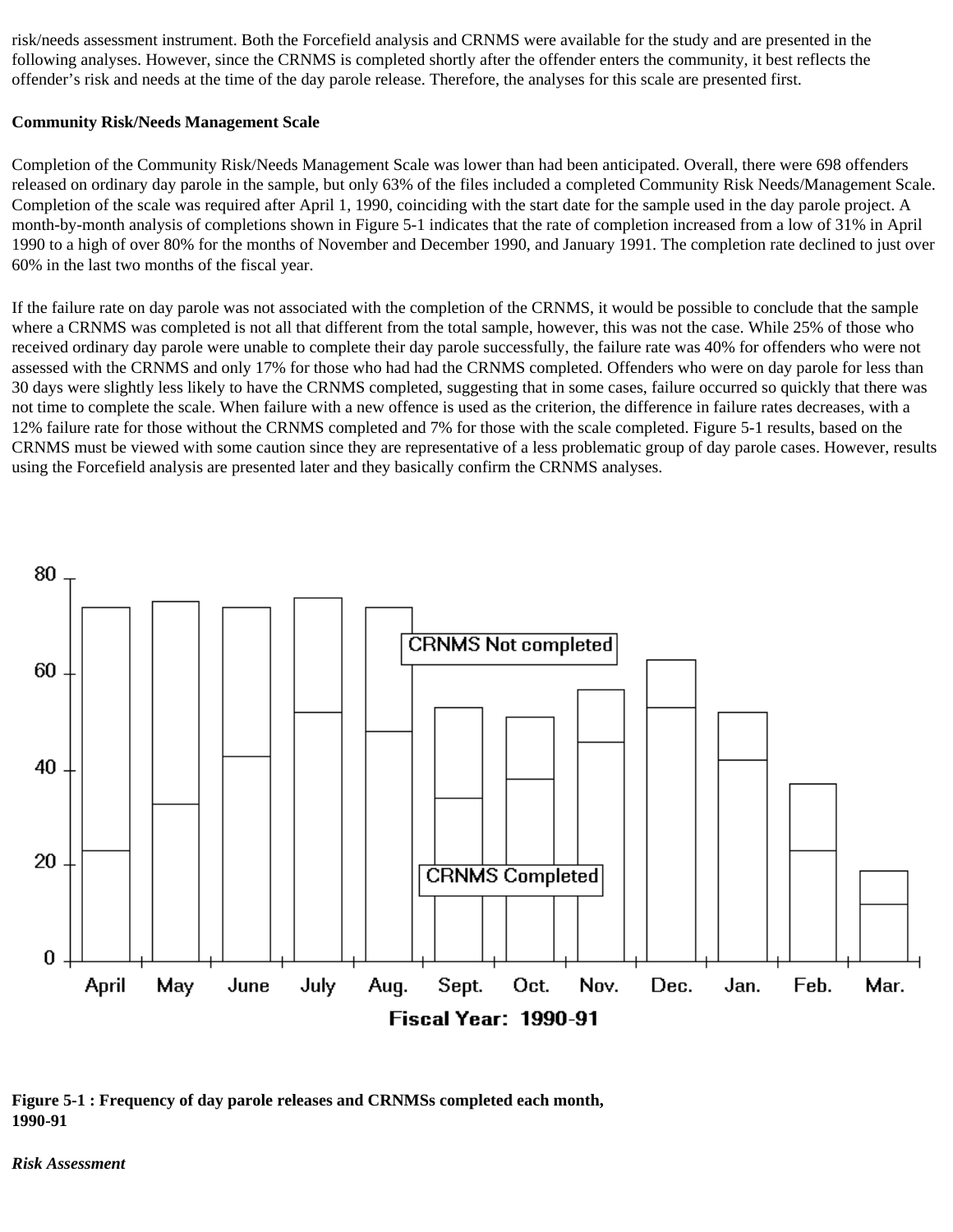The Community Risk/Needs Management Scale (CRNMS) includes a risk rating which is based on the judgment of the community case management officer. The officer reviews the criminal history and may make use of the SIR scale (Statistical Information on Recidivism, Nuffield, 1982), which was completed in the institution. Risk ratings are classified as either high or low and were available for 444 (64%) of the releases on ordinary day parole. Of the offenders rated as low risk, 11% failed while on day parole, and of those rated as high risk, 25% failed. These results indicate that the risk assessment, conducted in the community, is a relatively good tool for predicting success on day parole. However, for the 7% of cases who had day parole revoked because of a new offence, there was no difference in the percentage who were rated as high or low risk.

# **Table 5-1: Twelve need areas for the CRNM**

- 1. Academic and vocational skills
- 2. Alcohol usage
- 3. Attitude
- 4. Behavioural and emotional stability
- 5. Companions and significant others
- 6. Drug usage
- 7. Employment pattern
- 8. Financial management
- 9. Health
- 10. Living arrangements
- 11. Marital and family relationships
- 12. Mental ability

### *Needs Assessment*

In order to complete the needs assessment, each of the 12 need areas of the Community Risk/Needs Management Scale (CRNMS), shown in Table 5-1, are evaluated on the four point scale shown below:

- 0 Factor seen as an asset to community adjustment
- 1 No current difficulties
- 2 Some need for improvement
- 3 Considerable need for improvement

After rating each need individually, the case management officer provides a global needs rating. The global rating indicates whether the offender has a low, medium, or high needs level. Figure 5-2 shows the relationship between the level of needs and success on day parole. As the needs levels increase the failure rate increases, from 10% for low needs cases to 29% for high needs cases. However, for the 7% of cases that failed with a new offence, the failure rate was relatively constant (6% to 8%, n=33) across the needs levels.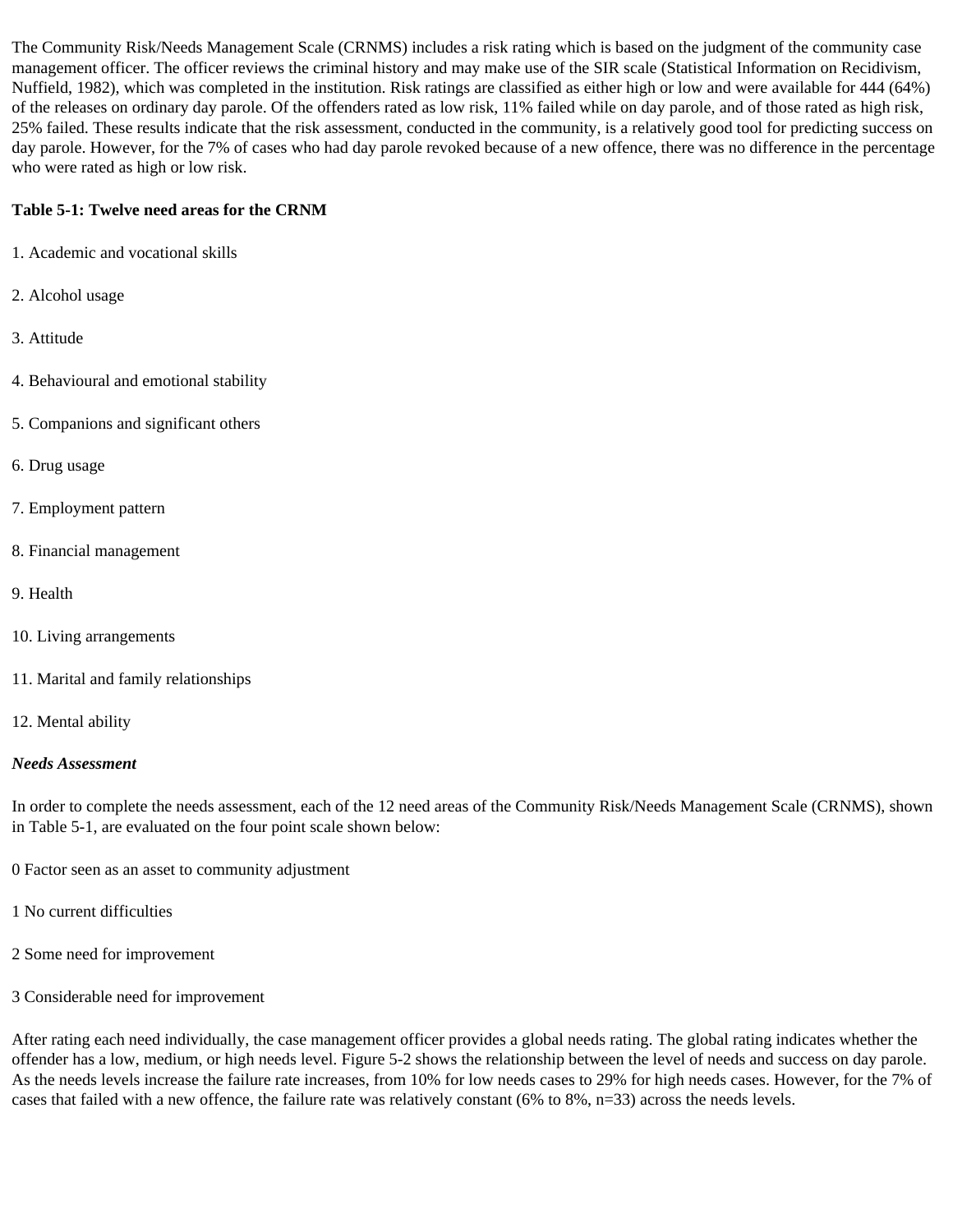# Percentage **Failure** 40 30 20 10 0 Medium High Low **Needs Level**

### **Figure 5-2: Relationship between failure on day parole and needs level**

#### *Total Needs*

The needs score (low, medium or high) is based on an evaluation after all needs have been rated. A more objective, way of determining the needs levels is to count the number of needs identified. In this way one can create a score ranging from 0 to 12, where a score of zero identifies an offender with no needs. Figure 5-3 shows the relationship between the number of needs identified and the failure rate on day parole. By grouping the number of needs into three categories, as is done for the overall needs rating, it is possible to compare the ability to predict failure using the overall rating provided by the case management officers and the rating obtained by summing the needs. Based on the results shown in Figure 5-4, those with 0 to 2 needs were classified as low, those with 3 needs were classified as medium and those with 4 or more needs were classified as high needs cases. This method of determining need level does not account for the individual differential effect of needs on outcome.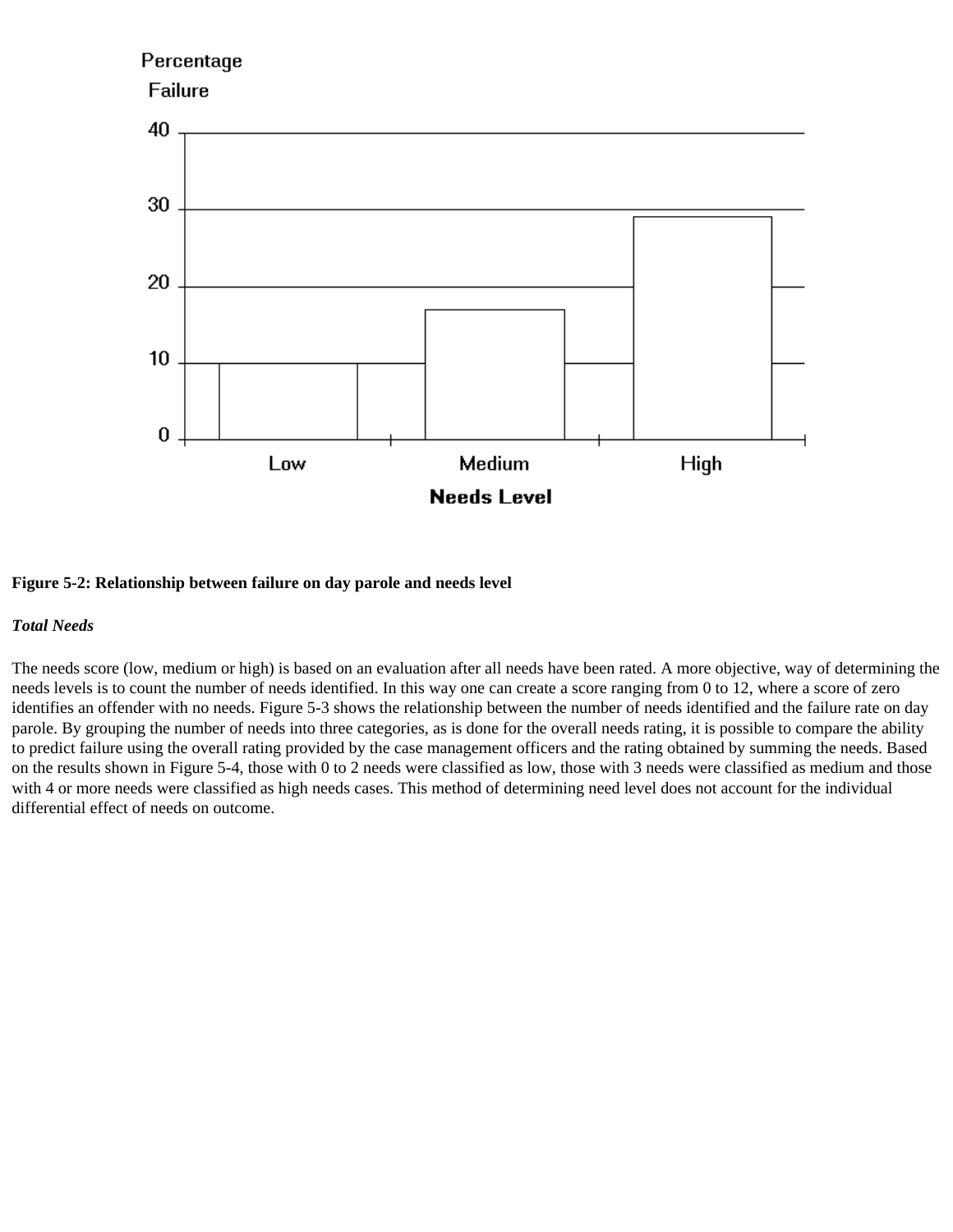# Percentage Failure



# **Figure 5-3: Relationship between the number of needs and failure on day parole**

Figure 5-4 shows the comparison of the global ratings by the case management officers and the classification based on the number of needs. Results in the figure indicate that the two methods of rating needs show approximately the same relationship to failure on day parole. This result indicates that the global rating of needs assigned by parole supervisors are consistent with the more objective measure created by simply counting the needs.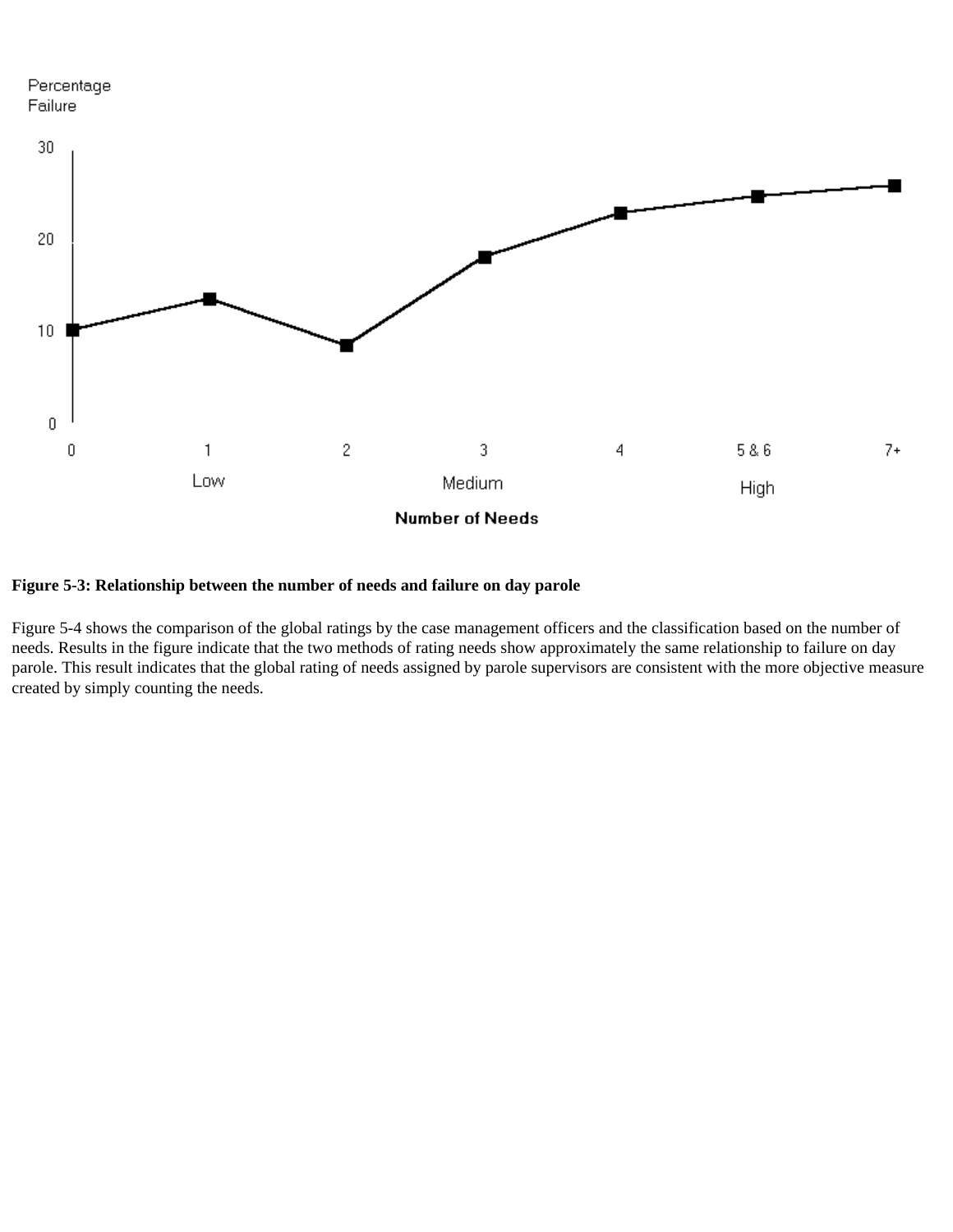

**Categorized Sum of Needs** 

### **Figure 5-4: Comparison of case management officers' global ratings and groups based on the sum of needs**

### *Individual Needs*

Are there individual needs that are associated with success and failure on day parole? Table 5-2 presents the general and new offence failure rates for each of the 12 needs for offenders whose needs were identified. In addition, the table indicates the frequency with which each of the needs were identified. The results are also presented graphically in Figure 5-5, where they are ordered by general failure rate, Figure 5-6 where they are ordered by failure with a new offence and Figure 5-7 where they are ordered by the frequency with which they were identified.

Figure 5-5 presents the failure rates for offenders who had each of the needs identified. Substance abuse needs, both alcohol and other drugs, are associated with the highest general failure rates. The failure rate for those with substance abuse needs are almost as high as those found for the highest risk groups, showing that these two need areas are indicative of high day parole failure rates. Recall that within this group, ordinary day parole cases with a CRNMS completed had an overall failure rate of only 17%. Clearly, the presence of certain needs is indicative of a likelihood of failure significantly above the average.

The failure rate across needs varies by 11 percentage points, from 17% for financial management to 28% for alcohol problems. The need areas are not exclusive and an inmate is likely to have more than one need area identified. Of those who had no needs identified, the failure rate was 10%.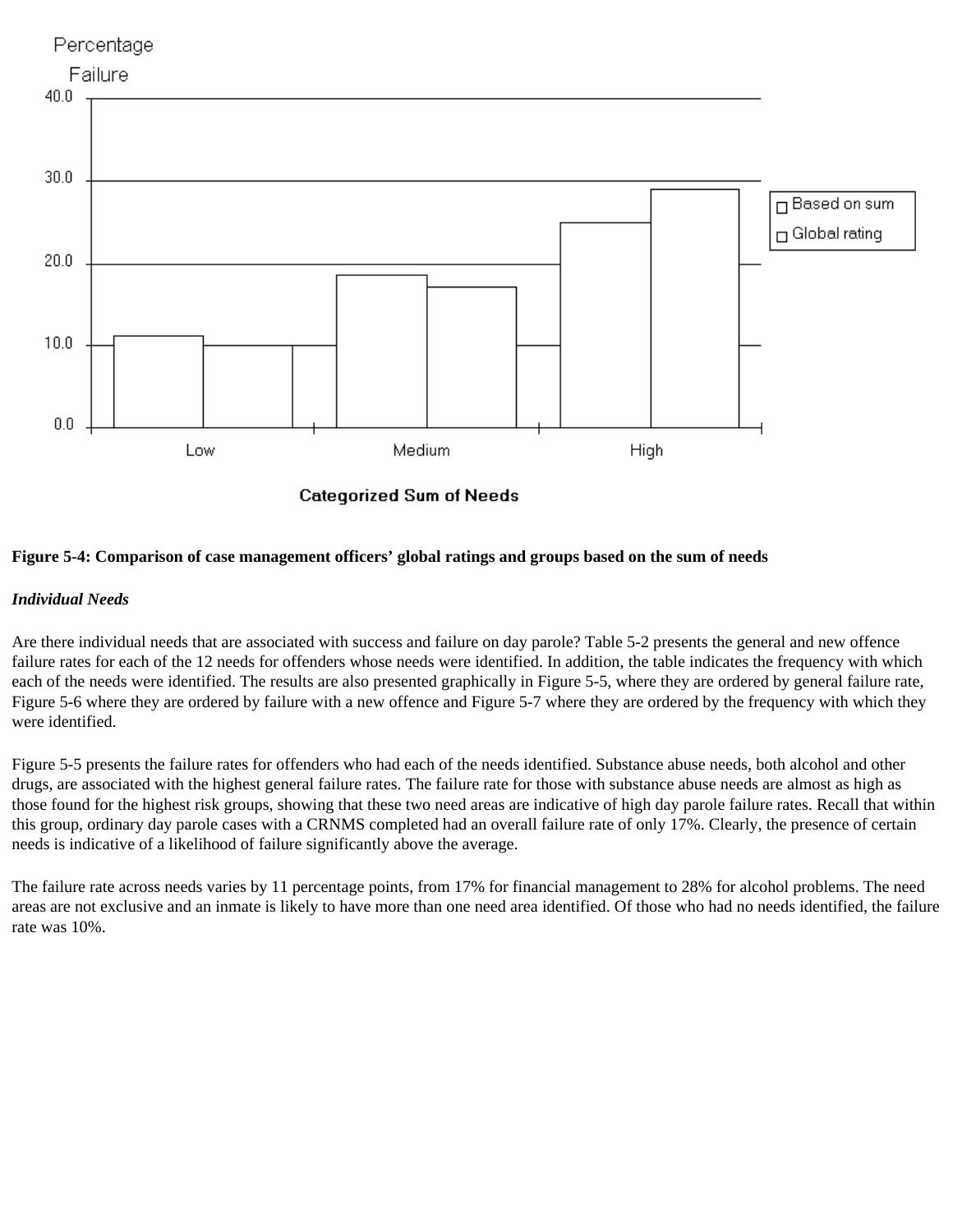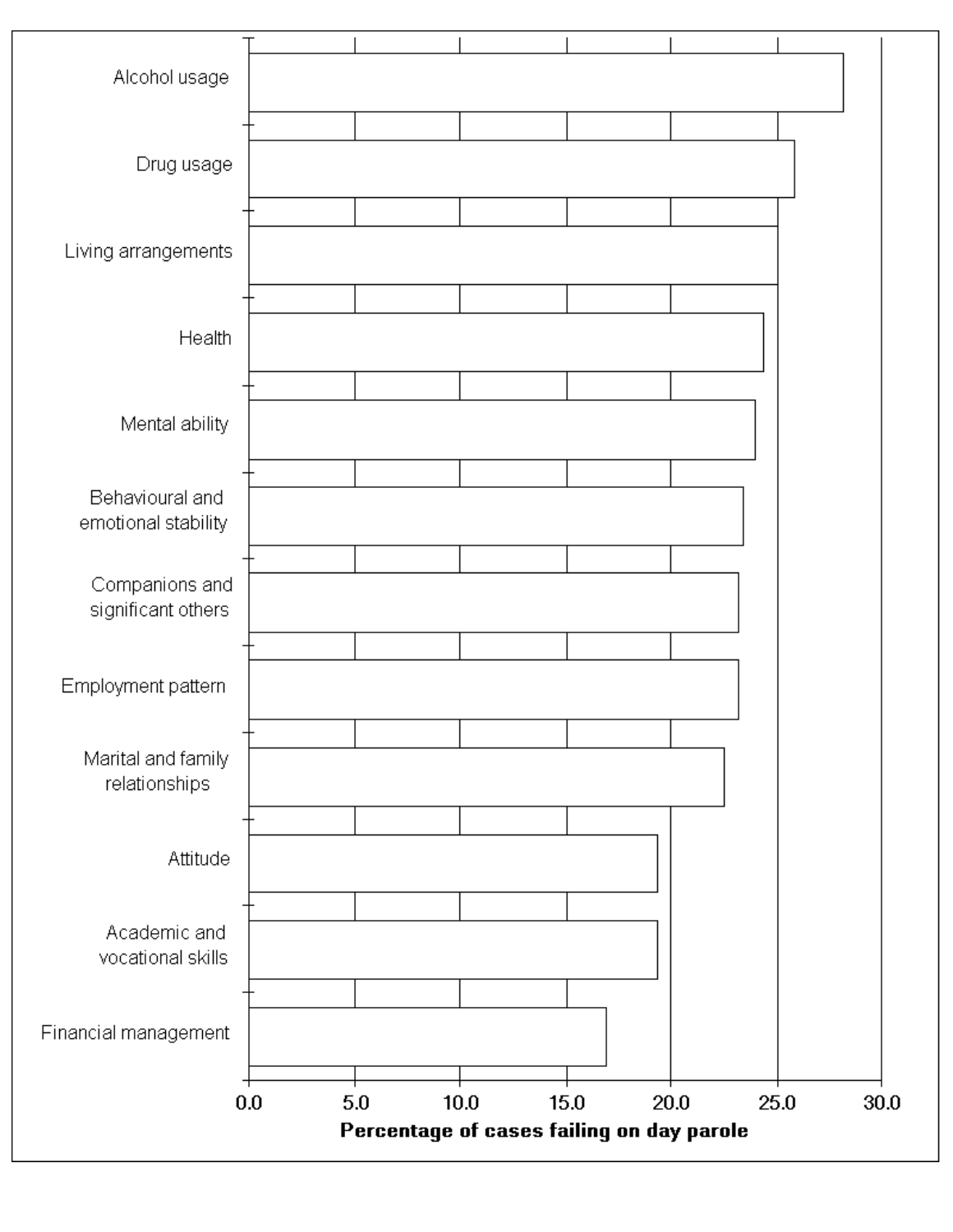

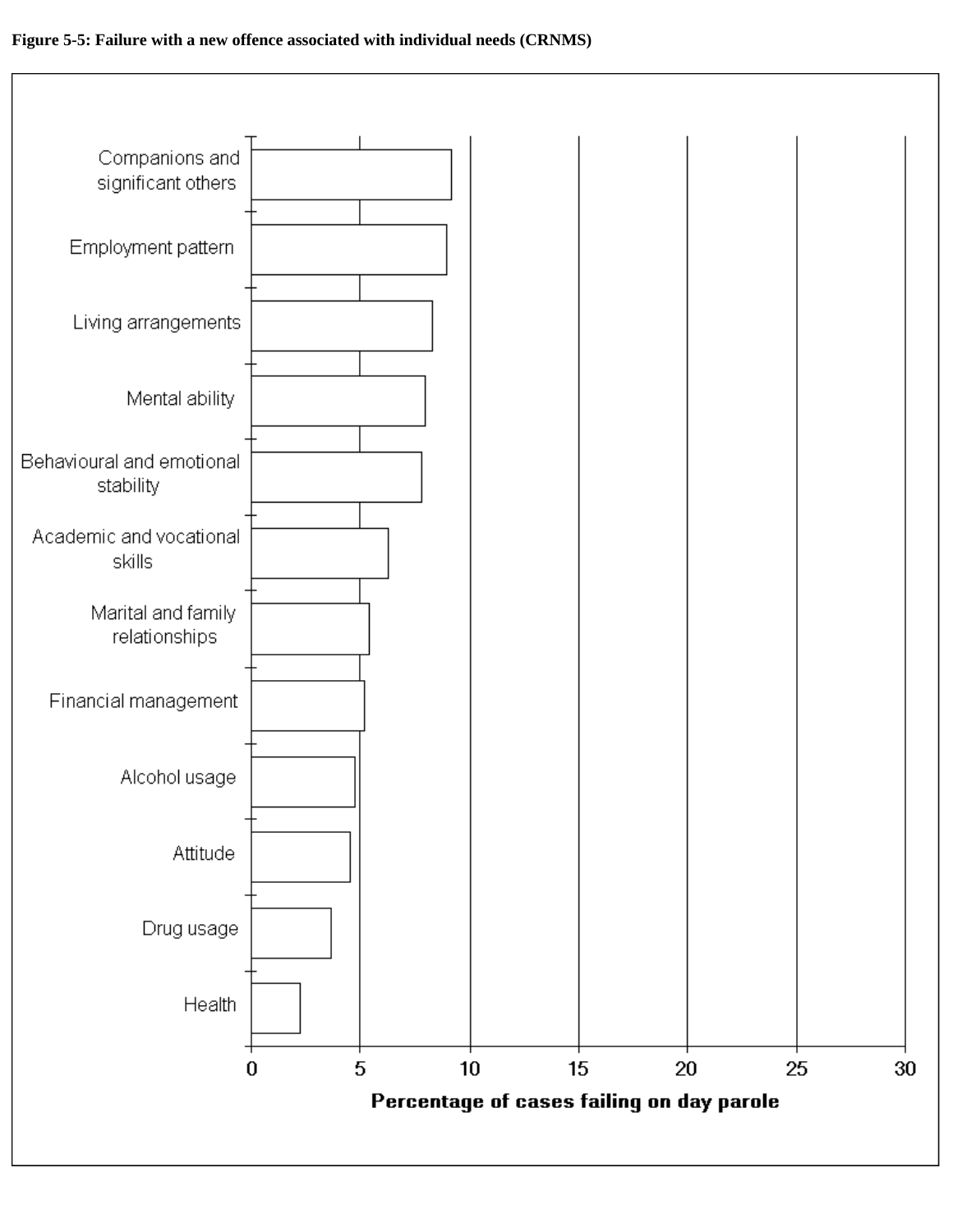### **Figure 5-6: Failure with a new offence associated with individual needs (CRNMS)**

| Identified need                        | Number with each<br>need identified | Percentage with need<br>identified | Percentage with general<br>failure | Percentage who failed<br>with new offence |
|----------------------------------------|-------------------------------------|------------------------------------|------------------------------------|-------------------------------------------|
| Academic and vocational skills         | 160                                 | 36.4%                              | 19.4                               | 6.3                                       |
| Employment pattern                     | 177                                 | 40.2%                              | 23.2                               | 9.0                                       |
| Financial management                   | 172                                 | 39.1%                              | 16.9                               | 5.2                                       |
| Marital and family relationships       | 147                                 | 33.4%                              | 22.5                               | 5.4                                       |
| Companions and significant<br>others   | 164                                 | 37.3%                              | 23.2                               | 9.2                                       |
| Living arrangements                    | 36                                  | 8.2%                               | 25.0                               | 8.3                                       |
| Behavioural and emotional<br>stability | 154                                 | 35.0%                              | 23.4                               | 7.8                                       |
| Alcohol usage                          | 85                                  | 19.3%                              | 28.2                               | 4.7                                       |
| Drug usage                             | 81                                  | 18.4%                              | 25.9                               | 3.7                                       |
| Mental ability                         | 50                                  | 11.4%                              | 24.0                               | 8.0                                       |
| Health                                 | 45                                  | 10.2%                              | 24.4                               | 2.2                                       |
| Attitude                               | 67                                  | 15.2%                              | 19.4                               | 4.5                                       |
| No needs identified                    | 76                                  | 17.3%                              | 10.5                               | 8.0                                       |

### **Table 5-2: Day parole failure rates for identified needs (N=440)**

The failure rates for each need, for those convicted of a new offence, are shown in Figure 5-6. These failure rates range from 2% for those with health needs to 9% for those with needs identified in the area of employment, and companions and significant others. However, 8% of those with no need identified failed with a new offence, while substance abuse needs, which were highly correlated with general failure, had relatively low failure rates with a new offence. The percentages in the table need to be considered in light of the overall failure rate with a new offence, which is about 8%.

It is interesting to note the different patterns of identified needs for those who fail for any reason, compared to those who fail with a new offence. When comparing Figure 5-5 and Figure 5-6, it is evident that those with substance abuse needs (alcohol and drugs) are most likely to fail for any reason, although these needs are not as important for failure with a new offence. Alcohol and drug problems are easily identified in a residential setting and therefore revocations are more likely. Those who fail with a new offence are likely to have needs in social relations areas such as companions and significant others, employment patterns and living arrangements, which may be more difficult to monitor. In addition, the data indicate that offenders with no identified needs are more likely to fail with a new offence, which suggests that their lower reporting rates make it more difficult to identify minor problems before they result in new offences. Needs in the area of health are associated with a relatively high general failure rate, but a relatively low failure rate for those who fail with a new offence.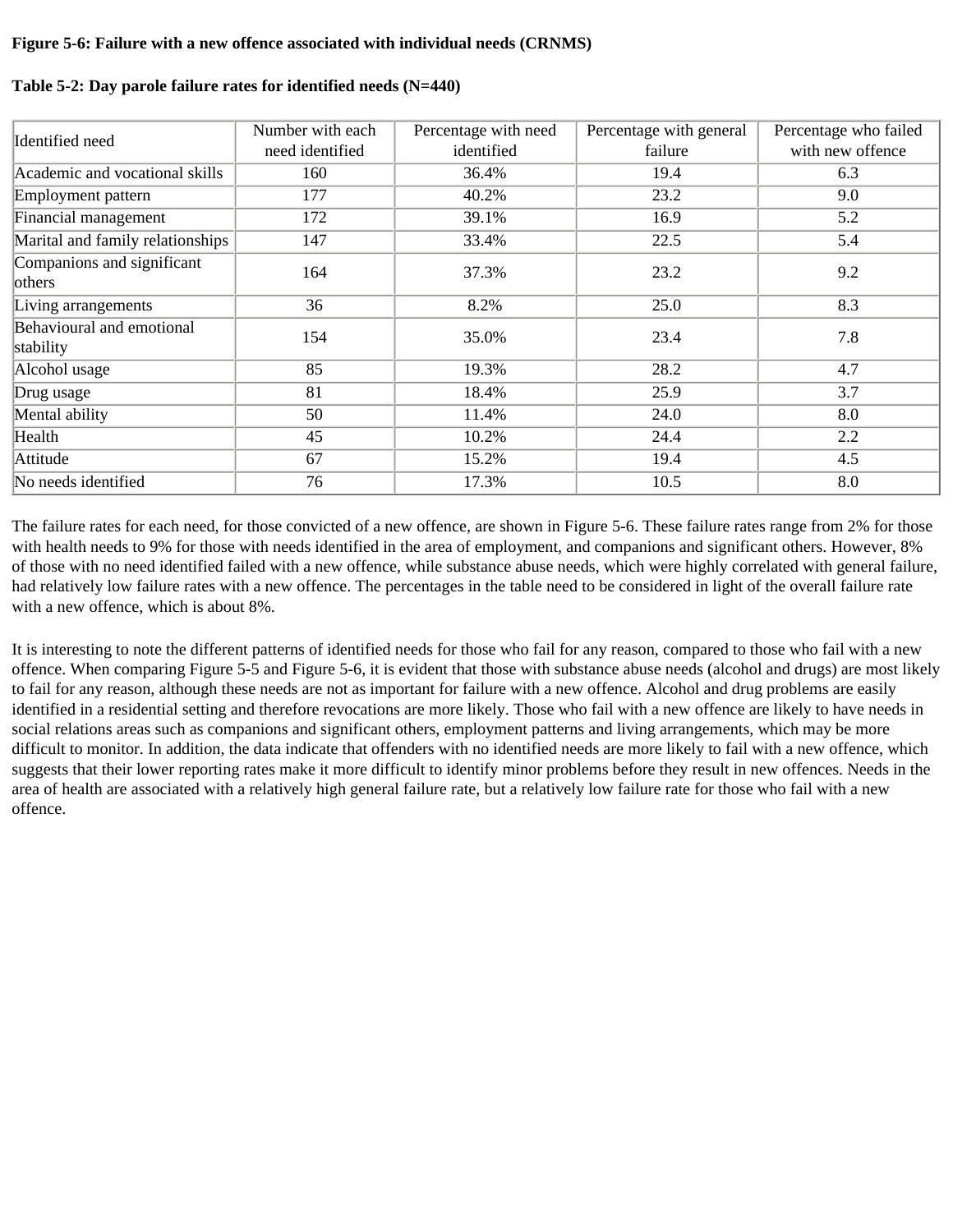

**Figure 5-7: Frequency with which each need was identified (from the CRNMS)**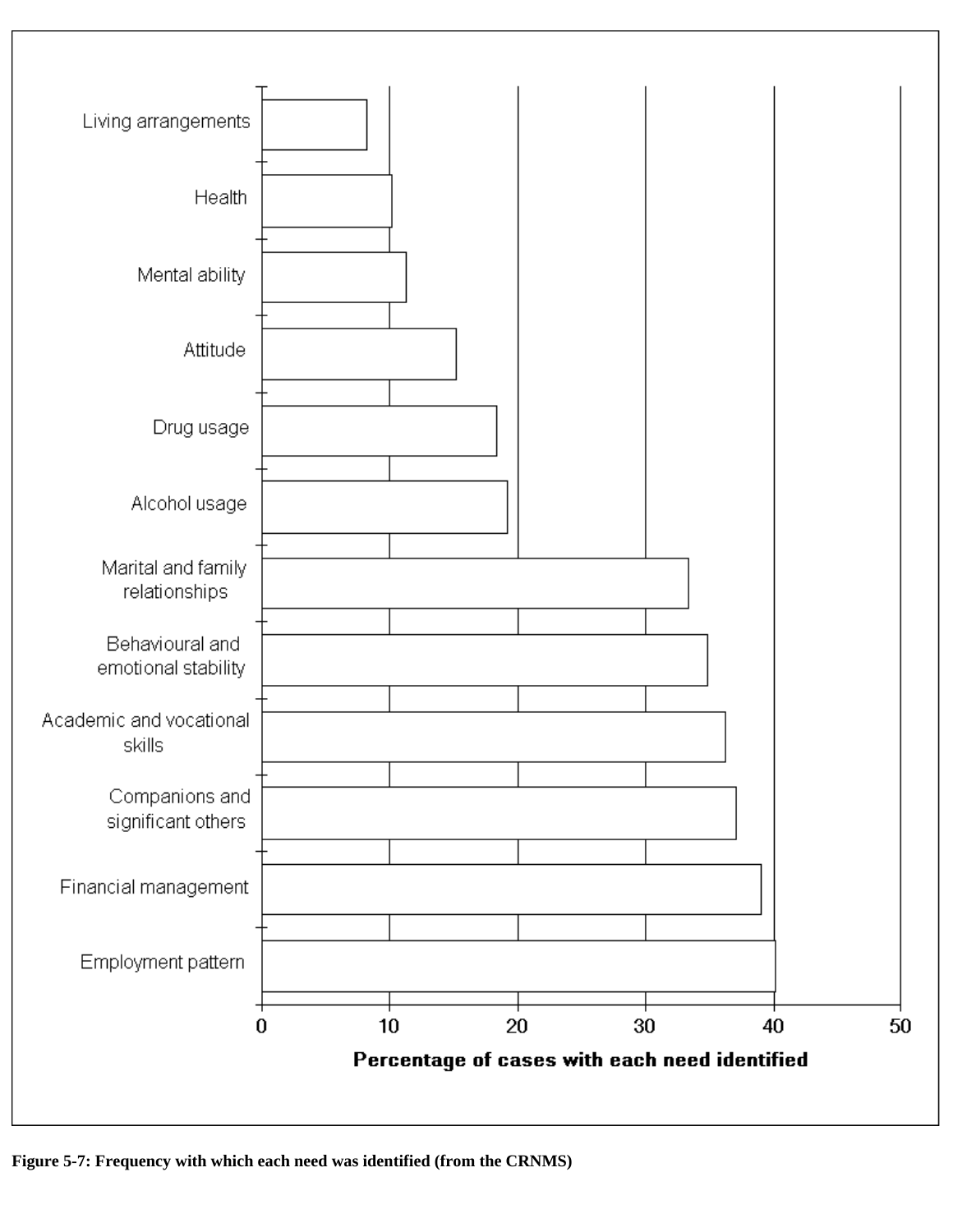The results in Figure 5-7 indicate that employment pattern and financial management are the two most frequently identified needs, while needs in the areas of companions and significant others, academic and vocational skills, behavioural and emotional stability, and marital and family relationships are identified at almost the same level. Needs in the area of substance abuse, both alcohol and other drugs, are the next most frequent. Needs less frequently identified include attitude, mental ability, health, and living arrangements. About 17% of those released on day parole had no needs identified.

The relatively low rate at which alcohol and drugs were identified as a problem area is at first surprising given the high level of substance abuse in the inmate population. It would be comforting to believe that the treatment programs received in the institutions reduced the seriousness of substance abuse needs. A more reasonable explanation is that given the problems of getting along in the community substance abuse needs may be less salient. However, while substance abuse may have contributed to the commission of earlier offences, it may be viewed as less important within the context of a halfway house where greater control is exercised. Other need areas, such as employment, finances and companions may be viewed as more immediately important.

### *Risk/Needs*

Combining the risk and needs ratings into one scale provides better discrimination between success and failure on day parole. In Figure 5- 8 it can be seen that as both the risks and the needs increase, the likelihood of failure on day parole increases. Day parole failure was about 8% for offenders with low needs and low risk, but increased to 32% for offenders with both high risk and high needs. The results show a clear relationship between the level of risk and needs and success on day parole. The bars in Figure 5-8 indicate that risk/needs levels can be divided into three groups. Those offenders with low risk and either low or medium needs are in the first group and have about a 10% failure rate. There is a middle group that consists of those with low risk, but high needs and the high risk groups which have low or moderate needs; this group has a failure rate of about 20%. The third group, those with high needs and high risk, has a failure rate of 30%.

Failure rates are constant across the risk/needs levels when failure is defined as committing a new offence. The risk/needs levels are not predictive of failure with a new offence.



#### **Figure 5-8: Risk/needs level and failure on day parole**

#### *Summary*

The Community Risk/Needs Management Scale (CRNMS) improves the prediction of success and failure while on day parole. Additionally, the presence of certain needs is associated with higher failure rates. In particular, substance abuse problems seem to be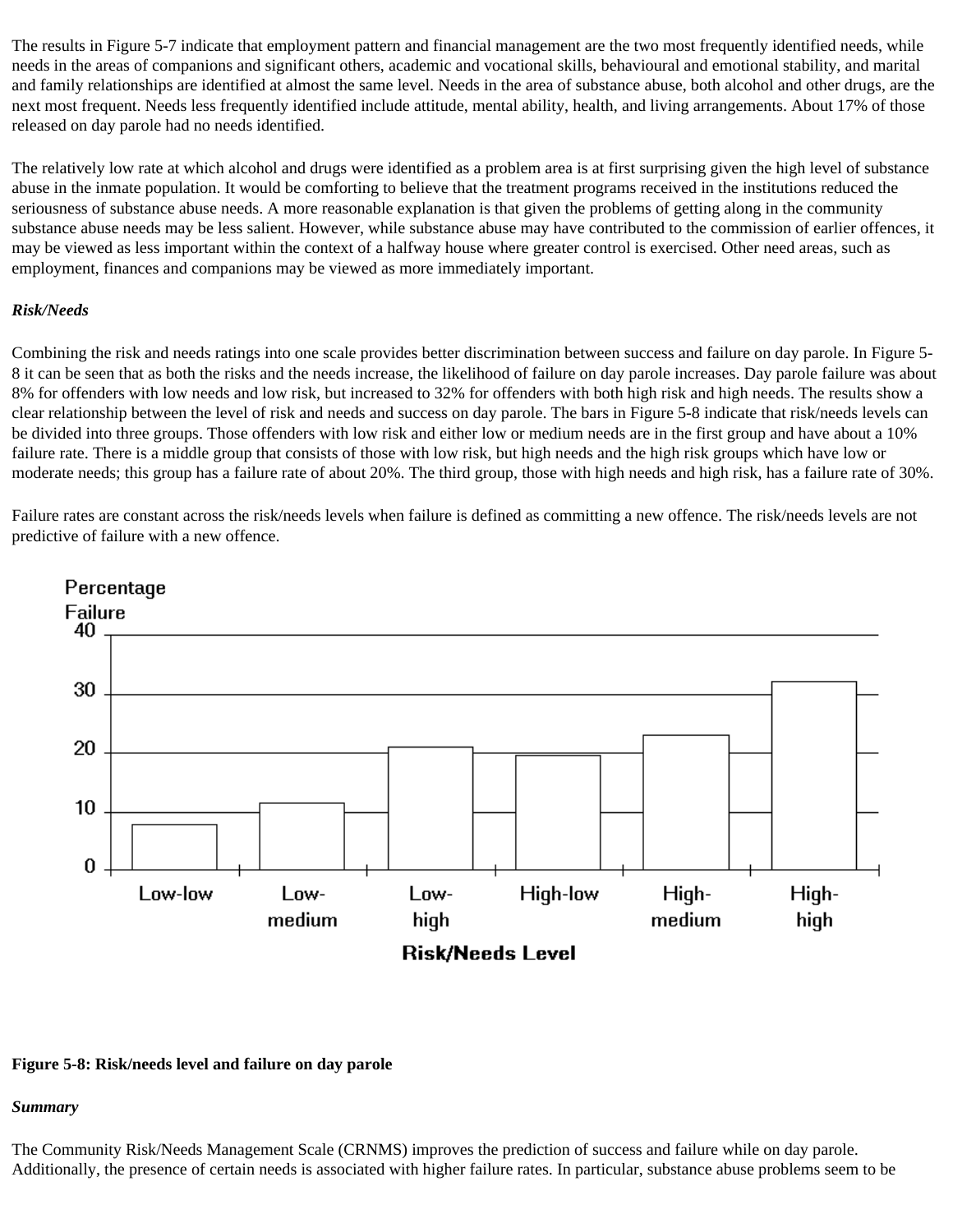related to failure. However, these factors are not associated with failure which results from a new offence.

#### **Forcefield Analysis**

The Forcefield analysis which is completed shortly after admission to the prison is used to identify factors which need to be addressed in the correctional plan. The correctional plan provides direction to the offender and correctional staff in determining which programs and activities are best suited to the needs of the offender. The Forcefield analysis is completed shortly after entry into the prison system and at critical points while the offender is in prison. It uses a list of 12 need areas which are the same as those in the Community Risk/Needs Management scale (CRNMS). However, the scoring is different from the CRNMS and the completion of the form relies on a narrative rather than a numerical score. The narrative, provided by the case management officer, describes how the need will affect the correctional plan and what the offender must do to address the need.

In addition to the 12 need areas, the scale includes three items which relate to the current offence. Specifically, these items are concerned with the impact of the current offence and how it will impact on the success of the correctional program, and whether the offender is likely to respond negatively to supervision and incarceration. Results from these analyses are presented in the next chapter.

The Forcefield analysis was available in the file for 571, or 76% of the offenders in the ordinary day parole sample and therefore provides a larger number of cases than are available for the CRNMS.

#### **Number of needs**

The Forcefield analysis is designed to identify needs which require attention, but not to provide an overall rating of needs as is done with the CRNMS. However, there is a clear relationship between the number of needs identified in the Forcefield analysis and the failure rate while on day parole as is shown in Figure 5-9. The correlation between the number of needs and the failure rate is 0.88 (p.<.001). The data presented in Figure 5-9 suggest that three levels of needs can be identified for the Forcefield analysis in relation to day parole. Those with 1 to 4 needs have the lowest failure rate, those with 5 to 10 needs have a moderate failure rate and those with 11 or 12 needs have the highest failure rate.



#### **Figure 5-9: Relationship between number of needs identified in the Forcefield**

Table 5-3 presents the general failure rates and the percentage of cases for each of the three levels of needs. Among those inmates with 11 or 12 needs identified, 42% failed while on day parole. The majority of offenders, or 69%, had between 5 and 10 needs identified. The failure rate within this group varied from 25% to 34%, with an average for the entire group of 29%.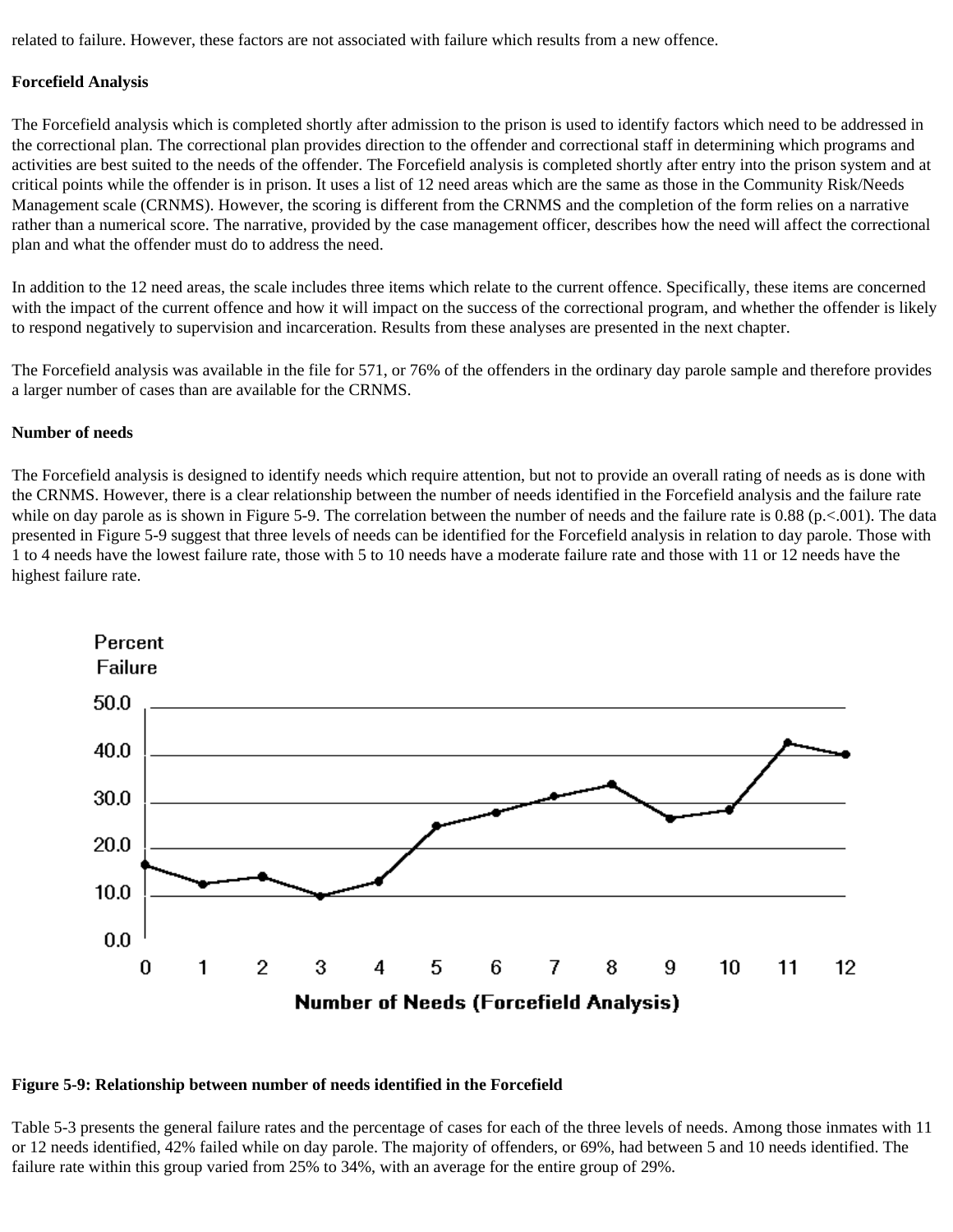# **Table 5-3: Relationship between number of needs and failure rate**

|          |     | Number of needs Number of cases Percentage of cases Percentage Failure |  |
|----------|-----|------------------------------------------------------------------------|--|
| $0$ to 4 | 143 | 25.0                                                                   |  |
| 5 to 10  | 392 | 68.6                                                                   |  |
| 11 to 12 |     |                                                                        |  |



**Figure 5-10: General failure rate for needs identified in the Forcefield Analysis**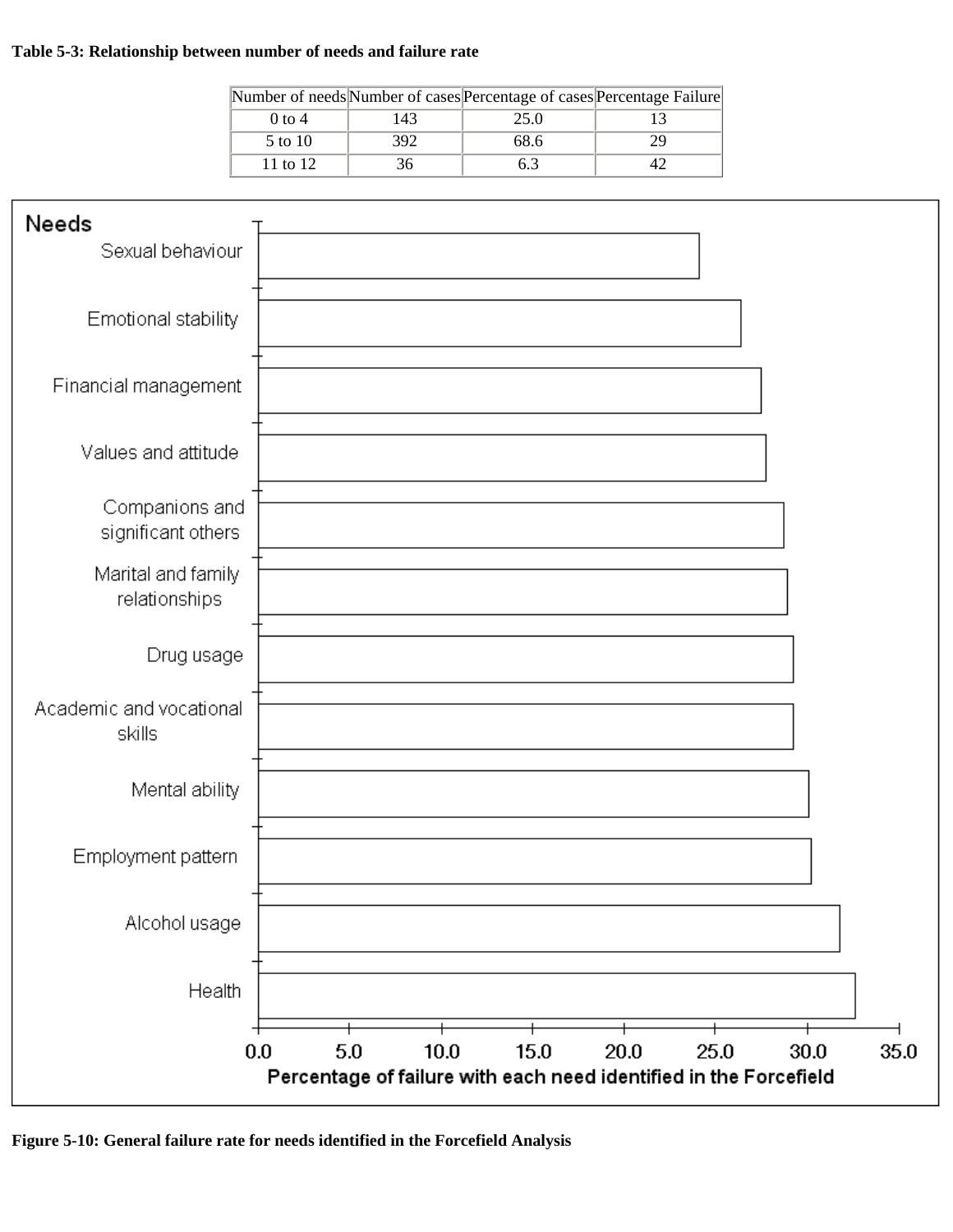Figure 5-10 shows the general failure rates for offenders on day parole who had each of the needs identified. The failure rates across the needs vary by only nine percentage points, from 24% for those with sexual behaviour identified as a need to 33% for those with health problems identified as a need. These results suggest that the presence of any one need does not clearly distinguish between successful and unsuccessful day parole releases. The results also indicate that the needs identified early in the sentence by the Forcefield analysis are not as predictive of behaviour in the community as are needs identified at the time of release.



**Figure 5-11: Percentage of failures with a new offence for needs identified in the Forcefield analysis**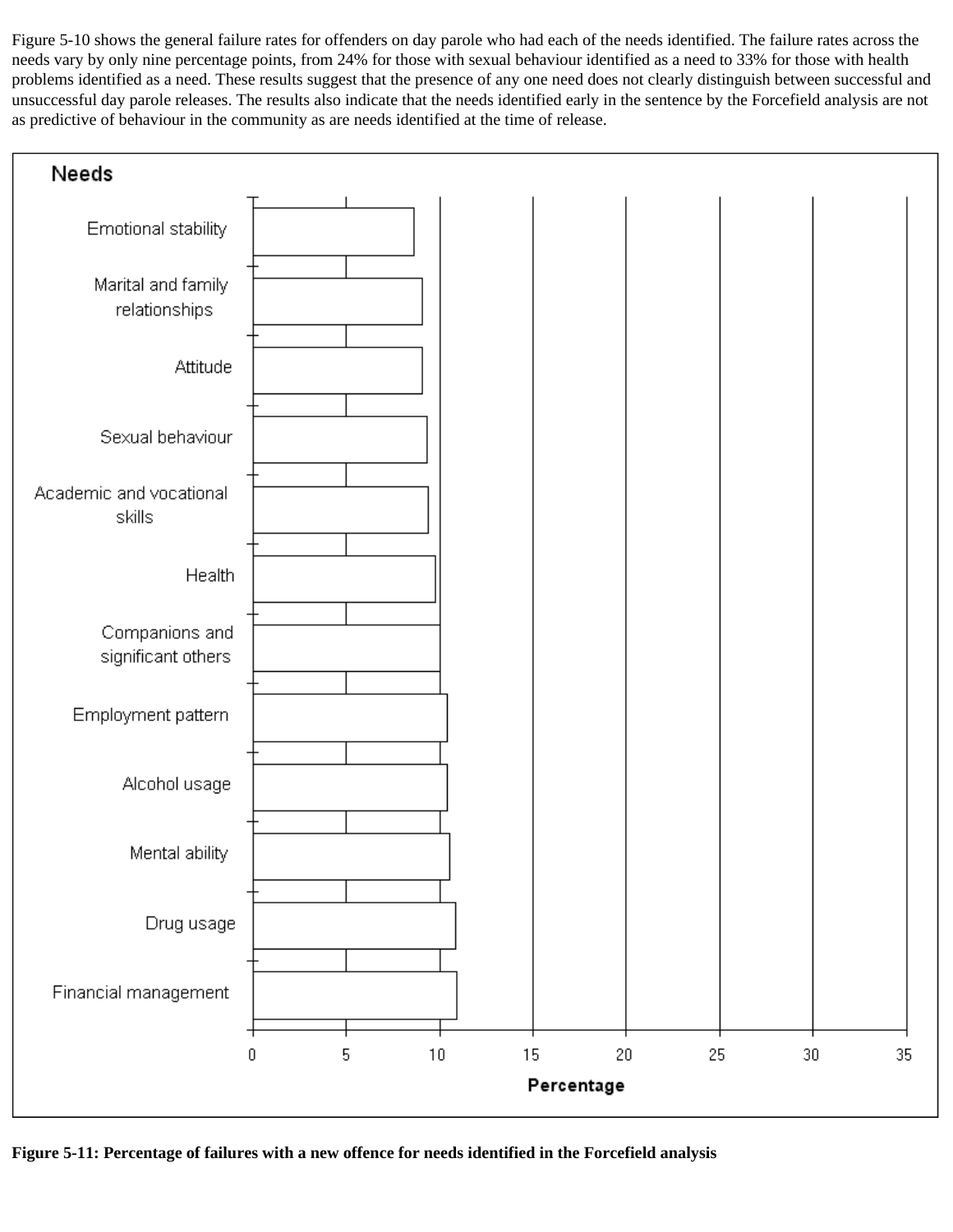A similar pattern of limited variability is evident for those offenders who committed a new offence while on day parole, as is shown in Figure 5-11. Using a new offence as the measure, the failure rate ranges from 9% to 11%. The lack of variability across the need areas is consistent with that found for the CRNMS needs and failure with a new offence.



**Figure 5-12: Percentage of offenders identified with a specific Forcefield need**

Figure 5-12 presents the percentage of offenders identified as requiring help in each of the need areas. The most frequently identified need areas, identified for over 70% of the sample, were values and attitudes, and companions and significant others. The need areas which were least frequently identified were sexual behaviour, mental ability, and health, with between 20% to 30% of the sample being identified as having these needs. The remaining needs were identified for 55% to 68% of the sample. Substance abuse needs were identified for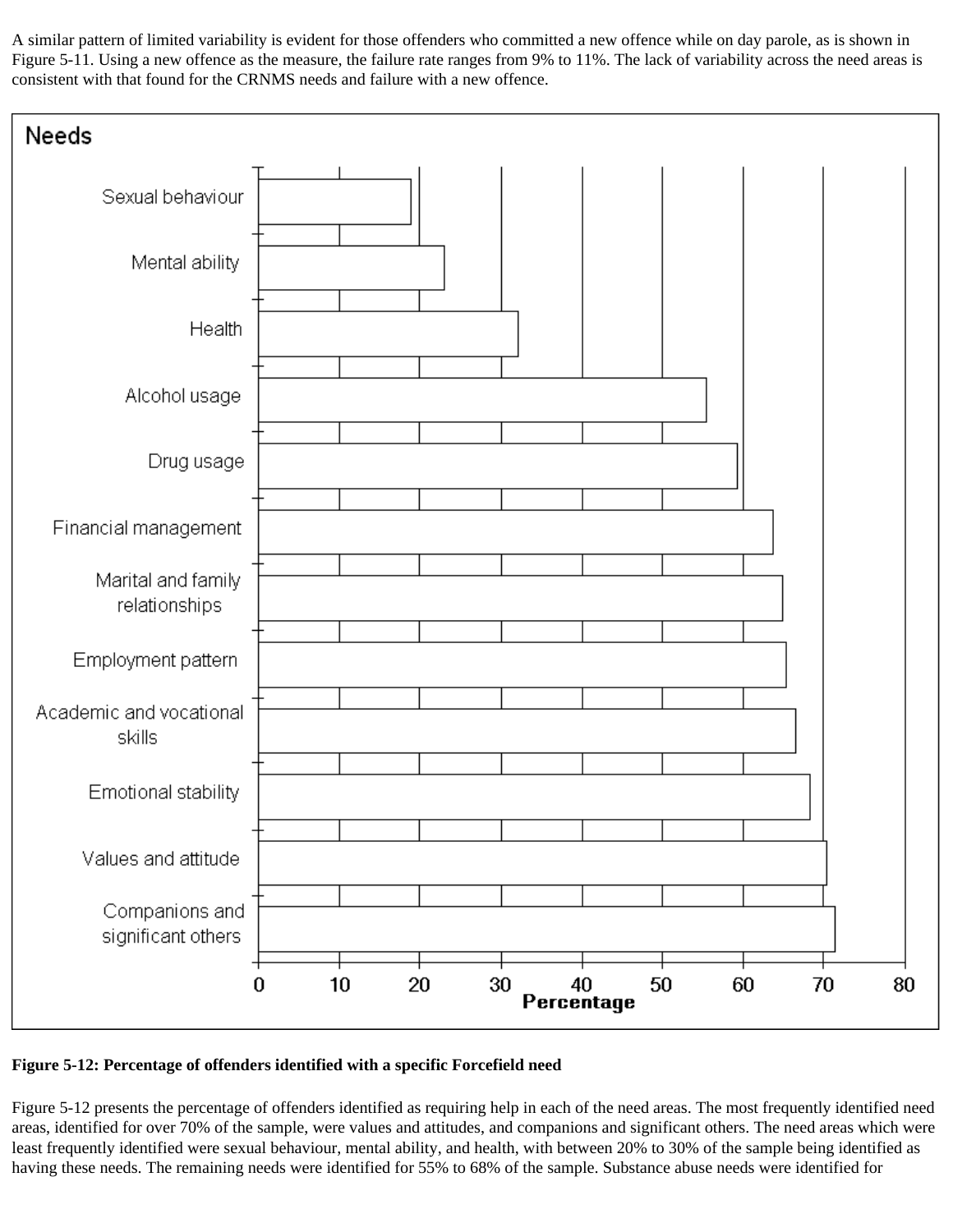between 50% and 60% of the sample, somewhat higher than what was identified just after release to the community.

#### **Summary and Discussion**

The results presented in the preceeding sections indicate that there is a strong relationship between failure on day parole and the risk and needs assessments conducted after release to the community. The relationship is weaker for needs identified at the beginning of the sentence. Of those offenders who have the highest levels of needs, using either the Community Risk/Needs Management Scale (CRNMS) or the Forcefield analysis, 30% or more failed while on day parole. This failure rate can be compared to those in the low needs groups where only about 10% failed while on day parole. Risk level was also shown to be a predictor of day parole outcome and when combined with needs, produced the best overall prediction of outcome.

An analysis of the individual needs indicated that from the CRNMS, problems with substance abuse were most commonly associated with failure on day parole. However, when failure with a new offence was analyzed, problems in the areas of companions and employment had higher rates of failures. Also, the companions and employment need areas were the most common. These results suggest that issues surrounding re-integration into the community are the most basic in terms of achieving success on day parole, while substance abuse acts as a mediating factor which worsens existing problems.

Both the CRNMS (risk and needs) and the Forcefield analysis produced results that indicated there was a problem in identifying those offenders who were going to commit a new offence while on day parole. This is unfortunate because failures with a new offence are the most serious for the management of risk in the community. Additional work may be needed to identify the characteristics of offenders who are likely to commit an offence while on day parole.

The analyses using the CRNMS suffer from a selection bias in that the highest risk cases did not have the CRNMS completed. The effect of this might be to reduce the ability of the analysis to identify the factors associated with failure with a new offence. It would likely also have the effect of enhancing the discrimination of success and failure for those who were unsuccessful for either a technical violation or new offence (general failure). This finding also suggests that completing risk/needs analyses as early as possible after release could identify problem cases before a failure occurs.

#### **General**

# **Chapter 6**

## **Managing Day Parole Outcome**

#### **Introduction**

While the preceeding chapter concentrated on the relationship between day parole outcome, risk and needs, the current chapter covers a wider variety of topics. Specifically, the following issues are addressed in terms of their effect on day parole outcome:

• Timeliness of release: At what point in the sentence is day parole granted and what is the relationship between time of release and outcome on day parole.

- Effectiveness of programs: Do programs contribute to the successful completion of day parole?
- Special conditions: Which special conditions are used with day parole and how does their use affect success on day parole?
- Performance across regions: What are the differences in success and failure on day parole across regions?
- Motivation: What effect does motivation to deal with problems have on day parole outcome?
- Other factors: This section addresses the effect of case management strategies and disciplinary interviews on day parole outcome.

#### **Timeliness of Release**

Day parole eligibility was defined as follows [Under the Corrections and Conditional Release Act (1992) day parole eligibility was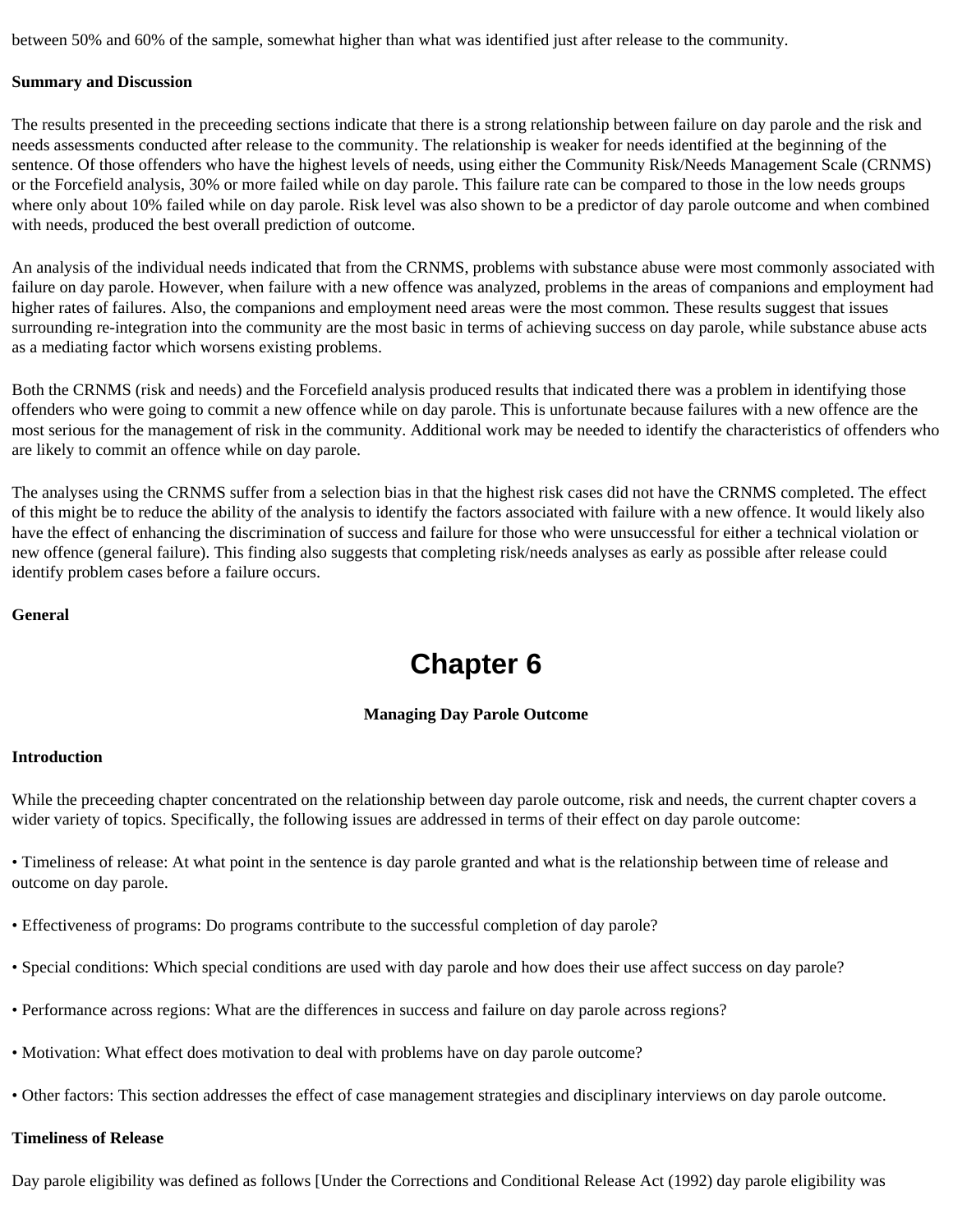changed. Inmates are now eligible for release on day parole six months prior to their parole eligibility date.] under the laws which existed at the time of the study:

· For sentences of 2 to 12 years: 6 months before, or halfway to the full parole eligibility date, whichever is longer. For most offenders serving sentences between 3 and 12 years this meant they were eligible for day parole after serving one-sixth of their sentence.

· For sentences of 12 years or more, 2 years before the parole eligibility date.

In theory, the lowest risk offenders would be released earliest in their sentences and higher risk offenders would be released later in their sentences. Results presented in Table 6-1 indicate that this is in fact what is done. Overall, those released before their parole eligibility date have a failure rate on day parole less than those released after that date. Specifically, 30% of those released after the full parole eligibility date are not successful on day parole, while only 20% of those released before this date are unsuccessful. The failure rate for those released later is 50% greater than for those released early.

Table 6-1 breaks out the success/failure rate for those released on day parole at the earliest possible date, their day parole eligibility date. The number of cases is relatively small, only 39, but 26% of these were unable to complete their day parole. This result suggests that those released at one-sixth of their sentence may not have been ready for release.

## **Table 6-1: Success and failure on day parole by timeliness of release**

|                 |      | Time of Release |                                                                                                                  |
|-----------------|------|-----------------|------------------------------------------------------------------------------------------------------------------|
|                 |      |                 | Day Parole CompletionOn day parole dateBetween day parole and full parole dateAfter full parole eligibility date |
| Successful      | 74.4 | 79.8            | 70.5                                                                                                             |
| Failure         | 25.6 | 20.1            | 29.5                                                                                                             |
| Number of cases | 39   | 283             | 376                                                                                                              |

The three release groups shown in Table 6-1 were collapsed and the results combined with the risk/needs measures from the Community Risk/Needs Management Scale (CRNMS) to determine if the failure rate was the result of risk/needs or time of release. The results of these analyses are presented in Figure 6-1 and they suggest that the risk/needs level is more critical to predicting failure than the timeliness of release. For offenders in the high risk/needs group, the time of release does not affect outcome (the two points on the graph overlap), but there is a large increase in the failure rate for these offenders relative to offenders in the lower risk/need groups.

However, for those who were rated as low risk and low needs, time of release is associated with differences in outcome. Specifically, for offenders rated as low risk/needs the failure rate for those released after their parole eligibility was almost double that of those released before this date. A smaller difference, but in the same direction, is evident for those rated as moderate risk/needs (low risk, moderate needs). In addition, the release data also indicate that some low risk/needs offenders are not suitable for early release given the higher failure rate observed for some low-low risk/needs offenders when they were released after their parole eligibility date.

The results in Figure 6-1 also show that some high risk/needs offenders were released early on day parole. While the risk/needs results from the CRNMS assessment were not available when the decision to release was made, other information was. However, it appears that the other information was insufficient and the observed result suggest the importance of a systematic risk/needs assessments prior to release decisions being made.

It should be noted that the failure rates shown in this graph are not the same as shown in Table 6-1 as fewer cases had the CRNMS completed, and those who did have the scale completed were less likely to fail. While this affects the percentage of failures (in fact lowering them), it should not affect the relationship between time of release and risk/needs.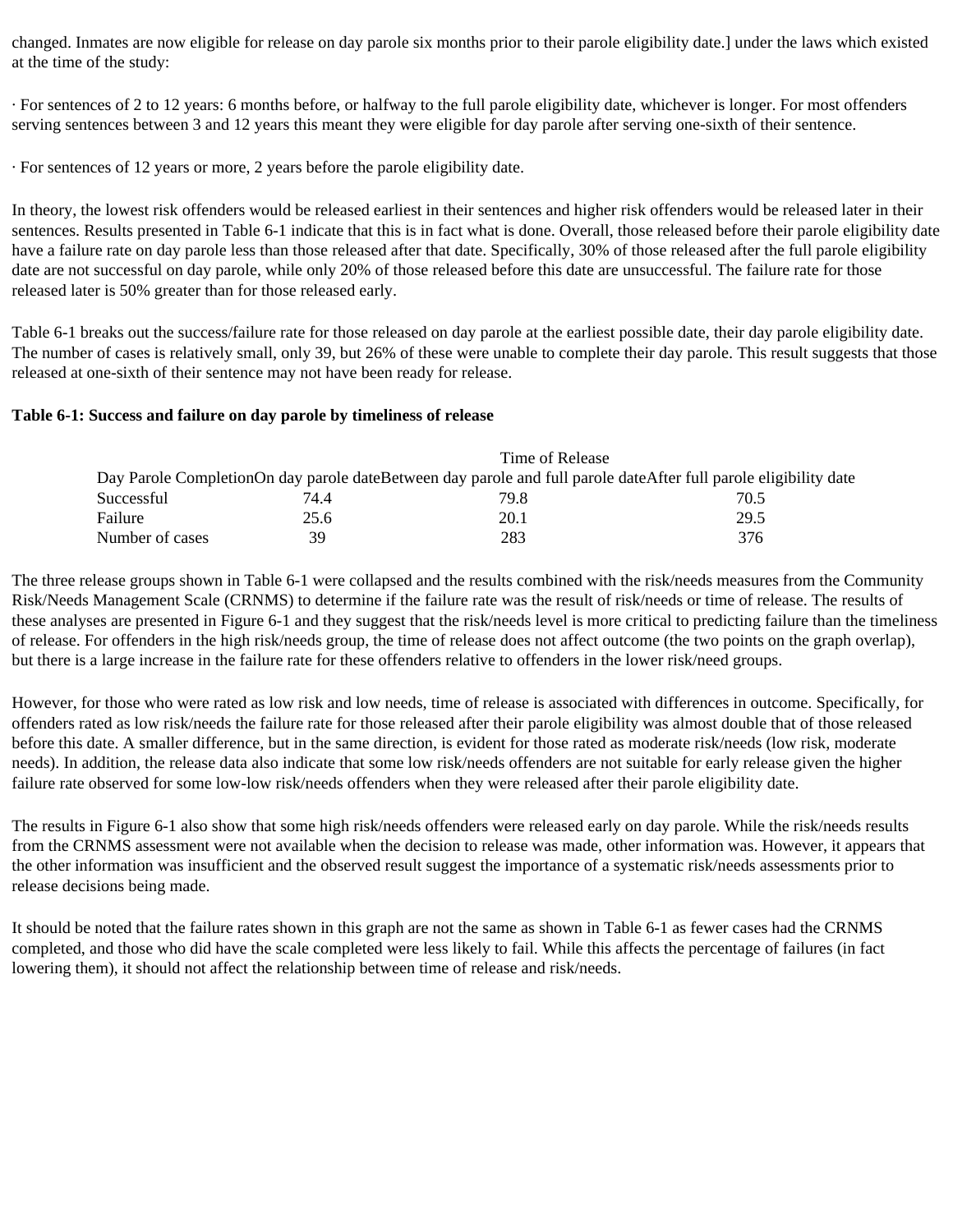

## **Figure 6-1: Risk/needs level, timeliness of release and general failure rates**

A similar analysis is presented in Figure 6-2, using failure with an offence as the outcome measure. The graph shows almost no difference in the failure rates between those released before and after their full parole eligibility dates, and almost no difference across the three risk/needs levels. These results are inconsistent with those presented for general failure and timeliness of release, but are consistent with results presented in other sections which suggest that failure with a new offence cannot be differentiated using the variables studied.

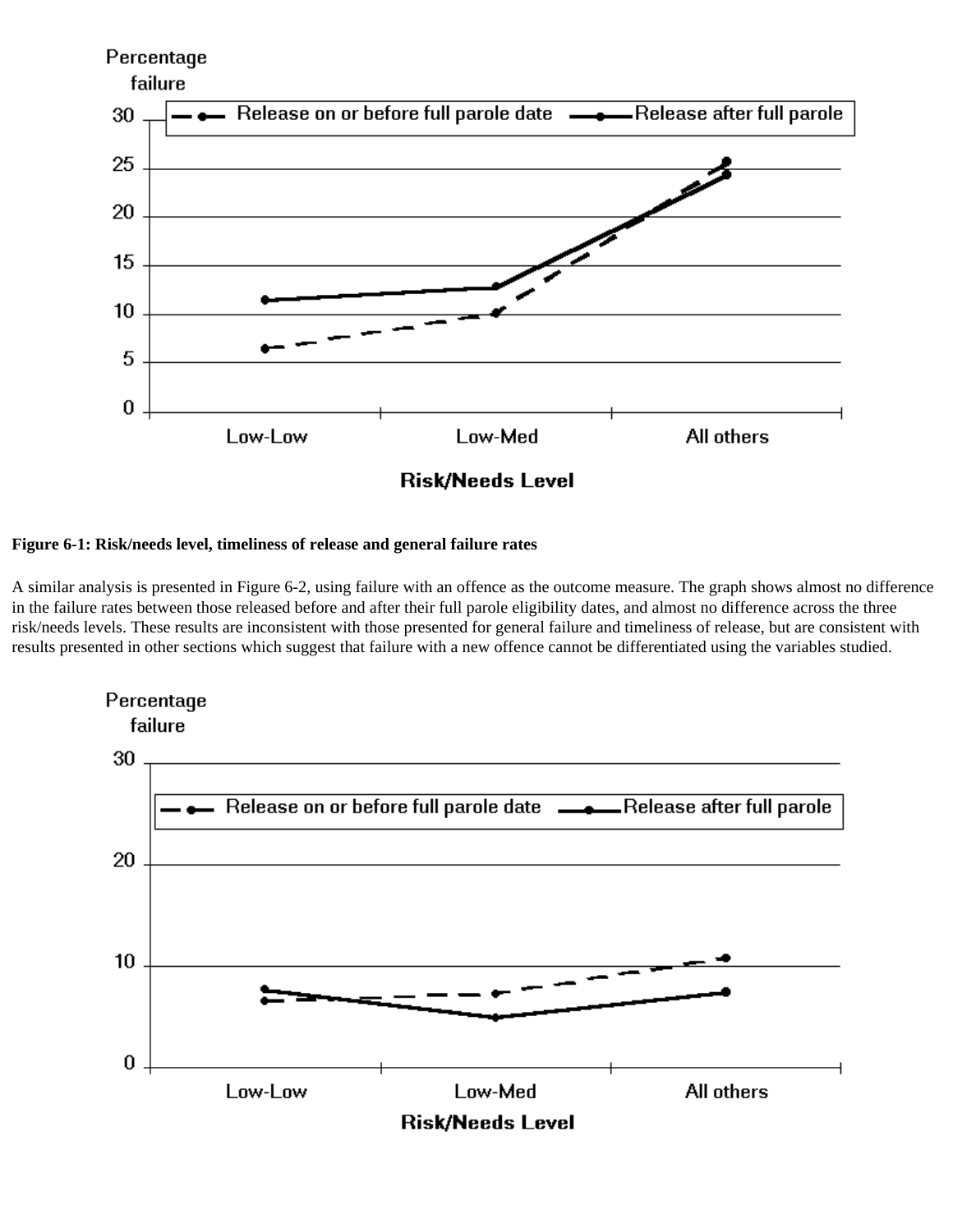## **Figure 6-2: Risk/needs, timeliness of release and failure with a new offence**

## **Effectiveness of Programs**

# **General**

Need areas defined in the correctional plan, following completion of the Forcefield analysis, should be addressed through programs offered in the institution. Needs may also be addressed in the community where they are identified by the Community Risk/Needs Management Scale. Programming may include drug and alcohol abuse treatment, educational and employment training, cognitive skills training and psychological counselling.

Three important factors about program participation should be considered in interpreting the following results. First, participation in a program does not ensure success in achieving the goals of the program. A person may participate and be unable or unwilling to integrate the program results into their daily lives. Second, the motivation for program participation may be to increase the likelihood of a conditional release and therefore there may be little or no motivation to be influenced by the program results. Third, relative to the length of time that behaviours have been incorporated into an individual's lifestyle, programs of relatively short duration are likely to achieve only modest changes in behaviour.

The results are presented in two sections. The first section examines whether program participation of any type is related to risk and needs and whether participation in any type of program is associated with day parole outcome. These general analyses are followed by more specific analyses that look at the relationship between identified need areas, participation in programs to meet the needs, and day parole outcome.

## **Any Program Participation**

Program participation should increase the likelihood of successful releases. However, given that over 90% of those released on ordinary day parole participated in some type of program, it is difficult to show the effect that programming has on day parole since the level of participation in programs does not vary across offenders. For example, 90% of those who were successful on day parole participated in a program and 93% of those who failed participated in a program (the difference between these numbers is not statistically reliable).

Offenders with higher levels of needs should have the highest involvement with programs (see for example Andrews & Bonta, 1995). Table 6-2 shows that, in fact, almost all (93% to 94%) of those with medium and high levels of needs (as identified in Community Risk/Needs Management Scale) participated in at least one program. However, overall, program participation is quite high, with 85% of those in the low risk/need group having participated in at least one institutional program. These results suggest that selection for program participation may not be based on analysis of needs since those in the low needs group have very few needs and therefore would not be expected to have participated in institutional programs to the level shown here.

## **Table 6-2: Percentage of offenders at each need level who participated in institutional programs**

|                               | Need level (CRNMS) |    |
|-------------------------------|--------------------|----|
| Program<br>participation      | Low Medium High    |    |
| Yes                           | 85<br>93           | 94 |
| No                            | 15                 | 6  |
| Number of cases               | 234<br>136         | 81 |
| $c^2(2,N=451)=8.7, p\le 0.05$ |                    |    |

There is no difference in program participation across risk levels, with 89% of low risk offenders participating in some type of program and 92% of high risk offenders participating in a program. In addition, when risk and needs are combined there is no statistically reliable association between risk/needs levels and program participation. The data indicate that 83% of low need/low risk offenders and 87%, of low need/high risk offenders participated in programs, while 93% or more of medium or high risk offenders participated in at least one program. These results suggest that need is a more important determinant of program participation than risk level. This is not surprising given that needs can be addressed most effectively with programming while risk factors are static and are not affected by programming.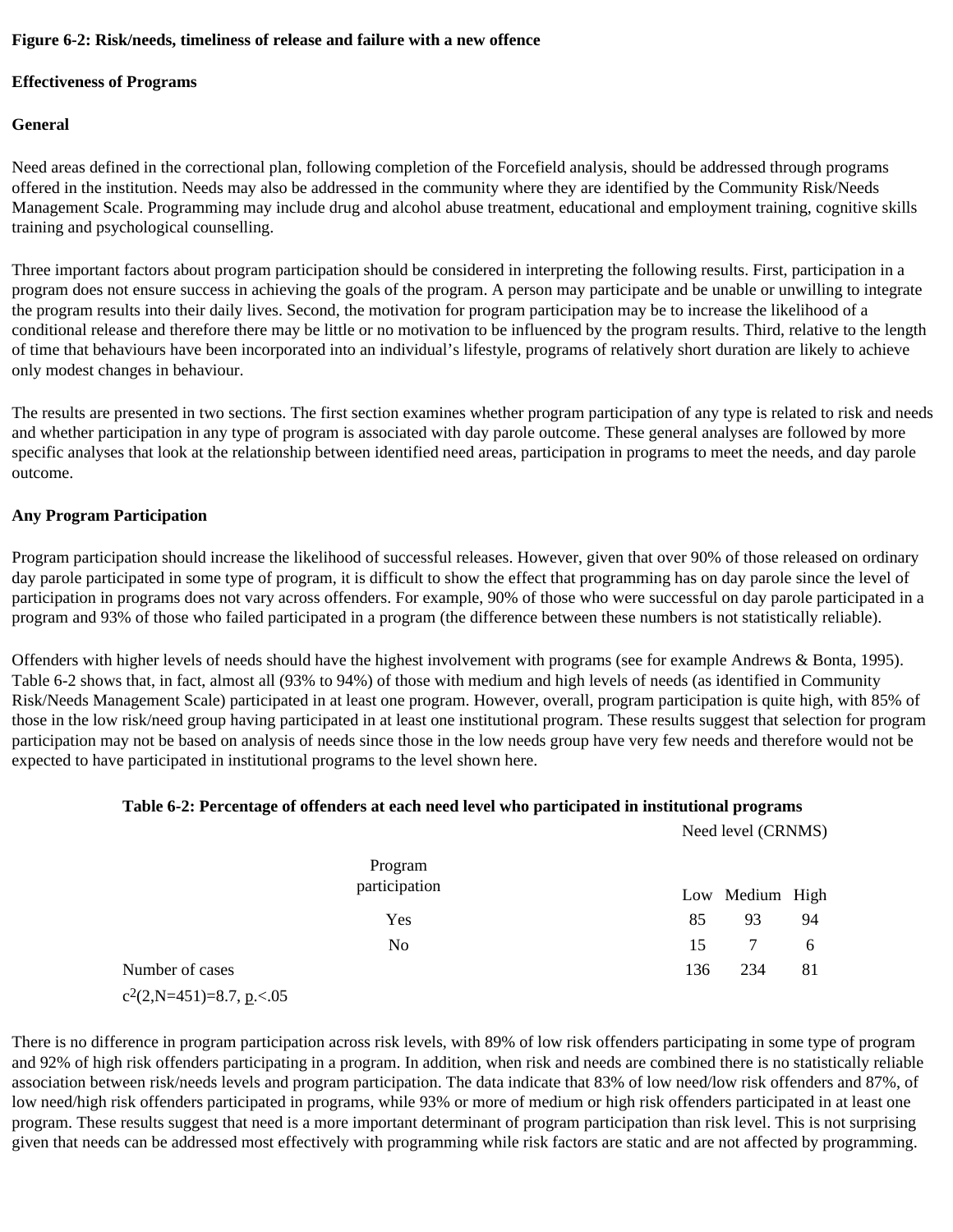Program participation should increase the likelihood of release on day parole, however, low risk/low need offenders who do not need programs are also the ones most likely to be released earlier on day parole. Results presented in Table 6-3 show that, of those released on day parole at the earliest possible date, only 72% had participated in a program. This percentage jumps to 88% for those who were released on day parole prior to their full parole eligibility date. These two groups make up about 46% of the day parole sample.

When day parole is granted after the full parole eligibility date, it indicates that the offender has been viewed as too great a risk for full parole and therefore a more gradual release to the community is needed. Of those granted day parole after their full parole eligibility date, 95% had participated in some type of programming in the institution. Although it cannot be demonstrated conclusively, there is evidence that the group released after their full parole eligibility date were required to take some form of programming to increase their likelihood of parole release.

| Table 6-3: Percentage of offenders by time of release and program participation |      |                                                                                         |      |     |  |  |  |
|---------------------------------------------------------------------------------|------|-----------------------------------------------------------------------------------------|------|-----|--|--|--|
|                                                                                 |      | Timing of release                                                                       |      |     |  |  |  |
| Program<br>participation                                                        |      | On day parole date On or before full parole date After full parole date Number of cases |      |     |  |  |  |
| Yes                                                                             | 72.5 | 88.1                                                                                    | 95.0 | 641 |  |  |  |
| N <sub>0</sub>                                                                  | 27.5 | 11.9                                                                                    | 5.0  | 64  |  |  |  |
| Number of cases                                                                 | 40   | 286                                                                                     | 379  | 705 |  |  |  |
| $\frac{10}{6}$                                                                  | 5.7  | 40.6                                                                                    | 53.8 |     |  |  |  |
| $ c^2(3,N=705)=28.1, p\lt 0.001$                                                |      |                                                                                         |      |     |  |  |  |

An analysis was performed to determine the relationship between risk/needs level, timeliness of release and program participation. The results from this analysis are presented in Table 6-4. Within the group who were rated as having low risk/needs, the failure rate was low, 8% or less, and there was little difference between those released early or late, and between those who did or did not participate in programs. These results raise the question of why some of these low risk/low need offenders were released on day parole after their full parole eligibility date rather than before.

Among those who were rated as having medium risk/needs and who were released on day parole early, the failure rate was low, less than 11% for those who had participated in programs. The failure rate was also low (12%) for those released late. Comparisons between those who participated in programs and those who did not are not possible because the number of cases is too small (five or less).

The highest failure rate (44%) was for the high risk/needs group who were released early (before full parole eligibility) and who had no programming. Those who had programming still had a high failure rate (23%), but a rate almost half of the no program group. This result supports the notion that high risk/needs offenders can benefit the most from programming and that release of these offenders without programming may result in unnecessary risks to the community.

Among those who were high risk/high needs and who were released late, the failure rate was 25% for those who participated in some type of program, while for those who had not participated in any program the failure rate was only 14%. This latter finding is curious because one would expect a lower failure rate for those with programming. It is possible that some of these offenders attended programs simply to increase their likelihood of release, and may not have obtained the potential benefits of the programs. If this is true, there is a need to ensure that programming includes a measure of successful completion.

There are two groups within the following analysis that raise questions about the methods used to determine release on day parole. First is the group identified as low risk/needs who had programming, but were released after their full parole eligibility date and secondly the group, identified as having high risk/needs who were released early. Most offenders in the early release, high risk/needs group had participated in programming, and the program participation may have been considered as sufficient to reduce the risk of reoffending. However, 12% of these early release, high risk/needs offenders had particpated in no programs, and the results indicate that these offenders had the highest failure rate.

The following analyses is concerned only with the participation in any type of program. More detailed analyses follow that consider participation in specific programs.

# **Table 6-4: Relationship between risk/needs, time of release, program participation**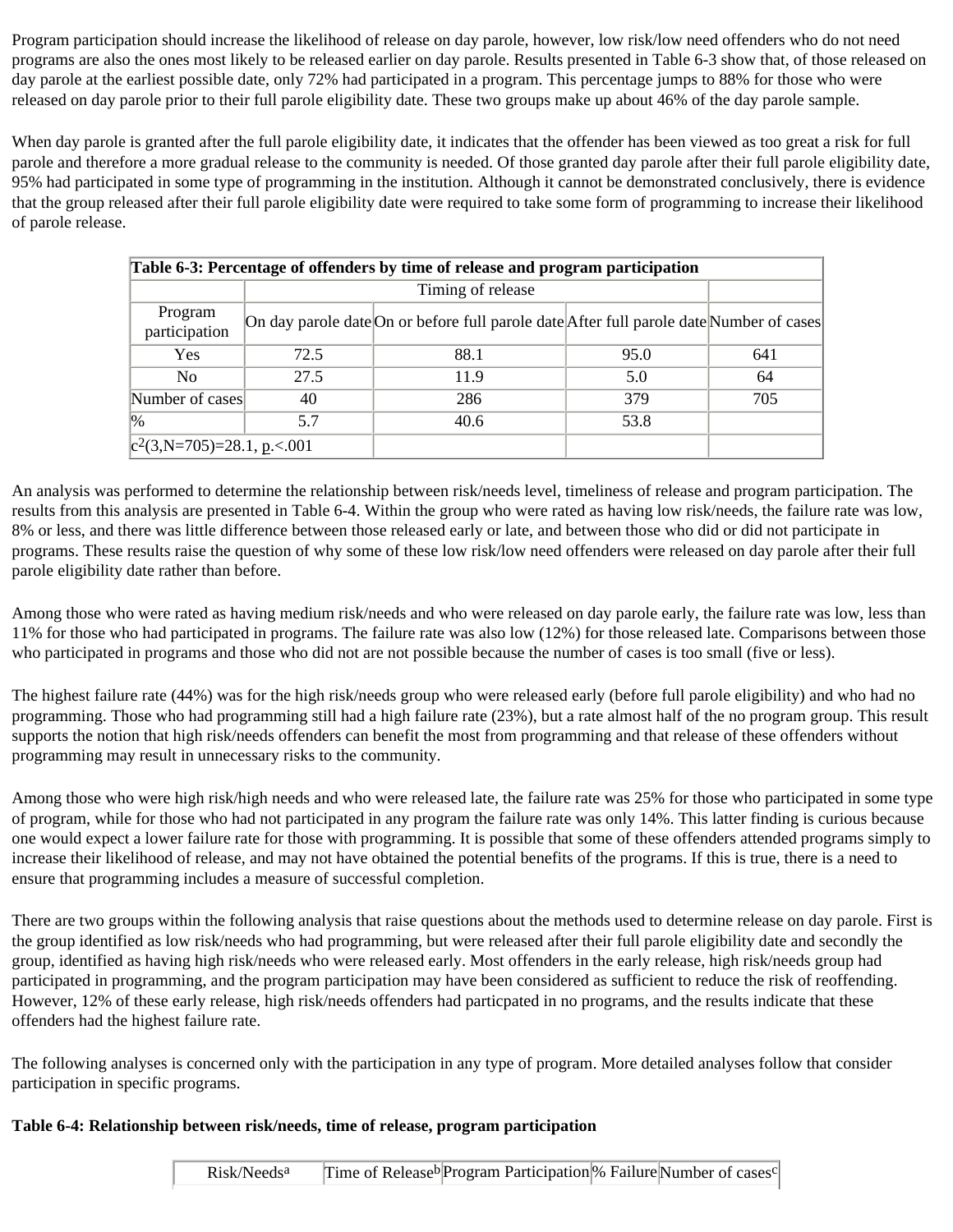| low                                                                                                  | early | no  | 6.2            | 16                |  |
|------------------------------------------------------------------------------------------------------|-------|-----|----------------|-------------------|--|
| low                                                                                                  | early | yes | 6.6            | 61                |  |
| low                                                                                                  | late  | no  |                | Insufficient data |  |
| low                                                                                                  | late  | yes | 8.0            | 25                |  |
| medium                                                                                               | early | no  | 0.0            | 5                 |  |
| medium                                                                                               | early | yes | 10.9           | 64                |  |
| medium                                                                                               | late  | no  |                | Insufficient data |  |
| medium                                                                                               | late  | yes | 12.1           | 58                |  |
| high                                                                                                 | early | no  | 44.4           | 9                 |  |
| high                                                                                                 | early | yes | $ 23.1\rangle$ | 65                |  |
| high                                                                                                 | late  | no  | 14.3           | 7                 |  |
| high                                                                                                 | late  | yes | 25.0           | 128               |  |
| Total number of cases                                                                                |       |     |                | 443               |  |
| $\alpha$ From the community risk needs management scale.                                             |       |     |                |                   |  |
| $\mathbb{P}$ Early - before full parole eligibility date; Late - after full parole eligibility date. |       |     |                |                   |  |

## Total number of cases in the group, not the number of failures.

#### **Programming that Meets Needs**

The research literature suggests that programs directed at identified needs will be most successful in reducing recidivism (see for example Andrews & Bonta, 1995). Therefore, the following analyses compare failure rates for those who received programs designed to meet their needs with failure rates for those who did not participate in such programming. Need areas identified in the Forcefield analysis were matched, where possible, to programming, even though there is not an exact match between the two. Table 6-5 presents each need and the type of programs that were available to meet them, along with the failure rate on day parole, both general failure and failure with a new offence.

|                                           | Table 6-5: Effect of program participation for identified needs (Forcefield analysis) on day parole failure |                |                                    |                                       |                |                                                                       |
|-------------------------------------------|-------------------------------------------------------------------------------------------------------------|----------------|------------------------------------|---------------------------------------|----------------|-----------------------------------------------------------------------|
| Need identified in Forcefield<br>analysis | Program Available                                                                                           | Participated   | Percentage failed<br>on day parole | Percentage failed<br>with new offence | $\overline{N}$ | Neg. impact of<br>program when<br>need not<br>identified <sup>1</sup> |
| Academic/vocational                       | Adult basic education &                                                                                     | Yes            | 31.2                               | 10.3                                  | 253            | ns                                                                    |
|                                           | vocational skills                                                                                           | No             | 26.1                               | 7.75                                  | 142            | ns                                                                    |
| Employment                                | Employment skills                                                                                           | Yes            | 28.4                               | $14.7+$                               | 102            | ns                                                                    |
|                                           | training                                                                                                    | No             | 30.2                               | 8.7                                   | 288            | ns                                                                    |
| Emotional stability                       | Psychological/psychiatric                                                                                   | Yes            | $21.7+$                            | 8.1                                   | 198            | ns                                                                    |
|                                           | counselling                                                                                                 | No             | 29.8                               | 8.4                                   | 215            | ns                                                                    |
| Alcohol usage                             | Substance abuse- alcohol                                                                                    | Yes            | 31.4                               | 9.7                                   | 258            | $c^2 = 9.8$ ,***                                                      |
|                                           |                                                                                                             | N <sub>0</sub> | 30.3                               | 10.5                                  | 76             | $c^2 = 3.1 +$                                                         |
| Drug abuse                                | Substance abuse - other                                                                                     | Yes            | 28.5                               | 11.5                                  | 235            | ns                                                                    |
|                                           | drugs                                                                                                       | N <sub>0</sub> | 29.1                               | 8.7                                   | 127            | $c^{2} = 3.5, +$                                                      |
| Sexual behaviour                          | Sex offender treatment                                                                                      | Yes            | 15.2                               | 8.7                                   | 46             | ns                                                                    |
|                                           |                                                                                                             | N <sub>0</sub> | 28.4                               | 9.0                                   | 67             | ns                                                                    |
| Values and attitudes                      | Cognitive skills                                                                                            | Yes            | 27.9                               | 11.5                                  | 61             | $c^2 = 6.0,*$                                                         |
|                                           |                                                                                                             | N <sub>0</sub> | 27.1                               | 8.5                                   | 365            | $c^2 = 8.7**$                                                         |

\*p.<.05; \*\*p.<.01; \*\*\*p.<.001; (+ indicates differences approaches statistical reliability p.<.1)

<sup>1</sup>The data in the rest of the table are for those for whom a need was identified. Some people attended programs even when no need was identified in the assessment. Attending a programming when there is no need identified can result in negative consequences (see for example Andrews & Bonta, 1995). These  $c^2$  values are from these 2 by 2 analysis, although the percentages are not shown in the table. The upper result is for revocation without an offence and the lower one is for revocation with an offence.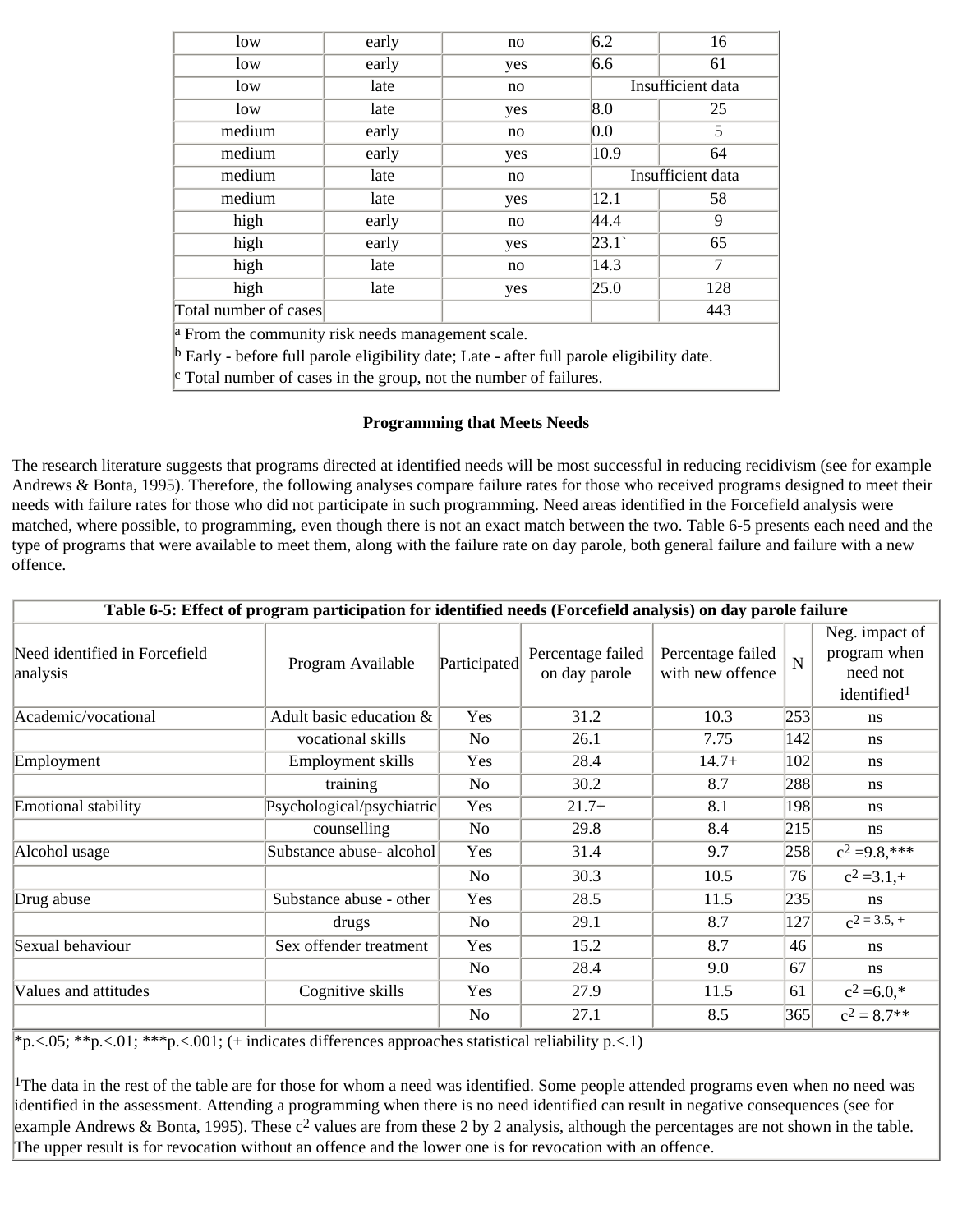The results in Table 6-5 suggest that for those who had specific needs identified in the Forcefield analysis, participation in a program did not affect the outcome on day parole. The results are similar for both general failure and failure with a new offence. Two exceptions, which approached statistical reliability, were counselling and employment skills. That is, for those who had emotional stability identified as a need, participation in psychological or psychiatric counselling improved the likelihood of success on day parole. However, those who had employment needs identified had a higher rate of failure with a new offence even if they participated in employment skills training. The effect of program participation for sexual behaviour problems is good (15% failure with program participation and 28% without program participation), although the observed differences are not statistically reliable.

The failure to demonstrate an effect of treatment may be the result of a number of factors. First, the length of time on day parole, generally six months, is relatively short and this may not be sufficient time for program effects to be apparent. Second, while an offender may attend programming in one need area, he may not attend programming in other areas, and these other need areas may be associated with the day parole failure. Third, simply participating in a program does not mean that the program will have an effect on post-release behaviour. These results suggest that there may be a need to evaluate program success, rather than program completion. Finally, the effectiveness of program participation may be associated with the timeliness of release. Offenders released early in their sentence may have been more motivated to take programs.

The final column in Table 6-5 indicates those programs which had a negative impact on offenders who did not have a need identified, but who participated in a program anyway. Participation in a substance abuse program (alcohol or drugs) or cognitive skills program when no such needs were identified appear to negatively influence day parole outcome. For example, the general failure rate was 13% for those who did not have alcohol identified as a need and who did not attend a treatment program, but it was 29% for those who did attend a program. Similar results for values and attitudes were 18% without participation and 40% failure with participation in the Cognitive Skills program when the need was not identified. These results suggest that only offenders who have a need area identified should participate in programs designed to address that need.

# **Community Programming**

In addition to offering programming while offenders are in the institution, CSC offers programs to offenders who have been released to community supervision, including day parole. Ideally, offenders released on day parole would reside at a Community Residential Centre (CRC) or a Community Correctional Centre (CCC) which could provide all the types of programs they need. However, due to various factors, this is not always possible. In addition, no community centre could provide all types of programs.

The results in Table 6-6 shows the percentage of time offenders with specific needs were released to a community facility which offered programs in that need area and the percentage of time offenders were referred to that type of program. The results indicate that substance abuse needs are most likely to be associated with release to a facility with appropriate programming. Those with needs in the areas of emotional stability and sexual behaviour are the next most likely to be released to a facility with appropriate programming. The remaining need areas are not well served by programming, with 15% or less of the cases with those needs released to a facility with appropriate programming.

The third column in the table shows whether the files indicated that offenders with a need identified were actually referred to a program. The results indicate that where sex offender programs were available, offenders were referred to them. However, the referral rate for those with substance abuse needs was only slightly more than half of those who had access to a program at the facility they were released.

These results suggest that many offenders are released to facilities which do not have programs to meet their needs. Even when programs are available offenders may not be referred to them. These shortcomings may be due in part to the multiple needs of offenders and the need for most offenders in residential facilities to participate in educational and work activities, leaving fewer hours for treatment activities. Given that offenders have multiple needs, it is likely that the need judged most important is addressed first, and referral to programs in other need areas may be delayed, or may not occur at all if release on full parole follows the day parole period.

# **Table 6-6: Availability of community based programs and frequency of referral**

| Need identified in the Community Risk/Needs<br>Management Scale | Percentage with the need<br>who had a program<br>available in the<br>CRC or CCC | Percentage referred to<br>community program | Number identified with<br>need |
|-----------------------------------------------------------------|---------------------------------------------------------------------------------|---------------------------------------------|--------------------------------|
| Academic/vocational                                             | 15.4                                                                            | 5.9                                         | 169                            |
| Employment                                                      |                                                                                 |                                             | 186                            |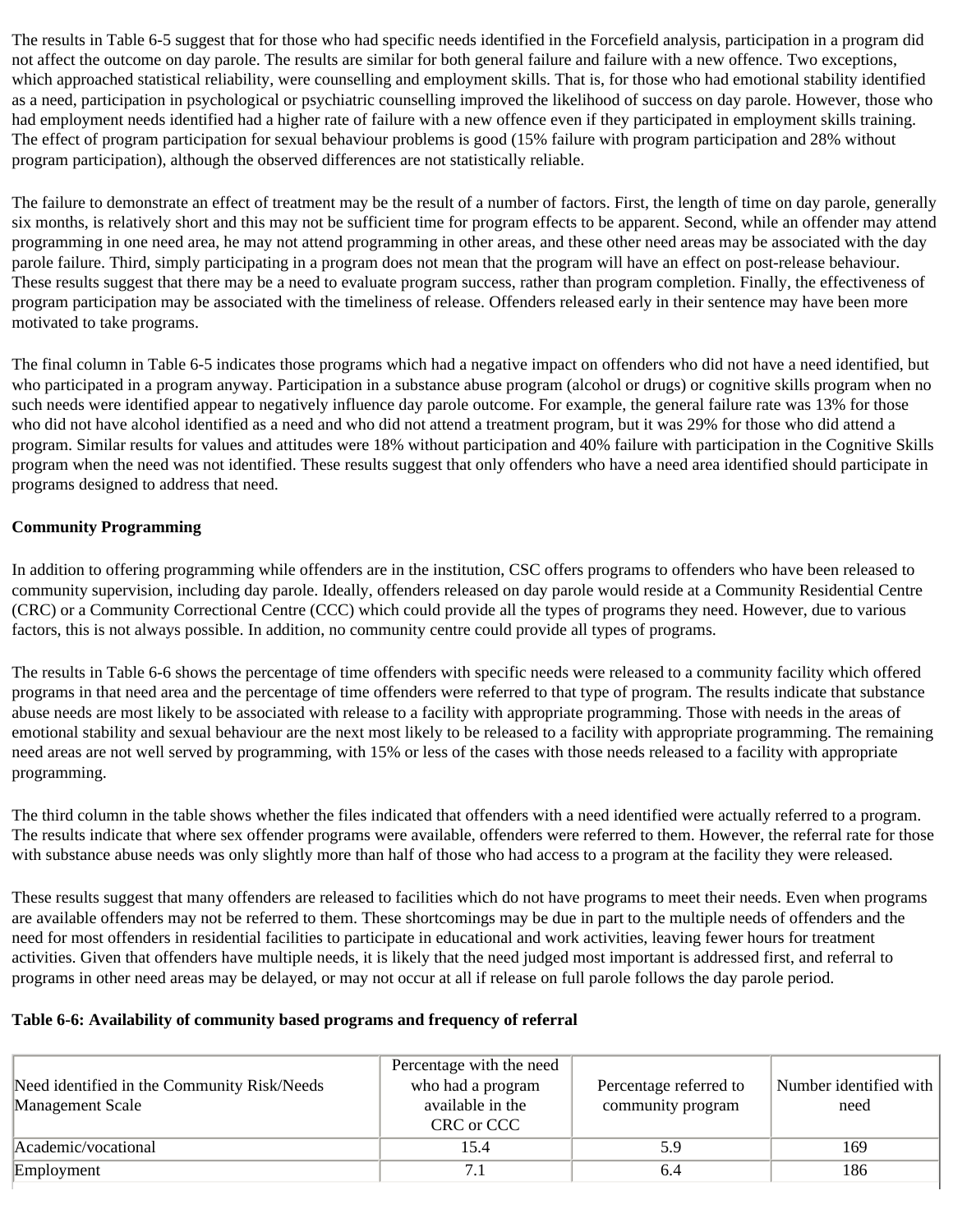| Emotional stability  | 36.2  | 19.6        | 163 |
|----------------------|-------|-------------|-----|
| Alcohol usage        | 71.0  | 39.8        | 88  |
| Drug abuse           | 54.1  | 28.6        | 84  |
| Sexual behaviour     | 41.0  | 40.1        | 44  |
| Values and attitudes | ن د ک | no programs |     |

Unfortunately, actual program participation was not recorded in the data so it is impossible to know how many of those referred for a program actually participated. It is hypothesized that this percentage would be somewhat lower than the referral percentage.

## **Special Conditions**

Special conditions, such as 'refrain from the consumption of alcohol', 'no association with known offenders' etc., are imposed by the National Parole Board at the time a day parole decision is made. Ideally, these conditions would reduce the risk of reoffending, and would assist the offender in successfully completing the time on day parole. Although special conditions are imposed by the NPB, their use may be recommended by CSC when it is felt that an offender needs additional control. One potential negative impact of special conditions *for the offender* is that a violation may lead to revocation even though no new criminal offence has occurred. Such conditions may in fact increase the likelihood of failure on day parole, while assisting to reduce the likelihood of failure with a new offence.

Overall, 85% of offenders had one or more conditions imposed on them by the NPB. In addition, CSC recommendations for conditions and NPB imposition of conditions were consistent more than 86% of the time, based on a review of selected conditions.

Table 6-7 shows the frequency with which selected special conditions are imposed. Almost three out of five (58%) offenders released on ordinary day parole have a condition requiring them to abstain from alcohol or drugs. This is the most common condition imposed. Approximately one-quarter of those released are required, as a special condition, to attend psychological counselling (27%) and/or not associate with known criminals (22.6)%. Psychiatric counselling was a condition of release for only 6% of those released.

The effect of imposing a condition on the failure rate is inconsistent across the various special conditions, as shown in Table 6-7. For psychiatric counselling and associates, the imposition of a condition is associated with a lower failure rate, while for the other conditions, imposition of a condition is associated with a higher failure rate.

Table 6-7 also shows the failure rate with a new offence. These results suggest that the imposition of conditions did not generally have an effect on the failure rate with a new offence. However, in the case of a condition imposed for psychiatric counselling, only 4% of offenders with this condition imposed committed a new offence, while 9% of those without the condition imposed committed a new offence.

Determining whether or not the imposition of a special condition reduced the likelihood of failure on day parole is problematic. A condition may increase the probability of a failure as the parole supervisor is more vigilant about monitoring that aspect of the offender's behaviour, and is more likely to recommend revocation when the condition is breached. Therefore, an increase in the failure rate following the imposition of a condition may be the result of offender behaviour, or it may be the result of increased vigilance on the part of the parole supervisor in detecting and acting on behaviours which might otherwise be of lesser concern, requiring only a warning and not a revocation. On the other hand, if the failure rate is lower with a condition imposed, then it is likely safe to conclude that the condition had its intended effect.

| Condition                      |     |              |       | Condition imposed? Percentage (number) Failure rate (general) Failure rate (new offence) |
|--------------------------------|-----|--------------|-------|------------------------------------------------------------------------------------------|
|                                | yes | 57.6% (430)  | 27.9% | 9.7%                                                                                     |
| Abstain from alcohol           |     |              |       |                                                                                          |
|                                | no  | 42.4% (317)  | 21.1% | 7.9%                                                                                     |
|                                | yes | 57.2% (427)  | 26.9% | 9.3%                                                                                     |
| Abstain from drugs             |     |              |       |                                                                                          |
|                                | no  | 42.8% (320)  | 22.5% | 8.4%                                                                                     |
|                                | yes | $6.3\%$ (47) | 17.4% | 4.4%                                                                                     |
| Follow psychiatric counselling |     |              |       |                                                                                          |
|                                | no  | 93.7% (700)  | 25.5% | 9.2%                                                                                     |

# **Table 6-7: Conditions imposed by NPB and day parole outcome**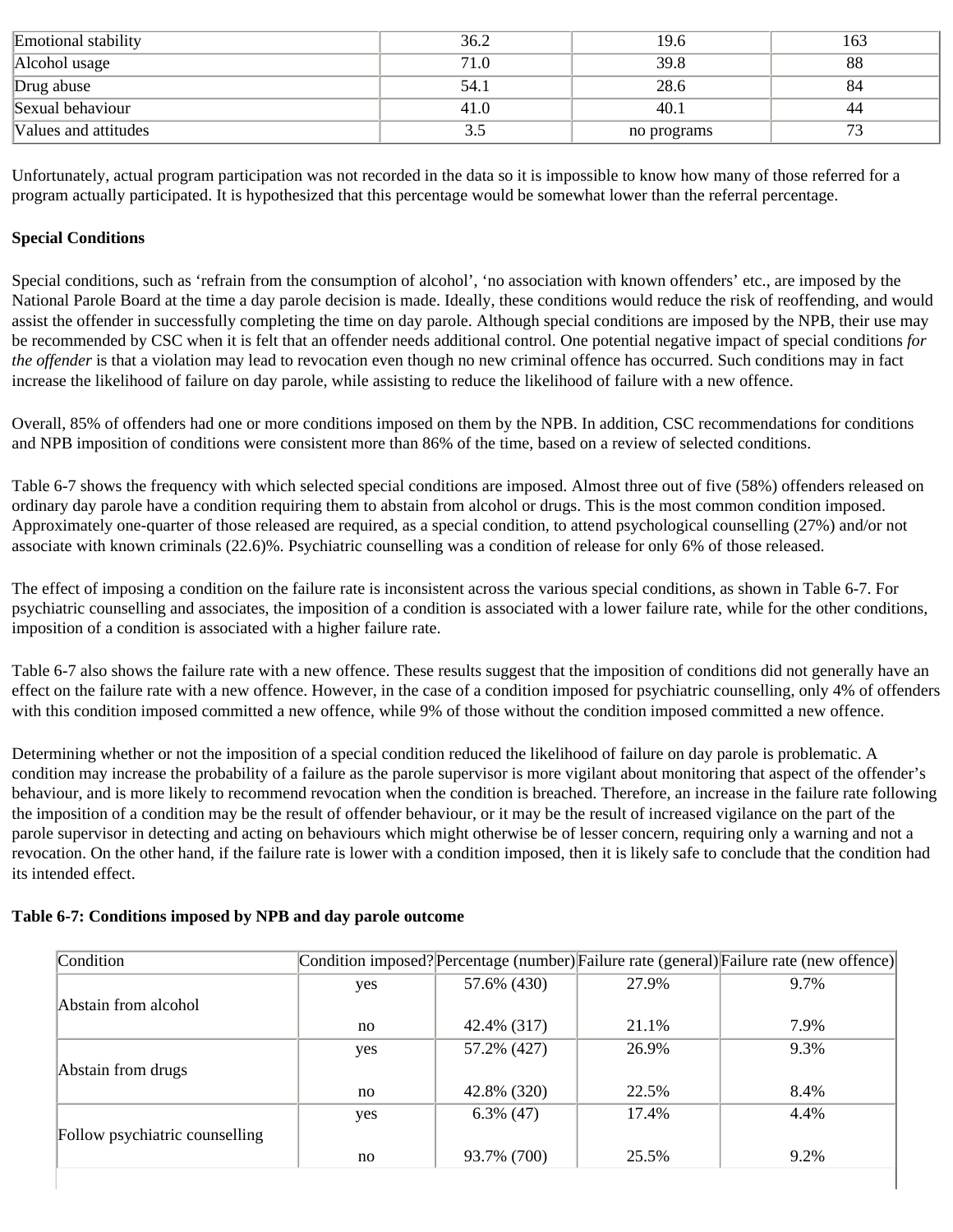|                                    | yes | 27.3% (204) | 27.1% | 8.9% |
|------------------------------------|-----|-------------|-------|------|
| Follow psychological counselling   |     |             |       |      |
|                                    | no  | 72.7% (543) | 24.2% | 8.9% |
|                                    | yes | 22.6% (169) | 17.2% | 7.1% |
| Not associate with known criminals |     |             |       |      |
|                                    | no  | 77.4% (578) | 27.3% | 9.5% |

To determine if the imposition of conditions affected the failure rate, an analysis was conducted in which a set of four need areas (alcohol, drugs, associates and counselling) and the conditions associated with these, were identified and failure rates calculated. If the imposition of conditions have an effect on day parole outcome, then for those who have a need identified, a difference in the outcome with and without the condition should indicate whether the condition had a positive effect on outcome. Results of these analyses are presented in Table 6-8.

Identification of needs is done in the institution using the Forcefield analysis before the day parole decision, and after release to the community using the Community Risk/Needs Management Scale (CRNMS). Results presented in Table 6-8 include outcomes for both need scales, although parole board members who impose special conditions do not know the results of CRNMS at the time of their decision. The purpose of presenting results for the CRNMS is to provide a second source of information on the needs of the offender.

If one examines the cases where a need has been identified in either the CRNMS or the Forcefield analysis, it is clear from the data that the imposition of a condition resulted in a lower failure rate than when the condition was not imposed. For example, only 13% of those who were identified as having problems with criminal associates in the CRNMS and who had a condition imposed restricting their association with known criminals failed while on day parole, while 27% who did not have the condition imposed failed. That is, the failure rate was twice as high when the condition was not imposed. In the eight such comparisons made, seven show a positive effect of imposing a condition. The one exception is abstaining from drugs when the need was identified in the CRNMS. In this case, those with the condition imposed had a 29% failure rate, and those without the condition imposed had a 24% failure rate.

|                        |     |     | Percentage Failure                          |                                                                                                           |  |
|------------------------|-----|-----|---------------------------------------------|-----------------------------------------------------------------------------------------------------------|--|
|                        |     |     | (General failure - with or without offence) |                                                                                                           |  |
| Condition              |     |     |                                             | Identified in needs analysis Condition Identified in CRNMS <sup>1</sup> Identified in Forcefield analysis |  |
| Abstain from alcohol   | yes | yes | 24.6                                        | 30.6                                                                                                      |  |
|                        | yes | no  | 30.0                                        | 32.9                                                                                                      |  |
|                        | no  | yes | 15.5                                        | 26.1                                                                                                      |  |
|                        | no  | no  | 13.2                                        | 14.6                                                                                                      |  |
| Abstain from drugs     | yes | yes | 28.4                                        | 27.7                                                                                                      |  |
|                        | yes | no  | 23.5                                        | 31.1                                                                                                      |  |
|                        | no  | yes | 16.9                                        | 28.2                                                                                                      |  |
|                        | no  | no  | 12.4                                        | 16.4                                                                                                      |  |
| Not associate with     | yes | yes | 13.0                                        | 20.3                                                                                                      |  |
| known criminals        | yes | no  | 27.2                                        | 31.0                                                                                                      |  |
|                        | no  | yes | 6.6                                         | 3.8                                                                                                       |  |
|                        | no  | no  | 15.3                                        | 21.8                                                                                                      |  |
| Participate in psycho- | yes | yes | 16.7                                        | 14.7                                                                                                      |  |
| logical or psychiatric | yes | no  | 24.5                                        | 26.8                                                                                                      |  |
| counselling            | no  | yes | $\Omega$                                    | 25.0                                                                                                      |  |
|                        | no  | no  | 13.9                                        | 24.6                                                                                                      |  |

## **Table 6-8: Relationship between needs identified, conditions imposed, and failure on day parole**

<sup>1</sup>The CRNMS (Community Risk Needs Management Scale) is not available at the time a day parole decision is made because it is completed in the community after release. However, it may be completed closer to the decision date than the Forcefield Analysis.

2The Forcefield Analysis is available in CSC files at the time day parole decisions are made.

The other question which can be answered from Table 6-8 is whether imposing a condition when no need has been identified has any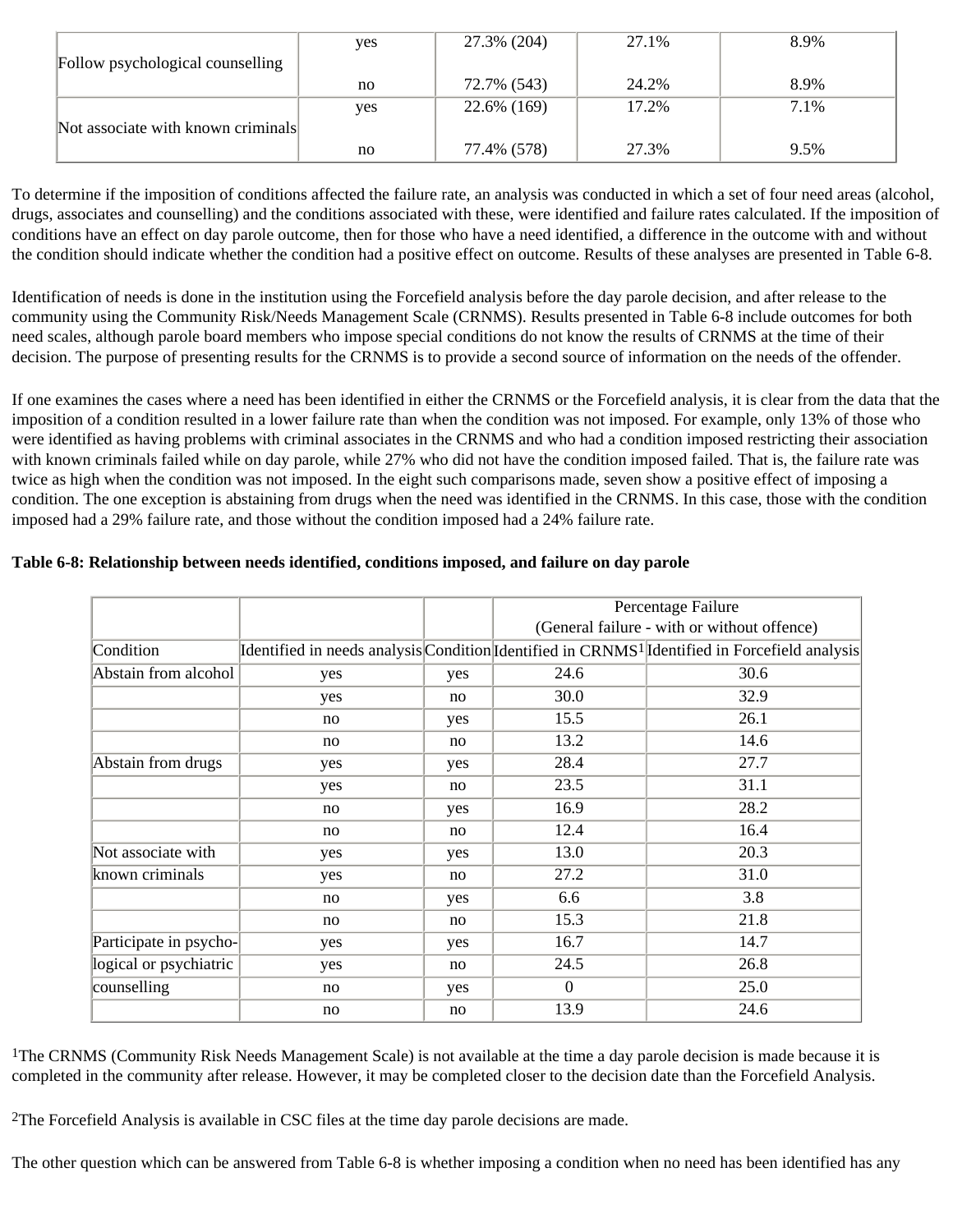effect on outcome. The results indicate that, in general, imposing an unnecessary condition (no need identified) has either no effect on outcome or had a negative effect. For example, when the Forcefield analysis indicated no problems in the area of drugs, but a drug condition was imposed, the failure rate was 28%, while in those cases where no condition was imposed the failure rate was only 16%. The magnitude of these negative effects are less with the CRNMS, probably because it is completed closer to the time of the day parole decision and better reflects the offenders needs at that time.

The major exception to the above noted pattern is associating with known criminals. Even when criminal associates were not identified as a need area, the imposition of a condition restricting contact resulted in significantly lower failure rates. Restrictions on contact with criminal associates seem to have a positive effect on outcome whether a need in this area is identified or not.

If special conditions are designed to reduce the likelihood of a new offence, then it should be possible to demonstrate that failure with a new offence is lower for those who had conditions imposed. The results of these analyses are presented in Table 6-9.

|                        |     |     |                | Percentage failure revocation with new offence                                                                         |
|------------------------|-----|-----|----------------|------------------------------------------------------------------------------------------------------------------------|
| Condition              |     |     |                | Identified in needs analysis Condition Identified in CRNMS <sup>1</sup> Identified in Forcefield analysis <sup>2</sup> |
| Abstain from alcohol   | yes | yes | 5.9            | 9.9                                                                                                                    |
|                        | yes | no  | $\overline{0}$ | 9.8                                                                                                                    |
|                        | no  | yes | 7.5            | 8.0                                                                                                                    |
|                        | no  | no  | 8.2            | 7.3                                                                                                                    |
| Abstain from drugs     | yes | yes | 4.5            | 10.6                                                                                                                   |
|                        | yes | no  | 5.9            | 10.4                                                                                                                   |
|                        | no  | yes | 8.2            | 5.1                                                                                                                    |
|                        | no  | no  | 7.3            | 6.9                                                                                                                    |
| Not associate with     | yes | yes | 6.5            | 8.9                                                                                                                    |
| known criminals        | yes | no  | 10.4           | 10.0                                                                                                                   |
|                        | no  | yes | 3.3            | $\theta$                                                                                                               |
|                        | no  | no  | 6.8            | 7.8                                                                                                                    |
| Participate in psycho- | yes | yes | 8.3            | 2.9                                                                                                                    |
| logical or psychiatric | yes | no  | 8.0            | 8.7                                                                                                                    |
| counselling            | no  | yes | $\theta$       | $\theta$                                                                                                               |
|                        | no  | no  | 7.3            | 10.4                                                                                                                   |

**Table 6-9: Relationship between needs identified, conditions imposed and failure with a new offence**

<sup>1</sup>The CRNMS (Community Risk Needs Management Scale) is not available at the time a day parole decision is made because it is completed in the community after release. However, it may be completed closer to the decision date than the Forcefield analysis.

2The Forcefield analysis is available in CSC files at the time day parole decisions are made.

For those who had a need identified, the imposition of a condition did not reduce the likelihood of a revocation with a new offence. There is some evidence that imposing a condition in relation to associates reduced the failure rate with a new offence from 10% to 6%. Further, imposing a condition when no need was identified had little effect on the failure rate with a new offence, except in the case of criminal associates.

Taken together, the results in the two preceding tables (Table 6-8 and Table 6-9) suggest that, in some cases, imposing conditions may reduce the likelihood of revocation, but it does not reduce the likelihood of failure with a new offence. The exception to this is the condition requiring an offender not to associate with known criminals; the imposition of this condition reduces revocation with and without a new offence.

## **Summary**

Overall, these results seem to indicate that the imposition of special conditions has a positive effect of day parole outcome. Although the general analysis, which looked at the relationship between the imposition of conditions and outcome did not show a positive effect, the more detailed analyses indicated that when conditions are consistent with identified needs their presence has a positive effect, and that the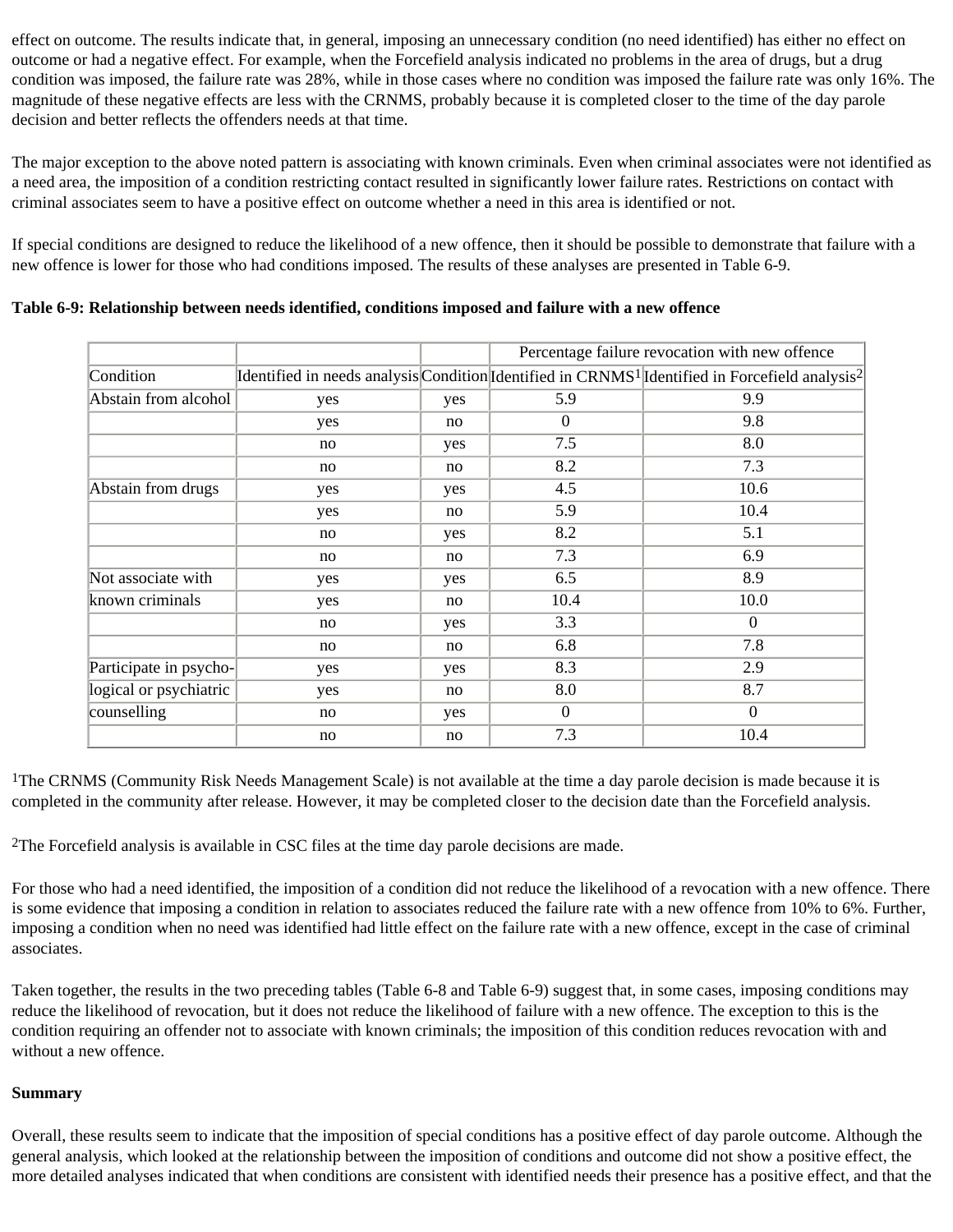absence of the condition may result in an increase in the failure rate for day parole. In addition, restrictions on contact with criminal associates appear to have a positive impact, whether or not the needs analyses indicate that this is a problem. The rate of failure with a new offence was not affected by the imposition of conditions.

## **Comparing Performance Across Regions**

Differences in the success and failure rates of day parole across regions are shown in Figure 6-3. The highest failure rate was in the Prairie region with almost one-quarter (24%) of day paroles ending in failure. The next highest failure rate was in the Atlantic region with 18% of releases resulting in failure. The lowest failure rate was in Ontario region (13%).



# **Figure 6-3: Day parole failure rates across regions**

The differences in the failure rates could be associated with differences in the risk/needs levels of the inmates in each region. Figure 6-4 shows the failure rate for each region by the risk/needs level. Recall that there are three levels of risk/needs used: low, defined as those with low needs and low risk; medium, defined as those with low risk and medium needs; and high risk/needs defined as those with low risk and high needs and all others with high risk.

While Ontario has an overall low failure rate, the results in Figure 6-4 indicate that it has the second highest rate of failure for those in the high risk/needs category. However, Ontario also has the lowest failure rates for those in the low and medium risk/needs groups. In most regions, the high risk/needs group is clearly the most at risk for failure on day parole, except in the Pacific region where the failure rate is close to 15% for offenders in the three risk/needs groups. Another unusual characteristic in the results is that the Prairie region has the highest failure rate for those classified as medium risk/needs.

The risk/needs results suggest that regions are employing different standards for the release of inmates on day parole, and that the failure rate is highly variable. It should be noted that the risk/needs rating used in these comparisons is determined after release to the community, and not before. However, risk/needs analyses are performed in the institution prior to making recommendations to the parole board.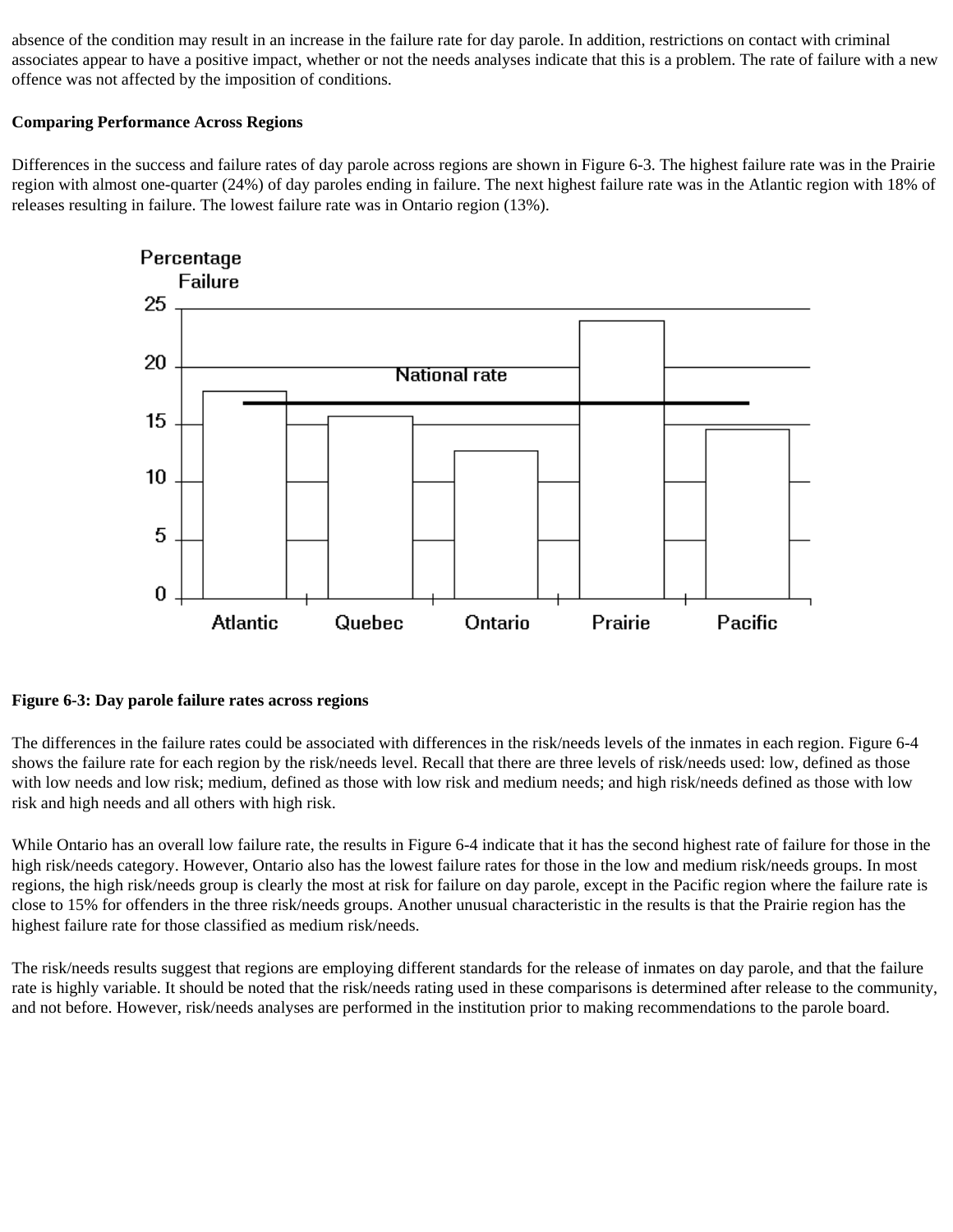

#### **Figure 6-4: Failure rate by region and risk/needs level**

#### **Motivation**

Motivation has frequently been cited as an important factor in the outcome of programs and two measures of motivation were available in the study. The first measure was an evaluation of the offender's motivation by the coders based on the file information they read. The second measure was taken from the Forcefield analysis which was completed upon entry to the prison system. When the Forcefield analysis is completed, the case management officer must determine if the offence pattern and the offender's adjustment to incarceration and supervision are strengths or weaknesses. For the purposes of these analyses, these rating are used as indicators of motivation.

## **Motivation Level**

As part of the file review, an assessment was made to determine whether the documentation indicated that the offender was motivated to participate in activities at the CCC or CRC. Failure rates associated with this variable are shown in Table 6-10. The results clearly show a strong association between level of motivation and failure rate, and although the relationship is not statistically reliable for failure with an offence, the percentages follow the same trend. For example, 74% of offenders who were unmotivated failed, while only 8% of those who were highly motivated failed. The data in the table also indicate that 20% of those who were released on day parole did not demonstrate a great deal of motivation towards participating in activities. These results suggest that level of motivation may be an important indicator of potential success on day parole, and possibly should be considered in the decision making process.

#### **Table 6-10: Relationships between failure rate and level of motivation (percentage of failures)**

| Motivation level         | General failure                                      | Failure with offence Number of cases |     |
|--------------------------|------------------------------------------------------|--------------------------------------|-----|
| Highly motivated         | 7.9                                                  | 7.0                                  | 114 |
| Acceptable participation | 19.1                                                 | 6.9                                  | 392 |
| Minimum participation    | 39.8                                                 | 8.6                                  | 93  |
| Not motivated            | 74.19                                                | 12.9                                 | 31  |
| Number of cases          | 144                                                  | 47                                   | 630 |
|                          | $ c^2(3, N=630)=79.0, p<.001 c^2(3, N=630)=1.7, ns $ |                                      |     |

Two additional analyses were conducted using the motivation results. Comparisons in motivation level were made for early and late release on day parole, and the relationship between motivation and the risk/needs level was studied.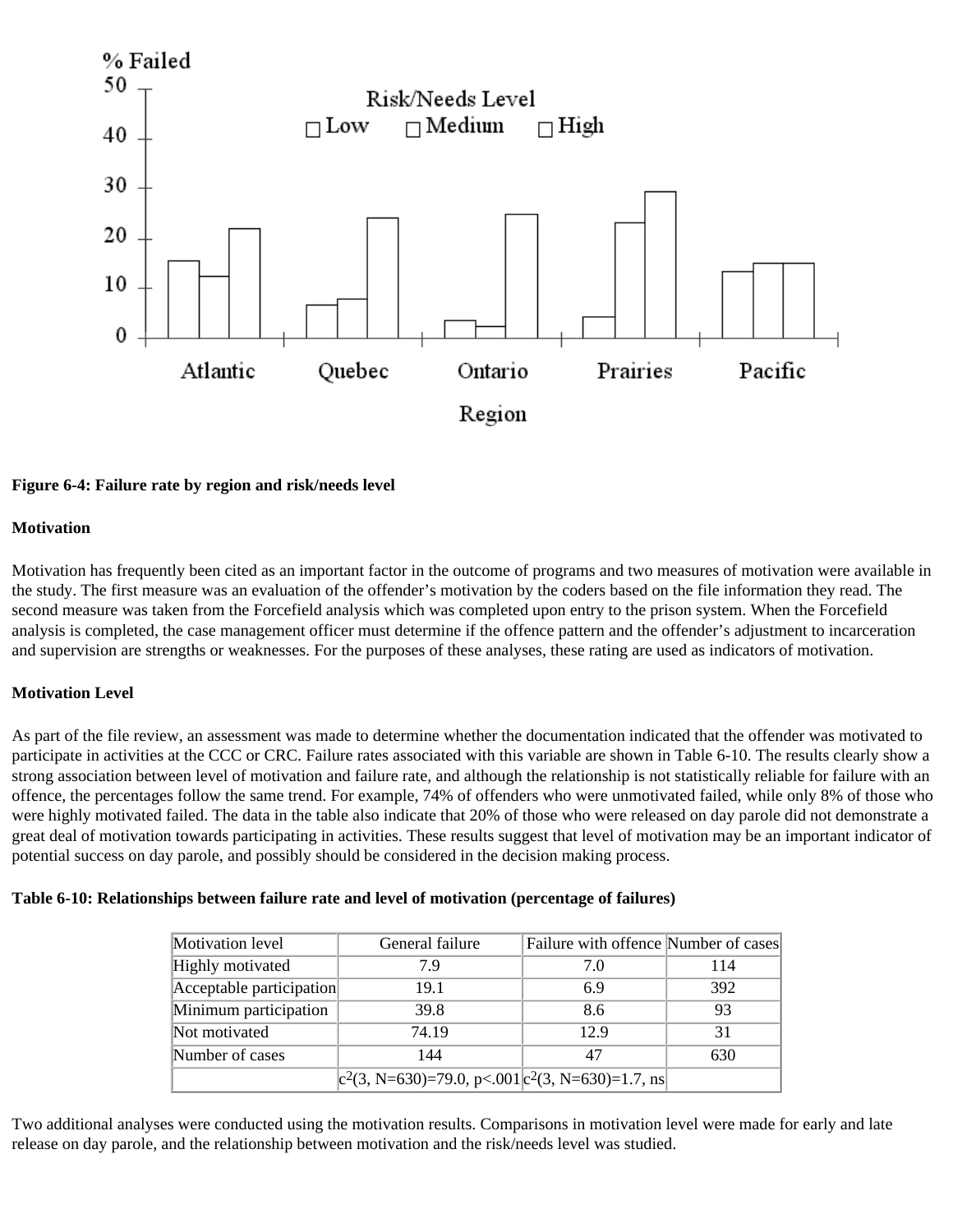Table 6-11 presents the relationship between timeliness of release, level of motivation and failure on day parole. For both the early and late release groups, almost half of those who showed a lack of motivation to participate in activities failed while on day parole, compared to a failure rate of less than 20% for those who were motivated. There is also a slightly lower failure rate for those released early in their sentence when compared to those released late in their sentence, given that both groups were motivated to participate in activities.

|                                                                      | Motivated <sup>1</sup> |    | Statistical reliability |
|----------------------------------------------------------------------|------------------------|----|-------------------------|
| Timeliness of release                                                | <b>Yes</b>             | Nο |                         |
| Before Full Parole eligibility date $ 14.0\% $ (271) $ 47.7\% $ (44) |                        |    | p < 001                 |
| After Full Parole eligibility date   19.4% (263)   44.4% (90)        |                        |    | p < 001                 |

<sup>1</sup>Numbers in brackets are the total number of cases used to calculate the percentage.

The results in Table 6-12 indicate that for offenders in the low and medium risk/needs groups, there are minimal differences in the failure rates, whether the offender is motivated or not. However, for those in the high risk/needs group who are not motivated to participate in activities, there is a failure rate of 50%. This can be compared to the 16% failure rate for those who are motivated, but in the high risk/needs group. The failure rate for offenders who are rated as high risk/needs, but who are described as being motivated, is only slightly higher than for those in the low and medium risk/needs groups. This suggests that level of motivation, the desire to make it work, is an overriding factor for those who would otherwise be considered high risk.

## **Table 6-12: Failure rate on day parole and its relationship with risk/needs level and motivation**

|                  | Motivated                                                                            | Statistical    |             |
|------------------|--------------------------------------------------------------------------------------|----------------|-------------|
| Risk/Needs level | Yes                                                                                  | N <sub>0</sub> | reliability |
| Low              | 8.1% (99)                                                                            | $14.3\%$ (7)   | ns          |
| Medium           | $\left 12.3\% \right  \left(114\right) \left 10.5\% \right  \left(19\right) \right $ |                | ns          |
| High             | $\overline{ 16.5\% \ (170) }$ 50.0% (50) p.<.001                                     |                |             |

These results suggest that motivation is an important factor in predicting success on day parole. However, there are no objective instruments currently in use that measure motivation to participate in programs and activities as part of a day parole release.

## **Non-need Items from the Forcefield Analysis**

In addition to determining the relevance of 12 need areas to the correctional plan, the Forcefield analysis contains three items which relate to offence history and responsiveness to supervision and incarceration. Specifically, the case management officer who completes the Forcefield analysis indicates whether or not the present offence, the offence pattern, and the offender's responsiveness to incarceration and supervision represent strengths or resources which will assist with treatment, or whether these are problems or weaknesses that will have a negative impact on the outcome of the sentence.

Table 6-13 provides a comparison of failure rates associated with these items. The data indicate that for the present offence, there is little difference in the general failure rate between those offenders for whom it was a problem and those for whom it is not a problem. However, for offenders who had their offence pattern identified as a problem, the failure rate was 30%, compared to 12% for those who did not. In addition, offenders who had incarceration and supervision identified as a problem 33% failed while only 18% of offenders who did not have incarceration and supervision problems failed on day parole.

The differences observed for the general failure rate disappear when one looks at the failure rate with a new offence. These results are consistent with earlier results which indicate that predicting failure with a new offence is very difficult.

## **Table 6-13: Failure rates for non-need items in the Forcefield Analysis**

| Not identified as a<br>Not identified as a<br>Identified as a problem <sup>1</sup><br>Identified as a problem <sup>*</sup> |      | General failure rate |         | Failed with new offence |                |
|----------------------------------------------------------------------------------------------------------------------------|------|----------------------|---------|-------------------------|----------------|
|                                                                                                                            | Item |                      | problem |                         | <b>broblem</b> |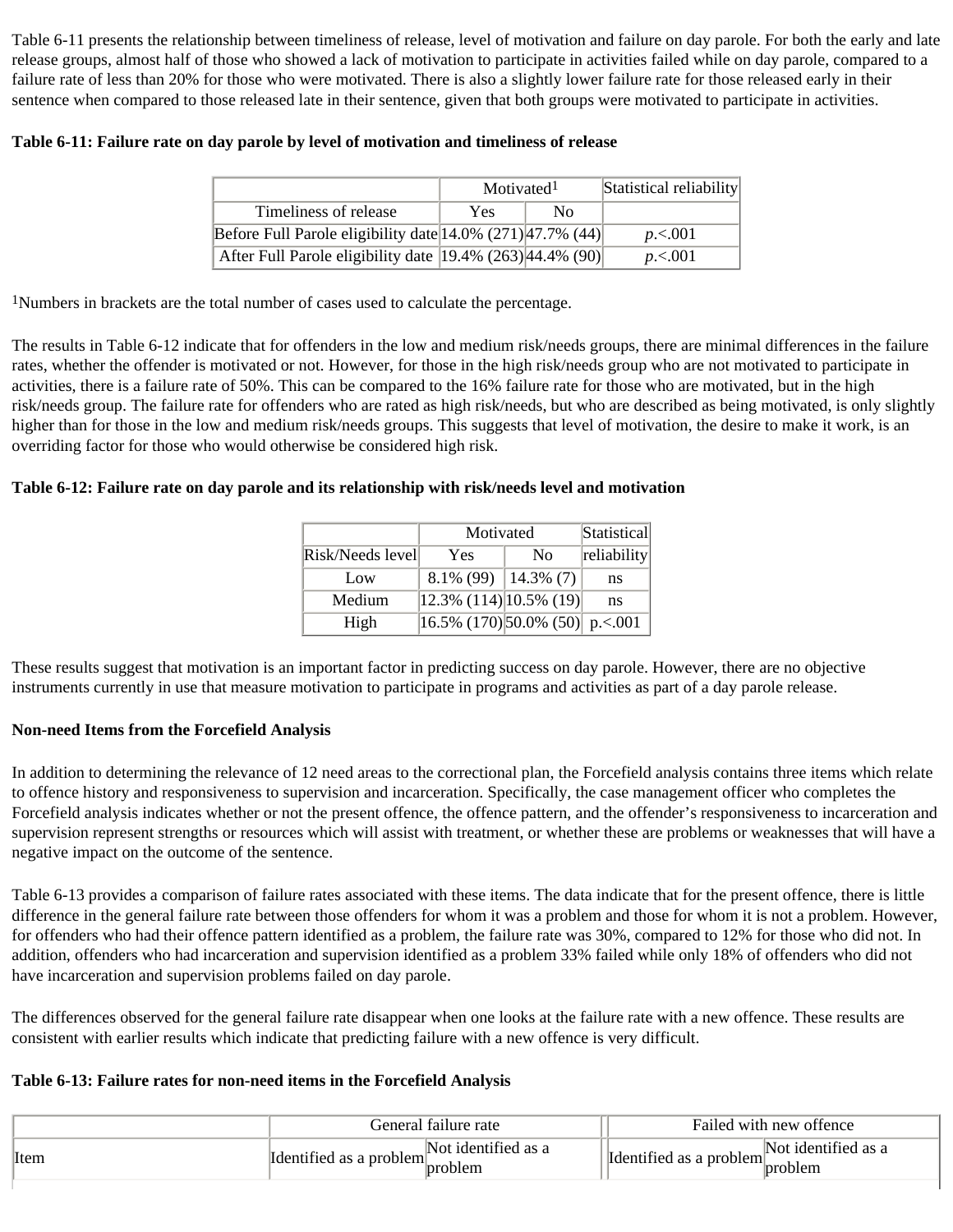| Present offence                       | ~v.,       |       | ◡.    |  |
|---------------------------------------|------------|-------|-------|--|
| Offence pattern                       | nΩ<br>JU.J | ⊥∠…   |       |  |
| Response to supervision/incarceration | $\sim$     | 10. - | 1 V.U |  |

#### **Case Management Strategy**

The Case Management Manual identifies four case management strategies. Which strategy is employed is determined by the case management officer after a file review and an interview with the inmate. The details of the types of offenders appropriate for each supervision strategy is described in Appendix E of the Case Management Manual along with the goals and treatment strategies appropriate for working with each type of offender. The four strategies and a brief description of offenders who would be supervised using the strategy is presented below:

|                        | The predominant characteristic of this group is a lack of social and vocational skills. Offenders have little<br>Environmental structure foresight into the consequences of their behaviour and may be impulsive. The goal of treatment is to help them<br>to develop survival skills [Descriptions taken from the Case Management Manual.]. |
|------------------------|----------------------------------------------------------------------------------------------------------------------------------------------------------------------------------------------------------------------------------------------------------------------------------------------------------------------------------------------|
| Limit setting          | Offenders are comfortable with the criminal life-style and have as one of their life goals 'being a successful<br>criminal.' They want to beat the system. Treatment involves creating prosocial attitudes and reducing<br>manipulative activities.                                                                                          |
| Casework/Control       | This group has a generally unstable life situation indicated by an inability to maintain a job, family and living<br>situation. Emotional problems are an issue and the criminal career pattern is one of many less serious offences<br>with a few serious offences. The goal of treatment is to stabilize the life situation.               |
| Selective intervention | These offenders are probably the least serious group. Their offence may be uncharacteristic in a relatively stable<br>life pattern. Treatment involves helping them to understand their offence and the consequences of the offence.                                                                                                         |

The failure rate on day parole is very similar for those classified as requiring the case management strategies of environmental structure, limit setting and casework control. As the descriptions for each of these types of offenders indicates, they are the ones most in need of assistance to ensure a successful correctional outcome. As can be seen in Figure 6-5, 30% to 35% of the offenders classified in these groups fail while on day parole. The group requiring the fourth type of supervision, selective intervention, has a failure rate of only 14%, half of that of the other groups.

Figure 6-5 also shows that the percentage of offenders who received day parole is lowest for the group with the highest failure rate. However, while 40% of offenders are classified as requiring casework control as their case management strategy, 30% of these cases result in failure on day parole. The most successful group on day parole, those requiring selective intervention, represent about 36% of the day parole population.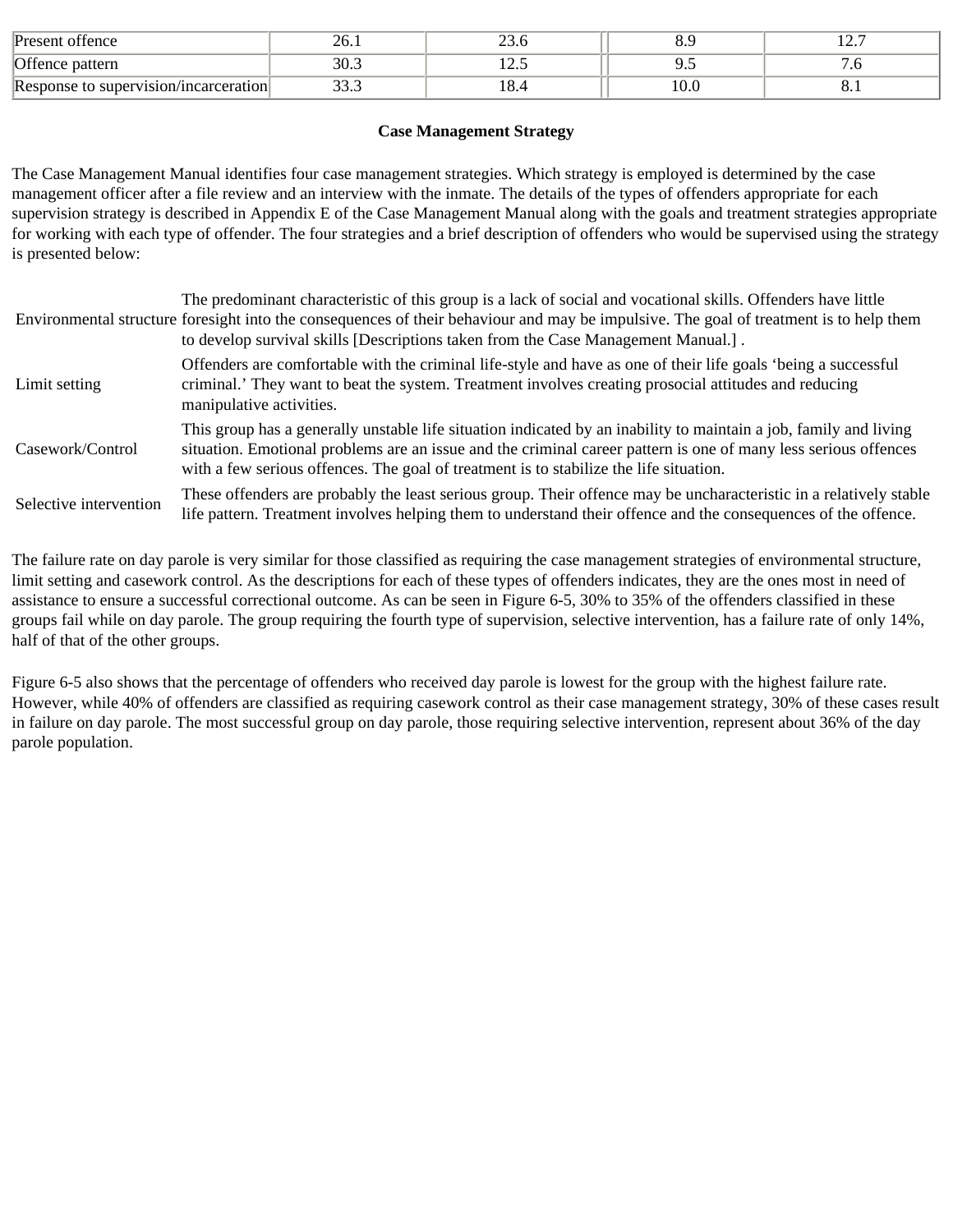

#### **Figure 6-5: Relationship between case management strategy and failures on day parole**

#### **Disciplinary Interviews**

Table 6-14 presents the failure rates for those called in for disciplinary interviews during their time on day parole. For those requiring no disciplinary interviews, the general failure rate is 18%, but for those requiring one or two interviews the failure rate is 42.5%. Offenders requiring three or more disciplinary interviews had a failure rate of 29%. The association between failure rate and number of disciplinary interviews is statistically reliable. Failure on day parole with a new offence presents a similar pattern as that seen for general failure, with the group having one or two interviews having the highest failure rate at 16%, while the group with no interviews or more than two had failure rates of 10% or less.

|  |  |  |  | Table 6-14: Failure on day parole and frequency of disciplinary interviews |  |
|--|--|--|--|----------------------------------------------------------------------------|--|
|  |  |  |  |                                                                            |  |

| Number of disciplinary interviews General failure |      | Failure with offence                                                                                     | Number of cases |
|---------------------------------------------------|------|----------------------------------------------------------------------------------------------------------|-----------------|
| None                                              | 18.4 | 6.7                                                                                                      | 462             |
| One or two                                        | 42.5 | 15.8                                                                                                     | 146             |
| Three or more                                     | 28.8 | 10.1                                                                                                     | 59              |
| Number of cases                                   | 164  | 60                                                                                                       | 667             |
|                                                   |      | $\left  \begin{array}{l} c^2(2, N=667)=35.3 \\ p < 001 \end{array} \right $ $c^2(2, N=667)=11.2, p < 01$ |                 |

#### **Summary and Discussion**

The results indicate that motivation, special conditions, programming and time of release are all associated with the success of a day parole release. In addition, regional variations are identified which suggest differences in the use of day parole and differences in the risk/needs ratings used across the five regions of the Correctional Service.

Motivation to participate in community treatment activities was the variable most highly associated with day parole outcome. Those who were rated as highly motivated had a failure rate of only 8%, while those who were rated as unmotivated had a failure rate of 74%. In addition, while motivation level did not seem to be related to outcome for low and medium risk/needs offenders, high risk/needs offenders who were unmotivated had a failure rate three times that of offenders who were motivated. While risk/needs is a good predictor of release outcome, it suffers (at the present time) from being somewhat static, or unchangable, because risk is measured using criminal history variables. Motivation may be a mediating variable which would be useful in determining if less weight should be given to static risk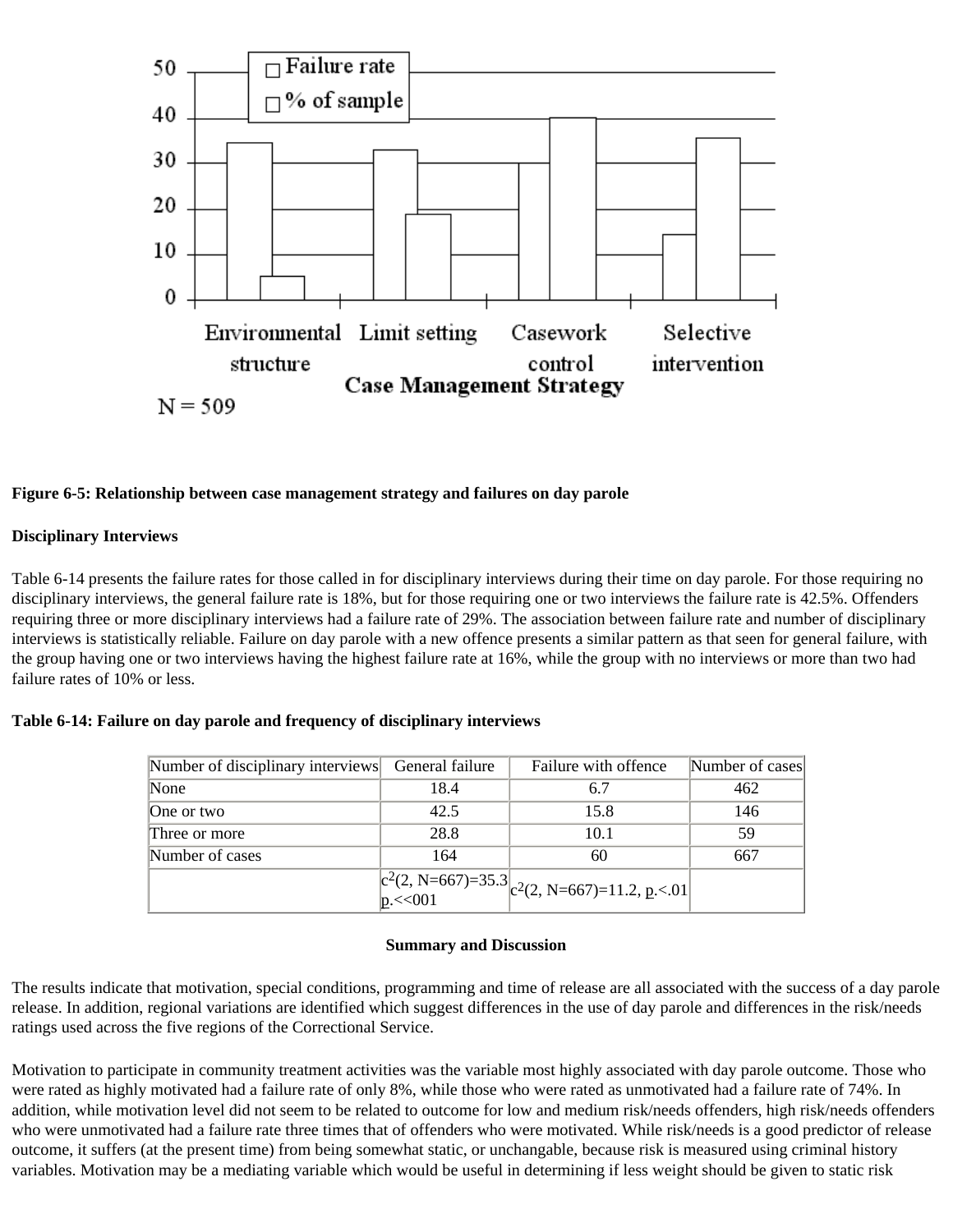measures for conditional release decisions.

The imposition of special conditions by the National Parole Board for day parole release seems to be associated with more favourable outcomes when the conditions apply to identified needs. Overall, applying special conditions does not affect day parole outcome, but when special conditions are studied on the basis of identified needs there is evidence that the presence of special conditions decreases the likelihood of failure on day parole. While, in general, the imposition of conditions not associated with identified needs seems to have no effect on outcome, for the special condition of 'no contact with criminal associates', its presence has an effect whether or not this was a need area identified.

Program participation was associated with success on day parole, however, when programming was studied in relation to identified needs, it seemed to have little effect on outcome. Most offenders have multiple needs and participation in one or two programs is not likely to reveal problems associated with all needs resolved. Therefore, the lack of association between a need, a relevant program, and day parole outcome could be the result of the failure of the system to assist the offender to deal with other needs, which ultimately result in a failure of the conditional release.

Participation in programming may indicate motivation to deal with problems, and this might explain the overall relationship between day parole success and program participation which was identified. For example, there was a 44% failure rate for the high risk/needs offenders who were released early and did not participate in any programming, while the failure rate dropped to 23% for those who had participated in some type of programming.

There was some evidence in the results that participation in programs that were not needed had a detrimental effect on outcome. That is, in a number of cases where offenders participated in a program for which they did not have an identified need, their failure rate on day parole was higher than expected. This result suggests that efforts are needed to ensure that programs are provided to those who need them, and are not used to simply build up points that can be counted by the National Parole Board when making a release decision.

Not surprisingly, those offenders who were released on day parole early had a lower failure rate than those released after their full parole eligibility date. This result suggests that the selection process for early day parole release results in only the lowest risk offenders being released, although this is not always the case. Through the data it was also possible to identify a number of low risk/need cases who were not released early even though their subsequent failure rate was quite low. An interesting finding within these analyses was that at the time of the study, the group of offenders released at the earliest possible date, at one-sixth of their sentence, had a failure rate higher than those released later than this. It may be that releases at one-sixth of the sentence are too early in some cases.

In these analyses, failure on day parole was measured using any type of failure and using failure with a new offence. Fairly consistently throughout the analyses, variables which showed differential general failure rates, did not show the same pattern for failure with a new offence. This result seems to indicate that failure with a new offence is conceptually different from other types of failure, such as having the day parole revoked. The result also seems to suggest that it is very difficult to predict who will fail by committing a new offence, thus making risk assessment very difficult. The current study looked at antecedent factors and it is possible that the commission of a new offence is associated with more environmental factors that exist during the release period. Additional work may be needed to identify these factors, although it is likely these types of failures are associated with work, criminal associates, and other life-style factors.

Regional differences were clearly identified in the results. These differences suggest that different uses are being made of day parole across the regions. In addition, there is some evidence that determining risk/needs classifications may be somewhat variable across regions, and these may be associated with the differential failure rates that were observed.

# **Chapter 7**

# **Female Offenders on Day Parole**

# **Introduction**

Females account for only 3% of the federal inmate population in Canada and are a very unique group in the prison system because of their relatively small numbers and their low rate of imprisonment, as compared to males.

Frequently, analyses of prison programs are forced to ignore differences between male and female inmates because the small number of females makes analyses impossible. Although the types of analyses that can be performed with results from females who have been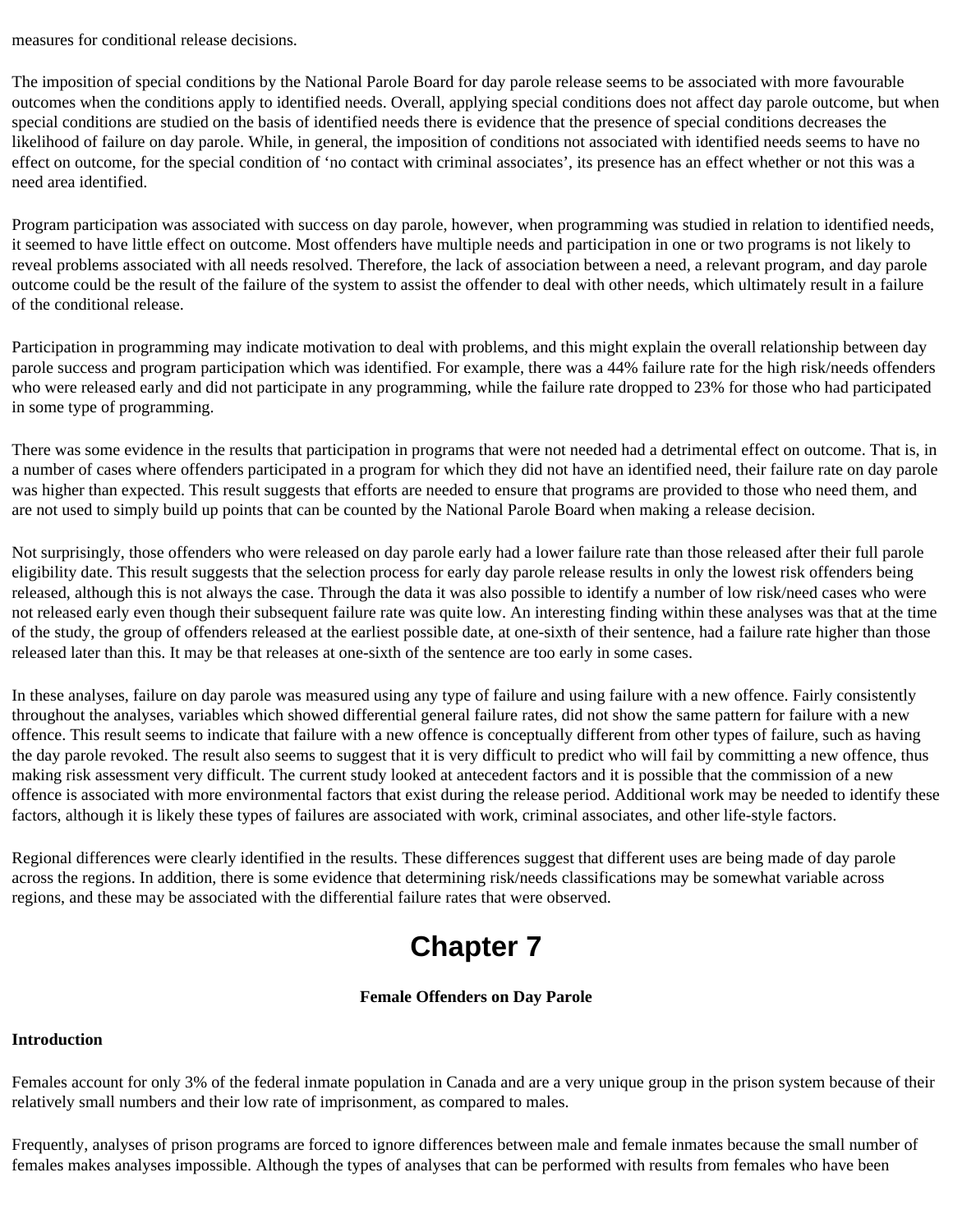released on day parole are limited, it is possible to provide a description of them, and compare their characteristics with those of the female inmate population and the male day parole population [The day parole sample represents the male offenders released on day parole]. More complex analyses, such as those presented in Chapters 5 and 6 cannot be performed with the results for females because of the small number of cases.

Results for background variables, institutional variables, and pre- and post- release factors are presented in this chapter. More specifically, descriptions are provided of family history, marital status, and educational and employment background. A description of pre-release needs, risk levels and program participation is also presented. Finally, post- release needs and risk are evaluated along with the overall level of success and failure.

# **Description of the Sample**

The entire population of 39 female offenders who completed a day parole release in the fiscal year 1990-91 is included in the analysis. Comparisons will be made with the population of male offenders on day parole, and for certain variables, with the female institutional population.

# **Background Race and Age**

Three categories of race were identified: Caucasian, Aboriginal and other. Of the females released on day parole, 70% were Caucasians, 13% were Aboriginal and 18% were from other racial groups (Blacks, Asians, etc.), as shown in Table 7-1. A similar distribution is found for the institutional female population, which is composed of 70% Caucasians and 15% for both the Aboriginals and other groups. Therefore, females are granted day parole equitably with respect to their racial representation in the institutional population. Evidence presented earlier in this document suggests that this is not the case for males, with Aboriginal offenders less likely to receive day parole than would be expected given their numbers in the inmate population.

The average age at release on day parole for females was 31 years. This is younger than the females in institutions, with an average age of 35 years. Females are also released at an earlier age than males who are on average, 33 years old when released on day parole. The average age of the institutional male population was the same as the males on day parole.

|              | Females on day parole $(\%)$ Female inmates $(\%)$ Day parole sample $(\%)$ Male inmates $(\%)$ |      |      |      |
|--------------|-------------------------------------------------------------------------------------------------|------|------|------|
| Race         |                                                                                                 |      |      |      |
| Caucasian    | 69.2                                                                                            | 70.6 | 87.8 | 81.3 |
| Aboriginal   | 12.8                                                                                            | 14.7 | 6.2  | 11.9 |
| <b>Other</b> | 18.0                                                                                            | 14.7 | 6.0  | 6.9  |

# **Table 7-1: Racial distribution of females released on day parole and selected comparison groups**

## **Employment and Education**

At the time of their current offence, only 45% of the females released on day parole were employed. Moreover, during the year prior to their current offence, about 70% were frequently unemployed, 65% had financial problems and 40% relied on social assistance. Only 20% of the females had any type of vocational training (see Table 7-2).

Likewise, only 45% of the male offenders in the day parole sample were employed at the time of the offence. However, males were less likely (56%) to have been frequently unemployed in the year prior to their offence and to have had financial problems (43%). Males relied on social assistance in the same proportions (39%) as females. Differences in employment stability may have been, in part, the result of differences in the level of vocational training: 34% of the day parole sample had some type of vocational training but only 20% of the females had training.

# **Table 7-2: Education and employment characteristics of females and males released on day parole**

|                                                      | Females on day parole $(\%)$ Day parole sample <sup>1</sup> $(\%)$ |  |
|------------------------------------------------------|--------------------------------------------------------------------|--|
| Employment Status at the time of the current offence |                                                                    |  |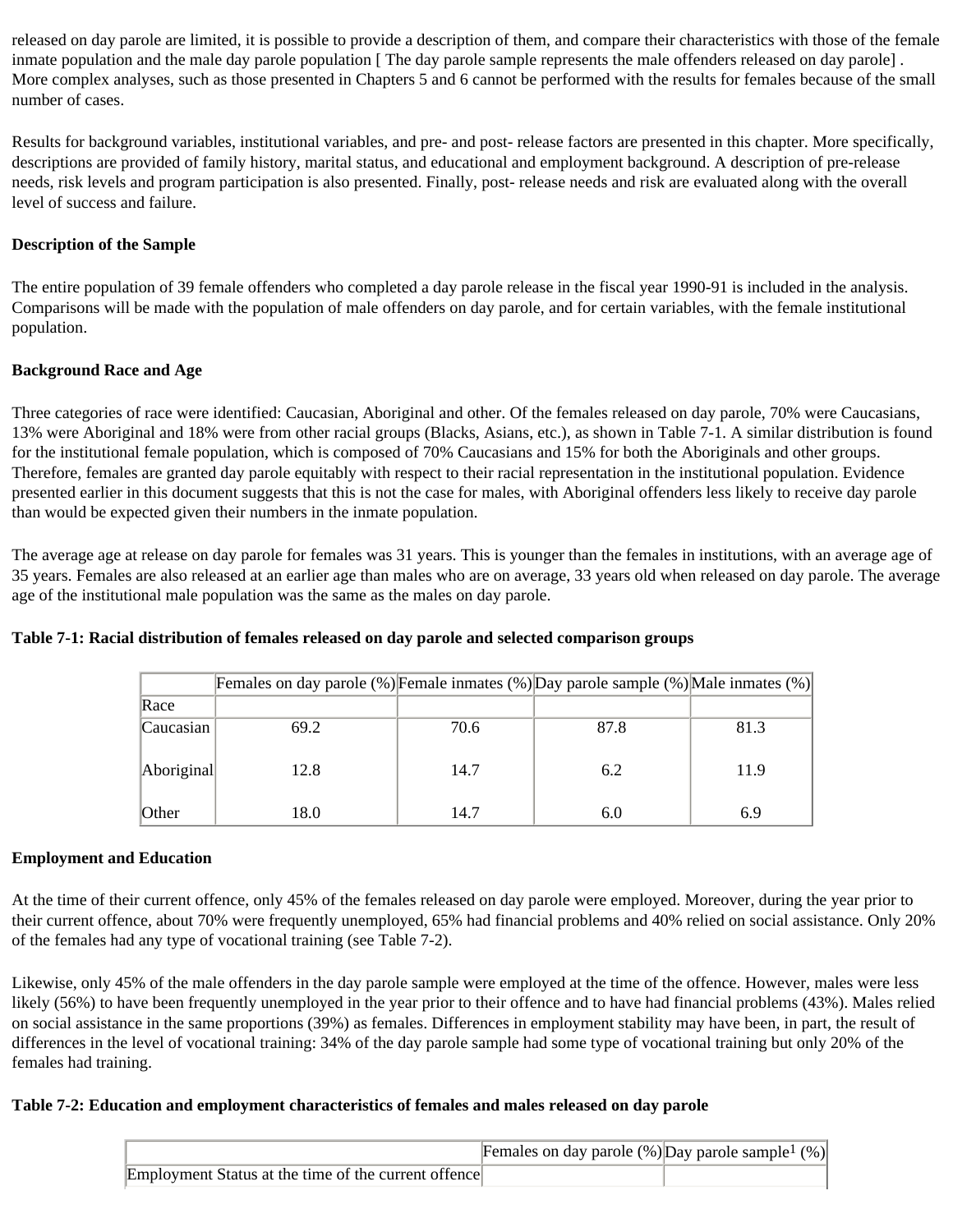| Employed                              | 44.7 | 44.9 |
|---------------------------------------|------|------|
| Unemployed                            | 55.3 | 55.1 |
| During year prior to current offence: |      |      |
| Frequently unemployed                 | 69.4 | 55.5 |
| Financial problems                    | 64.7 | 42.8 |
| Reliance on social assistance         | 39.4 | 38.9 |
| Vocational training                   | 20.5 | 34.0 |

<sup>1</sup>Males only.

## **Marital and Family Status**

Slightly more than half of the females released on day parole were married or in a common-law relationship at the time of their current offence (see Table 7-3). In comparison, one-third of the females in institutions reported being married. This suggests that females in a steady relationship might have a better chance of getting released on day parole.

As well, half of the males in the day parole sample were married or in a common-law relationship, as were 40% of the males in the institutional population. Therefore, females and males released on day parole have comparable marital status at the time of their offence, and the data reveal that being in a steady relationship is associated with an increased likelihood of release on day parole.

## **Table 7-3: Marital status of females and males released on day parole and inmate groups**

| Marital status                       | Females on day parole (%) Female inmates (%) Day parole sample <sup>1</sup> (%) Male inmates (%) |      |      |      |
|--------------------------------------|--------------------------------------------------------------------------------------------------|------|------|------|
| Married or common-law                | 52.8                                                                                             |      | 49.5 | 38.7 |
|                                      |                                                                                                  |      |      |      |
| Not married (single, divorced, etc.) |                                                                                                  | 68.5 | 50.5 | 61.3 |

<sup>1</sup>Males only.

As shown in Table 7-4, close to 60% of the females on day parole did not live with their biological parents to the age of 16. In 44% of the cases, the separation was due to death or divorce of the parents. On average, the females were eight years old when they were first separated from their parents. Furthermore, close to 40% had parents with drug or alcohol problems.

In comparison, males from the day parole sample were less likely to be separated from their biological parents before the age of 16 (50%). However, a higher proportion (55%) were separated from their parents due to death or divorce. As with females, males were separated from their parents for the first time at an average age of eight years, but only 30% had parents with drug or alcohol problems. Since this rate of parental alcohol and drug problems is higher among females, it might explain, in part, their higher rate of separation from the parents before the age of 16.

## **Table 7-4: Family characteristics of females and males released on day parole**

|                                              | Females on day parole $(\%)$ Day parole sample <sup>1</sup> $(\%)$ |      |
|----------------------------------------------|--------------------------------------------------------------------|------|
| Did not live with parents up to age 16       | 57.9                                                               | 51.4 |
| Reasons for separation from parents          |                                                                    |      |
| Death or divorce of parents                  | 43.5                                                               | 55.4 |
| Other reasons                                | 56.5                                                               | 44.6 |
| Average age at first separation from parents | 8.2                                                                | 7.6  |
| Parents had drug/alcohol problems            | 38.9                                                               | 29.2 |

<sup>1</sup>Males only.

# **Mental Health History**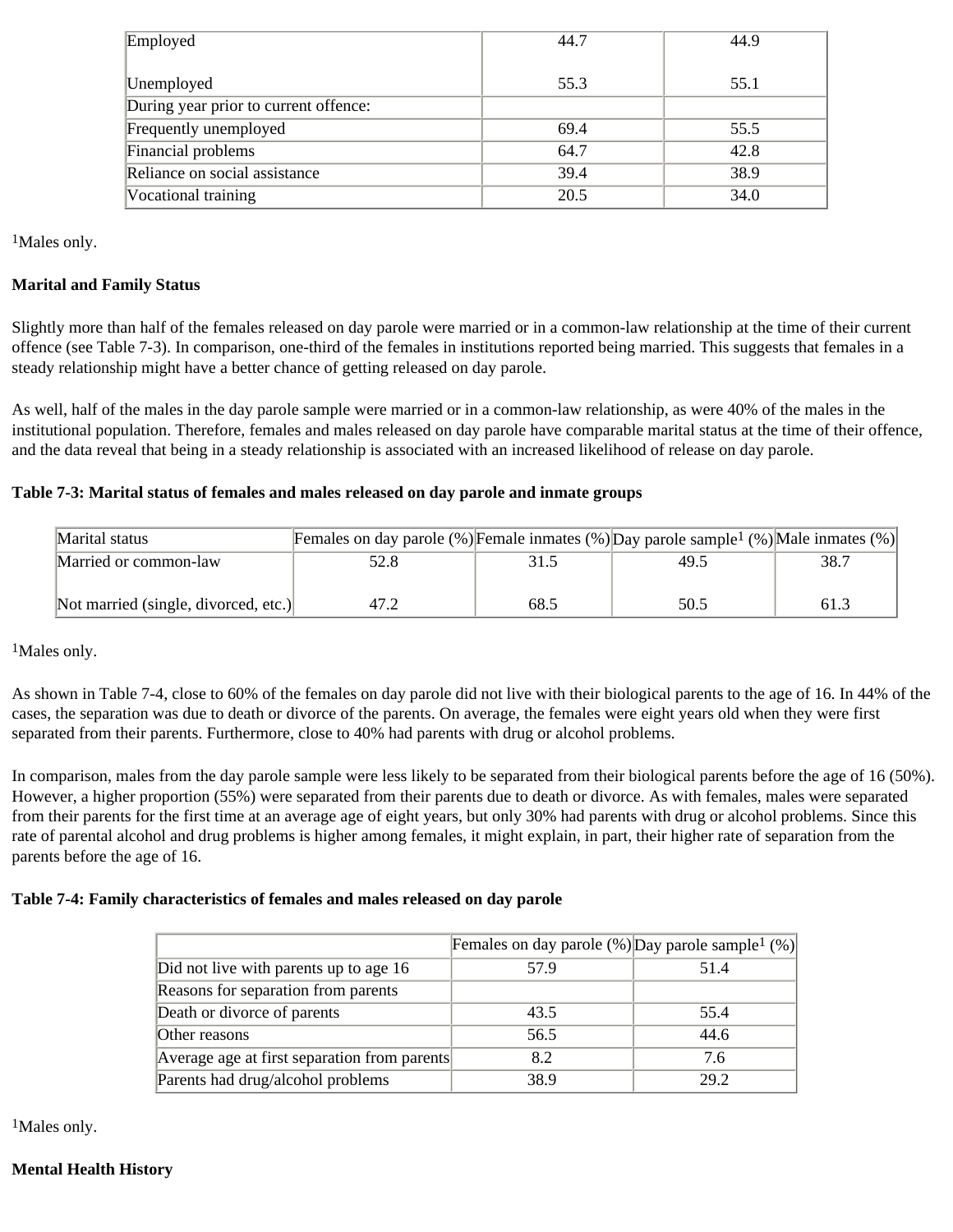As described in the offenders' files, more than 40% of the females released on day parole evidenced severe emotional problems, and onefifth received mental health treatment prior to the current offence. Close to one-quarter were treated while on remand or bail and 14% were admitted (once on average), to a psychiatric hospital (see Table 7-5).

In contrast, offenders in the day parole sample did not present the same level of emotional and mental health problems. Indeed, only 14% of them had severe emotional problems and 15% received mental health treatment prior to the current offence. A relatively small percentage received mental health treatment while on remand or bail or were ever admitted to a psychiatric hospital (6% for both categories). Of those who were admitted to a psychiatric hospital, there was an average of 1.7 admissions, which is slightly higher than admissions for females.

It seems that females on day parole are more likely to have had mental health problems than males. However, without information on the institutional population, it is impossible to know whether the difference exists in the general female inmate population, or just within the day parole population.

## **Table 7-5: Mental health characteristics of females and males released on day parole**

|                                                           | Females on day parole $(\%)$ Day parole sample <sup>1</sup> $(\%)$ |      |
|-----------------------------------------------------------|--------------------------------------------------------------------|------|
| Severe emotional problems prior to current offence        | 43.6                                                               | 13.5 |
| Received mental health treatment prior to current offence | 19.4                                                               | 14.7 |
| Mental health treatment while on remand or bail           | 23.1                                                               | 6.2  |
| Ever admitted to psychiatric hospital                     | 13.5                                                               | 6.6  |
| Average number of admissions in psychiatric facilities    |                                                                    | 17   |

1Males only.

## **Substance Abuse History**

This section describes the offenders' substance abuse problems during adolescence and adulthood (see Table 7-6). The results indicate that close to 60% of the females had alcohol abuse problems as adolescents and that this rate remained constant into adulthood. However, drug abuse problems increased in time, with 54% of the females having a problem during adolescence and more than 75% having a problem as adults.

#### **Table 7-6: Substance abuse history of females and males released on day parole**

|                                      | Females on day parole $(\%)$ Day parole sample <sup>1</sup> $(\%)$ |      |
|--------------------------------------|--------------------------------------------------------------------|------|
| Alcohol abuse problems as a teenager | 57.6                                                               | 48.4 |
| Alcohol abuse problems as an adult   | 56.8                                                               | 68.4 |
| Drug abuse problems as a teenager    | 54.3                                                               | 45.6 |
| Drug abuse problems as an adult      | 76.3                                                               | 65.1 |

<sup>1</sup>Males only.

## **Young Offender History**

Approximately 30% of the females on day parole, as shown in Table 7-7, were young offenders. Of those who had young offender convictions, 50% were arrested under the age of 16, at an average age of 13 years. Moreover, more than 80% were arrested between the age of 16 and 18 years old, at an average age of 16. Those females who were convicted in a youth court had an average of three convictions each.

Similarly, close to 40% of males on day parole had problems with the justice system in their youth, with 46% being arrested under the age of 16, at an average age of 13 years. Close to 75% were arrested between the age of 16 and 18 years, at an average age of 16. An average of three convictions per offender was found for those who were convicted in a youth court. From these results, it seems that females and males released on day parole have a very similar young offender history.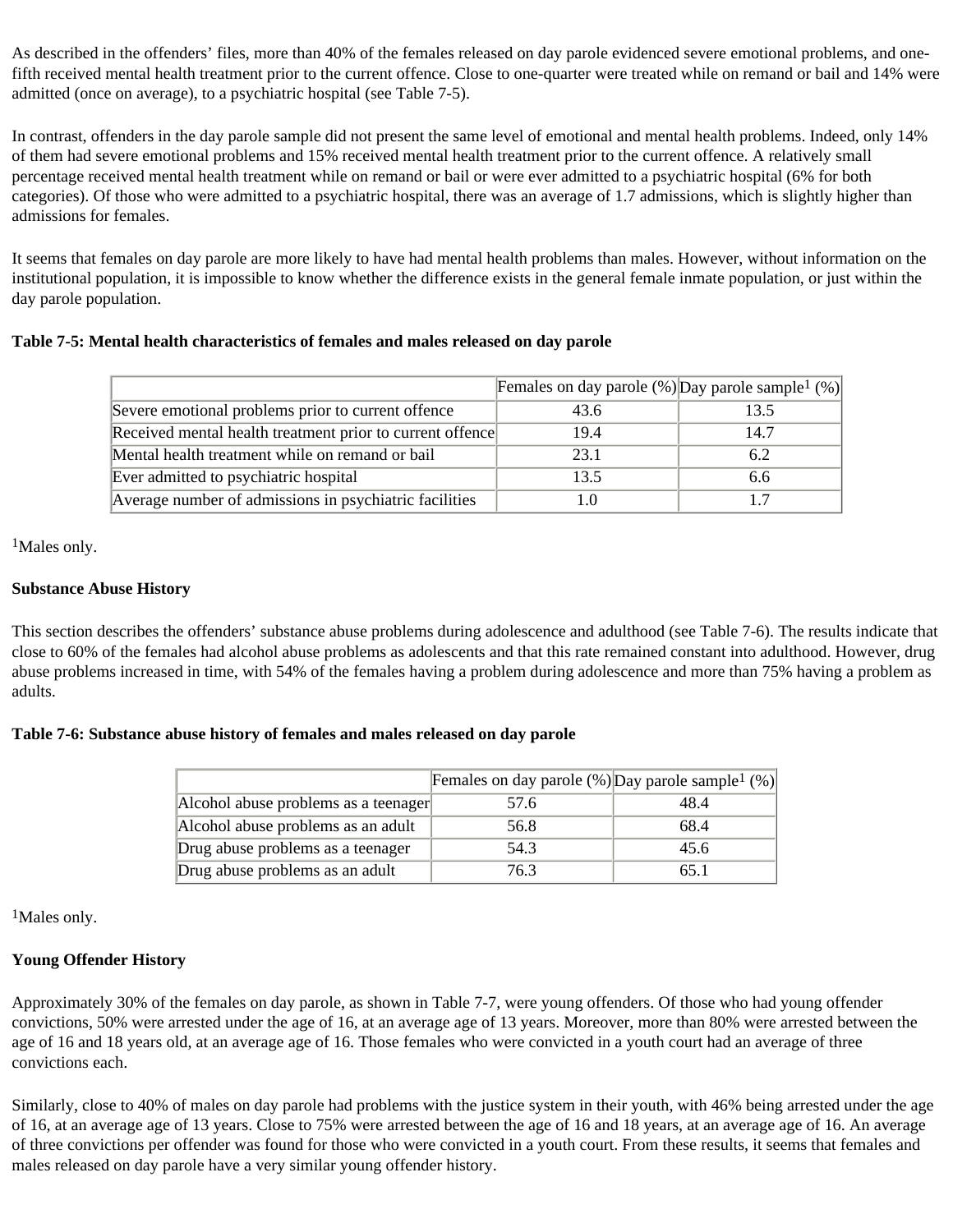#### **Table 7-7: Young offender history of females and males released on day parole**

|                                                      | Females on day parole Day parole sample <sup>1</sup> |      |
|------------------------------------------------------|------------------------------------------------------|------|
| Had a young offender history                         | 30.8                                                 | 38.7 |
| Arrested under the age of 16                         | 15.4                                                 | 17.5 |
| If arrested, average age at arrest under 16          | 13.4                                                 | 13.2 |
| Arrested between 16 and 18                           | 25.6                                                 | 27.0 |
| If arrested, average age at arrest between 16 and 18 | 16.4                                                 | 16.4 |
| Average number of youth convictions                  | 3.2                                                  | 3.3  |

1Males only.

## **Current Offence History**

The data shown in Table 7-8 show that the major admitting offences (the offences for which they are serving the longest sentence in the current term), for females released on day parole were robbery (28%), drug offences (26%), homicide (15%) and property-related offences (15%). For their current term, females had an average of five convictions and were sentenced for an average of 25 months of imprisonment.

In comparison to male inmates, the data show that female day parolees have less severe major admitting offences and shorter sentences. The major admitting offences for female inmates are homicide (30%), drug-related offences (23%) and robbery (16%), and the average sentence is 57 months.

As with females, males released on day parole have shorter sentences then the general inmate population, although still more severe than females. Males from the day parole sample had an average sentence of 58 months. The major admitting offences were property-related (25%), robbery (21%), drug offences (17%) and other type of offences (17%). As for females, they were convicted of an average of five offences. Male inmates serve the longest sentences, an average of 67 months, mainly for robbery (20%), property offences (20%) and for homicide (18%).

These results indicate that females commit less severe offences and are serving shorter sentences than males. However, for both males and females, offenders released on day parole are more likely to have been convicted of less serious offences and are, on average, serving shorter sentences than the general inmate population.

# **Table 7-8: Current offence history for females and males released on day parole and inmate groups**

| Major offence on current term               | Females on day parole (%) Female inmates (%) Day parole sample <sup>1</sup> (%) Male inmates (%) |      |      |      |
|---------------------------------------------|--------------------------------------------------------------------------------------------------|------|------|------|
| Homicide                                    | 15.4                                                                                             | 29.8 | 6.2  | 17.7 |
| Attempt murder                              | 0.0                                                                                              | 0.7  | 1.3  | 1.9  |
| Sexual offence                              | 2.6                                                                                              | 1.1  | 8.4  | 13.4 |
|                                             |                                                                                                  |      |      |      |
| Robbery                                     | 28.2                                                                                             | 16.2 | 21.3 | 22.8 |
|                                             |                                                                                                  |      |      |      |
| Assault                                     | 5.1                                                                                              | 5.5  | 4.0  | 5.2  |
| Drug                                        | 25.6                                                                                             | 23.2 | 17.6 | 8.1  |
| Property                                    | 15.4                                                                                             | 11.0 | 24.6 | 20.0 |
|                                             |                                                                                                  |      |      |      |
| Other                                       | 7.7                                                                                              | 12.5 | 16.6 | 10.9 |
| Average sentence length on current term, in |                                                                                                  |      |      |      |
| months                                      | 24.9                                                                                             | 56.7 | 57.9 | 66.7 |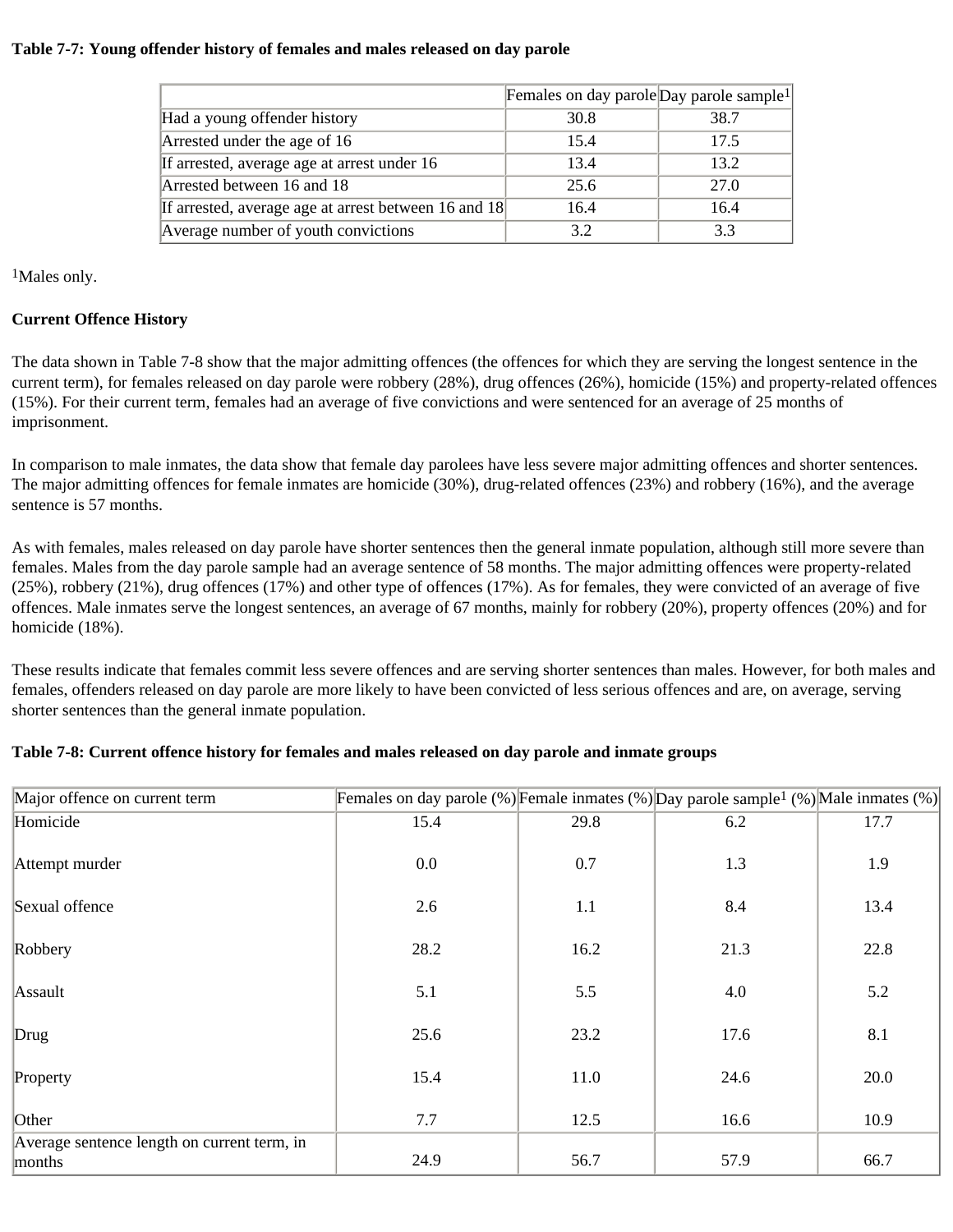1Males only.

Approximately 20% of the female offenders used a weapon in their most serious current offence and close to 65% offended against a person, with an average of two victims, as shown in Table 7-9. Moreover, 41% were under the influence of alcohol when they committed their offences and 31% were under the influence of drugs.

Of the males in the day parole sample, 35% had used a weapon and more than 60% committed a crime against a person, with an average of 2.5 victims. Close to half were under the influence of alcohol at the time of the offence and close to a third were under the influence of drugs. Comparison of offence characteristics suggest minimal differences between males and females.

## **Table 7-9: Offence characteristics of females and males released on day parole**

|                                                  | Females on day parole Day parole sample <sup>1</sup> |      |
|--------------------------------------------------|------------------------------------------------------|------|
| Use of a weapon in major offence of current term | 39.5                                                 | 35.5 |
| Offended against a person                        | 64.2                                                 | 61.3 |
| Average number of victims                        | 2.4                                                  | 2.5  |
| Under influence of alcohol at time of offence    | 41.0                                                 | 45.5 |
| Under influence of drugs at time of offence      | 31.6                                                 | 312  |

1Males only.

## **NPB Decision History**

## **Current Day Parole Decision**

The National Parole Board determines whether an offender can be released on day parole, but it relies on recommendations from the Correctional Service of Canada. Of the females released on day parole, 90% had been recommended by CSC for a day parole program and in 95% of the cases, CSC recommended regular day parole. Special conditions for females were recommended in 75% of the cases. The most common conditions included abstaining from alcohol (60%), abstaining from drug use (60%), and a requirement to undergo psychological counselling (40%). In addition, CSC recommended participation in drug abuse (37%), alcohol abuse (29%) programs and psychological counselling (26%). Data related to NPB decisions are presented in Table 7-10.

Similarly for males in the day parole sample, 87% had been recommended by CSC for a day parole program with 95% recommended for a regular day parole program. Special conditions were recommended in 75% of the cases. CSC recommended similar conditions and programs for males on day parole, although not as frequently. The most common conditions for males included abstaining from alcohol (52%), abstaining from drug use (51%) and other types of conditions (42%). CSC recommended participation in alcohol abuse programs in 27% of cases and drug abuse programs in 21% of cases.

## **Table 7-10: Characteristics of the day parole decision for females and males released on day parole**

|                                       | Females on day parole $(\%)$ Day parole sample <sup>1</sup> $(\%)$ |      |
|---------------------------------------|--------------------------------------------------------------------|------|
| Positive CSC recommendation           | 89.8                                                               | 87.0 |
| Ordinary day parole                   | 94.2                                                               | 89.4 |
| Special conditions recommended by CSC | 74.4                                                               | 73.5 |
|                                       |                                                                    |      |
|                                       |                                                                    |      |
|                                       |                                                                    |      |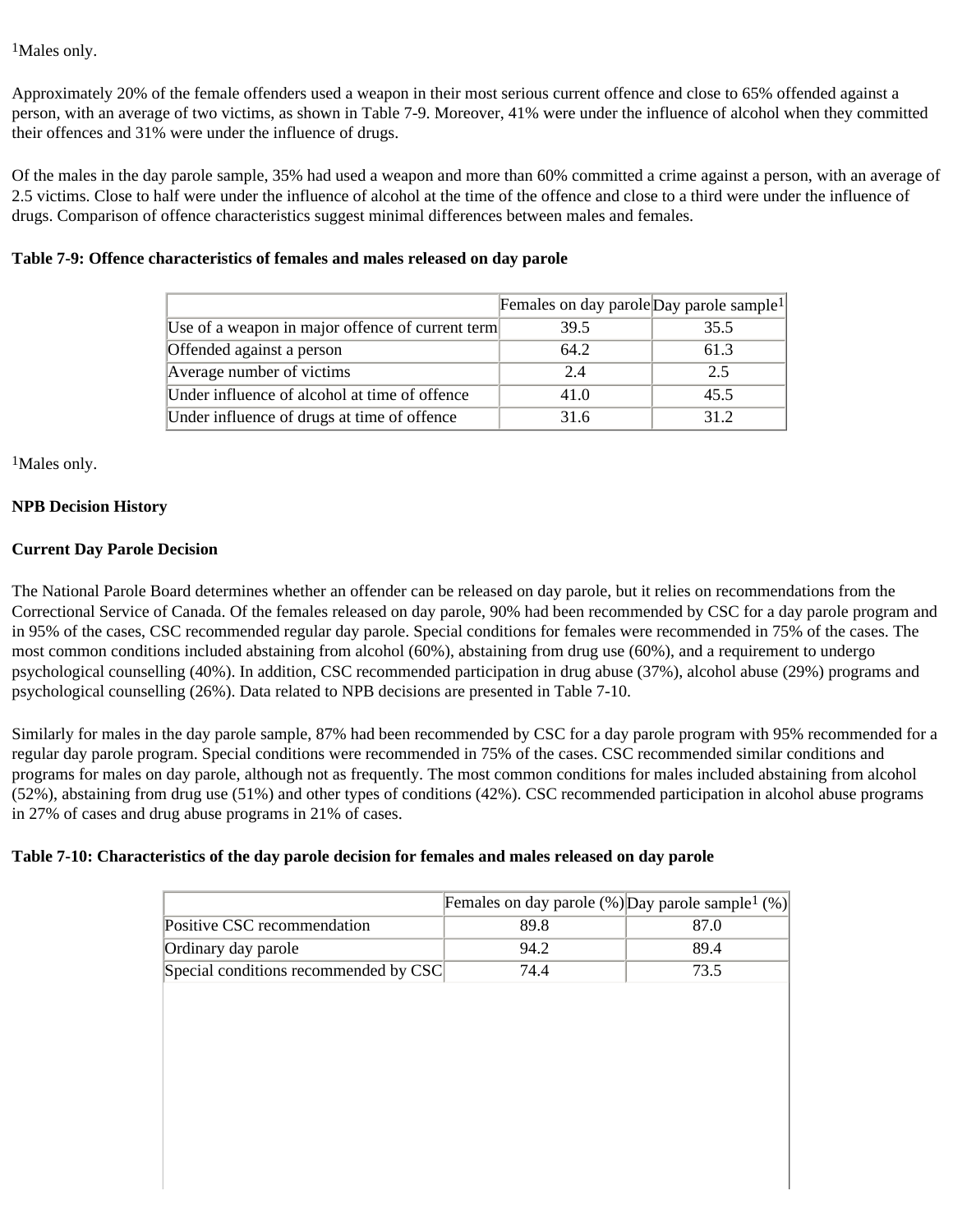| Type of conditions proposed by CSC |      |      |
|------------------------------------|------|------|
|                                    | 57.9 | 51.7 |
| Abstain from alcohol               |      |      |
|                                    | 60.5 | 51.4 |
| Abstain from drugs                 |      |      |
|                                    | 18.4 | 22.1 |
| Follow psychological counselling   |      |      |
|                                    | 39.5 | 4.7  |
| Follow psychiatric counselling     |      |      |
|                                    | 0.0  | 15.6 |
| Not associate                      |      |      |
|                                    | 36.8 | 42.3 |
| Other                              |      |      |
| Specific programs proposed by CSC  |      |      |
|                                    | 29.0 | 26.5 |
| Substance abuse - alcohol          |      |      |
|                                    | 36.8 | 21.3 |
| Substance abuse - drugs            |      |      |
|                                    | 26.3 | 7.2  |
| Psychological treatment            |      |      |
| Special conditions imposed by NPB  |      |      |
|                                    | 56.4 | 57.1 |
| Abstain from alcohol               |      |      |
|                                    | 59.0 | 56.0 |
| Abstain from drugs                 |      |      |
|                                    | 41.0 | 27.7 |
| Follow psychological counselling   |      |      |
|                                    | 23.1 | 6.6  |
| Follow psychiatric counselling     |      |      |
|                                    | 0.0  | 25.2 |
| Not associate                      |      |      |
|                                    | 43.6 | 52.3 |
| Other                              |      |      |
| Special programs imposed by NPB    |      |      |
|                                    | 25.0 | 23.5 |
| Substance abuse - alcohol          |      |      |
|                                    | 33.3 | 18.5 |
| Substance abuse - drugs            |      |      |
|                                    | 18.0 | 6.6  |
| Psychological treatment            |      |      |
|                                    |      |      |

1Males only.

For both females and males released on day parole, special conditions and program participation recommended by CSC were generally imposed by NPB, although program requirements were sometimes dropped.

As was previously noted, the higher level of substance abuse needs for females might explain the fact that more conditions and programs for substance abuse problems are recommended or imposed on females than on males on day parole.

## **CSC Case Management History**

#### **Institutional Case Management History**

While offenders are in the institution, program needs are identified using the Forcefield Analysis of Needs. The needs identified most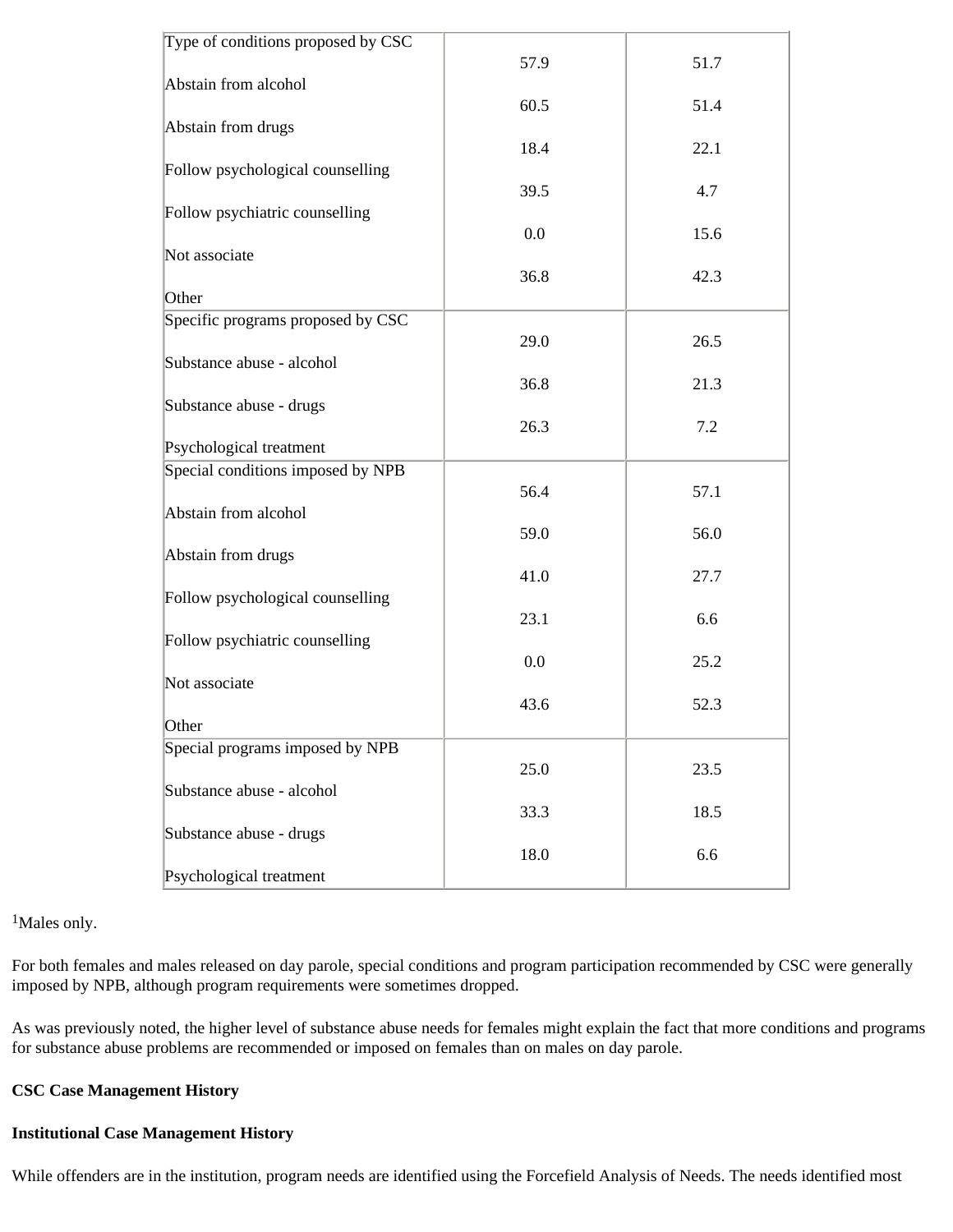frequently for female offenders were emotional stability (90%), employment (86%), drug usage (72%) and financial management (72%), as shown in Table 7-11. Each female had an average of nine needs.

In comparison, the needs most often identified for males in the day parole sample were companions (74%), values and attitudes (73%) and emotional stability (70%). As with females, each male offender had an average of nine needs. These data show that females and males have different needs while in the institution even though they have the same number of needs identified.

| Forcefield analysis of needs Females on day parole $(\%)$ Day parole sample <sup>1</sup> $(\%)$ |      |      |
|-------------------------------------------------------------------------------------------------|------|------|
| Academic/vocational skills                                                                      | 65.5 | 65.8 |
| Employment                                                                                      | 86.2 | 66.0 |
| Financial management                                                                            | 72.4 | 65.7 |
| Marital/family relations                                                                        | 69.0 | 66.2 |
| Companions                                                                                      | 69.0 | 73.5 |
| Emotional stability                                                                             | 89.6 | 70.3 |
| Alcohol usage                                                                                   | 62.1 | 56.1 |
| Drug usage                                                                                      | 72.4 | 60.0 |
| Mental ability                                                                                  | 24.1 | 24.2 |
| Health                                                                                          | 48.3 | 32.3 |
| Sexual behaviour                                                                                | 37.9 | 18.7 |
| Values and attitudes                                                                            | 48.3 | 73.0 |

# 1Males only.

To address the needs identified by the Forcefield analysis, programs are recommended for the offenders while in the institution. In particular, 87% of the females were recommended for psychological counselling, 60% were referred for substance abuse treatment (alcohol and drugs) and 44% were recommended for adult basic education programs. The female offenders actually participated in an average of four programs prior to day parole. The most frequent ones were: psychological counselling (72%), alcohol abuse programs (62%), adult basic education (56%) and drug abuse programs (54%). Program information is summarized in Table 7-12.

Similarly, males in the day parole sample were recommended for alcohol abuse programs (54%), drug abuse programs (50%), psychological counselling (44%) and adult basic education (42%). They participated in an average of three programs including alcohol abuse (55%), drug abuse (48%), adult basic education (41%) and psychological counselling (39%). The data indicate that females and males are recommended for the same programs, but females are referred more frequently and they are more likely to participate in programs than males.

# **Table 7-12: Case management characteristics for females and males released on day parole**

| Females on day parole $%$ ) Day parole sample <sup>1</sup> $%$ ) |
|------------------------------------------------------------------|
|                                                                  |
|                                                                  |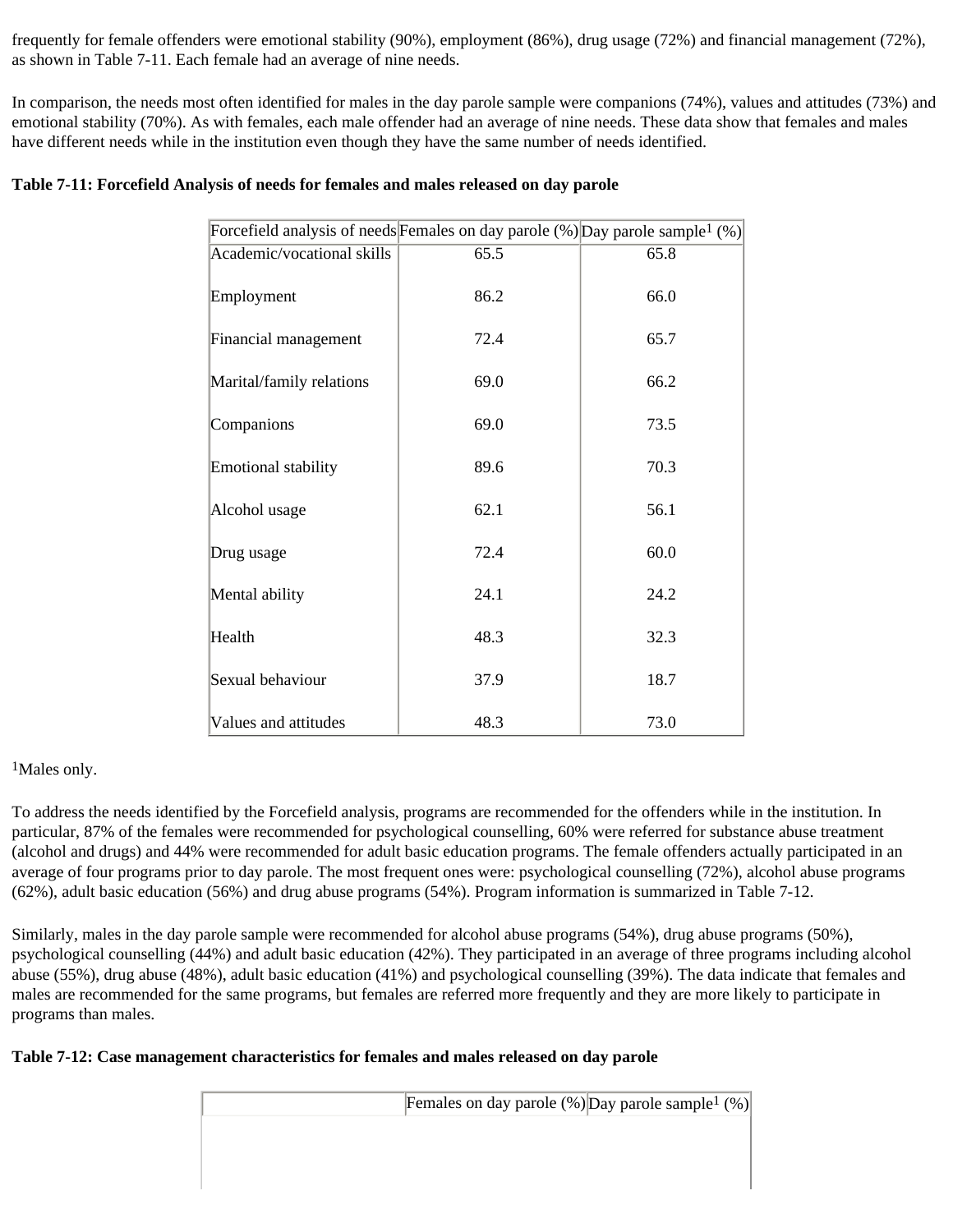| Proposed programs            | 61.5 | 53.9 |
|------------------------------|------|------|
| Substance abuse - alcohol    |      |      |
| Substance abuse - drugs      | 64.1 | 49.8 |
|                              | 87.2 | 43.5 |
| Psychological counselling    | 23.1 | 10.7 |
| Psychiatric counselling      |      |      |
| Cognitive skills training    | 18.0 | 13.2 |
|                              | 30.8 | 28.9 |
| Vocational skills training   | 38.5 | 23.7 |
| Employment skills training   |      |      |
| Adult basic education        | 43.6 | 42.0 |
|                              | 21.1 | 20.2 |
| Other personal developmental | 21.1 | 10.3 |
| Other                        |      |      |
| Program participation        | 61.5 | 55.2 |
| Substance abuse - alcohol    |      |      |
| Substance abuse - drugs      | 53.9 | 48.3 |
|                              | 71.8 | 39.2 |
| Psychological counselling    | 23.1 | 10.2 |
| Psychiatric counselling      |      |      |
| Cognitive skills training    | 15.4 | 12.9 |
|                              | 18.0 | 22.4 |
| Vocational skills training   | 18.0 | 21.9 |
| Employment skills training   | 56.4 | 41.4 |
| Adult basic education        |      |      |
| Other personal developmental | 20.5 | 24.9 |
|                              | 28.2 | 16.3 |
| Other                        |      |      |

1Males only.

#### **Community Case Needs**

While in the community, offenders are assessed for their needs using the Community Risk/Needs Management Scale (CRNMS). The most frequently identified needs for females in the community were behavioural and emotional stability (62.5%), academic and vocational needs, employment pattern, and marital and family relationships. Each of these needs were identified for approximately 45% of the cases (see Table 7-13). In comparison, males in the day parole sample had somewhat different needs. The most frequently identified needs were employment patterns (40%), emotional stability (37%), financial management (37%) and companions (37%).

**Table 7-13: Community Risk/Needs Management Scale for females and males released on day parole**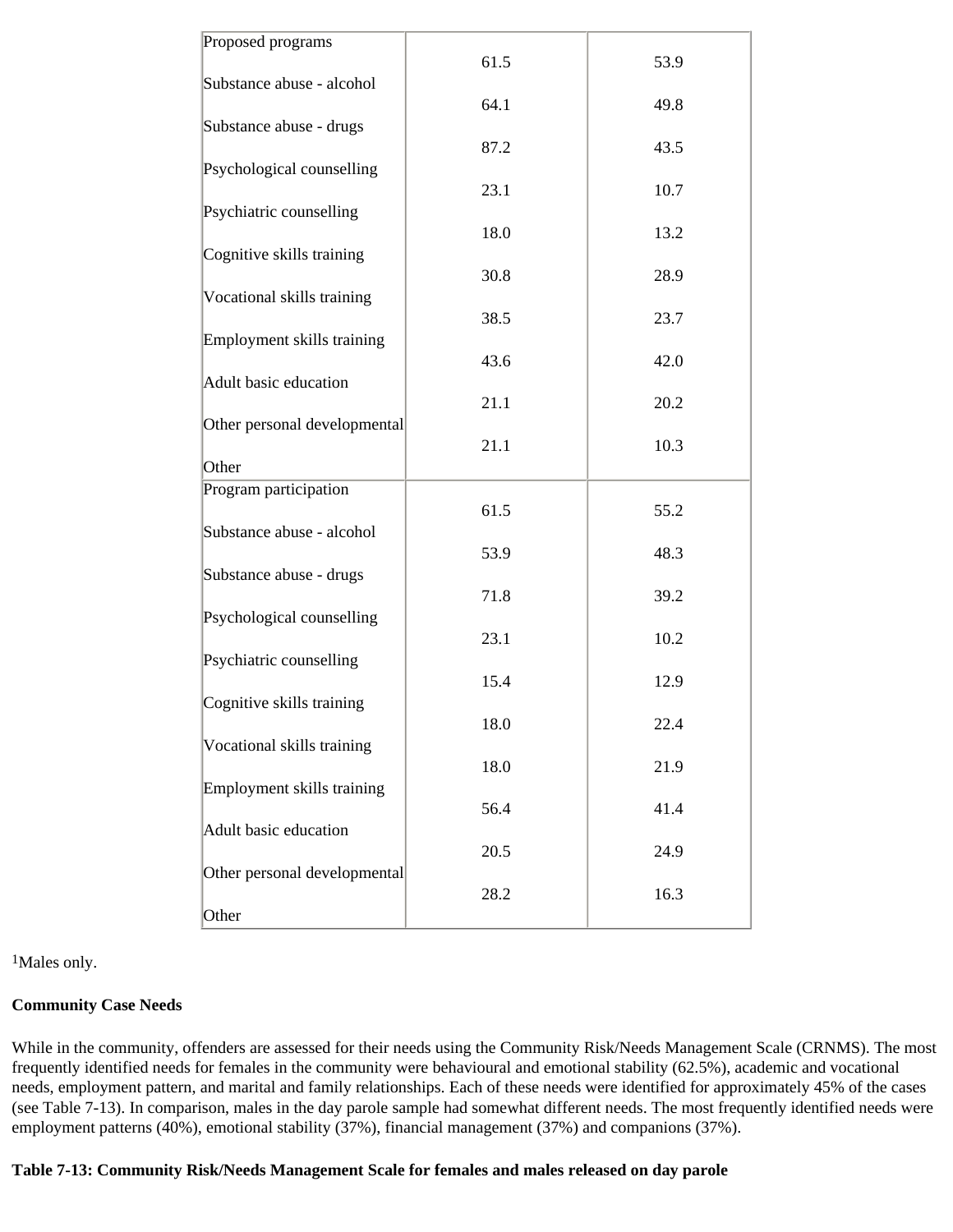| <b>CRNMS</b>                   | Females on day parole $(\%)$ Day parole sample <sup>1</sup> $(\%)$ |      |
|--------------------------------|--------------------------------------------------------------------|------|
| Academic/vocational skills     | 43.5                                                               | 34.4 |
| Employment pattern             | 47.8                                                               | 39.5 |
| Financial management           | 39.2                                                               | 36.7 |
| Marital/family relations       | 45.8                                                               | 32.9 |
| Companions                     | 20.8                                                               | 36.6 |
| Behavioral/emotional stability | 62.5                                                               | 37.0 |
| Alcohol usage                  | 37.5                                                               | 19.5 |
| Drug usage                     | 20.8                                                               | 17.3 |
| Health                         | 20.8                                                               | 10.4 |
| Attitude                       | 16.6                                                               | 16.9 |

1Males only.

Half of the females on day parole had a medium overall case need rating and a quarter had a low case need rating. Risk/need results are presented in Table 7-14. One-third had a high overall criminal history risk rating. However, males were considered a higher risk since 44% of them were rated as high risk on the overall criminal history risk scale. These results indicate that females are considered a lower risk to the community than males.

## **Table 7-14: Risk and needs rating for females and males released on day parole**

|                                       | Females on day parole $(\%)$ Day parole sample <sup>1</sup> $(\%)$ |      |
|---------------------------------------|--------------------------------------------------------------------|------|
| Overall Case Needs rating             |                                                                    |      |
|                                       | 25.0                                                               | 30.3 |
| Low                                   |                                                                    |      |
|                                       | 50.0                                                               | 51.1 |
| Medium                                |                                                                    |      |
|                                       | 25.0                                                               | 18.6 |
| High                                  |                                                                    |      |
| Overall Criminal History Risk rating  |                                                                    |      |
|                                       | 66.7                                                               | 55.8 |
| Low                                   |                                                                    |      |
|                                       | 33.3                                                               | 44.2 |
| High                                  |                                                                    |      |
| Level of supervision; post-assessment |                                                                    |      |
|                                       | 0.0                                                                | 10.8 |
| Once a month                          |                                                                    |      |
|                                       | 77.3                                                               | 56.7 |
| Twice a month                         |                                                                    |      |
|                                       | 22.7                                                               | 32.5 |
| Four times a month                    |                                                                    |      |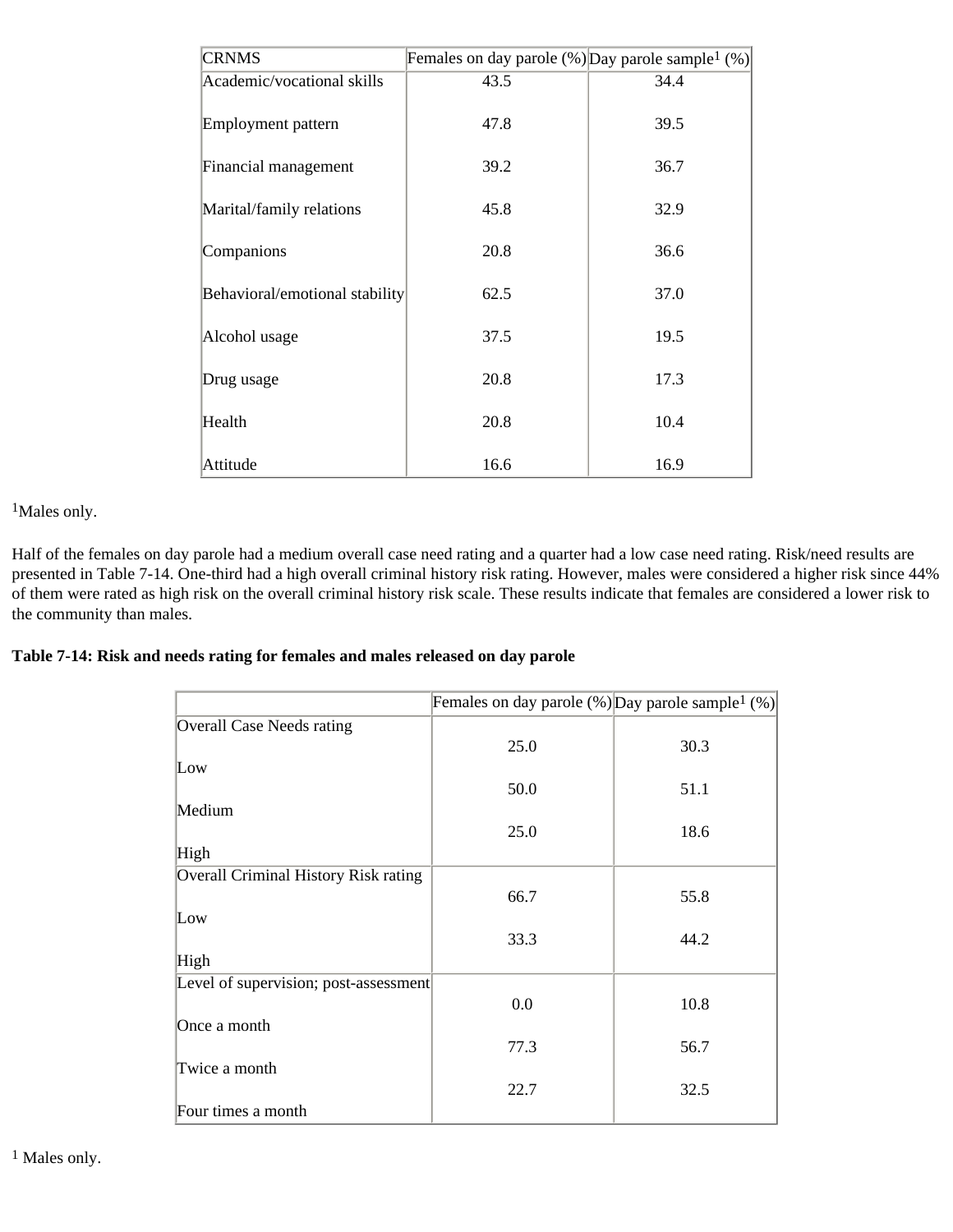## **Performance on Day Parole**

Approximately 71% of females successfully completed their day parole (see Table 7-15), which is the same rate observed for males. Also, only 9% of females failed while on day parole as a result of a new offence, a rate similar to that of the day parole sample. As an indicator of their motivation level, more than 62% of females on day parole were willing to participate in their assigned programs. That rate was higher for males in the day parole sample, with 80% willing to participate in their assigned programs. Therefore, these data suggest that females and males on day parole have similar outcomes, although males seem more motivated in participating in the programs while on day parole.

|                               | Females on day parole $%$ ) Day parole sample <sup>1</sup> $%$ ) |      |
|-------------------------------|------------------------------------------------------------------|------|
| Outcome of current day parole |                                                                  |      |
|                               | 71.1                                                             | 74.8 |
| $\text{Success}^2$            |                                                                  |      |
|                               | 28.9                                                             | 25.2 |
| $\text{Failure}^3$            |                                                                  |      |
| Failure with a new offence    | 8.0                                                              | 8.5  |
| Motivation level              |                                                                  |      |
|                               | 62.5                                                             | 80.3 |
| Positive                      |                                                                  |      |
|                               | 37.5                                                             | 19.7 |
| Negative                      |                                                                  |      |

# **Table 7-15: Performance on day parole for females and males released on day parole**

<sup>1</sup>Males only.

2Day Parole continued, Full Parole, Mandatory Supervision.

3Breach of conditions, revocation with or without a new offence.

#### **Summary and Discussion**

The results indicate that female offenders released on day parole tend to be younger than the female inmate population, and younger than males released on day parole. There is no evidence of racial differences in the granting of day parole to females. Their work history is to that of males, but they are less likely to have undergone vocational training.

Problems in the lives of female offenders released on day parole seem to be greater than for males. They are more likely to have had alcohol and drug problems in their childhood families, and while they are less likely to have alcohol problems as adults, they are more likely to have had problems with other types of drugs. In addition, females are more likely to have severe emotional problems and to have required mental health treatment in the past.

Both female and male offenders released on day parole have similar juvenile offender experiences (31% of females have had some experince with the juvenile court system), but generally, females have been convicted of less serious offences and are serving shorter sentences. However, the crime characteristics are similar in that both males and females are equally likely to have committed a crime against a person, they both have a similar number of victims, their use of weapons is comparable, and the percentage of male and females who had consumed alcohol prior to the commission of an offence was also similar.

Females have similar levels of needs identified as males, but are more likely to be rated as a lower risk. However, they are much more likely to be recommended for and to receive psychological and psychiatric counselling, and they are more likely to be required to participate in counselling as one of their release conditions. This result is consistent with the increased evidence of mental health problems in their past. Females are more likely than males to be referred to programs and more likely to participate in programs. The failure rate on day parole is similar for both males and females, but females are less likely to require intensive supervision. Interestingly, they are rated as having less motivation in deal with their problems.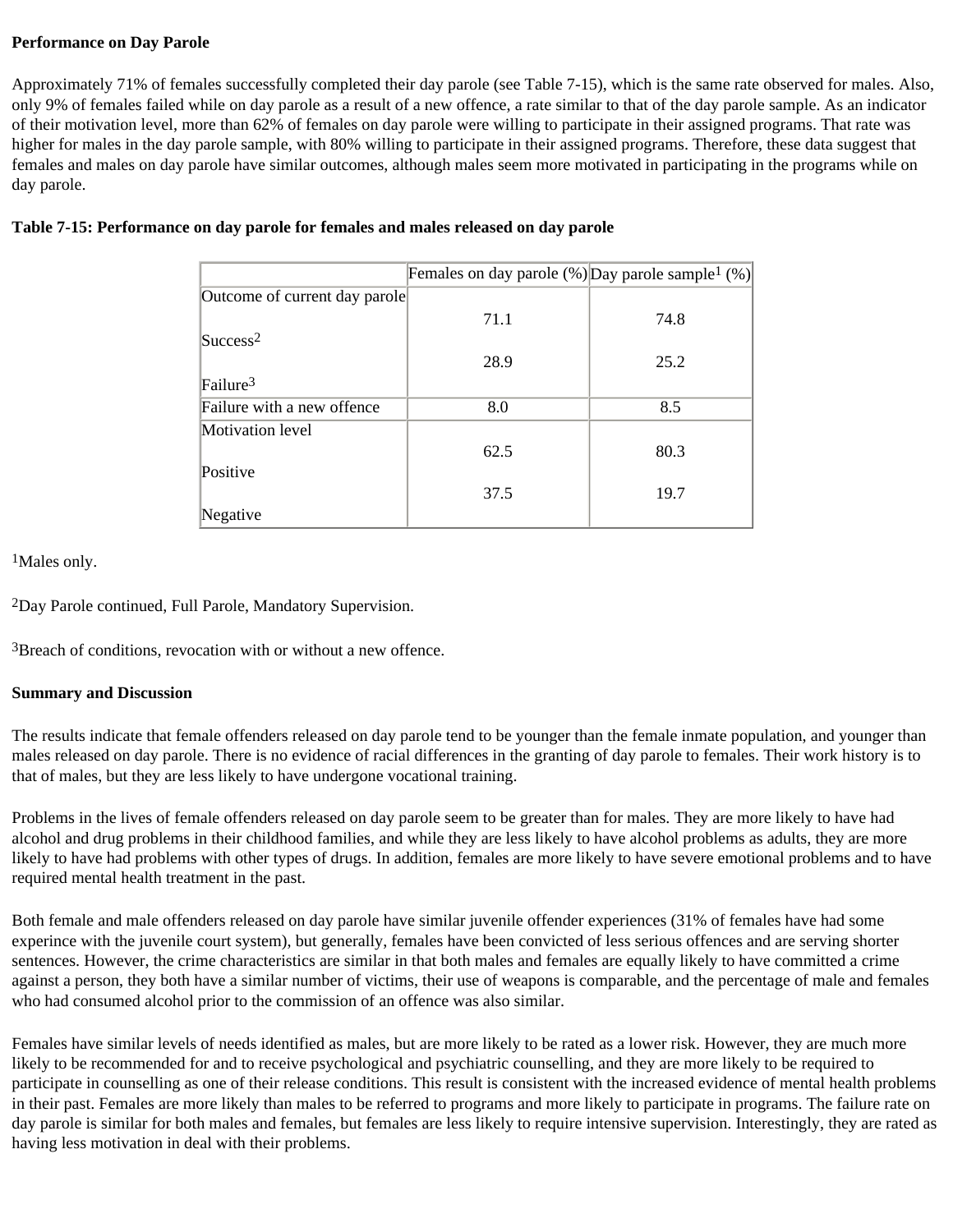Most of the comparisons presented are for males and females released on day parole. The data indicate that these offenders are generally low risk offenders and committed less serious offences than offenders in the general inmate population. While the differences and similarities identified in this chapter may be similar for males and females in the general inmate population, these cannot be confirmed with the present data, and genalizations about differences between males and females in the inmate population should be made with caution.

## **Race and Age**

# **Chapter 8**

# **Male Aboriginal Offenders on Day Parole**

## **Introduction**

The entire population of 78 male Aboriginal offenders who had completed a day parole program in the fiscal year 1990-91 is included in this analysis. Comparisons will be made with the sample of male offenders on day parole, and where possible, with the Aboriginal institutional population. Racial background is self-reported by offenders and the results which follow are based on those cases where the individual identified himself as Aboriginal.

## **Background**

## **Race and Age**

Male Aboriginal offenders represent 8% of the total male day parole group and approximately 11% of the inmate population. The Aboriginal group includes 58% with a recognized status, 29% Metis and 13% other Aboriginal groups, such as Inuit, Non-status Aboriginals, etc.

The average age at release on day parole for Aboriginal offenders is 30 years, which is the same as the average age of Aboriginal offenders in institution. It is, however, younger than the day parole sample [Day parole sample: sample of all male offenders (Aboriginal and non-Aboriginal) released on day parole.] and the general inmate population, both of which have an average release age of 33 years.

## **Employment and Education**

At the time of their current offence, only 27% of the Aboriginal offenders released on day parole were employed. Moreover, during the year prior to their current offence, about 74% were frequently unemployed, 56% had financial problems and 49% relied on social assistance. Only 18% of the Aboriginal offenders had any type of vocational training. Results for employment and education are summarized in Table 8-1.

## **Table 8-1: Educational and employment characteristics for the Aboriginal and day parole samples**

|                                       |      | Aboriginal sample $(\%)$ Day parole sample $(\%)$ |
|---------------------------------------|------|---------------------------------------------------|
| Employment Status at time of offence  |      |                                                   |
| Employed                              | 27.3 | 44.9                                              |
|                                       |      |                                                   |
| Unemployed                            | 72.7 | 55.1                                              |
| Vocational training                   | 18.0 | 34.0                                              |
| During year prior to current offence: |      |                                                   |
| Frequently unemployed                 | 74.2 | 55.5                                              |
| Financial problems                    | 56.3 | 42.8                                              |
| Reliance on social assistance         | 49.2 | 38.9                                              |
| Number of cases                       | 60   | 907                                               |

Conversely, 45% of those in the day parole sample were employed at the time of the offence. In addition, those in the day parole sample were less likely to have been frequently unemployed (56%) in the year prior to their offence, to have had financial problems (43%), and to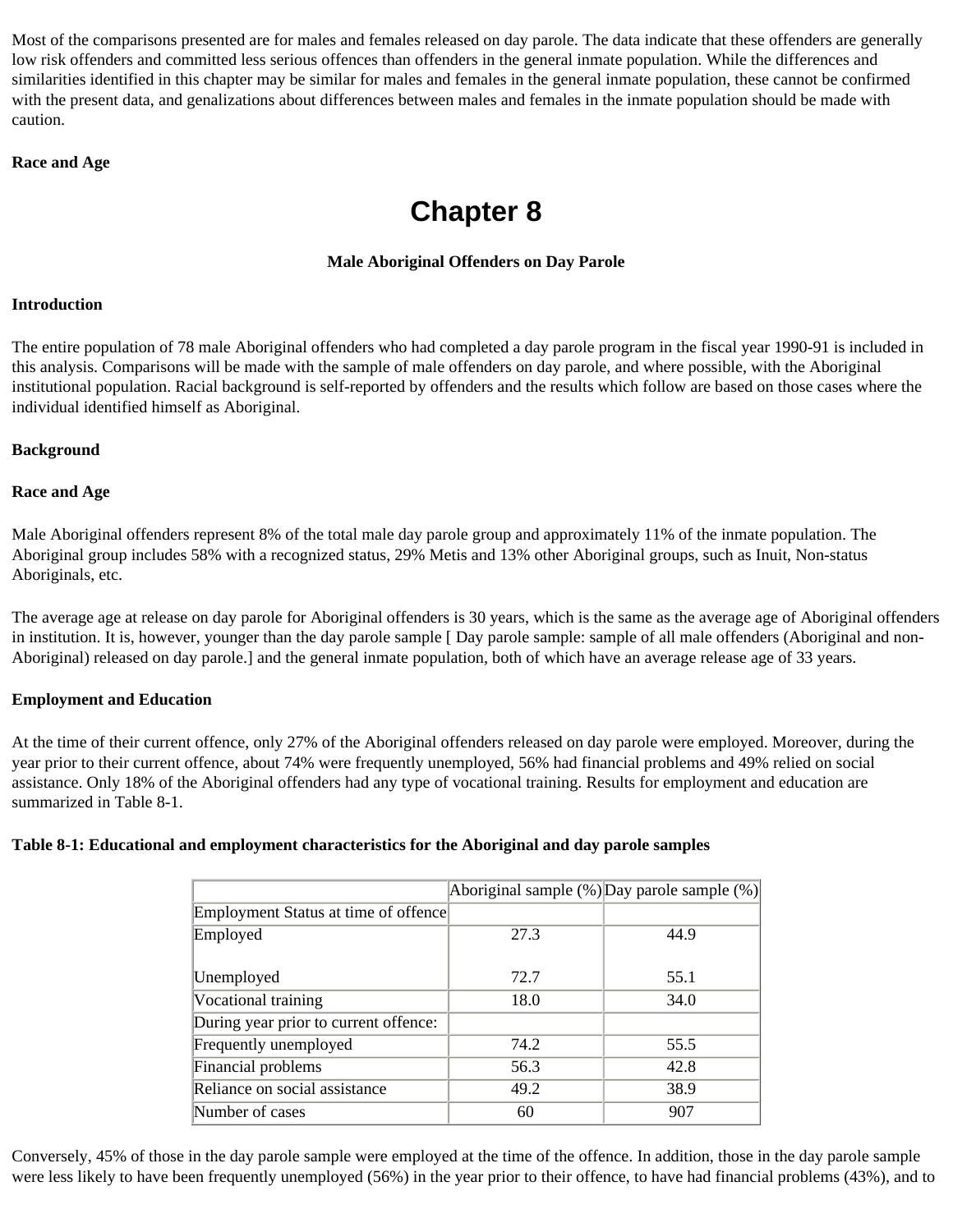rely on social assistance (39%) than Aboriginal offenders. Differences in employment stability may have been, in part, the result of differences in the level of vocational training, with 34% of the day parole sample but only 18% of the aboriginal sample having some type of vocational training.

## **Marital and Family Status**

While slightly more than half (56%) of the Aboriginal offenders on day parole were married or in a common-law relationship at the time of their current offence, 86% of the incarcerated Aboriginal offenders reported being in a relationship. Similarly, half of those in the day parole sample were married or in a common-law relationship, but only 40% of the males in the institutional population reported being in a relationship. The difference in reported marital status between Aboriginal inmates in general, and those who were released on day parole suggests that self reported maritial status may not be a reliable measure. Results for marital status are summarized in Table 8-2.

| Marital status                       |      | Aboriginal sample $(\%)$ Aboriginal Inmates $(\%)$ Day parole sample $(\%)$ Male inmates $(\%)$ |      |       |
|--------------------------------------|------|-------------------------------------------------------------------------------------------------|------|-------|
| Married or common-law                | 55.6 | 85.6                                                                                            | 49.5 | 38.7  |
| Not married (single, divorced, etc.) | 44.4 | 14.4                                                                                            | 50.5 | 61.3  |
| Number of cases                      |      | 1406                                                                                            | 910  | 11921 |

## **Table 8-2: Marital status for the Aboriginal and day parole samples and inmate groups**

Table 8-3 summarizes the family status of the Aboriginal and day parole samples. The data indicate that close to 76% of the Aboriginal offenders on day parole did not live with their biological parents up to the age of 16. In 40% of the cases, the separation was due to divorce or death of one of the parents. On average, the Aboriginal offenders were eight years old when they were first separated from their parents. Furthermore, more than 40% had parents with drug or alcohol problems.

## **Table 8-3: Family characteristics for the Aboriginal and day parole samples**

|                                              | Aboriginal sample $(\%)$ Day parole sample $(\%)$ |      |
|----------------------------------------------|---------------------------------------------------|------|
| Offender did not live with parents up to 16  | 76.1                                              | 51.4 |
| Reasons for separation from parents          |                                                   |      |
| Death or divorce of parents                  | 40.0                                              | 55.4 |
| Other reasons                                | 60.0                                              | 44.6 |
| Average age at first separation from parents | 8.1                                               | 7.6  |
| Placements before the age of 16              |                                                   |      |
|                                              | 31.2                                              | 19.3 |
| Child welfare                                |                                                   |      |
|                                              | 21.7                                              | 9.0  |
| Probation                                    |                                                   |      |
|                                              | 19.1                                              | 10.5 |
| Training school                              |                                                   |      |
| Parents had drug/alcohol problems            | 44.3                                              | 29.2 |
| Number of cases                              | 60                                                | 903  |

By comparison, only 50% of the males from the day parole sample were separated from their biological parents before the age of 16, and a higher proportion (55%) were separated from their parents due to death or divorce. As with Aboriginal offenders, those in the day parole sample were separated from their parents for the first time at an average age of eight years. Of those in the day parole sample, only 30% had parents with drug or alcohol problems. The higher substance abuse problems among parents might explain, in part, the higher rate of separation from parents before the Aboriginal offenders were 16 years old.

Close to 40% of the Aboriginal offenders had institutional placements before the age of 16, and some had more than one such placement. More than 30% had placements under child welfare custody, while others were on probation (22%) or in training school (19%). In comparison, only 22% of males in the day parole sample had placements before the age of 16. They were less likely to have placements under child welfare (19%), on probation (9%) or in training school (11%). Therefore, the data indicate that Aboriginal offenders on day parole were more likely to have had placements than those in the day parole sample.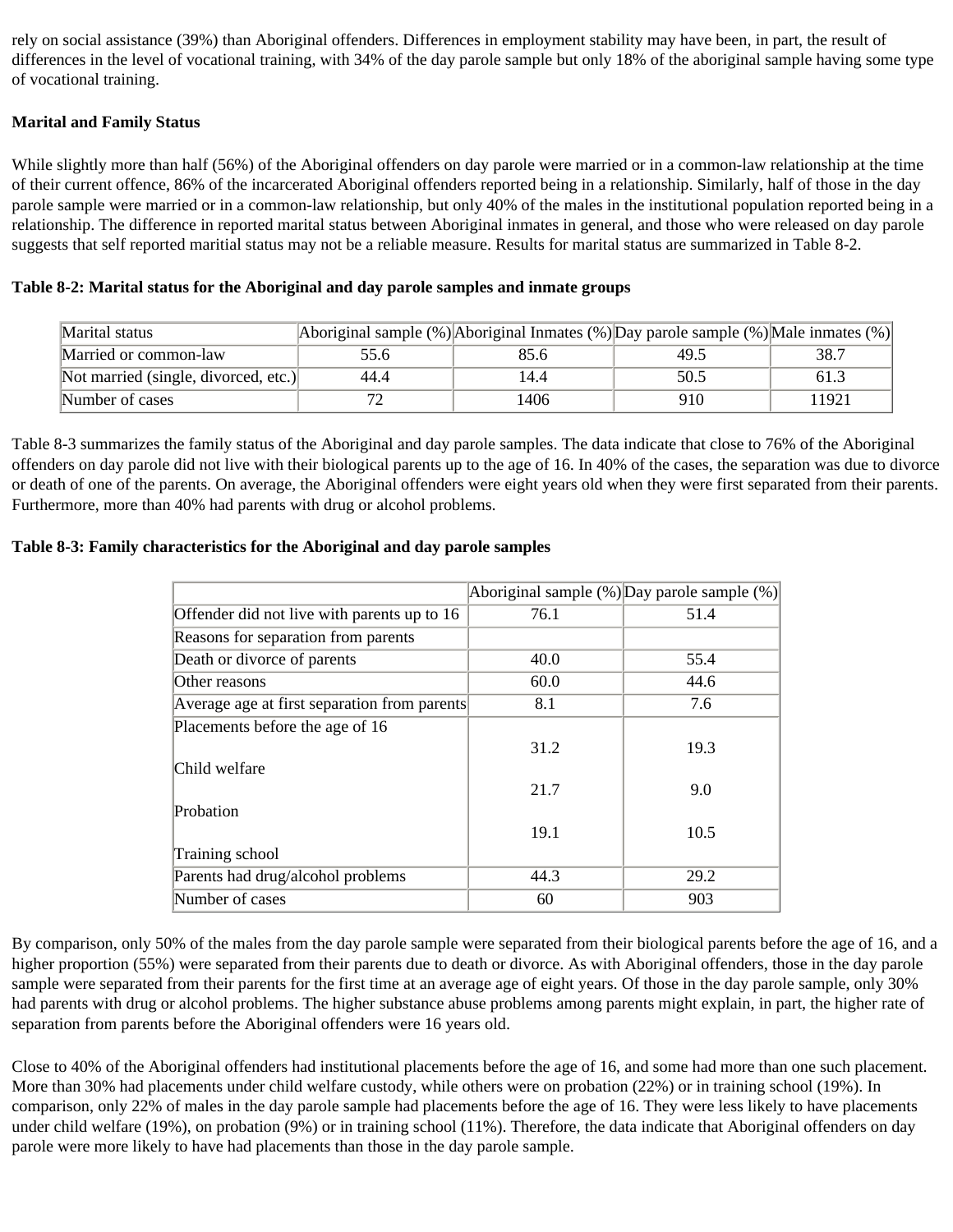## **Substance Abuse History**

The data indicate that close to 80% of the Aboriginal offenders released on day parole had alcohol abuse problems as adolescents, and nearly all of them (96%) evidenced problems as adults. Drug abuse problems are less frequent, with 45% of the Aboriginal offenders having problems during adolescence and 60% having problems as adults. In comparison, males in the day parole sample were less likely to have alcohol abuse problems than Aboriginal offenders, but they had similar rates of drug abuse during both adolescence and adulthood. Detailed results are presented in Table 8-4.

|                                      |      | Aboriginal sample $%$ )Day parole sample $%$ ) |
|--------------------------------------|------|------------------------------------------------|
| Alcohol abuse problems as a teenager | 78.6 | 48.4                                           |
| Alcohol abuse problems as an adult   | 96.2 | 68.4                                           |
| Drug abuse problems as a teenager    | 45.2 | 45.6                                           |
| Drug abuse problems as an adult      | 60.0 | 65.1                                           |
| Number of cases                      |      | 900                                            |

#### **Table 8-4: Substance abuse history for the Aboriginal and day parole samples**

## **Young Offender History**

Approximately 55% of the Aboriginal offenders on day parole had young offenders records. Of those who had been young offenders, 60% were arrested under the age of 16, at an average age of 13 years. Moreover, close to 70% who had been young offenders were arrested between the age of 16 and 18 years old, at an average age of 16. Aboriginal offenders who were convicted in a youth court each had an average of five convictions. As a result of the convictions, two-thirds served at least one sentence under community supervision, one-third served at least one sentence in open custody and close to 40% spent some time in secure custody as shown in Table 8-5.

In comparison, close to 40% of males on day parole had problems with the justice system in their youth, with 46% being arrested under the age of 16, at an average age of 13 years. Close to 75% who were young offenders were arrested between the age of 16 and 18 years, at an average age of 16. An average of three convictions per offender was found for those who were convicted in a youth court. These results indicate that Aboriginal offenders on day parole were more likely to have problems with the justice system in their youth than offenders in the day parole sample.

## **Table 8-5: Young offender history for the Aboriginal and day parole samples**

|                                                      |      | Aboriginal sample $(\%)$ Day parole sample $(\%)$ |
|------------------------------------------------------|------|---------------------------------------------------|
| Has a young offender history                         | 54.6 | 38.7                                              |
| Arrested under the age of 16                         | 30.8 | 17.5                                              |
| If arrested, average age at arrest under 16          | 13.4 | 13.2                                              |
| Arrested between 16 and 18                           | 35.9 | 27.0                                              |
| If arrested, average age at arrest between 16 and 18 | 16.4 | 16.4                                              |
| Average number of youth convictions                  | 4.8  | 3.3                                               |
| Youth court dispositions                             |      |                                                   |
|                                                      | 64.5 | 65.8                                              |
| Community supervision                                |      |                                                   |
|                                                      | 32.3 | 25.5                                              |
| Open custody                                         |      |                                                   |
|                                                      | 38.7 | 33.0                                              |
| Secure custody                                       |      |                                                   |
| Number of cases                                      | 70   | 896                                               |

## **Current Offence History**

Characteristics of the current offence (the one that preceded the day parole release) are presented in Table 8-6. The major admitting offences for Aboriginal offenders released on day parole were robbery (22%), property related offences (18%) and homicide (18%). Aboriginal offenders had an average of four convictions. Consequently, they were sentenced to an average of 50 months of imprisonment.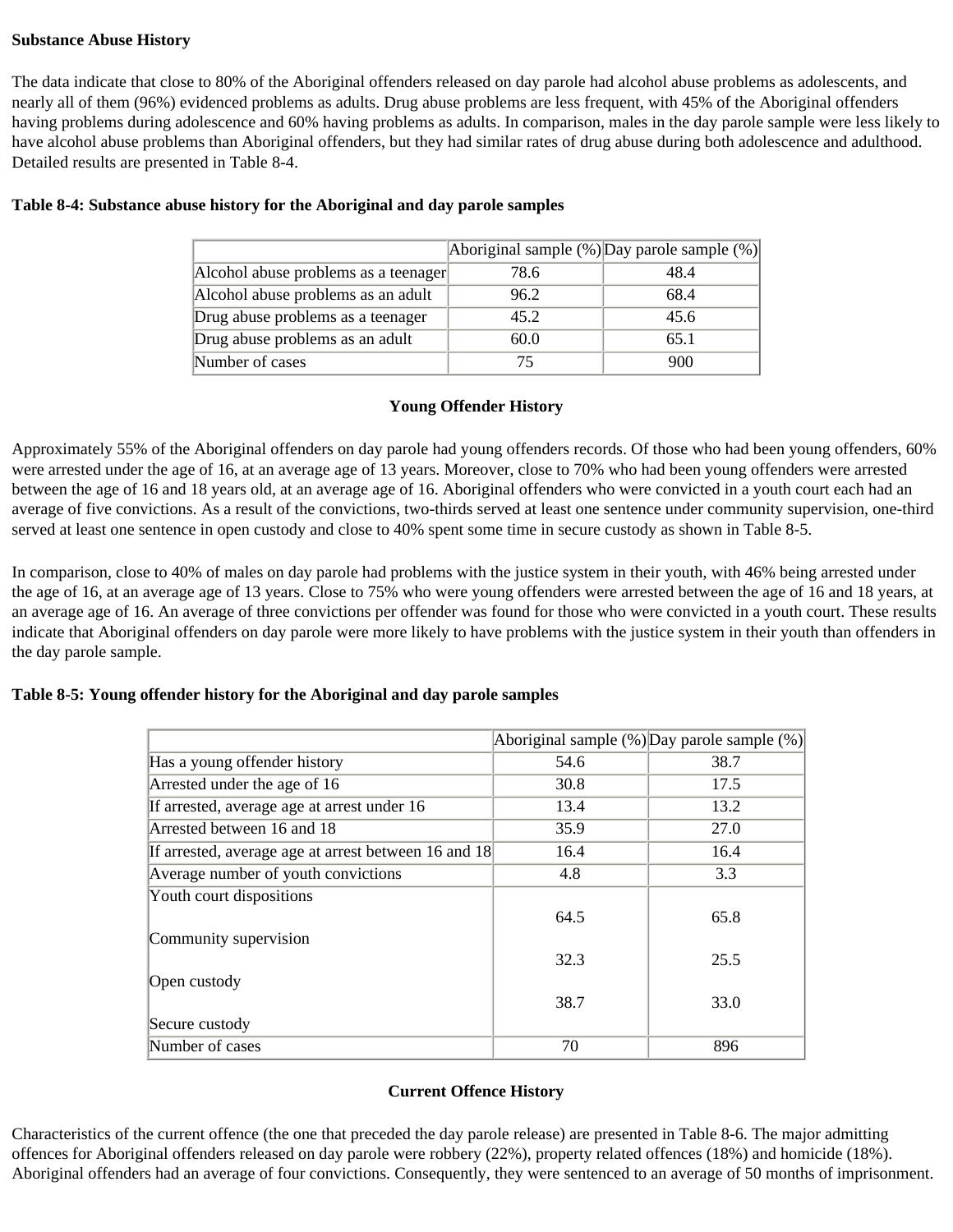In comparison to Aboriginal inmates, the data show that Aboriginal day parolees have slightly less severe major admitting offences and slightly shorter sentences. The major admitting offences for Aboriginal inmates are homicide (21%), sexual offences (20%) and robbery (19%), and the average sentence is 53 months.

As with Aboriginal offenders, males in the day parole sample have shorter sentences than those in institutions, but longer than Aboriginal offenders. Males in the day parole sample had an average sentence of 58 months. The major admitting offences were property-related (25%), robbery (21%), drug offences (17%) and other types of offences (17%). They were convicted of an average of five offences, which is slightly more than Aboriginal offenders. Male inmates served the longest sentences, an average of 67 months, mainly for robbery (20%), property offences (20%) and homicide (18%).

Compared to those in the day parole sample, male Aboriginal offenders are more likely to have been convicted of a homicide or an assault, but are less likely to have been convicted of a drug offence, and slightly less likely to have been convicted of a property offence. The two groups are relatively similar in terms of the proportion convicted of sexual offences. These similarities and differences are consistent for both the day parole sample and the general inmate population.

Although the results suggest that Aboriginal offenders are more likely to serve sentences for violent offences, they receive, on average, shorter sentences. Specifically, the Aboriginal day parole sample had an average sentence length of 49 months while the day parole sample had an average sentence of 58 months. In addition, the differences between the day parole samples and the inmate population indicate that Aboriginal offenders on day parole had an average sentence that was only four months shorter than the Aboriginal inmate population; offenders in the day parole sample had an average sentence that was nine months shorter than the general inmate population.

|                                                       |      | Aboriginal sample $(\%)$ Aboriginal inmates $(\%)$ Day parole sample $(\%)$ Male inmates $(\%)$ |      |       |
|-------------------------------------------------------|------|-------------------------------------------------------------------------------------------------|------|-------|
| Major offence on current term                         |      |                                                                                                 |      |       |
| Homicide                                              | 18.4 | 21.4                                                                                            | 6.2  | 17.7  |
| Attempted murder                                      | 0.0  | 1.5                                                                                             | 1.3  | 1.9   |
| Sexual offence                                        | 7.9  | 19.7                                                                                            | 8.4  | 13.4  |
| Robbery                                               | 22.4 | 18.6                                                                                            | 21.3 | 22.8  |
| Assault                                               | 10.5 | 10.9                                                                                            | 4.0  | 5.2   |
| Drug                                                  | 6.6  | 1.8                                                                                             | 17.6 | 8.1   |
| Property                                              | 18.4 | 17.2                                                                                            | 24.6 | 20.0  |
| Other                                                 | 15.8 | 8.9                                                                                             | 16.6 | 10.9  |
| Average sentence length on current term, in<br>months | 49.4 | 52.8                                                                                            | 57.9 | 66.7  |
| Number of cases                                       | 76   | 1411                                                                                            | 930  | 11989 |

## **Table 8-6: Current offence history for the Aboriginal and day parole samples and inmate groups**

Compared to Aboriginal offenders on day parole, offenders in the day parole sample were less likely to have used a weapon (35%) and less likely to have committed a crime against a person (60%). Both groups however, had a similar average number of victims (2.5). Offenders in the day parole sample were less likely to be under the influence of alcohol at the time of the offence than Aboriginal offenders (46%), but more likely to be under the influence of drugs (31%). Comparison of offence characteristics suggest that Aboriginal offenders are more violent in their offending and more likely to be under the influence of alcohol than the day parole sample of males.

## **Table 8-7: Offence characteristics for the Aboriginal and day parole samples**

|                                                  |      | Aboriginal sample $(\%)$ Day parole sample $(\%)$ |
|--------------------------------------------------|------|---------------------------------------------------|
| Use of a weapon in major offence of current term | 44.2 |                                                   |
|                                                  |      |                                                   |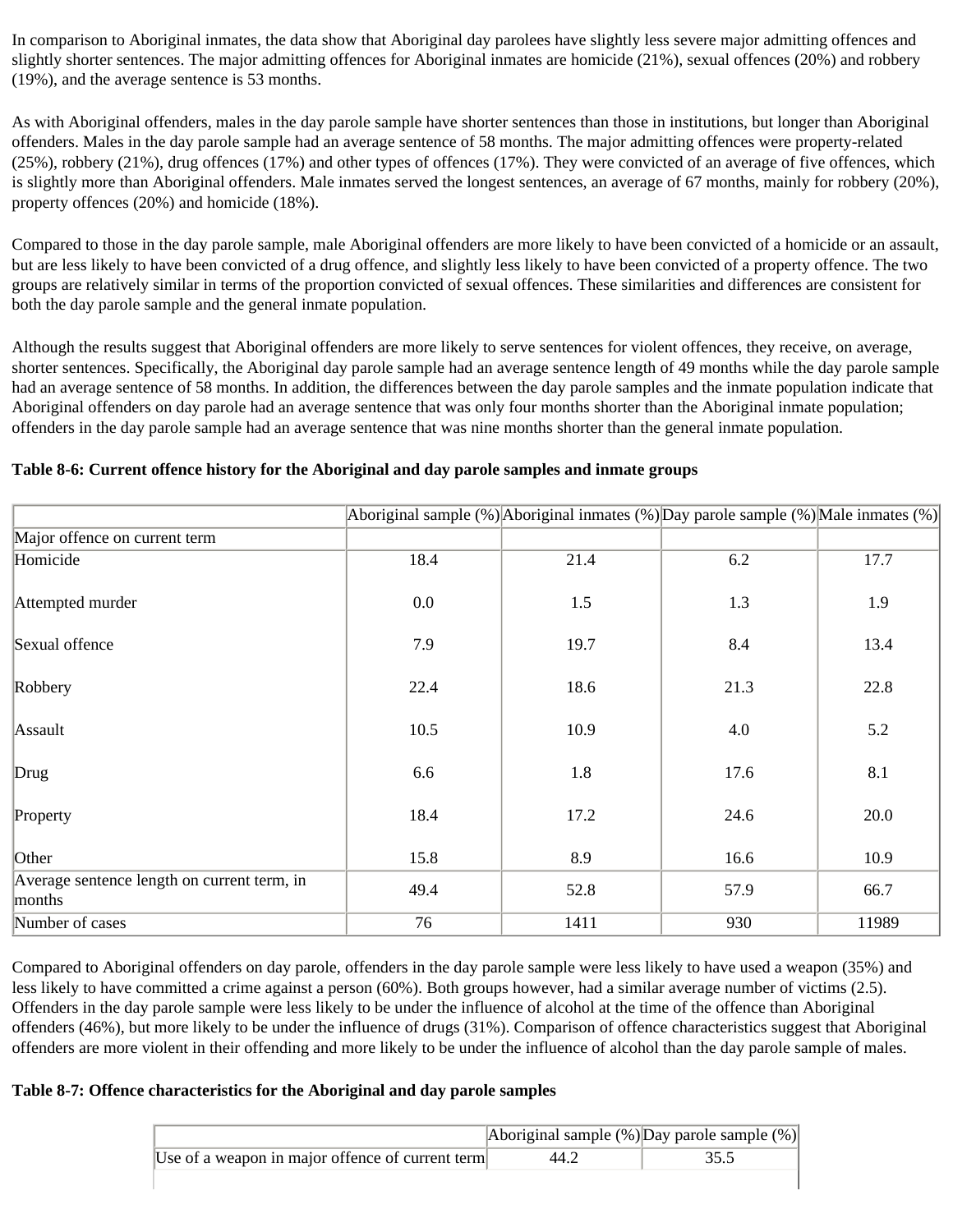| Offended against a person                     | 78 2 | 61.3 |
|-----------------------------------------------|------|------|
| Average number of victims                     | 2.5  | 2.5  |
| Under influence of alcohol at time of offence | 82.4 | 45.5 |
| Under influence of drugs at time of offence   | 22.2 | 31.2 |
| Number of cases                               |      | 860  |

## **Institutional History**

Institutional history reveals that approximately 9% of the Aboriginal offenders released on day parole were involved in misconduct, 14% were placed in administrative custody, and 8% were placed in protective custody, as shown in Table 8-8. Similarly, 7% of offenders in the day parole sample were involved in institutional misconduct, 12% were placed in administrative segregation and 11% were placed in protective custody. The data show that Aboriginal offenders released on day parole and offenders in the day parole sample have similar institutional histories.

## **Table 8-8: Institutional history characteristics for the Aboriginal and day parole samples**

|                                      |      | Aboriginal sample (%) Day parole sample (%) |
|--------------------------------------|------|---------------------------------------------|
| Involved in a misconduct             | 9.1  | 7.2                                         |
| Placed in administrative segregation | 14.1 | 11.9                                        |
| Placed in protective custody         | 7.7  | 11.4                                        |
| Number of visits                     |      |                                             |
|                                      | 26.0 | 10.7                                        |
| None                                 |      |                                             |
|                                      | 41.1 | 37.3                                        |
| Irregular                            |      |                                             |
|                                      | 26.0 | 42.5                                        |
| Regular                              |      |                                             |
|                                      | 6.9  | 9.5                                         |
| Frequent                             |      |                                             |
| Number of cases                      | 75   | 885                                         |

The frequency of visits an offender receives can be viewed as an indicator of the quality of contact he has with his family or other people in the community. The data show that 33% of Aboriginal offenders released on day parole received regular or frequent visits. In comparison, 52% of males in the day parole sample received regular or frequent visits. The results suggest that Aboriginal offenders were less likely to maintain external contact (family and friends) while in prison although this may be the result of greater distances that family members must travel.

# **NPB Decision History**

# **Current Day Parole Decision**

Of the Aboriginal offenders released on day parole, 90% had been recommended by CSC for a day parole program and in 97% of the cases, CSC recommended regular day parole. The most common conditions imposed included abstaining from alcohol (86%) and abstaining from drug use (78%). In addition, CSC recommended participation in alcohol abuse (66%) and drug abuse (28%) programs. The type of conditions imposed are presented in Table 8-9.

Similarly for males in the day parole sample, 87% had been recommended by CSC for a day parole program and 95% were recommended for a regular day parole program. Special conditions, however, were recommended less frequently (75%). CSC recommended similar conditions and programs for offenders in the day parole sample as for Aboriginal offenders, although not as frequently. The most common conditions imposed for offenders in the day parole sample included abstaining from alcohol (52%), abstaining from drug use (51%) and other types of conditions (42%). CSC recommended participation in alcohol abuse (27%) and drug abuse (21%) programs. Aboriginal offenders are more likely to have conditions recommended and are much more likely to be required to abstain from alcohol.

## **Table 8-9: Characteristics of the Day Parole decision for the Aboriginal and day parole samples**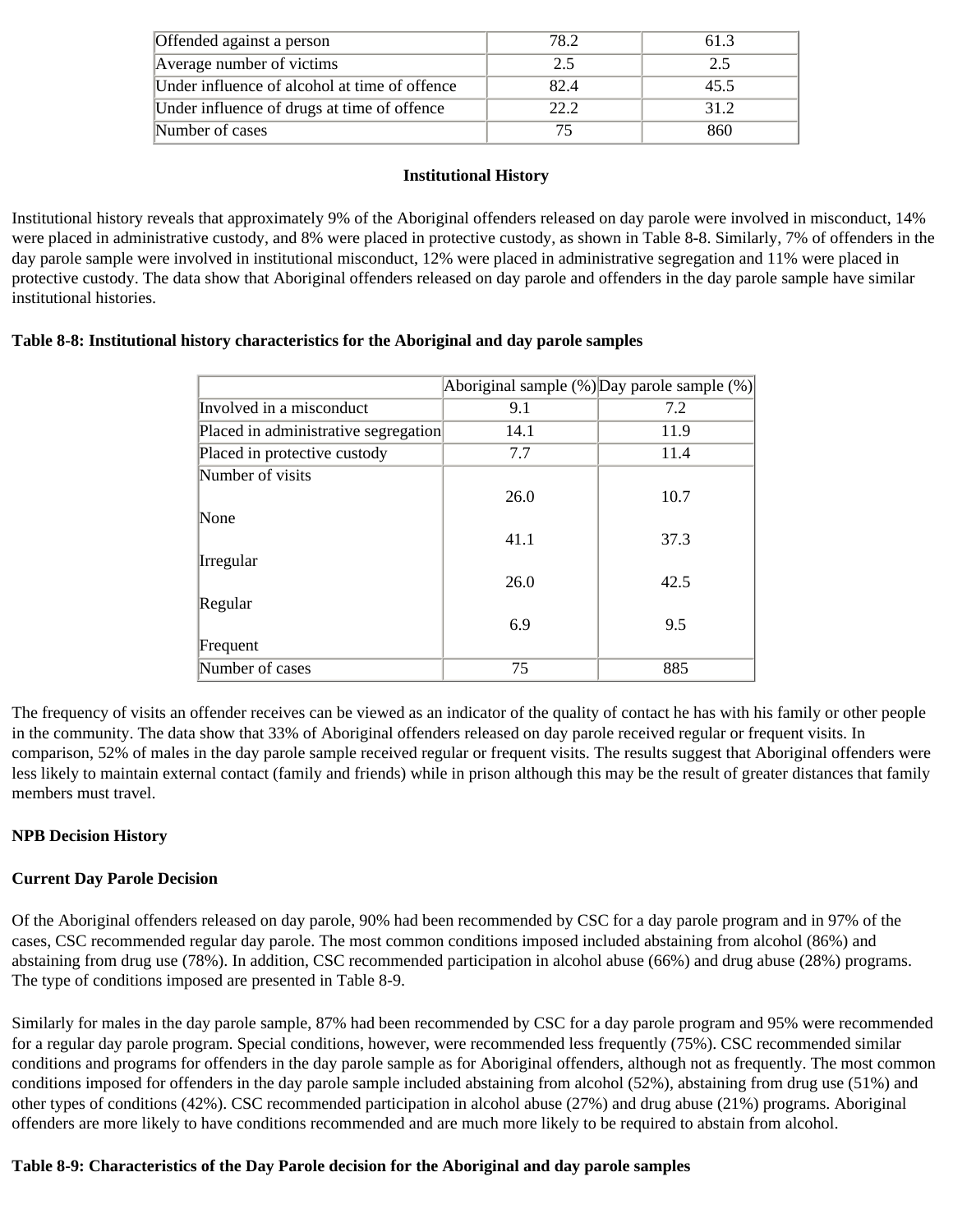|                                       |                 | Aboriginal sample (%) Day parole sample (%) |
|---------------------------------------|-----------------|---------------------------------------------|
| Positive CSC recommendation           | 89.6            | 87.0                                        |
| Ordinary day parole                   | 97.3            | 89.4                                        |
| Special conditions recommended by CSC | 91.0            | 73.5                                        |
| Type of conditions proposed by CSC    |                 |                                             |
|                                       | 85.5            | 51.7                                        |
| Abstain from alcohol                  | 77.6            |                                             |
| Abstain from drugs                    |                 | 51.4                                        |
|                                       | 15.8            | 22.1                                        |
| Follow psychological counselling      |                 |                                             |
|                                       | 39.5            | 42.3                                        |
| Other                                 |                 |                                             |
| Specific programs proposed by CSC     |                 |                                             |
|                                       | 65.8            | 26.5                                        |
| Substance abuse - alcohol             |                 |                                             |
|                                       | 28.0            | 21.3                                        |
| Substance abuse - drugs               | 8.0             | 7.2                                         |
| Psychological treatment               |                 |                                             |
| Special conditions imposed by NPB     |                 |                                             |
|                                       | 87.2            | 57.1                                        |
| Abstain from alcohol                  |                 |                                             |
|                                       | 80.8            | 56.0                                        |
| Abstain from drugs                    |                 |                                             |
|                                       | 19.2            | 27.7                                        |
| Follow psychological counselling      |                 |                                             |
|                                       | 60.3            | 52.3                                        |
| Other                                 |                 |                                             |
| Special programs imposed by NPB       | 57.7            | 23.5                                        |
| Substance abuse - alcohol             |                 |                                             |
|                                       | 28.2            | 18.5                                        |
| Substance abuse - drugs               |                 |                                             |
|                                       | $7.7\,$         | 6.6                                         |
| Psychological treatment               |                 |                                             |
|                                       | 6.4             | 4.6                                         |
| Other                                 |                 |                                             |
| Number of cases                       | $\overline{76}$ | 937                                         |

## **CSC Case Management History**

#### **Institutional Case Management History**

While offenders are in the institution, program needs are identified using the Forcefield Analysis of Needs. The needs identified the most frequently for Aboriginal offenders were alcohol use (89%), employment (86%) and academic and vocational skills (82%). Each Aboriginal offender had an average of ten needs. The percentage of cases with each need identified is presented in Table 8-10.

In comparison, the needs most often identified for the day parole sample were companions (74%), values and attitudes (73%) and emotional stability (70%). They had an average of nine needs. These data suggest that Aboriginal offenders have different needs identified at admission.

In order to address the needs identified by the Forcefield Analysis of Needs, CSC proposed programs for offenders to take while serving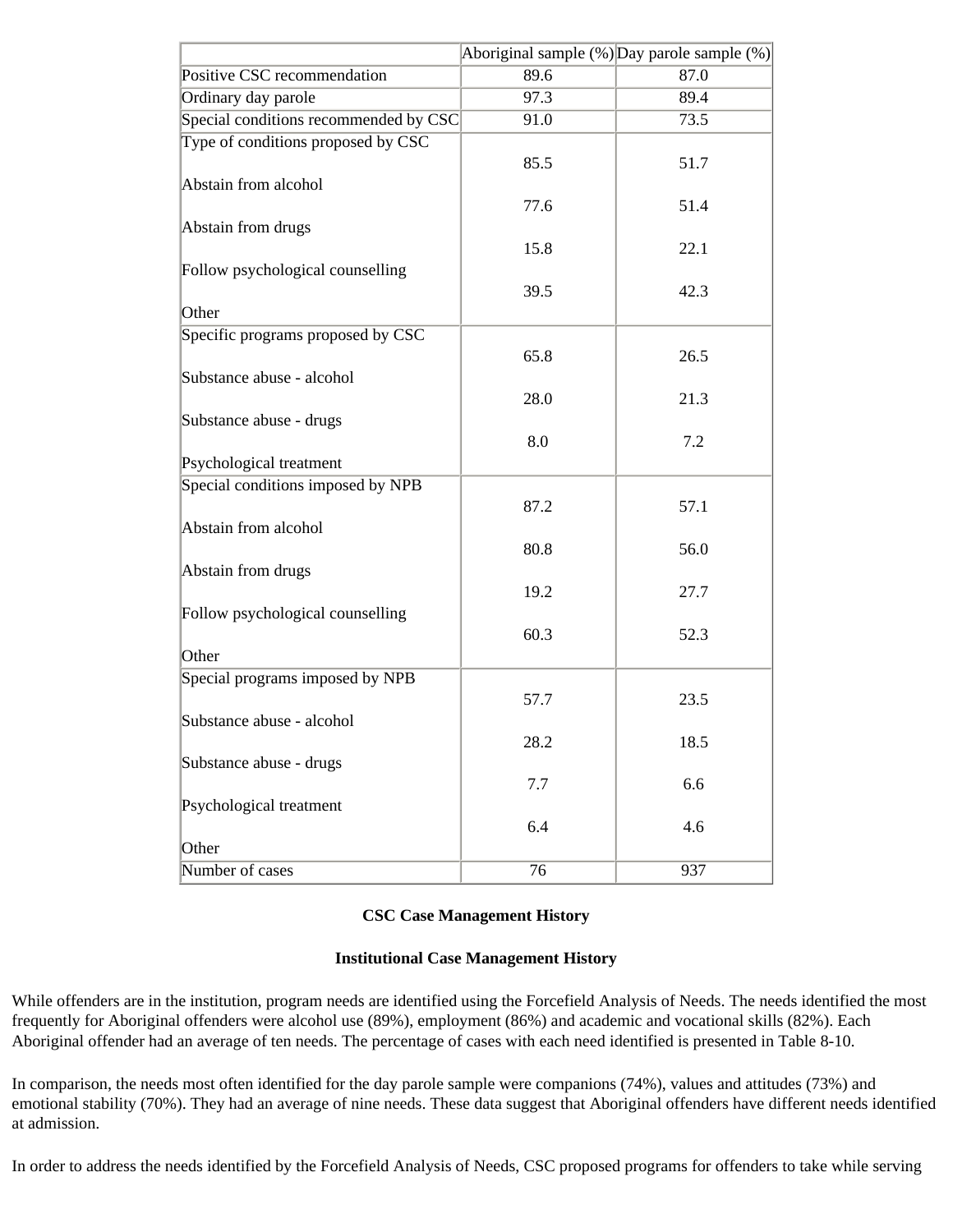their sentence in the institution. In particular, 94% of the Aboriginal offenders were recommended for alcohol abuse treatment, 75% were referred for adult basic education and 60% each were recommended for drug abuse treatment and vocational and employment skills training. The Aboriginal offenders actually participated in an average of five programs prior to day parole. The most frequent programs were alcohol abuse programs (85%), adult basic education and drug abuse programs (approximately 65% for each). These results are summarized in Table 8-11.

| Forcefield analysis of needs Aboriginal sample (%) Day parole sample (%) |      |      |
|--------------------------------------------------------------------------|------|------|
| Academic/vocational skills                                               | 82.1 | 65.8 |
| Employment                                                               | 85.7 | 66.0 |
| Financial management                                                     | 67.9 | 65.7 |
| Marital/family relations                                                 | 73.2 | 66.2 |
| Companions                                                               | 73.2 | 73.5 |
| Emotional stability                                                      | 60.7 | 70.3 |
| Alcohol usage                                                            | 89.3 | 56.1 |
| Drug usage                                                               | 57.1 | 60.0 |
| Mental ability                                                           | 25.0 | 24.2 |
| Health                                                                   | 26.8 | 32.3 |
| Sexual behaviour                                                         | 16.1 | 18.7 |
| Values and attitudes                                                     | 76.8 | 73.0 |
| Number of cases                                                          | 56   | 767  |

# **Table 8-10: Forcefield analysis of needs for the Aboriginal and day parole samples**

Similarly, males in the day parole sample were recommended for alcohol abuse programs (54%), drug abuse programs (50%), psychological counselling (44%) and adult basic education (42%). They participated in an average of three programs some of which were alcohol abuse (55%), drug abuse (48%), adult basic education (41%) and psychological counselling (39%). The data indicate that Aboriginal offenders and males are recommended for similar programs but Aboriginal offenders are referred more frequently and they are more likely to participate in programs than those in the day parole sample.

## **Table 8-11: Case management characteristics for the Aboriginal and day parole samples**

|                                    |      | Aboriginal sample $(\%)$ Day parole sample $(\%)$ |
|------------------------------------|------|---------------------------------------------------|
| Programs proposed to address needs |      |                                                   |
|                                    | 93.6 | 53.9                                              |
| Substance abuse - alcohol          |      |                                                   |
|                                    | 60.3 | 49.8                                              |
| Substance abuse - drugs            |      |                                                   |
|                                    | 47.4 | 43.5                                              |
| Psychological counselling          |      |                                                   |
|                                    | 6.4  | 10.7                                              |
| Psychiatric counselling            |      |                                                   |
|                                    | 32.1 | 13.2                                              |
| Cognitive skills training          |      |                                                   |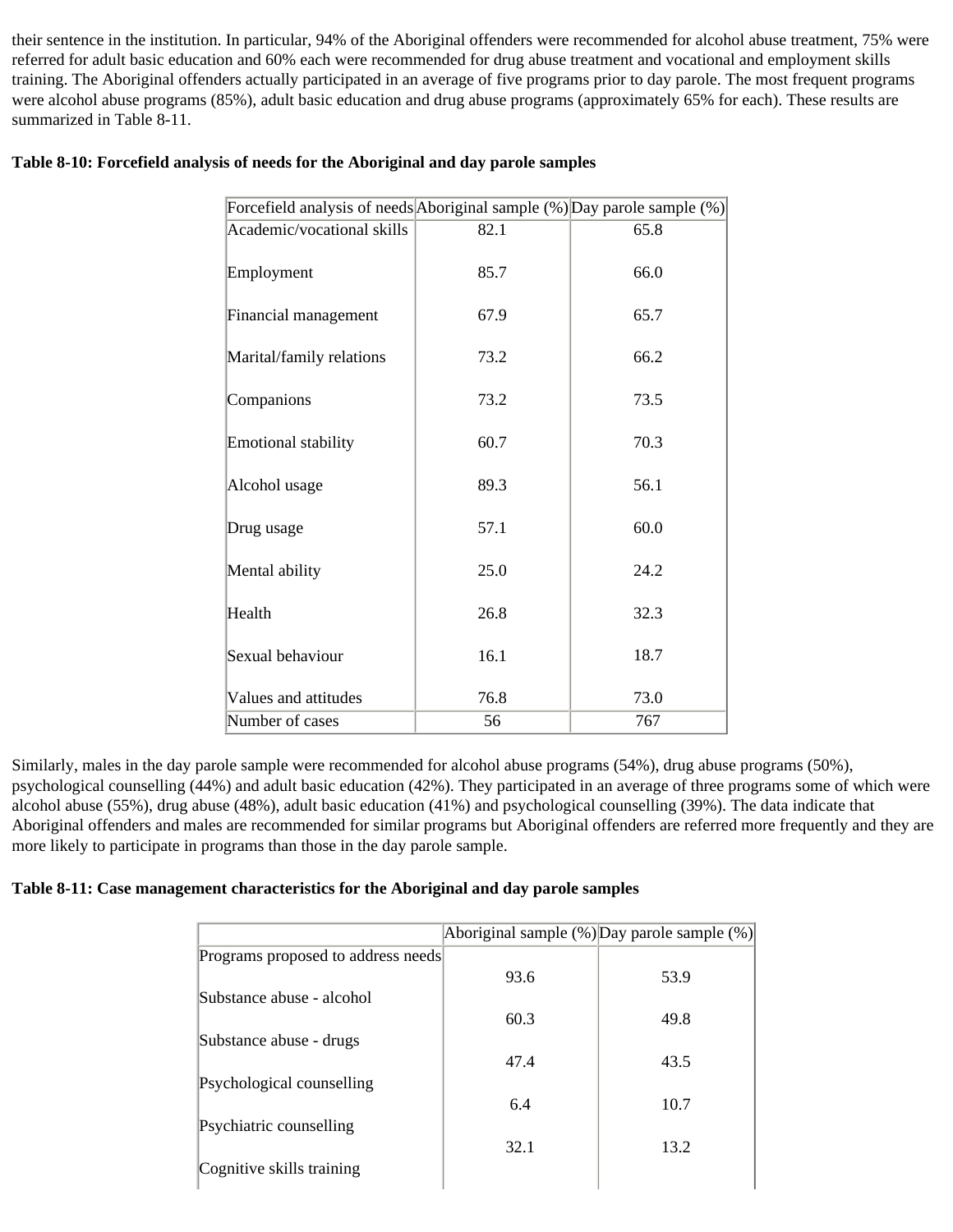| Vocational skills training   | 61.5 | 28.9 |
|------------------------------|------|------|
| Employment skills training   | 59.0 | 23.7 |
| Adult basic education        | 74.4 | 42.0 |
| Other personal developmental | 41.0 | 20.2 |
| Other                        | 9.0  | 10.3 |
| Programs participated in:    |      |      |
|                              | 84.6 | 55.2 |
| Substance abuse - alcohol    |      |      |
| Substance abuse - drugs      | 61.5 | 48.3 |
|                              | 50.0 | 39.2 |
| Psychological counselling    |      |      |
|                              | 15.4 | 10.2 |
| Psychiatric counselling      |      |      |
|                              | 34.6 | 12.9 |
| Cognitive skills training    | 30.8 | 22.4 |
| Vocational skills training   |      |      |
|                              | 43.6 | 21.9 |
| Employment skills training   |      |      |
|                              | 64.1 | 41.4 |
| Adult basic education        |      |      |
| Other personal developmental | 48.7 | 24.9 |
|                              | 33.3 | 16.3 |
| Other                        |      |      |
| Number of cases              | 78   | 934  |

# **Community Case Needs**

While in the community, offenders are assessed for their needs using the Community Risk/Needs Management Scale (CRNMS). A summary of needs identified for Aboriginal offenders and those in the day parole sample is presented in Table 8-12. The most frequently identified needs for Aboriginal offenders in the community were academic and vocational needs (52%), employment pattern (51%) and companions (41%). Approximately 11% of the Aboriginal offenders had special needs for sex offender treatment and 16% had other types of special needs.

## **Table 8-12: Community Risk/Needs Management Scale for the Aboriginal and day parole samples**

| Aboriginal sample (%) Day parole sample (%) |
|---------------------------------------------|
|                                             |
|                                             |
|                                             |
|                                             |
|                                             |
|                                             |
|                                             |
|                                             |
|                                             |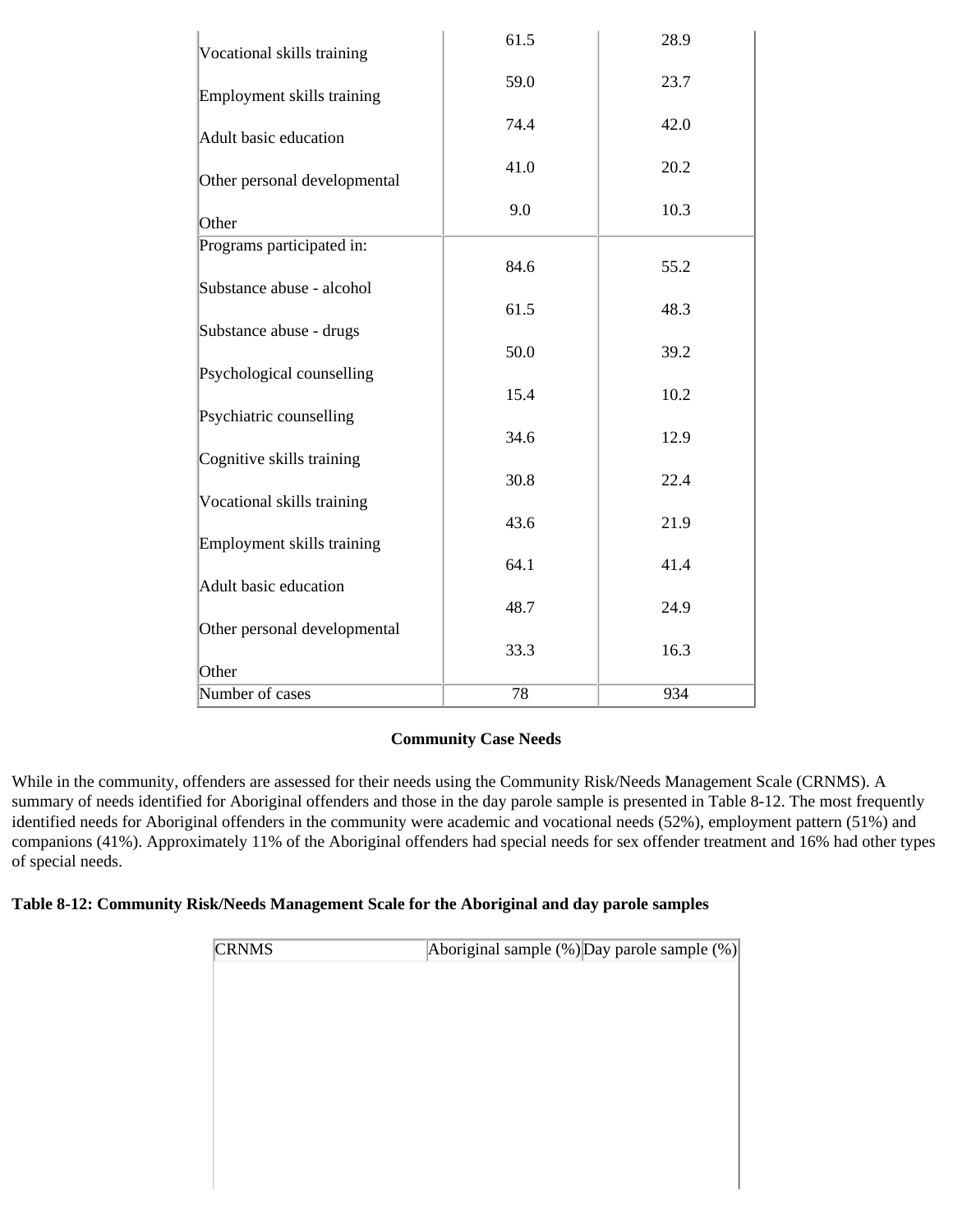| Academic/vocational skills      | 52.3 | 34.4 |
|---------------------------------|------|------|
| Employment pattern              | 51.2 | 39.5 |
| Financial management            | 34.2 | 36.7 |
| Marital/family relations        | 30.3 | 32.9 |
| Companions                      | 40.9 | 36.6 |
| Behavioural/emotional stability | 36.4 | 37.0 |
| Alcohol usage                   | 22.8 | 19.5 |
| Attitude                        | 15.9 | 16.9 |
| Sex offender                    | 11.4 | 9.2  |
| Other                           | 15.9 | 12.0 |
| Number of cases                 | 44   | 573  |

In comparison, the most frequently identified needs for males in the day parole sample were employment patterns (40%), emotional stability (37%), financial management (37%) and companions (37%). Offenders in the day parole sample were less likely to have special needs, with 9% having sexual offending as a need and 12% having other types of special needs. While Aboriginal offenders and those in the day parole sample both had employment and companions identified as important needs, Aboriginal offenders were more likely to have academic needs rated high.

More than 70% of the Aboriginal offenders on day parole had a medium overall case need rating and close to 11% had a high needs rating. Offenders in the day parole sample were more likely to have high needs rating (19%), but were less likely to be in the medium category. These results are summarized in Table 8-13.

Close to two-thirds of Aboriginal offenders had a high overall criminal history risk rating, while only 44% of those in the day parole sample were rated as high risk on the overall criminal history risk scale. When risk and needs are combined, Aboriginal offenders are less likely to be in the low category (0% vs. 11% for the day parole sample), but approximately 30% of both the Aboriginal sample and the day parole sample are in the highest risk/needs category. A higher risk/needs rating normally requires increased contact with the parole supervisor.

## **Table 8-13: Risk and needs rating for the Aboriginal and day parole samples**

|                               | Aboriginal sample $(\%)$ Day parole sample $(\%)$ |      |
|-------------------------------|---------------------------------------------------|------|
| Overall case needs rating     |                                                   |      |
|                               | 18.2                                              | 30.3 |
| Low                           |                                                   |      |
|                               | 70.5                                              | 51.1 |
| Medium                        |                                                   |      |
|                               | 11.4                                              | 18.6 |
| High                          |                                                   |      |
| Overall criminal history risk |                                                   |      |
|                               | 32.7                                              | 55.8 |
| Low                           |                                                   |      |
|                               | 62.8                                              | 44.2 |
| High                          |                                                   |      |
|                               |                                                   |      |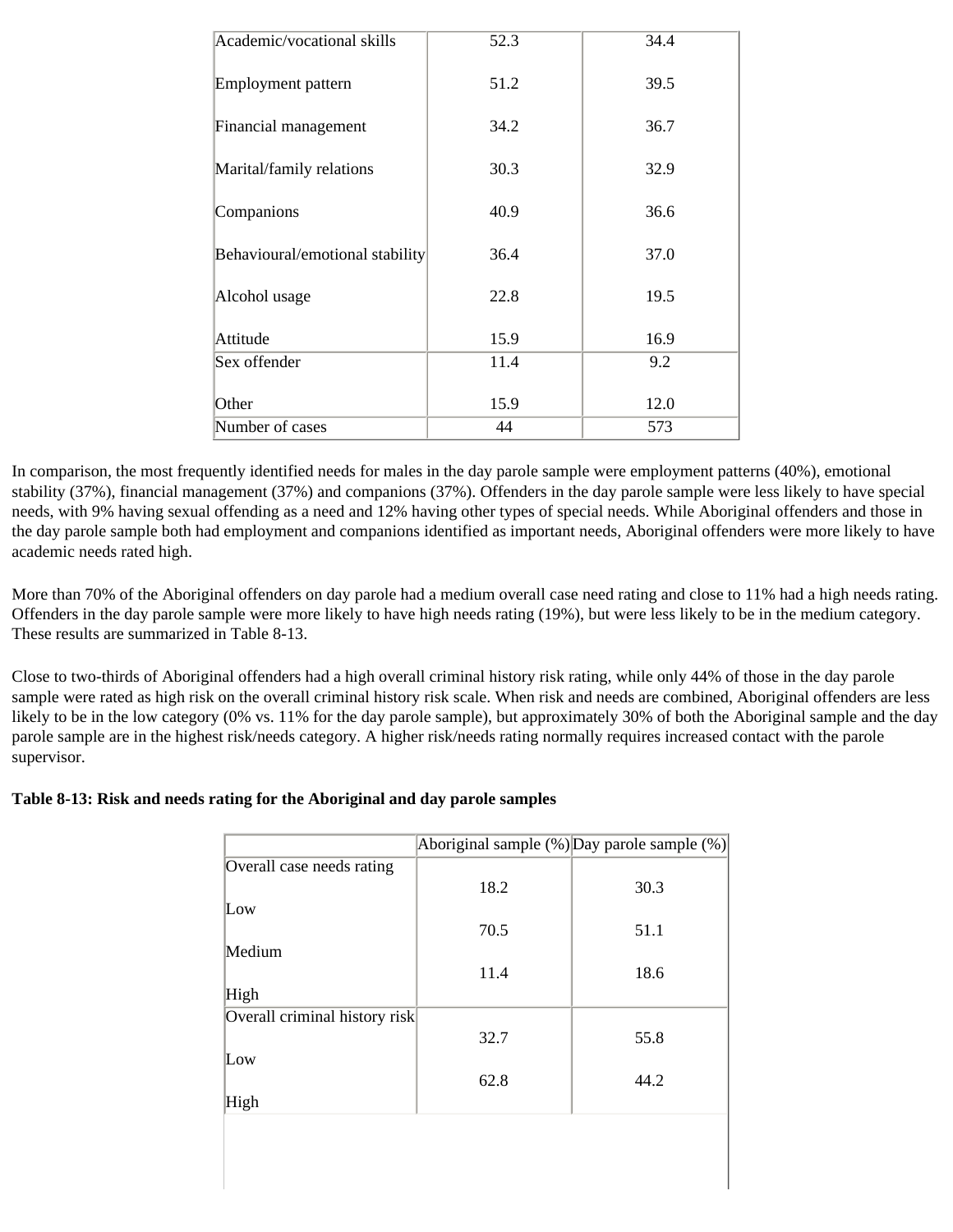| Risk/Needs assessment |      |      |
|-----------------------|------|------|
|                       | 0.0  | 10.8 |
| Low                   |      |      |
|                       | 66.7 | 56.7 |
| Medium                |      |      |
|                       | 31.0 | 32.5 |
| High                  |      |      |
| Number of cases       | 43   | 572  |

#### **Performance on Day Parole**

As an indicator of motivation level, close to 80% of Aboriginal offenders on day parole were willing to participate in their assigned programs, the same level as for offenders in the day parole sample. However, only 62% of Aboriginal offenders successfully completed their day parole, which is less than for offenders in the day parole sample (75%). Also, 20% of Aboriginal offenders failed while on day parole as a result of a new offence, a rate higher than that of the day parole sample (9%). Therefore, these data reveal that Aboriginal offenders do not perform as well as offenders in the day parole sample, although they display similar motivation levels for participating in the programs while on day parole. These results are summarized in Table 8-14.

### **Table 8-14: Outcome of day parole for the Aboriginal and day parole samples**

|                               |      | Aboriginal sample $(\%)$ Day parole sample $(\%)$ |
|-------------------------------|------|---------------------------------------------------|
| Outcome of current day parole |      |                                                   |
|                               | 62.2 | 74.8                                              |
| Success                       |      |                                                   |
|                               | 37.8 | 25.2                                              |
| $Failure2$                    |      |                                                   |
| Recidivism rate               | 20.0 | 8.5                                               |
| Motivation level              |      |                                                   |
|                               | 78.9 | 80.3                                              |
| Positive                      |      |                                                   |
|                               | 21.1 | 19.7                                              |
| Negative                      |      |                                                   |
| Number of cases               | 76   | 929                                               |

1Day Parole continued, Full Parole, Mandatory Supervision.

2Breach of conditions, Revocation with or without a new offence.

### **Summary and Discussion**

The results of this study indicate that Aboriginal offenders are less likely to receive day parole than would be expected. Overall, they come from more disrupted backgrounds requiring more contact with alternative care agencies, and they have had more experience with the criminal justice system as juveniles. Their crimes are more likely to involve assaults on people, the use of a weapon and they are more likely to commit offences while under the influence of alcohol. Substance abuse, particularly alcohol abuse, seems to be an important contributor to their criminal problems. While they are more likely to be rated as higher risk offenders, their risk/needs ratings are more likely to be moderate rather than high or low. Aboriginal offenders are more likely to fail while on day parole, and to fail with a new offence. These problems are discussed in more detail below.

The data indicate that Aboriginal offenders are more likely to have been separated from one of their parents (through divorce, death, etc.), although the average age at separation, eight years, is similar to other offenders released on day parole. A higher percentage of Aboriginal offenders were placed in an alternative form of child care (child welfare, probation or training school) more frequently than other offenders. There was also evidence that alcohol and other drug abuse was higher in the Aboriginal offenders' families. These factors may have contributed to the higher rate of juvenile offending which was observed. While the age at which they appeared in juvenile court was not different from other offenders, Aboriginal offenders were slightly more likely to have served a sentence in secure custody.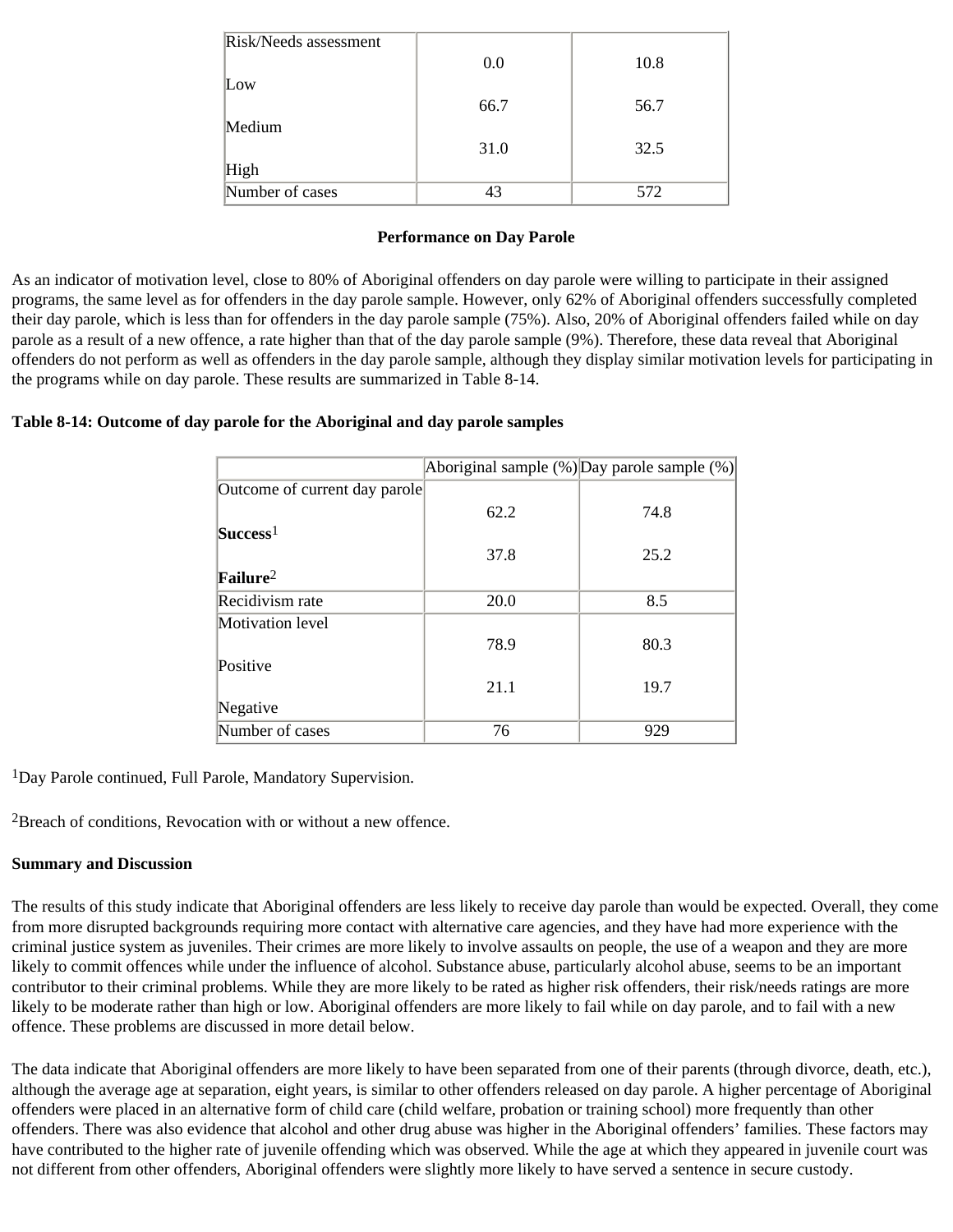Aboriginal offenders were equally as likely as other offenders to have had a drug problem as teenagers, but they were much more likely to have had an alcohol problem, with as many as 80% showing evidence of teenage alcohol problems. As adults, 96% had a problem with alcohol, compared to 68% of other offenders on day parole.

Alcohol problems were more likely to be identified as need areas for Aboriginal offenders, along with academic and vocational skills and employment. Aboriginal offenders were more likely to have been recommended for treatment programs and to have participated in them than non-Aboriginal offenders. For their release, Aboriginal offenders were more likely to have special conditions attached. In particular, 87% of Aboriginal offenders released on day parole had a condition to abstain from alcohol, while only 57% of the non-Aboriginal offenders had this condition attached to their release. Community treatment plans stressed academic and vocational needs along with employment problems.

The academic and employment needs identified above were probably partly responsible for the higher rate of unemployment, frequency of unemployment, and financial problems identified for Aboriginal offenders prior to their last offence. Aboriginal offenders were more likely to have used a weapon, committed a crime against a person, and were more likely to have been under the influence of alcohol at the time of their last offence. More specifically, 82% of Aboriginal offenders had been drinking alcohol at the time of their offence while only 46% of non-Aboriginal offenders had been drinking. However, Aboriginal offenders were less likely to have been under the influence of other drugs at the time of their last offence. Aboriginal offenders were more likely to have committed an assault, but were less likely to have committed a drug offence. The rate of sex offences for those released on day parole was similar for both Aboriginal and non-Aboriginal offenders. Aboriginal offenders, on average, were serving shorter sentences than non-Aboriginal offenders.

Aboriginal offenders were more likely to be rated as having moderate needs and were more likely to be rated as a high risk. However, when risk and needs were combined, Aboriginal offenders were less likely to be classified as either low or high risk/needs, falling, most frequently, into the moderate group.

Failure of the day parole release was higher for Aboriginal offenders, with 38% failing, while only 25% of the non-Aboriginal offenders failed. In addition, 20% of the Aboriginal offenders committed a new offence while on day parole, while only 9% of the non-Aboriginal offenders committed a new offence.

These results suggest that Aboriginal offenders have suffered seriously disrupted early lives which were influenced to a large extent by alcohol abuse. While criminal offences appeared more violent, Aboriginal offenders received shorter sentences, suggesting that judges may have considered more mitigating circumstances for these offenders. Problems with substance abuse, and in particular alcohol, seem to be related to the problems of these offenders.

# **Chapter 9**

#### **Discussion**

The study was initiated just prior to the implementation of the Corrections and Conditional Release Act (CCRA) of 1992. The study was designed to estimate the impact of the CCRA on day parole and to provide a basis for comparisons after the CCRA had been in place for a number of years. While it was not possible to evaluate all the impacts of te CCRA on day parole, it does appear that some of the operational changes (eligibility dates and purpose of release) were common practise before the CCRA.

For example, the change in eligibility dates from one-sixth of the sentence to six months before parole eligibility was designed, in part, to ensure offenders were not released excessively early in their sentence. However, only 8% of those released on day parole were released earlier than six months before their full parole eligibility date. The CCRA also changed the purpose for which day parole could be used requiring it be used as preparation for parole or statutory release. However, in about 80% of the day parole releases, the day parole ends after the the full parole eligibility date, suggesting that the functions of day parole, even before CCRA, was to prepare the offender for eventual release on either full parole or statutory release.

Overall, the results indicate that offenders released prior to their full parole eligibility date are less likely to fail than those released after this date. However, offenders released at one-sixth of their sentence showed a slightly higher failure rate than those released between onesixth of their sentence and one-third of their sentence (full parole eligiblity date). Time of release was not associated with failure rate for high risk/needs offenders; both early and late releases of high risk offenders resulted in the highest rates of failure. For low and medium risk/needs offenders, those released early had the lowest failure rates while those released after their full parole eligibility date had higher failure rates. These results suggest that the selection criteria for day parole are ensuring that those least likely to fail on day parole are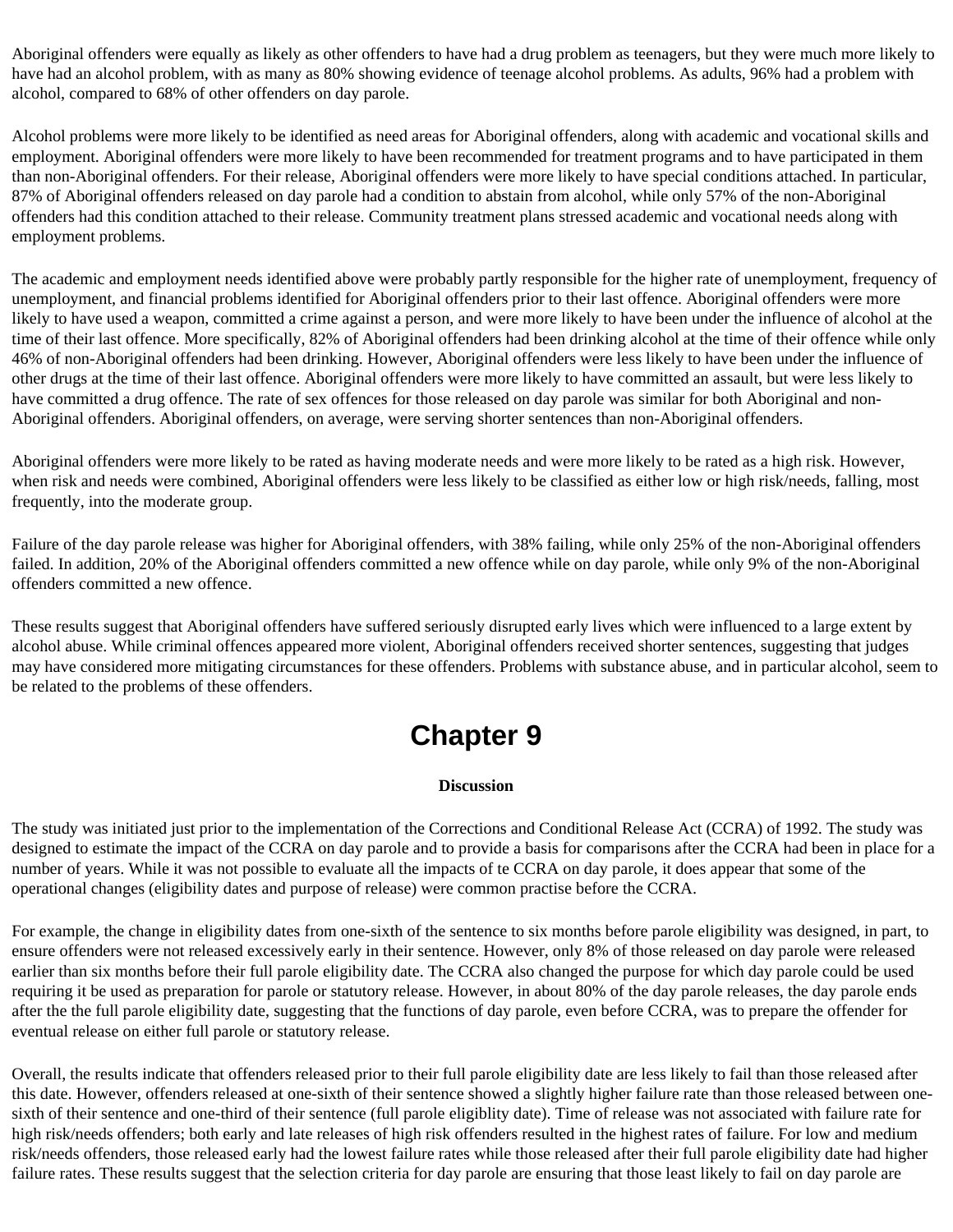getting out earlier, and that higher risk cases have day parole releases that are delayed.

Day parole decisions represent a major element of the work of the National Parole Board, with 40% of the conditional release decisions relating to day parole. While the absolute number of day parole releases increased from 1987-88 to 1991-92, the rate of increase was only slightly higher than the rate of increase for the inmate population. These results suggest that the day parole program was relatively stable during this period, probably because there were few changes to the legislation.

Trend analyses indicate different rates of day parole use across regions over the five-year period from 1987-88 to 1991-92, with the Quebec and Atlantic regions using day parole more than other regions. Revocations tended to be higher in the Prairie and Pacific regions. Ontario has shown a dramatic drop in the revocation rate, to only 6% of releases. Risk/needs analyses of failures in 1990/91 indicate that the Prairie region has relatively high failure rates for moderate and high risk/needs offenders, while the Ontario region has very low failure rates for the low and moderate risk needs groups. While there are differences in failure rates for high risk/needs offenders, they consistently fail at the highest rate.

Day parole is the first conditional release for most offenders in the sample, and ordinary day parole requiring residency (halfway house or other institution) and daily reporting, is the most common form of release. Alternative arrangements are used with reduced residency and reporting requirements in some cases.

The overall picture of the day parole group is that they have disrupted family backgrounds and they became involved in criminal and substance abuse activities at an early age. Substance abuse is a problem in their normal activities, and is frequently associated with their criminal activity. These offenders have multiple needs which should be addressed through programming. Participation in programming seems to be associated with a greater likelihood of success on day parole.

While substance abuse is associated with failure on day parole, limiting exposure to alcohol and other drugs through special conditions seems to reduce the likelihood of failure. In general, special conditions which address identified need areas seem to be effective, but for most offenders, the condition which limits contact with criminal associates results in a lower failure rate, even if this was not identified as a need area.

Risk and needs were shown to be associated with failure on day parole such that those who are high risk and have a large number of needs are most likely to fail while on day parole. While programs which address specific needs do not seem to reduce failure, the fact that offenders participated in any programming is associated with lower failure rates. Addressing one or two needs may not have much of an effect on reducing the likelihood of failure if other need areas are not addressed. It is difficult to determine which need will have the greatest impact on future criminality, and it is likely that with multiple needs, each need area must be addressed prior to release in order to actually have a meaningful effect on outcome.

Offender motivation to participate in programs and to deal with problems associated with the current crime and supervision are associated with day parole outcome, such that increased motivation leads to lower failure rates. The result in itself is not surprising, but this has been an area which has received very little research activity. The most serious problem in using a measure of motivation to assist with making release decisions is to ensure that it is not affected by offenders' knowledge of its existence, nor by their attempts to manipulate the potential for their release by responding to either a questionnaire or an interview in a manner that inflates their true motivation to deal with problems. Most striking in the data is the finding that even offenders who were rated as having high risk/needs were more likely to succeed on day parole if they were motivated. Motivation may be a powerful mediating factor in reducing recidivism.

The results indicate that release on day parole is about equally likely for female offenders as for males, and that females are equally likely to successfully complete a day parole release. The family background of females, offenders is more disrupted than of males, but juvenile criminal history patterns are similar, as are current crime characteristics (victim, use of weapon etc). However, females are more likely to have been convicted of a less

serious offence than males and are serving shorter sentences. They are rated as lower risk, but have about the same level of needs identified. Female offenders are more likely to be recommended for programs, and are more likely to participate in them.

Aboriginal offenders are less likely to have an opportunity to be released on day parole. Overall, they are more likely to come from disrupted families and alcohol abuse is a frequent problem in the homes they were raised in, and in their lives. Aboriginal offenders had higher rates of unemployment at the time of their offence, were frequently unemployed in the year prior to the offence and were shown to have needs in the areas of academic level and employment skills. Alcohol is likely to have been a factor in their crimes and they are more likely to have been convicted of an assault and to have used a weapon in the commission of their offence. Risk is more likely to be rated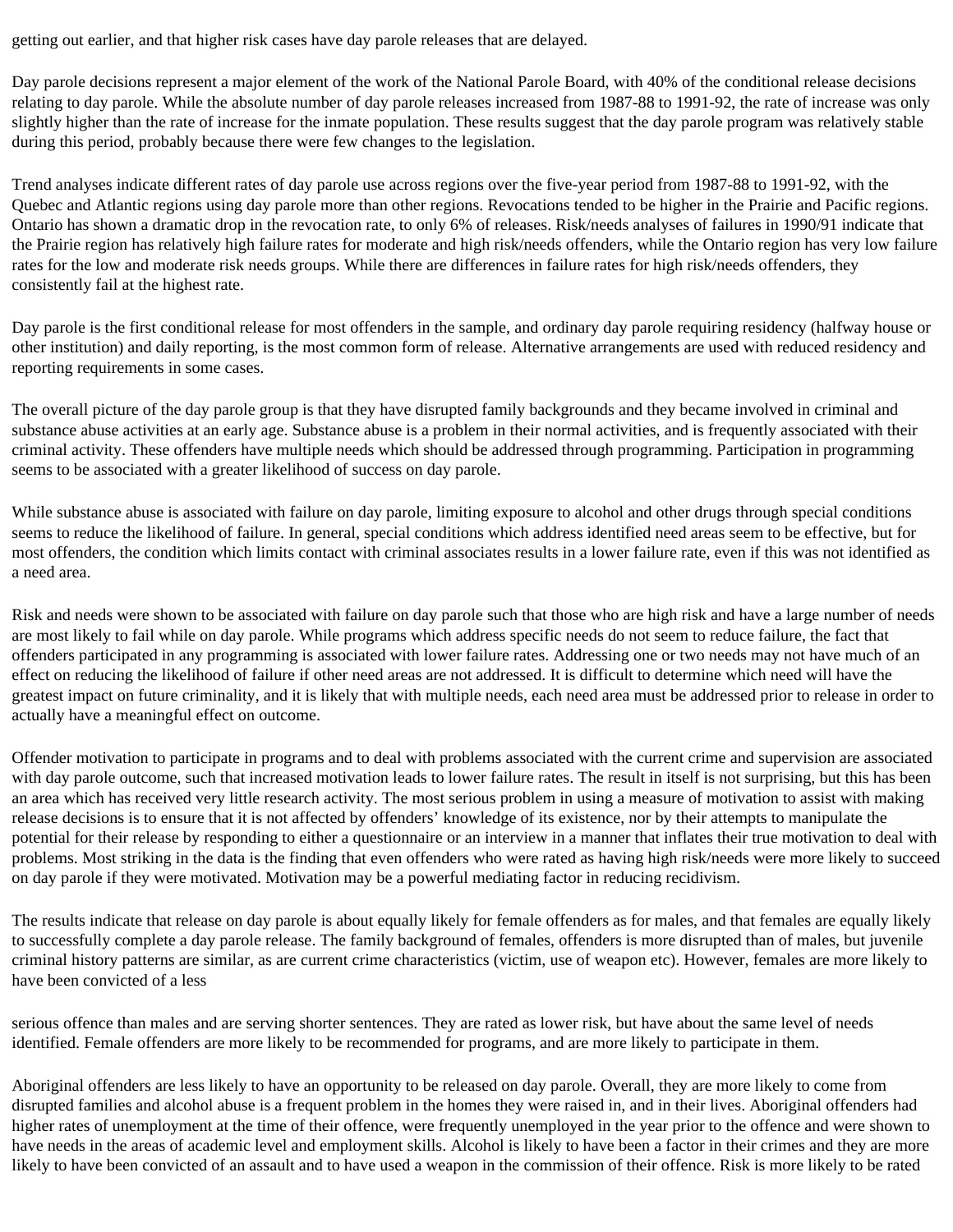high for Aboriginal offenders, but when combined with need level, these offenders are more likely to be rated as moderate risk/needs offenders than either low or high.

The data suggest that day parole is an effective program for encouraging the early release of offenders where appropriate, and the data on day parole failure indicate that day parole decisions for early release effectively select those offenders most likely to successfully complete the day parole period. Offenders released on day parole after their full parole eligibility date have higher failure rates. This can be interpreted as meaning that these offenders are viewed as higher risk, and that the day parole period provides an opportunity to test their ability to function outside a prison setting, but within a controlled environment.

For cases where the indicators of risk are unclear or inconsistent, day parole may be used to determine if it is safe to release the offender on full parole. Failure to successfully complete a day parole suggests that the offender is not ready for release on full parole and the greater freedom that full parole allows.

While the selection criteria used for day parole are quite effective, the data suggest that risk/needs information can further assist the selection process. In addition, information on program participation and offender motivation to deal with problems provides more insight on the potential success of a day parole release. The imposition of day parole conditions which address identified needs can also serve to increase the likelihood of a successful outcome.

One of the important research problems in this study was that many of the offenders in the sample did not have the Community Risk/Needs Management Scale (CRNMS) completed during their release. This limited the number of cases that could be analysed using the risk/needs information, but it also resulted in a bias in the data. There was a higher rate of failure for those who did not have the CRNMS completed, suggesting that the sample used for a number of the analyses were actually lower risk than the population of day parole cases. However, how did this affect the results? Very likely it made it less probable that the obtained results would be found since many of the failures were excluded

from the analyses. If all cases had had the CRNMS completed, there would have been a larger number of failures and it is likely that the risk/needs analyses would have shown even greater discrimination between the high and low risk/needs groups.

The current study looked only at success on day parole. More important to the correctional process is success after release, either on full parole or statutory release. While it was not possible to look at post-day parole outcome within this report, a study examining post-day parole outcome is being conducted. The study will take account of day parole outcome, post-day parole success, and where possible, the recidivism of offenders after they have reached the end of their sentence.

The analyses presented included only a few variables at a time. Additional research is needed which will look at the ability of the variables to predict day parole and post-day parole outcome when mulitple variables can be considered at one time. These analyses are also currently underway.

The study looked at day parole prior to the CCRA which instituted some changes to day parole and other forms of conditional release. A future study will look at day parole after the CCRA, and determine how day parole has changed as a result. The results presented in this study will provide the background for future research.

# **Chapter 10**

### **References**

Andrews, D.A. & Bonta, J. (1994). *Psychology of Criminal Conduct*. Cincinnati: Anderson.

*Correctional and Conditional Release Act* , RSC, C-20, (1992).

Correctional Service of Canada. (1989). *Field test of the community risk/needs management scale: A study of offenders on caseload*. (Report No. R-06). Ottawa: Correctional Service Canada.

Motiuk, L. & Brown, S.L. (1993). *The validity of offender needs identification and analyses in community corrections*. Ottawa: Correctional Service Canada.